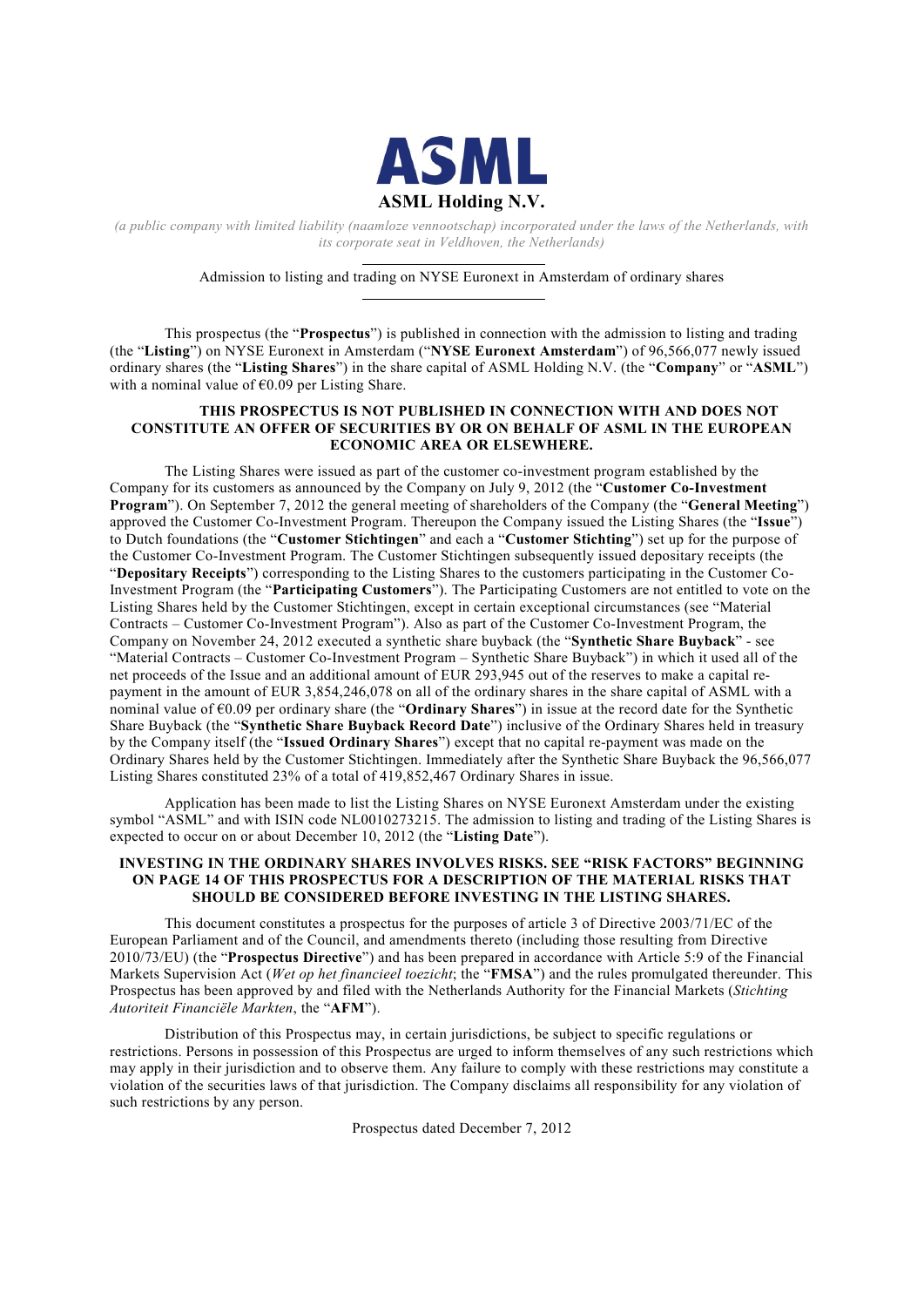# **TABLE OF CONTENTS**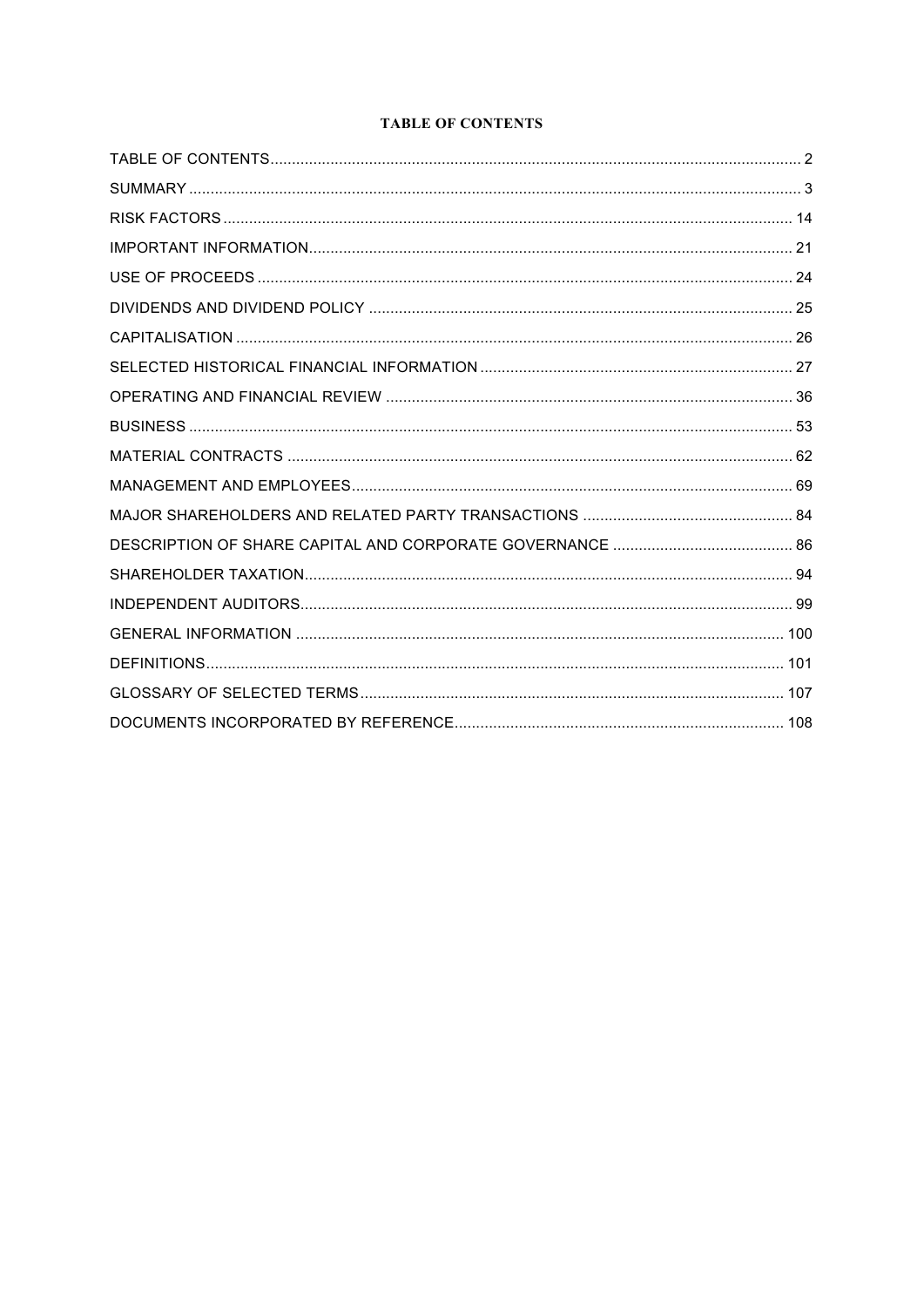## **SUMMARY**

*A summary in this form is required to be included in the prospectus by the Prospectus Directive and related regulations. Summaries are made up of disclosure requirements known as 'Elements'. These elements are numbered in Sections A – E (A.1 – E.7). This summary contains all the Elements required to be included in a summary for this type of securities and issuer under the Prospectus Directive and related regulations. Because some Elements are not required to be addressed, there may be gaps in the numbering*  sequence of the Elements. Even though an Element may be required to be inserted in the summary because of the type of securities and issuer, it is possible that no relevant *information can be given regarding the Element. In this case a short description of the Element is included in the summary together with an indication that such Element is 'not applicable'.*

|     |                                                                  | <b>Section A – Introduction and Warnings</b>                                                                                                                                                                                                                                                                                                                                                                                                                                                                                                                                                                                                                                                                                                                                                                                                                                                                                                      |
|-----|------------------------------------------------------------------|---------------------------------------------------------------------------------------------------------------------------------------------------------------------------------------------------------------------------------------------------------------------------------------------------------------------------------------------------------------------------------------------------------------------------------------------------------------------------------------------------------------------------------------------------------------------------------------------------------------------------------------------------------------------------------------------------------------------------------------------------------------------------------------------------------------------------------------------------------------------------------------------------------------------------------------------------|
| A.1 | Introduction and Warnings                                        | This summary should be read as an introduction to this Prospectus. Any decision to invest in the Ordinary Shares should be based on a<br>consideration of this Prospectus as a whole by the investor. Where a claim relating to the information contained in this prospectus is<br>brought before a court, the plaintiff investor might, under the national legislation of the member states of the European Economic Area,<br>have to bear the costs of translating this prospectus before the legal proceedings are initiated. Civil liability attaches only to those persons                                                                                                                                                                                                                                                                                                                                                                   |
|     |                                                                  | who have tabled the summary including any translation thereof, but only if the summary is misleading, inaccurate or inconsistent when<br>read together with the other parts of the Prospectus or it does not provide, when read together with the other parts of the Prospectus, key<br>information in order to aid investors when considering whether to invest in such securities.                                                                                                                                                                                                                                                                                                                                                                                                                                                                                                                                                              |
|     |                                                                  | <b>Section B - The Issuer</b>                                                                                                                                                                                                                                                                                                                                                                                                                                                                                                                                                                                                                                                                                                                                                                                                                                                                                                                     |
| B.1 | Legal and commercial<br>name of the Company                      | ASML Holding N.V.                                                                                                                                                                                                                                                                                                                                                                                                                                                                                                                                                                                                                                                                                                                                                                                                                                                                                                                                 |
| B.2 | Legal form and<br>jurisdiction of organisation<br>of the Company | The Company is a public limited liability company (naamloze vennootschap) incorporated under the laws of the Netherlands.                                                                                                                                                                                                                                                                                                                                                                                                                                                                                                                                                                                                                                                                                                                                                                                                                         |
| B.3 | Current operations and<br>principal activities                   | ASML is one of the world's leading providers (measured in revenues) of advanced technology systems for the semiconductor industry.<br>ASML offers an integrated portfolio of lithography systems mainly for manufacturing complex integrated circuits ("ICs"), also known as<br>semiconductors or chips. ASML supplies lithography systems to IC manufacturers throughout Asia, the United States and Europe and also<br>provides its customers with a full range of support services from advanced process and product applications knowledge to complete<br>round-the-clock service support.                                                                                                                                                                                                                                                                                                                                                    |
|     |                                                                  | ASML's business model is based on outsourcing production of a significant part of the components and modules that comprise the<br>lithography systems, working in partnership with suppliers from all over the world. ASML's manufacturing activities comprise the<br>subassembly and testing of certain modules and the final assembly and fine tuning / testing of a finished system from components and<br>modules that are manufactured to ASML's specifications by third parties and by ASML. All of the manufacturing activities (subassembly,<br>final assembly and system fine tuning / testing) are performed in clean room facilities in Veldhoven, the Netherlands, in Wilton,<br>Connecticut, the United States and in Linkou, Taiwan. ASML procures stepper and scanner system components and subassemblies from a<br>single supplier or a limited group of suppliers in order to ensure overall quality and timeliness of delivery. |
|     |                                                                  | The three major customer sectors to which the Company sells its products are logic processor chip makers ("Logic"), Nand-Flash memory<br>("Nand-Flash") chip makers and dynamic random access memory ("DRAM") chip makers.<br>ASML's product development strategy focuses on the development of product families based on a modular, upgradeable design.                                                                                                                                                                                                                                                                                                                                                                                                                                                                                                                                                                                          |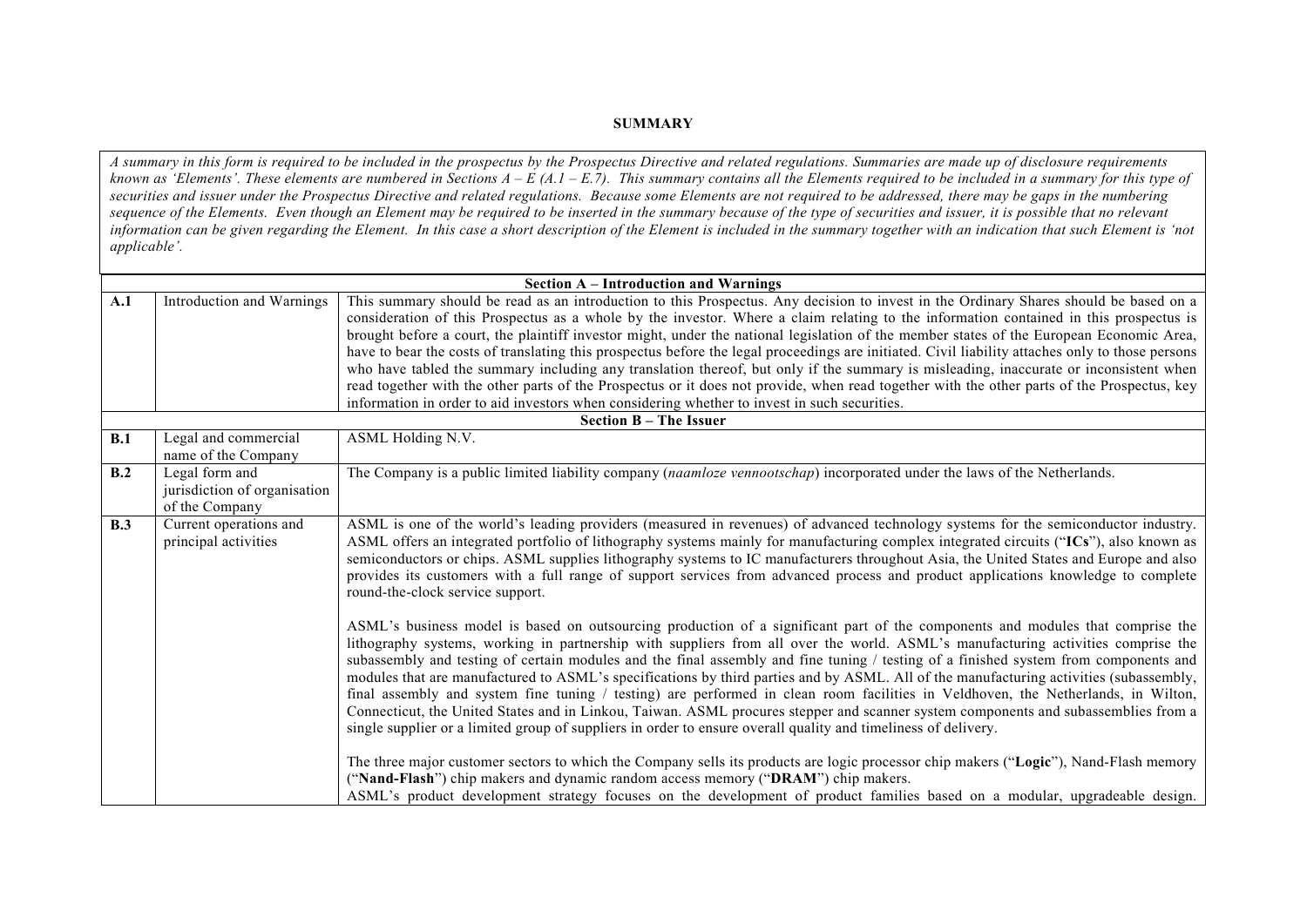|      |                                                  | Furthermore, ASML continuously develops and sells a range of product options and enhancements designed to increase productivity and<br>improve imaging and overlay to optimize value of ownership over the entire life of its systems.                                                                                                                                                                                                                                                                                                                                                                                                                                                                                                                                                                                                                                                                                                                                                                                                                                                                                                                                                                                                                                                                                                                                            |
|------|--------------------------------------------------|-----------------------------------------------------------------------------------------------------------------------------------------------------------------------------------------------------------------------------------------------------------------------------------------------------------------------------------------------------------------------------------------------------------------------------------------------------------------------------------------------------------------------------------------------------------------------------------------------------------------------------------------------------------------------------------------------------------------------------------------------------------------------------------------------------------------------------------------------------------------------------------------------------------------------------------------------------------------------------------------------------------------------------------------------------------------------------------------------------------------------------------------------------------------------------------------------------------------------------------------------------------------------------------------------------------------------------------------------------------------------------------|
|      |                                                  | ASML believes that continued and timely development and introduction of new and enhanced systems are essential for ASML to maintain<br>its competitive position. As a result, ASML has historically devoted a significant portion of the financial resources to research and<br>development ("R&D") programs, and ASML expects to continue to allocate significant resources to these efforts. ASML is also involved<br>in joint R&D programs with both public and private partnerships and consortiums, involving independent research centers, leading chip<br>manufacturers and governmental programs. ASML aims to own or license its jointly developed technology and designs of critical<br>components.                                                                                                                                                                                                                                                                                                                                                                                                                                                                                                                                                                                                                                                                     |
| B.4a | Significant recent trends                        | ASML sees sustained demand from the Logic sector as the planned 28 nanometer node strategic build-up to a worldwide capacity of<br>300,000 wafer starts per month is expected to be achieved by mid-2013, and as the 22 nanometer logic ramp will start in the second half<br>of 2013. Spending by memory customers is expected to remain subdued in the fourth quarter of 2012 and the first quarter of 2013.                                                                                                                                                                                                                                                                                                                                                                                                                                                                                                                                                                                                                                                                                                                                                                                                                                                                                                                                                                    |
| B.5  | The Company's group                              | ASML is a holding company that operates through its subsidiaries. All of the Company's subsidiaries are (directly or indirectly) wholly-<br>owned.                                                                                                                                                                                                                                                                                                                                                                                                                                                                                                                                                                                                                                                                                                                                                                                                                                                                                                                                                                                                                                                                                                                                                                                                                                |
| B.6  | Major Shareholders                               | The following holders of Ordinary Shares have a holding of at least 5% of the share capital or voting rights in the Company (based on<br>public filings with the AFM and the SEC): Capital Research & Management Company (10.6% of voting rights, 0% of Ordinary Shares),<br>Capital Group International, Inc (12.3% of voting rights, 0% of Ordinary Shares), Stichting Administratiekantoor MAKTSJAB (15% of<br>voting rights, 15% of Ordinary Shares), Intel Corporation (indirectly) ("Intel") (15% of voting rights, Depositary Receipts corresponding<br>to 15% of Ordinary Shares), Stichting Administratiekantoor TSMC (5% of voting rights, 5% of Ordinary Shares), Taiwan Semiconductor<br>Manufacturing Company Ltd (indirectly) ("TSMC") (5% of voting rights, Depositary Receipts corresponding to 5% of Ordinary Shares).<br>The Customer Stichtingen, including Stichting Administratiekantoor MAKTSJAB and Stichting Administratiekantoor TSMC, do not vote<br>on the Ordinary Shares held by them unless instructed to do so by the Participating Customers in accordance with the shareholder<br>agreements entered into in connection with the issuance of the Listing Shares to the Customer Stichtingen (the "Shareholder<br>Agreements"). The Participating Customers, including Intel and TSMC, are not entitled to vote on the Listing Shares held by the |
|      |                                                  | Customer Stichtingen, except in certain exceptional circumstances.                                                                                                                                                                                                                                                                                                                                                                                                                                                                                                                                                                                                                                                                                                                                                                                                                                                                                                                                                                                                                                                                                                                                                                                                                                                                                                                |
| B.7  | Selected Key Historical<br>Financial Information | The following information is derived from the audited consolidated financial statements for the years 2011, 2010 and 2009 contained in<br>the statutory annual reports 2011, 2010 and 2009 respectively, the unaudited consolidated condensed interim financial statements for the<br>six-month periods ended July 1, 2012 and June 26, 2011 contained in the statutory interim reports for those periods, and the unaudited<br>summary IFRS consolidated financial statements for the nine-month periods ended September 30, 2012 and September 25, 2011 as<br>attached to the press releases dated October 17, 2012 and October 12, 2011 respectively, all incorporated by reference in this Prospectus.<br>The data should be read in conjunction with the consolidated financial statements and the related notes that have been incorporated in this<br>Prospectus, and with the rest of this Prospectus, including "Operating and Financial Review".                                                                                                                                                                                                                                                                                                                                                                                                                        |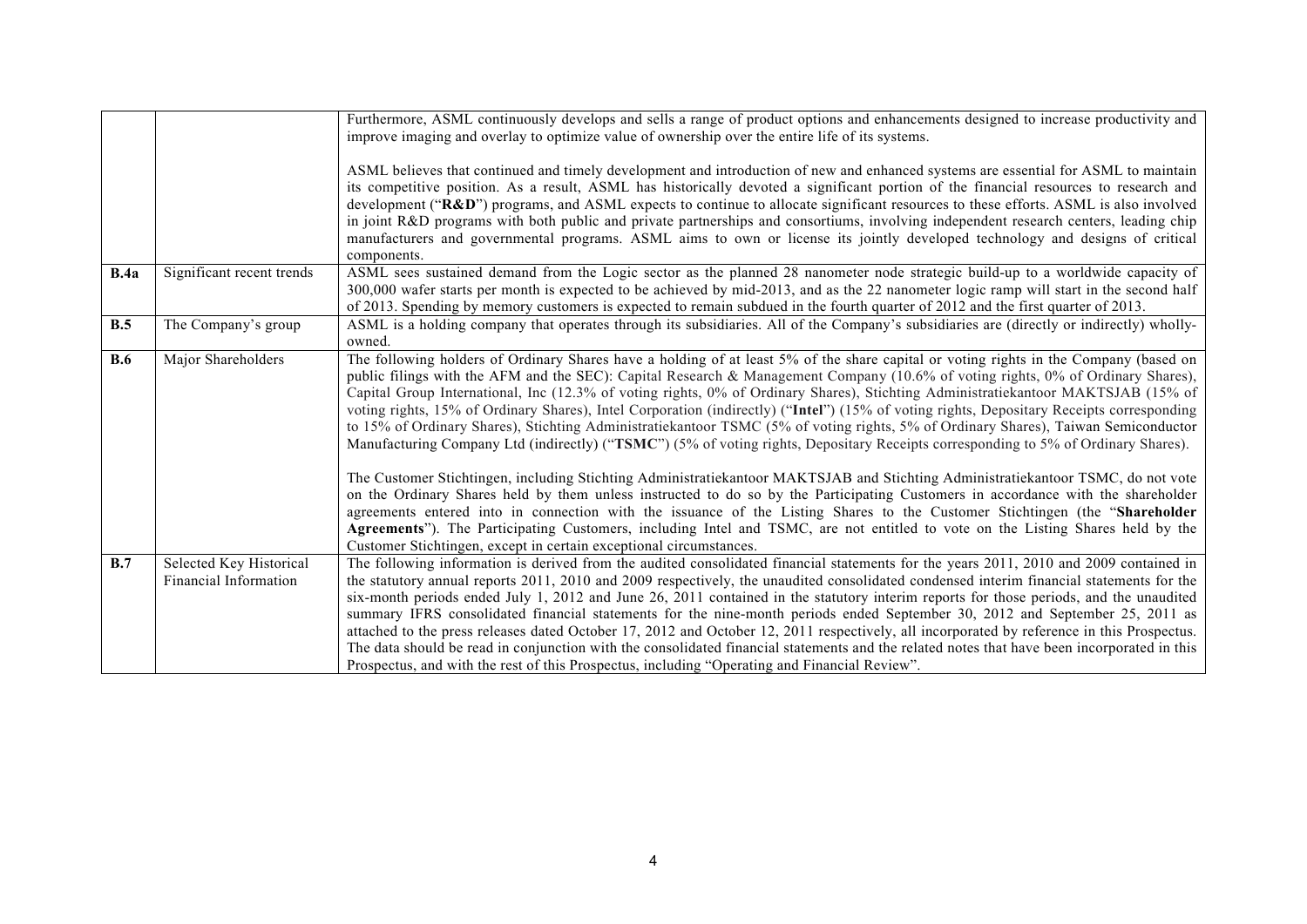# **Consolidated Income Statement**

| (in millions EUR, except per<br>share data)                                       |               | Nine months ended |                | Six months ended | <b>Year ended</b> |                |                |  |
|-----------------------------------------------------------------------------------|---------------|-------------------|----------------|------------------|-------------------|----------------|----------------|--|
|                                                                                   | September 30, | September 25,     | July 1,        | <b>June 26,</b>  | December 31,      | December 31,   | December 31,   |  |
|                                                                                   | 2012          | 2011              | 2012           | 2011             | 2011              | 2010           | 2009           |  |
| Net system sales                                                                  | 3,035.1       | 3,891.2           | 2,034.8        | 2,618.0          | 4,883.9           | 3,894.7        | 1,174.9        |  |
| Net service and field option sales                                                | 673.3         | 548.9             | 444.8          | 363.6            | 767.1             | 613.2          | 421.2          |  |
| <b>Total net sales</b>                                                            | 3,708.4       | 4,440.1           | 2,479.6        | 2,981.6          | 5,651.0           | 4,507.9        | 1,596.1        |  |
| <b>Total cost of sales</b>                                                        | 2,193.6       | 2,569.1           | 1,469.0        | 1,696.2          | 3,299.3           | 2,696.1        | 1,210.9        |  |
| <b>Gross profit on sales</b>                                                      | 1,514.8       | 1,871.0           | 1,010.6        | 1,285.4          | 2,351.7           | 1,811.8        | 385.2          |  |
| Research and development costs                                                    | 210.6         | 392.6             | 150.2          | 258.4            | 492.1             | 468.1          | 304.7          |  |
| Selling, general and<br>administrative costs                                      | 177.6         | 159.5             | 107.2          | 104.8            | 216.1             | 182.4          | 156.5          |  |
| <b>Operating income (loss)</b>                                                    | 1,126.6       | 1,318.9           | 753.2          | 922.2            | 1,643.5           | 1,161.3        | (76.0)         |  |
| Interest income (expense), net                                                    | (4.0)         | 2.5               | (1.1)          | 0.7              | 17.3              | (7.7)          | (7.9)          |  |
| Income (loss) before income<br>taxes                                              | 1,122.6       | 1,321.4           | 752.1          | 922.9            | 1,660.8           | 1,153.6        | (83.9)         |  |
| (Provision for) benefit from<br>income taxes                                      | (141.1)       | (144.4)           | (93.2)         | (96.0)           | (166.8)           | (168.1)        | 2.5            |  |
| Net income (loss)                                                                 | 981.5         | 1,177.0           | 658.9          | 826.9            | 1,494.0           | 985.5          | (81.4)         |  |
| Basic net income (loss) per<br>Ordinary Share                                     | n/a           | n/a               | 1.60           | 1.91             | 3.51              | 2.26           | (0.19)         |  |
| Diluted net income (loss) per<br>Ordinary Share(1)                                | n/a           | n/a               | 1.59           | 1.89             | 3.48              | 2.24           | (0.19)         |  |
| Number of Ordinary Shares used<br>in computing per share<br>amounts(in millions): |               |                   |                |                  |                   |                |                |  |
| <b>Basic</b><br>$Diluted^{(1)}$                                                   | n/a<br>n/a    | n/a<br>n/a        | 410.6<br>413.8 | 432.9<br>436.5   | 425.6<br>429.1    | 435.1<br>439.0 | 432.6<br>432.6 |  |
|                                                                                   |               |                   |                |                  |                   |                |                |  |

<sup>1</sup> The calculation of diluted net income per Ordinary Share assumes the exercise of options issued under ASML stock option plans and the issuance of shares under ASML share plans for periods in which exercises or issuances would have a dilutive effect. The calculation of diluted net income per ordinary share does not assume exercise of such options or issuance of shares when such exercises or issuance would be antidilutive.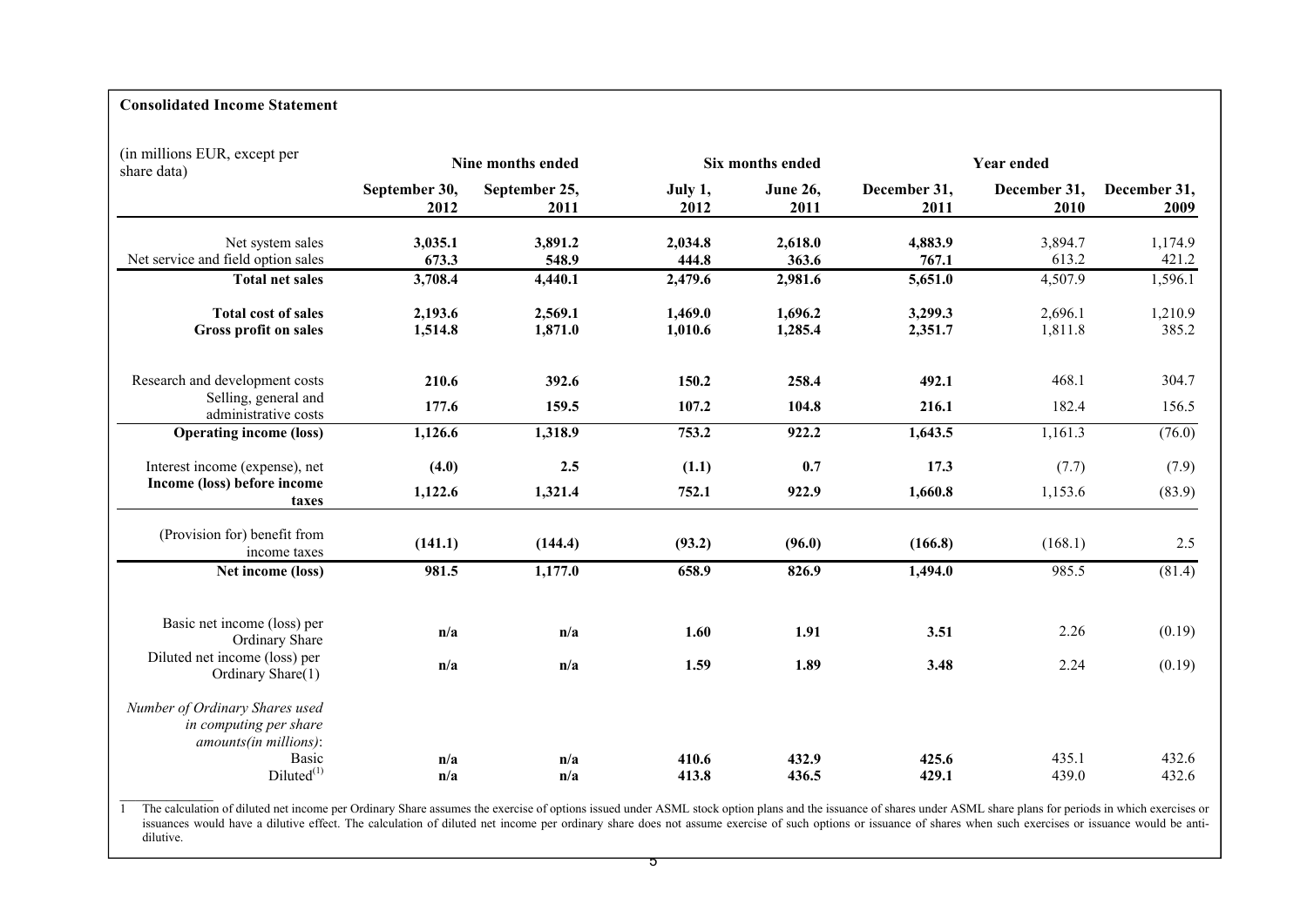| <b>Consolidated Statement of Comprehensive Income</b>      |               |                   |                            |                  |              |              |           |  |
|------------------------------------------------------------|---------------|-------------------|----------------------------|------------------|--------------|--------------|-----------|--|
| (in thousands EUR)                                         |               | Nine months ended |                            | Six months ended |              |              |           |  |
|                                                            | September 30, | September 25,     | <b>June 26,</b><br>July 1, |                  | December 31, | December 31, |           |  |
|                                                            | 2012          | 2011              | 2012                       | 2011             | 2011         | 2010         | 2009      |  |
| Net income (loss)                                          | 981,575       | 1,177,082         | 658,936                    | 826,950          | 1,494,071    | 985,453      | (81, 443) |  |
| Other comprehensive income:                                |               |                   |                            |                  |              |              |           |  |
| Foreign currency translation,                              |               |                   |                            |                  |              |              |           |  |
| net of taxes:                                              |               |                   |                            |                  |              |              |           |  |
| Losses on the hedge of a net-                              | n/a           | n/a               |                            |                  | (1,829)      |              | (13, 116) |  |
| investment                                                 |               |                   |                            |                  |              |              |           |  |
| Gain (losses) on translation of                            | n/a           | n/a               | (1, 817)                   | 1,769            | (12, 142)    | 27,306       | 4,573     |  |
| foreign operations                                         |               |                   |                            |                  |              |              |           |  |
| Derivative financial                                       |               |                   |                            |                  |              |              |           |  |
| instruments, net of taxes:                                 |               |                   |                            |                  |              |              |           |  |
| Fair value gain (losses) in the                            | n/a           | n/a               | (15,293)                   | 53,169           | (4,610)      | (49,175)     | 5,217     |  |
| period                                                     |               |                   |                            |                  |              |              |           |  |
| Transfers to net income (loss)                             | n/a           | n/a               | 8,215                      | (30, 843)        | 51,963       | 47,954       | 1,277     |  |
| Other comprehensive income                                 | n/a           | n/a               | (8,895)                    | 24,095           | 33,382       | 26,085       | (2,049)   |  |
| (loss) for the period, net of taxes                        |               |                   |                            |                  |              |              |           |  |
|                                                            |               |                   |                            |                  |              |              |           |  |
| Total comprehensive income for<br>the period, net of taxes | n/a           | n/a               | 650,041                    | 851,045          | 1,527,453    | 1,011,538    | (83, 492) |  |
| <b>Attributable to equity holders</b>                      | n/a           | n/a               | 650,041                    | 851,045          | 1,527,453    | 1,011,538    | (83, 492) |  |
|                                                            |               |                   |                            |                  |              |              |           |  |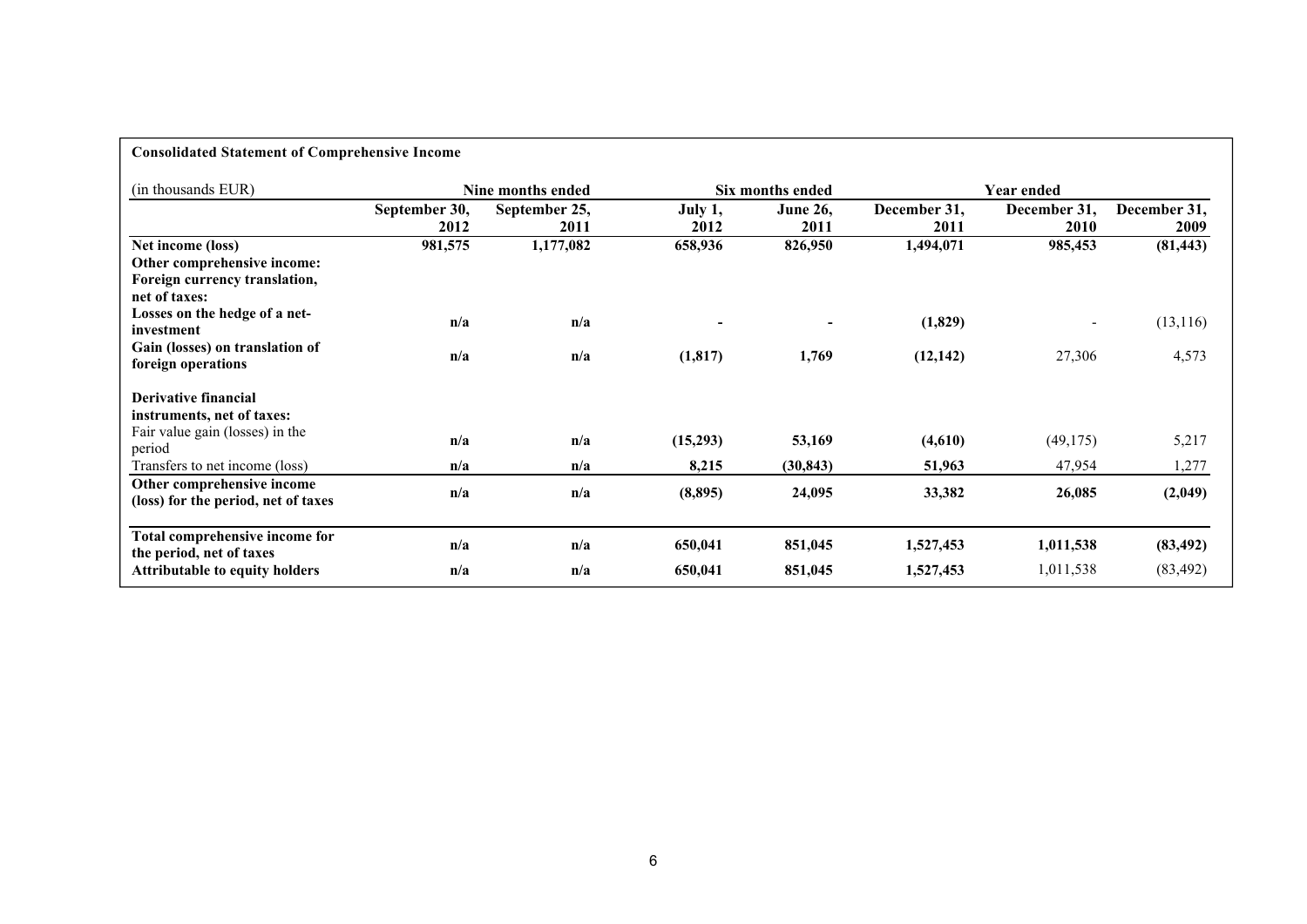# **Consolidated Statement of Financial Position**

(Before appropriation of net income/loss) (in millions EUR)

|                                             | September 30,<br>2012 | September 25,<br>2011 | July 1,<br>2012 | <b>June 26,</b><br>2011 | December 31,<br>2011 | December 31,<br>2010 | December 31,<br>2009 |
|---------------------------------------------|-----------------------|-----------------------|-----------------|-------------------------|----------------------|----------------------|----------------------|
| <b>ASSETS</b>                               |                       |                       |                 |                         |                      |                      |                      |
| Property, plant and<br>equipment            | 1,036.9               | 1,060.3               | 1,169.2         | 960.2                   | 1,053.6              | 745.3                | 662.2                |
| Goodwill                                    | 154.9                 | 147.9                 | 159.5           | 140.7                   | 155.1                | 150.1                | 139.6                |
| Other intangible assets                     | 411.4                 | 236.3                 | 357.0           | 247.3                   | 268.0                | 277.0                | 346.9                |
| Deferred tax assets                         | 195.3                 | 228.6                 | 213.2           | 247.8                   | 212.3                | 234.2                | 266.7                |
| Finance receivables                         | 44.7                  |                       |                 |                         |                      | 28.9                 |                      |
| Derivative financial<br>instruments         | 94.0                  | 82.8                  | 81.4            | 49.5                    | 92.5                 | 71.8                 | 55.9                 |
| Other assets                                | 207.8                 | 161.8                 | 205.7           | 161.0                   | 211.1                | 159.6                | 16.1                 |
| <b>Total non-current assets</b>             | 2,145.0               | 1,917.7               | 2,186.0         | 1,806.5                 | 1,992.6              | 1,666.9              | 1,487.4              |
| Inventories                                 | 1,935.8               | 1,460.0               | 1,737.5         | 1,616.7                 | 1,632.7              | 1,500.1              | 986.4                |
| Current tax assets                          | 36.6                  | 1.0                   | 23.6            | $1.0\,$                 | 32.1                 | 12.7                 | 11.3                 |
| Derivative financial<br>instruments         | 41.9                  | 28.0                  | 30.0            | 32.3                    | 33.8                 | 24.4                 | 47.4                 |
| Finance receivables                         | 221.6                 | 116.2                 | 122.3           | 61.9                    | 78.9                 | 12.6                 | 21.6                 |
| Accounts receivable                         | 326.8                 | 811.8                 | 631.7           | 895.1                   | 880.6                | 1,123.5              | 377.4                |
| Other assets                                | 167.5                 | 194.5                 | 179.4           | 183.8                   | 176.7                | 163.8                | 145.9                |
| Short-term investments                      | 1,040.0               |                       | 850.0           |                         |                      |                      |                      |
| Cash and cash equivalents <sup>1</sup>      | 5,118.8               | 2,838.1               | 1,851.8         | 2,742.1                 | 2,731.8              | 1,949.8              | 1,037.1              |
| <b>Total current assets</b>                 | 8,889.0               | 5,449.6               | 5,426.3         | 5,532.9                 | 5,566.6              | 4,786.9              | 2,627.1              |
| <b>Total assets</b>                         | 11,034.0              | 7,367.3               | 7,612.3         | 7,339.4                 | 7,559.2              | 6,453.8              | 4,114.5              |
| <b>EQUITY AND</b><br><b>LIABILITIES</b>     |                       |                       |                 |                         |                      |                      |                      |
| Equity $(1)$                                | 7,315.4               | 3,523.4               | 3,959.0         | 3,353.3                 | 3,719.8              | 3,022.5              | 2,050.8              |
| Long-term $\det^{(2)}$                      | 744.2                 | 729.3                 | 738.5           | 701.7                   | 730.1                | 704.3                | 705.0                |
| Derivative financial<br>instruments         | 3.7                   | 3.1                   | 3.4             | 1.9                     | 3.2                  | 2.0                  | 1.9                  |
| Deferred and other tax<br>liabilities       | 255.0                 | 209.0                 | 239.6           | 211.0                   | 203.4                | 185.0                | 264.0                |
| Provisions<br>Accrued and other liabilities | 8.7<br>405.3          | 10.1<br>861.5         | 9.5<br>587.5    | 10.1<br>831.9           | 10.0<br>659.9        | 11.8<br>371.0        | 12.7<br>42.4         |

 $\overline{\phantom{0}}$ 1. The balance for the nine-month period ended September 30, 2012 includes an amount of EUR 3,016.1 million related to the Customer Co-Investment Program, which has been returned to the Shareholders (excluding the Participating Customers) via the Synthetic Share Buyback which has been completed in the three-month period ended December 31, 2012.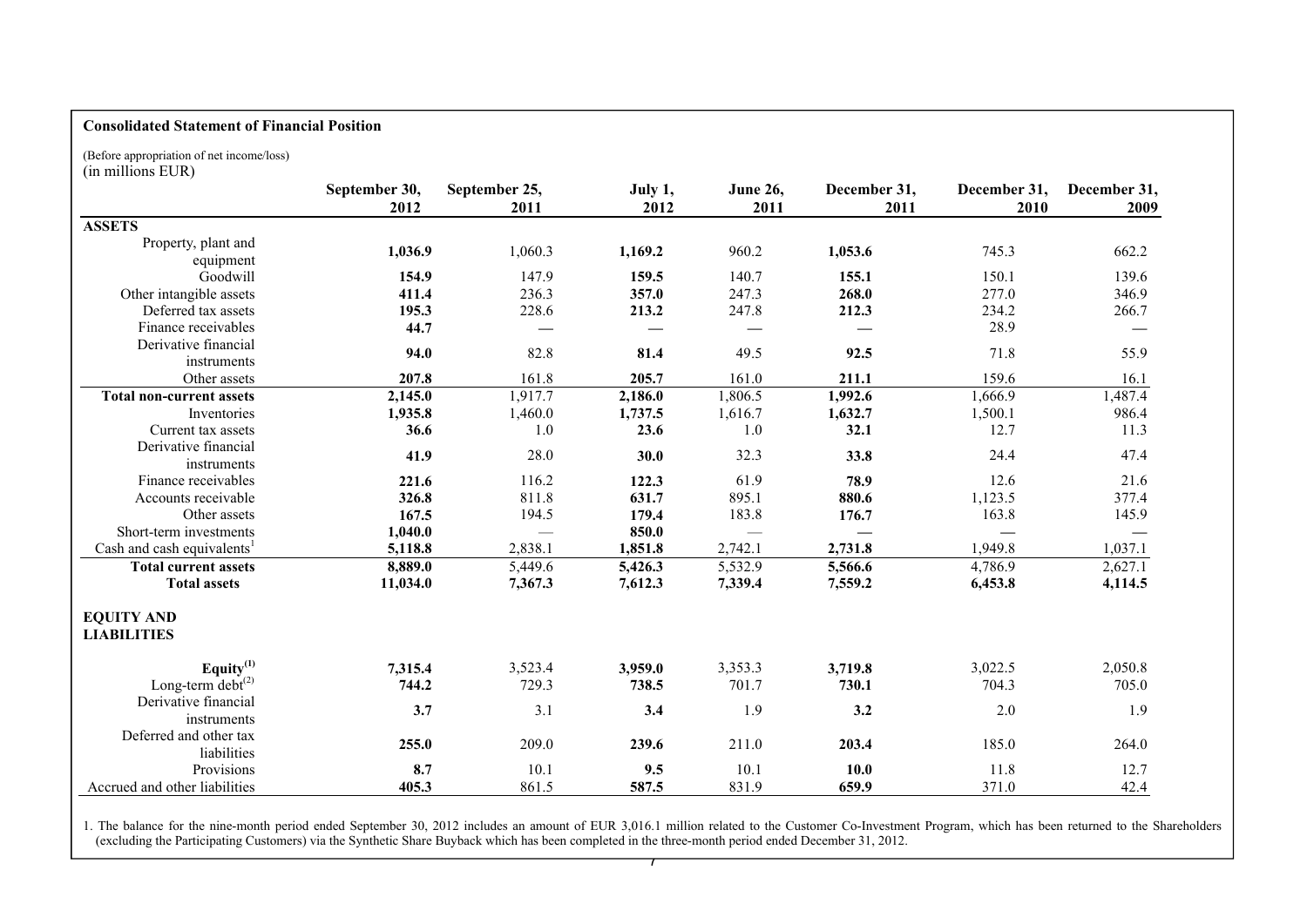# **Consolidated Statement of Financial Position (continued)**

(Before appropriation of net income/loss)

| (in millions EUR)                              |                       | Nine months ended     |                 | Six months ended        |                      | <b>Year ended</b>    |                      |  |
|------------------------------------------------|-----------------------|-----------------------|-----------------|-------------------------|----------------------|----------------------|----------------------|--|
|                                                | September 30,<br>2012 | September 25,<br>2011 | July 1,<br>2012 | <b>June 26,</b><br>2011 | December 31,<br>2011 | December 31.<br>2010 | December 31,<br>2009 |  |
| <b>Total non-current</b><br><b>liabilities</b> | 1,416.9               | 1,813.0               | 1,578.5         | 1,756.6                 | 1,606.6              | 1,274.1              | 1,026.0              |  |
| Provisions                                     | 2.3                   | 2.2                   | 2.4             | 2.1                     | 2.3                  | 2.3                  | 2.5                  |  |
| Derivative financial<br>instruments            | 7.2                   | 29.0                  | 11.9            | 6.7                     | 37.1                 | 32.9                 | 15.6                 |  |
| Current portion of long-term<br>$debt^{(2)}$   | 2.6                   | 2.6                   | 2.6             | 2.6                     | 2.6                  | 1.4                  |                      |  |
| Current and other tax<br>liabilities           | 11.2                  | 39.9                  | 12.6            | 84.8                    | 15.0                 | 79.4                 | 15.0                 |  |
| Accrued and other liabilities                  | 1.885.5               | 1,437.2               | 1.699.0         | 1,509.0                 | 1.731.5              | 1,485.8              | 798.4                |  |
| Account payable                                | 392.9                 | 520.0                 | 346.3           | 624.3                   | 444.3                | 555.4                | 206.2                |  |
| Total current liabilities                      | 2,301.7               | 2,030.9               | 2,074.8         | 2,229.5                 | 2,232.8              | 2,157.2              | 1,037.7              |  |
| <b>Total equity and liabilities</b>            | 11,034.0              | 7,367.3               | 7,612.3         | 7,339.4                 | 7,559.2              | 6,453.8              | 4,114.5              |  |

2. As of January 1, 2011, the current portion of long-term debt is presented as part of the current liabilities. The comparative figures of 2010 have been adjusted to reflect this change (EUR 1.4 million). The impact for 2009 is EUR 1.4 million.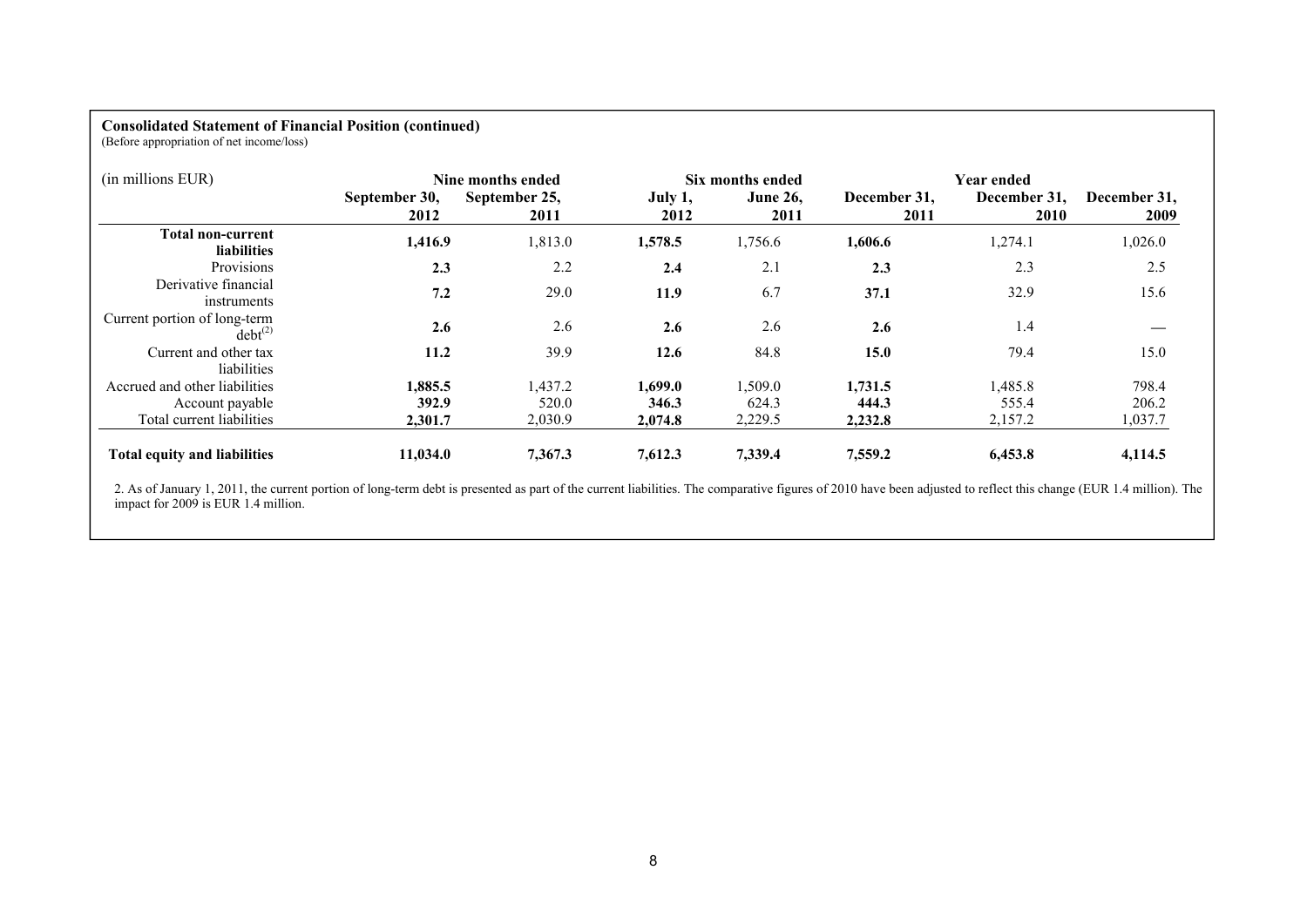| <b>Consolidated Statement of Changes in Equity</b> |                                  |                          |                       |                               |                                 |                                      |                                 |                            |
|----------------------------------------------------|----------------------------------|--------------------------|-----------------------|-------------------------------|---------------------------------|--------------------------------------|---------------------------------|----------------------------|
|                                                    | <b>Issued and</b><br>outstanding | shares                   | <b>Share</b>          | Retained                      | Treasury<br><b>Shares</b>       | Other                                | <b>Net Income</b>               |                            |
| (in thousands)                                     | Number <sup>1</sup>              | Amount<br><b>EUR</b>     | Premium<br><b>EUR</b> | <b>Earnings</b><br><b>EUR</b> | at cost<br>${\rm EUR}$          | Reserves <sup>2</sup><br>${\rm EUR}$ | $(\text{loss})$<br>${\rm EUR}$  | <b>Total</b><br><b>EUR</b> |
| <b>Balance at January 1, 2010</b>                  | 433,639                          | 40,448                   | 923,487               | 1,215,492                     | (219, 623)                      | 172,446                              | (81, 443)                       | 2,050,807                  |
| <b>Appropriation of net loss</b>                   |                                  |                          |                       | (81, 443)                     |                                 |                                      | 81,443                          |                            |
| Components of statement of comprehensive<br>income |                                  |                          |                       |                               |                                 |                                      |                                 |                            |
| Net income                                         |                                  |                          |                       |                               |                                 |                                      | 985,453                         | 985,453                    |
| Foreign currency translation, net of taxes         |                                  |                          |                       |                               |                                 | 27,306                               |                                 | 27,306                     |
| Derivative financial instruments, net of taxes     |                                  |                          |                       |                               |                                 | (1,221)                              |                                 | (1,221)                    |
| Total comprehensive income                         |                                  |                          |                       |                               |                                 | 26,085                               | 985,453                         | 1,011,538                  |
| <b>Share-based payments</b>                        |                                  |                          | 16,254                |                               |                                 |                                      |                                 | 16,254                     |
| Dividend paid                                      |                                  |                          |                       | (86,960)                      |                                 |                                      |                                 | (86,960)                   |
| Issuance of shares and stock options               | 2,954                            | 265                      | (17, 400)             | (18, 573)                     | 66,531                          | $\overline{\phantom{m}}$             |                                 | 30,823                     |
| <b>Development expenditures</b>                    |                                  | $\overline{\phantom{0}}$ |                       | 68,153                        |                                 | (68, 153)                            |                                 |                            |
| <b>Balance at December 31, 2010</b>                | 436,593                          | 40,713                   | 922,341               | 1,096,669                     | (153,092)                       | 130,378                              | 985,453                         | 3,022,462                  |
| Appropriation of net income                        |                                  |                          |                       | 985,453                       |                                 |                                      | (985, 453)                      |                            |
| Components of statement of comprehensive<br>income |                                  |                          |                       |                               |                                 |                                      |                                 |                            |
| Net income                                         |                                  |                          |                       |                               |                                 |                                      | 1,494,071                       | 1,494,071                  |
| Foreign currency translation, net of taxes         |                                  |                          |                       |                               |                                 | (13, 971)                            |                                 | (13,971)                   |
| Derivative financial instruments, net of taxes     |                                  |                          |                       |                               | $\hspace{0.1mm}-\hspace{0.1mm}$ | 47,353                               | $\hspace{0.1mm}-\hspace{0.1mm}$ | 47,353                     |
| Total comprehensive income                         |                                  |                          |                       |                               |                                 | 33,382                               | 1,494,071                       | 1,527,453                  |
| Purchases of treasury shares <sup>(3)</sup>        | (25,675)                         |                          |                       |                               | (700, 452)                      |                                      |                                 | (700, 452)                 |
| <b>Cancellation of treasury shares</b>             |                                  | (1,897)                  | 710                   | (372, 614)                    | 373,801                         |                                      |                                 |                            |
| <b>Share-based payments</b>                        |                                  |                          | 7,819                 |                               |                                 |                                      |                                 | 7,819                      |
| Dividend paid                                      |                                  |                          |                       | (172, 645)                    | $\overline{\phantom{0}}$        |                                      |                                 | (172, 645)                 |
| Issuance of shares and stock options               | 2,751                            |                          | (10, 392)             | (16,346)                      | 61,906                          |                                      |                                 | 35,168                     |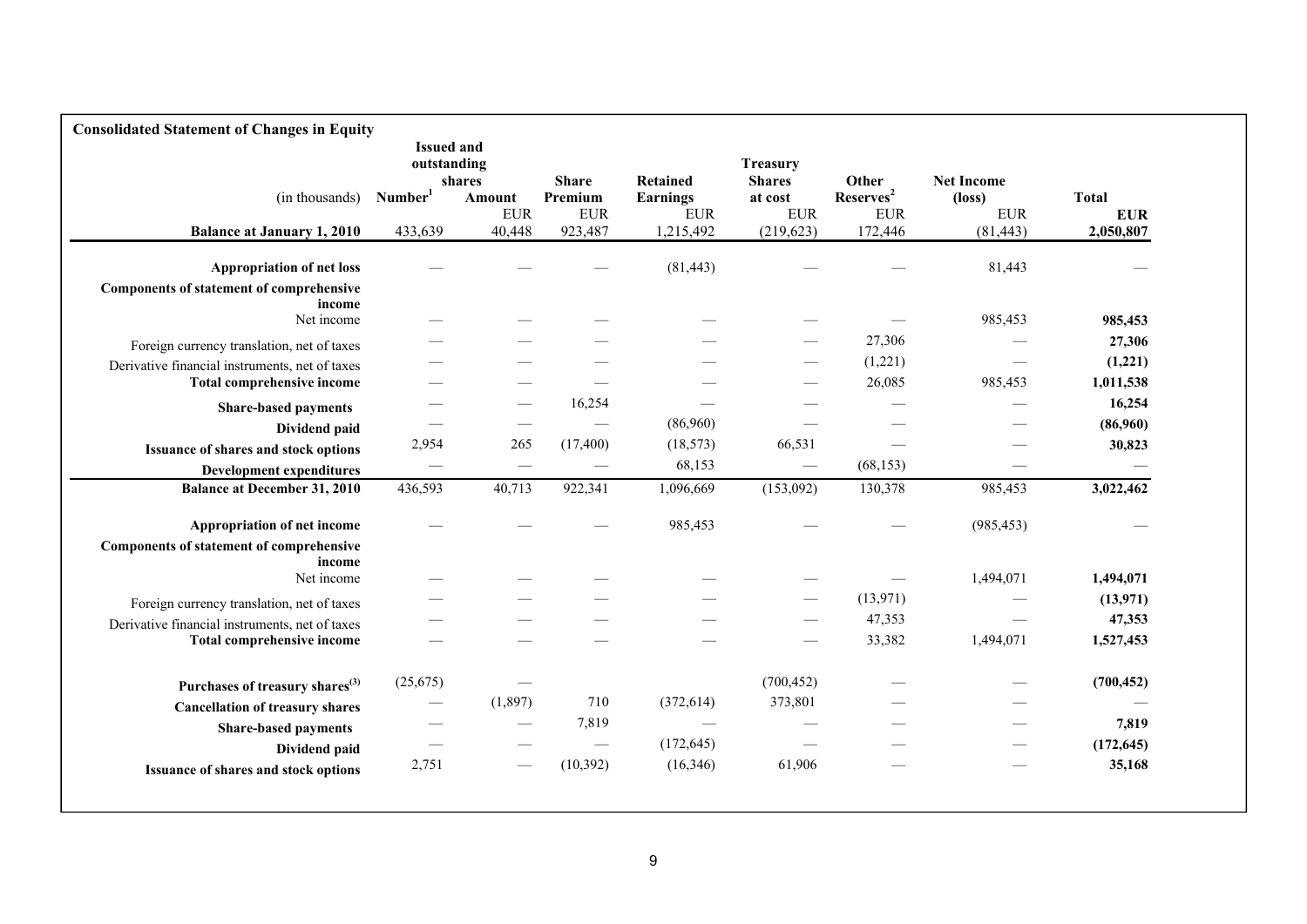| <b>Consolidated Statement of Changes in Equity (continued)</b> |          |                          |                          |            |                          |          |             |            |
|----------------------------------------------------------------|----------|--------------------------|--------------------------|------------|--------------------------|----------|-------------|------------|
| Development expenditures                                       |          |                          |                          | 4,721      |                          | (4,721)  |             |            |
| <b>Balance at December 31, 2011</b>                            | 413,669  | 38,816                   | 920,478                  | 1,525,238  | (417, 837)               | 159,039  | 1,494,071   | 3,719,805  |
| Appropriation of net income                                    |          |                          | $\overline{\phantom{a}}$ | 1,494,071  |                          |          | (1,494,071) |            |
| Net income                                                     |          |                          |                          |            |                          |          | 658,936     | 658,936    |
| Foreign currency translation, net of taxes                     |          |                          | $\overline{\phantom{0}}$ |            | $\overline{\phantom{0}}$ | (1, 817) |             | (1, 817)   |
| Financial instruments, net of taxes                            |          | $\overline{\phantom{0}}$ | $\overline{\phantom{0}}$ |            | $\overline{\phantom{0}}$ | (7,078)  |             | (7,078)    |
| Total comprehensive income                                     |          |                          | $\overline{\phantom{0}}$ |            | $\overline{\phantom{a}}$ | (8,895)  | 658,936     | 650,041    |
| Purchases of treasury shares <sup>3</sup>                      | (7, 114) |                          |                          |            | (252,396)                |          |             | (252,396)  |
| <b>Cancellation of treasury shares</b>                         |          | (1,030)                  |                          | (293, 722) | 294,752                  |          |             |            |
| <b>Share-based payments</b>                                    |          | $\overline{\phantom{0}}$ | 9,920                    |            |                          |          |             | 9,920      |
| Dividend paid                                                  |          | $\overline{\phantom{0}}$ | $\overline{\phantom{a}}$ | (188, 892) |                          |          |             | (188, 892) |
| <b>Issuance of shares</b>                                      | 1,635    | $\overline{\phantom{a}}$ | (5,294)                  | (2,850)    | 28,633                   |          |             | 20,489     |
| Development expenditures                                       |          |                          |                          | (87, 543)  | $\overline{\phantom{0}}$ | 87,543   | $\,$        |            |
| Balance at July 1, 2012 (unaudited)                            | 408,190  | 37,786                   | 925,104                  | 2,446,302  | (346, 848)               | 237,687  | 658,936     | 3,958,967  |

1 As of July 1, 2012, the number of issued shares was 419,852,514 (December 31, 2011: 431,294,790; December 31, 2010: 444,480,095). This includes the number of issued and outstanding shares of 408,190,137 (December 31, 2011: 413,669,257; December 31, 2010: 436,592,972) and the number of treasury shares of 11,662,377 (December 31, 2011: 17,625,533; December 31, 2010: 7,887,123).

2 Other reserves consist of the hedging reserve, the currency translation reserve and the reserve for capitalized development expenditures.

**\_\_\_\_\_\_\_\_\_\_\_\_**

3 During the six-month period ended July 1, 2012, ASML repurchased shares for an amount of EUR 252.4 million (December 31, 2011: EUR 700.5 million). As of July 1, 2012, EUR 7.9 million of the total repurchase amount remained unpaid and is recorded in accrued and other current liabilities (December 31, 2011: nil).

During and subsequent to the nine month period ended September 30, 2012 three events occurred that constituted (or will constitute) a significant change to the Company's financial position. Firstly, on September 12, 2012 and October 31, 2012, ASML issued the Listing Shares in connection with the Customer Co-Investment Program against a total cash consideration or EUR 3,853,952,133. Secondly, on November 24, 2012 ASML used the net proceeds from the issue of the Listing Shares and an additional amount of EUR 293,945 out of the reserves to make a capital re-payment in the amount of EUR 3,854,246,078 on all of its Issued Ordinary Shares except for the Ordinary Shares held by the Customer Stichtingen by virtue of the Synthetic Share Buyback. Lastly, on October 17, 2012 ASML announced that it will acquire Cymer Inc. ("**Cymer**"). The completion of the acquisition of Cymer is expected to occur in the first half of 2013, and is subject to customary closing conditions, including review by U.S. and international regulators and approval by Cymer's shareholders.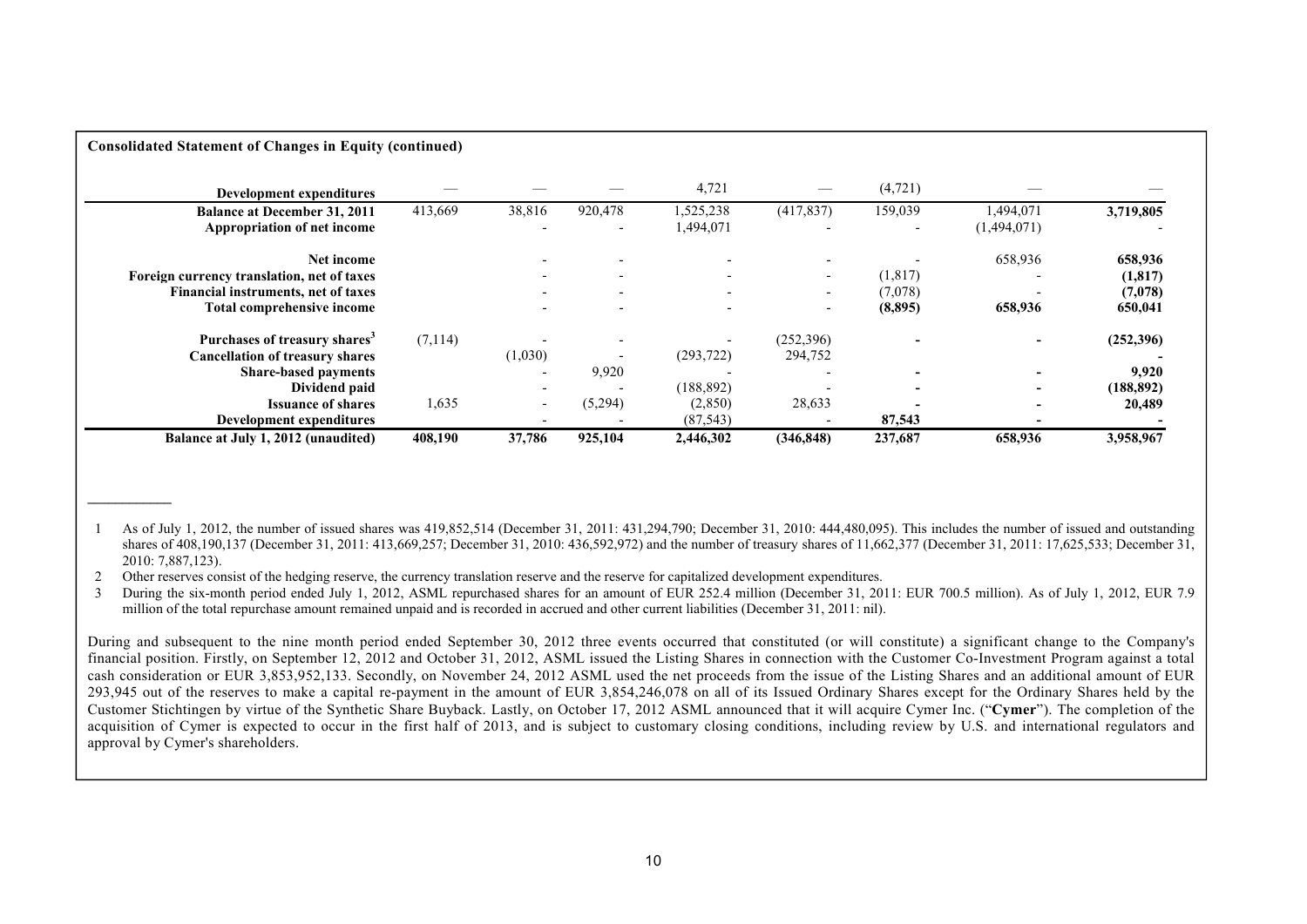| $\overline{B.8}$ | Selected key pro forma                   | Not applicable.                                                                                                                                                                                                                                                           |
|------------------|------------------------------------------|---------------------------------------------------------------------------------------------------------------------------------------------------------------------------------------------------------------------------------------------------------------------------|
| B.9              | financial information<br>Profit forecast |                                                                                                                                                                                                                                                                           |
| B.10             | Historical Audit Report                  | Not applicable. The Company does not present a profit forecast in this Prospectus.<br>Not applicable. The auditor's reports on the published statutory financial statements for the years ended December 31, 2011, 2010 and                                               |
|                  | Qualifications                           | 2009 incorporated by reference in this Prospectus are unqualified.                                                                                                                                                                                                        |
|                  |                                          |                                                                                                                                                                                                                                                                           |
| B.11             | Working capital                          | Not applicable. ASML believes that its working capital is sufficient for its present requirements; that is, for at least 12 months following                                                                                                                              |
|                  |                                          | the date of this Prospectus.                                                                                                                                                                                                                                              |
|                  |                                          | <b>Section C - Listing Shares</b>                                                                                                                                                                                                                                         |
| C.1              | Description of the Listing               | The Listing Shares are Ordinary Shares, with ISIN code NL0010273215.                                                                                                                                                                                                      |
|                  | Shares                                   |                                                                                                                                                                                                                                                                           |
| C.2              | Currency of the Listing                  | The Listing Shares are denominated in Euro.                                                                                                                                                                                                                               |
|                  | Shares                                   |                                                                                                                                                                                                                                                                           |
| C.3              | Number of Shares and par                 | As per December 31, 2011, the number of Ordinary Shares Issued was 431,294,790. All Ordinary Shares Issued are fully paid up. The                                                                                                                                         |
|                  | value                                    | Ordinary Shares each have a par value of EUR 0.09.                                                                                                                                                                                                                        |
|                  |                                          | No ordinary shares B ("Ordinary Shares B") or cumulative preference shares ("Cumulative Preference Shares") are issued. The                                                                                                                                               |
|                  |                                          | Cumulative Preference Shares each have a par value of EUR 0.09. The Ordinary Shares B have a par value of EUR 0.01.                                                                                                                                                       |
| C.4              | Rights attached to                       | Holders of Ordinary Shares are entitled to cast nine votes per Ordinary Share held. Ordinary Shares entitle their holders to any future                                                                                                                                   |
|                  | Ordinary Shares                          | dividends payable to holders of Ordinary Shares. Holders of Ordinary Shares have a pre-emptive right of subscription, in proportion to the                                                                                                                                |
|                  |                                          | aggregate nominal amount of the Ordinary Shares held by them, to any issuance of Ordinary Shares for cash, which right may be                                                                                                                                             |
|                  |                                          | restricted or excluded. Holders of Ordinary Shares have no pro rata pre-emptive right of subscription to any Ordinary Shares issued for                                                                                                                                   |
|                  |                                          | consideration other than cash or Ordinary Shares issued to employees of ASML.                                                                                                                                                                                             |
| C.5              | Restrictions on                          | Participating Customers may not, without prior written consent of ASML, transfer any ASML shares or Depositary Receipts (the "Lock-                                                                                                                                       |
|                  | transferability                          | Up Restriction") until two years and six months after the date of the Shareholder Agreement, or earlier in case of termination of the                                                                                                                                     |
|                  |                                          | relevant non-recurring research and development engineering funding agreement ("NRE Funding Agreement"), or the occurrence of a                                                                                                                                           |
|                  |                                          | termination event (a "Shareholder Agreement Termination Event") in relation to the Shareholder Agreements (the "Lock-Up Period").<br>The Lock-Up Restriction does not apply in certain circumstances where a third party offers to acquire at least 20% of ASML's shares. |
|                  |                                          | Participating Customers are not permitted to transfer their ASML shares in connection with an offer that is not recommended by ASML's                                                                                                                                     |
|                  |                                          | supervisory board ("Supervisory Board") or board of management ("Board of Management"), except under limited circumstances.                                                                                                                                               |
|                  |                                          |                                                                                                                                                                                                                                                                           |
|                  |                                          | In addition, Participating Customers may not (even after the Lock-Up Period has ended), without written consent of ASML, transfer on<br>NYSE Euronext Amsterdam, NASDAQ Stock Market LLC ("NASDAQ") or another securities exchange more than (i) in respect of Intel,     |
|                  |                                          | 4% of the outstanding shares of ASML and (ii) in respect of TSMC, 2.5% of the outstanding shares of ASML and (iii) in respect of                                                                                                                                          |
|                  |                                          | Samsung, 1.5% of the outstanding shares of ASML. There are also restrictions on Participating Customers' ability to transfer ASML                                                                                                                                         |
|                  |                                          | shares to certain competitors or customers of ASML.                                                                                                                                                                                                                       |
| $\overline{C.6}$ | Listing and admission to                 | The Ordinary Shares are listed on NYSE Euronext Amsterdam under the symbol "ASML" and on NASDAQ. Application has been made                                                                                                                                                |
|                  | trading                                  | to list the Listing Shares on NYSE Euronext Amsterdam under the existing symbol "ASML" and with ISIN code NL0010273215.                                                                                                                                                   |
| C.7              | Dividend policy                          | As part of the financing policy, ASML aims to pay an annual dividend that will be stable or growing over time. Annually, the Board of                                                                                                                                     |
|                  |                                          | Management will, upon prior approval from the Supervisory Board, submit a proposal to the annual General Meeting with respect to the                                                                                                                                      |
|                  |                                          | amount of dividend to be declared with respect to the prior year.                                                                                                                                                                                                         |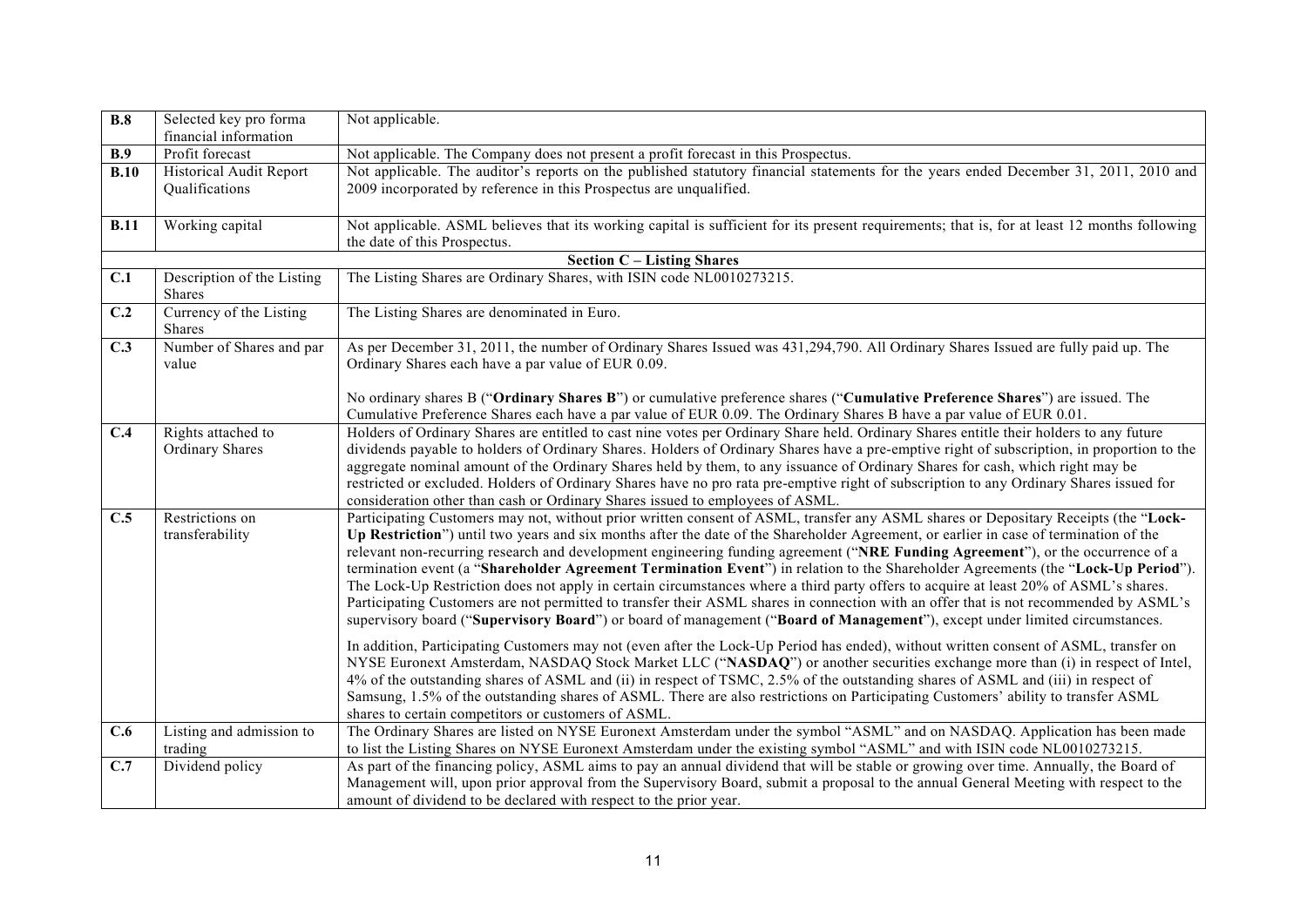|     |                                                                        | The dividend proposal in any given year will be subject to the availability of distributable profits or retained earnings and may be affected<br>by, among other factors, the Board of Management's views on ASML's potential future liquidity requirements, including for investments<br>in production capacity, the funding of ASML's R&D programs and for acquisition opportunities that may arise from time to time; and by<br>future changes in applicable income tax and corporate laws.<br>Accordingly, it may be decided to propose not to pay a dividend or to pay a lower dividend with respect any particular year in the future.                                                                                                                                                                                                                                                                                                                                                                                                                                                                                                                                                                                                                                                                                                                                                                                                                                                |
|-----|------------------------------------------------------------------------|---------------------------------------------------------------------------------------------------------------------------------------------------------------------------------------------------------------------------------------------------------------------------------------------------------------------------------------------------------------------------------------------------------------------------------------------------------------------------------------------------------------------------------------------------------------------------------------------------------------------------------------------------------------------------------------------------------------------------------------------------------------------------------------------------------------------------------------------------------------------------------------------------------------------------------------------------------------------------------------------------------------------------------------------------------------------------------------------------------------------------------------------------------------------------------------------------------------------------------------------------------------------------------------------------------------------------------------------------------------------------------------------------------------------------------------------------------------------------------------------|
|     |                                                                        | <b>Section D - Risks</b>                                                                                                                                                                                                                                                                                                                                                                                                                                                                                                                                                                                                                                                                                                                                                                                                                                                                                                                                                                                                                                                                                                                                                                                                                                                                                                                                                                                                                                                                    |
| D.1 | Key risks relating to<br>ASML and the industry in<br>which it operates | An investment in Ordinary Shares involves substantial risks and uncertainties. These risks and uncertainties include, among others, those<br>listed below.                                                                                                                                                                                                                                                                                                                                                                                                                                                                                                                                                                                                                                                                                                                                                                                                                                                                                                                                                                                                                                                                                                                                                                                                                                                                                                                                  |
|     |                                                                        | Risks relating to the semiconductor industry                                                                                                                                                                                                                                                                                                                                                                                                                                                                                                                                                                                                                                                                                                                                                                                                                                                                                                                                                                                                                                                                                                                                                                                                                                                                                                                                                                                                                                                |
|     |                                                                        | The Semiconductor Industry is Highly Cyclical and ASML May be Adversely Affected by Any Downturn<br>Business Will Suffer If ASML Does Not Respond Rapidly to Commercial and Technological Changes in the Semiconductor<br>Industry<br><b>ASML Faces Intense Competition</b>                                                                                                                                                                                                                                                                                                                                                                                                                                                                                                                                                                                                                                                                                                                                                                                                                                                                                                                                                                                                                                                                                                                                                                                                                 |
|     |                                                                        | <b>Risks relating to ASML</b>                                                                                                                                                                                                                                                                                                                                                                                                                                                                                                                                                                                                                                                                                                                                                                                                                                                                                                                                                                                                                                                                                                                                                                                                                                                                                                                                                                                                                                                               |
|     |                                                                        | The Number of Systems ASML Can Produce is Limited by its Dependence on a Limited Number of Suppliers of Key<br>$\bullet$<br>Components<br>A High Percentage of Net Sales is Derived From a Few Customers<br>$\bullet$<br>ASML Derives Most of its Revenues From the Sale of a Relatively Small Number of Products<br>The Pace of Introduction of ASML's New Products is Accelerating and is Accompanied by Potential Design and Production<br>$\bullet$<br>Delays and by Significant Costs<br>Failure to Adequately Protect the Intellectual Property Rights upon which ASML Depend Could Harm the Business<br>$\bullet$<br>Defending Against Intellectual Property Claims Brought by Others Could Harm the Business<br>ASML is Subject to Risks in its International Operations<br>ASML is Dependent on the Continued Operation of a Limited Number of Manufacturing Facilities<br>Because of Labor Laws and Practices, any Workforce Reductions that ASML May Seek to Implement in Order to Reduce Costs<br>Company-Wide May be Delayed or Suspended<br>Fluctuations in Foreign Exchange Rates Could Harm ASML's Results of Operations<br>ASML May be Unable to Make Desirable Acquisitions or to Integrate Successfully any Businesses ASML Acquires<br>$\bullet$<br>ASML May Not Realize Expected Benefits from the Cymer Acquisition<br>Business and Future Success Depend on ASML's Ability to Attract and Retain a Sufficient Number of Adequately Educated and<br>Skilled Employees |
| D.3 | Key risks relating to the                                              | <b>Risks relating to Ordinary Shares</b>                                                                                                                                                                                                                                                                                                                                                                                                                                                                                                                                                                                                                                                                                                                                                                                                                                                                                                                                                                                                                                                                                                                                                                                                                                                                                                                                                                                                                                                    |
|     | <b>Ordinary Shares</b>                                                 | • ASML May not Declare Cash Dividends at All or in Any Particular Amounts in Any Given Year                                                                                                                                                                                                                                                                                                                                                                                                                                                                                                                                                                                                                                                                                                                                                                                                                                                                                                                                                                                                                                                                                                                                                                                                                                                                                                                                                                                                 |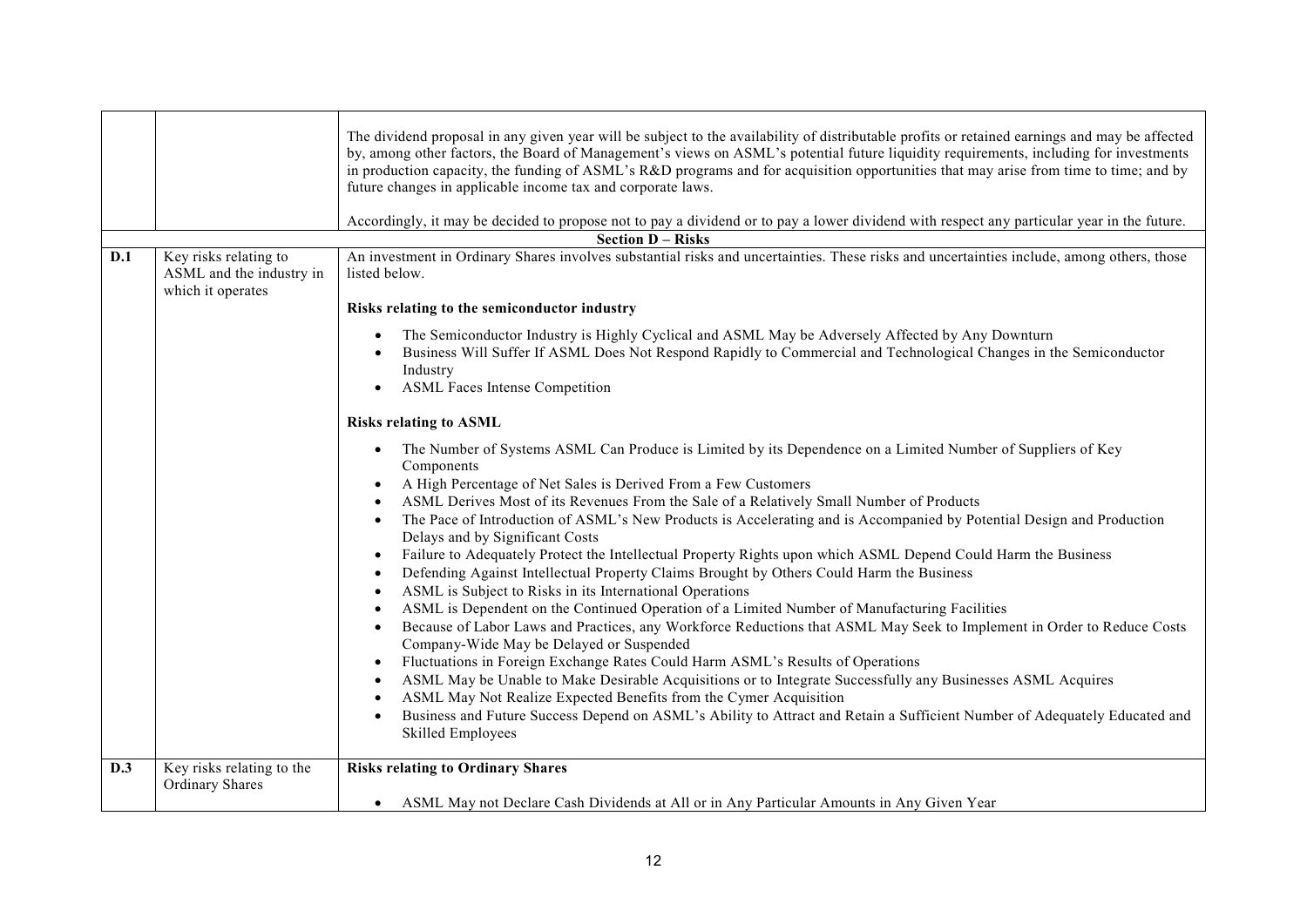|      |                                                                                          | The Price of Ordinary Shares is Volatile                                                                                                                                                                                                                                                                                                                                                                                                                             |
|------|------------------------------------------------------------------------------------------|----------------------------------------------------------------------------------------------------------------------------------------------------------------------------------------------------------------------------------------------------------------------------------------------------------------------------------------------------------------------------------------------------------------------------------------------------------------------|
|      |                                                                                          | Restrictions on Shareholder Rights May Dilute Voting Power                                                                                                                                                                                                                                                                                                                                                                                                           |
|      |                                                                                          | The Participating Customers together own a significant amount of the Ordinary Shares                                                                                                                                                                                                                                                                                                                                                                                 |
|      |                                                                                          | <b>Section E - Offer</b>                                                                                                                                                                                                                                                                                                                                                                                                                                             |
| E.1  | Net Proceeds and                                                                         | The net proceeds from the Issue amount to EUR 3,853,952,133.                                                                                                                                                                                                                                                                                                                                                                                                         |
|      | Expenses                                                                                 |                                                                                                                                                                                                                                                                                                                                                                                                                                                                      |
|      |                                                                                          | The Company estimates that the expenses of the Issue and admission to listing and trading of the Listing Shares amount to approximately<br>EUR $\lceil \bullet \rceil$ .                                                                                                                                                                                                                                                                                             |
| E.2a | Reasons for the Issue and<br>use of proceeds                                             | The Listing Shares have been issued in connection with the Customer Co-Investment Program, which involves a commitment by the<br>Participating Customers to provide NRE funding for next generation lithography technologies, together with an entitlement for those<br>Participating Customers committing to such funding to invest in Ordinary Shares. Intel, TSMC and Samsung participate in the Customer<br>Co-Investment Program.                               |
|      |                                                                                          | The net proceeds from the Issue have been used by the Company to make a capital re-payment on all of its Issued Ordinary Shares except<br>for the Ordinary Shares held by the Customer Stichtingen by virtue of the Synthetic Share Buyback.                                                                                                                                                                                                                         |
| E.3  | Terms and conditions                                                                     | Not applicable. The Issue has been completed prior to the date of this Prospectus. The Prospectus is not published in connection with any<br>offering.                                                                                                                                                                                                                                                                                                               |
| E.4  | Interests material to the<br>Issue including conflicts<br>of interests                   | The Participating Customers contribute funds to ASML's R&D projects which creates risk sharing while the results of ASML's<br>development programs will be available to every semiconductor manufacturer with no restrictions. The equity investment by the<br>Participating Customers gives those customers an economic interest in the success of ASML's development efforts.                                                                                      |
| E.5  | Name of the person or<br>entity offering the<br>Ordinary Shares; Lock-up<br>arrangements | The Participating Customers agreed to the Lock-Up Restriction for the duration of the Lock-Up Period. The Lock-Up Restriction does not<br>apply in certain circumstances where a third party offers to acquire at least 20% of ASML's shares. Participating Customers are not<br>permitted to transfer their ASML shares in connection with an offer that is not recommended by the Supervisory Board or Board of<br>Management, except under limited circumstances. |
| E.6  | Amount and percentage of<br>dilution resulting from the<br>offer                         | Not applicable, as this Prospectus does not relate to the offer of the Listing Shares.                                                                                                                                                                                                                                                                                                                                                                               |
| E.7  | <b>Estimated</b> expenses<br>charged to investors in<br>connection with the offer        | Not applicable, as this Prospectus does not relate to the offer of the Listing Shares.                                                                                                                                                                                                                                                                                                                                                                               |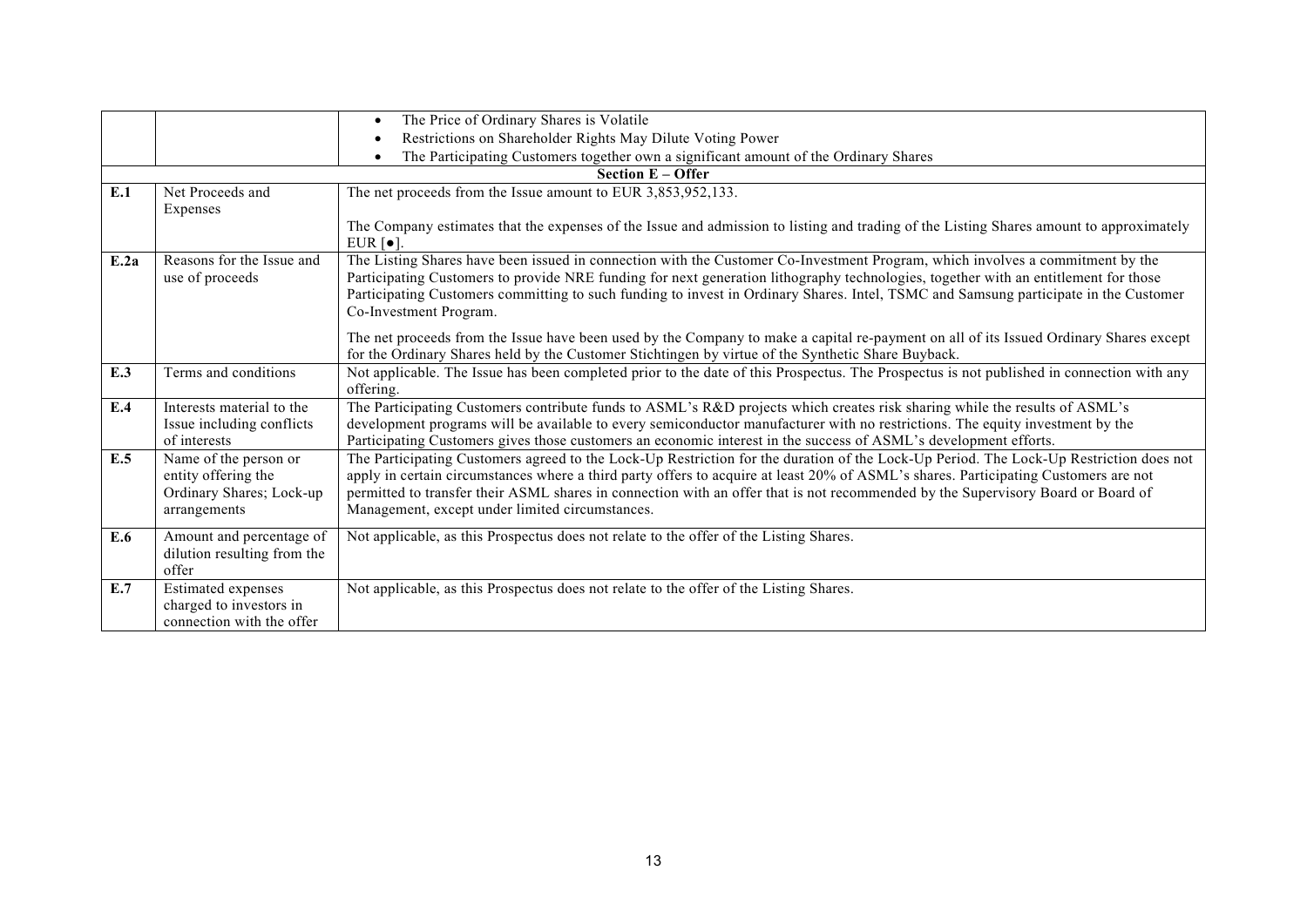### **RISK FACTORS**

*Before investing in Ordinary Shares, prospective investors should consider carefully all of the information in this Prospectus, including the following specific risks and uncertainties in addition to the other information set out in this Prospectus. If any of the following risks actually occurs, ASML's business, results of operations or financial condition could be materially adversely affected. In that event, the value of the Ordinary Shares could decline and an investor might lose part or all of the investor's investment. Although ASML believes that the risks and uncertainties described below are all material risks and uncertainties facing ASML's business and the Ordinary Shares, there may be additional risks and uncertainties relating to ASML or the Ordinary Shares. Additional risks and uncertainties not presently known to ASML or that ASML currently deems not to be material, could become material in the future.*

*Prospective investors should read the detailed information set out elsewhere in this Prospectus and should form their own views before making an investment decision with respect to any Ordinary Shares. Furthermore, before making an investment decision with respect to any Ordinary Shares, prospective investors should consult their own stockbroker, bank manager, lawyer, auditor or other financial, legal and tax advisers and carefully review the risks associated with an investment in the Ordinary Shares and consider such an investment decision in light of the prospective investor's personal circumstances.*

## **Risks Relating to the Semiconductor Industry**

## *The Semiconductor Industry Is Highly Cyclical and ASML May Be Adversely Affected by Any Downturn*

As a supplier to the global semiconductor industry, ASML is subject to the industry's business cycles, the timing, duration and volatility of which are difficult to predict. The semiconductor industry has historically been cyclical. Sales of ASML's lithography systems depend in large part upon the level of capital expenditures by semiconductor manufacturers. These capital expenditures depend upon a range of competitive and market factors, including:

- the current and anticipated market demand for semiconductors and for products utilizing semiconductors;
- semiconductor prices;
- semiconductor production costs;
- changes in semiconductor inventory levels;
- general economic conditions; and
- access to capital.

Reductions or delays in capital equipment purchases by ASML's customers could have a material adverse effect on business, financial condition and results of operations.

In an industry downturn, the ability to maintain profitable will depend substantially on whether ASML is able to lower costs and break-even level, which is the level of sales that ASML must reach in a year to achieve net income. If sales decrease significantly as a result of an industry downturn and ASML is unable to adjust its costs over the same period, the net income may decline significantly or ASML may suffer losses. As ASML needs to keep certain levels of inventory on hand to meet anticipated product demand, ASML may also incur increased costs related to inventory obsolescence in an industry downturn. In addition, industry downturns generally result in overcapacity, resulting in downward pressure on prices and impairment of machinery and equipment, which in the past has had, and in the future could have, a material adverse effect on the business, financial condition and results of operations.

The ongoing financial crises that have affected the international banking system and global financial markets since 2008 have been in many respects unprecedented. Concerns persist over the debt burden of certain countries of the Economic and Monetary Union ("**Eurozone**") and their ability to meet future obligations, the overall stability of the euro, and the suitability of the euro as a single currency given the diverse economic and political circumstances in individual Eurozone countries. These concerns could lead to the re-introduction of the individual currencies in one or more Eurozone countries, or in more extreme circumstances, the possible dissolution of the euro currency entirely. Should the euro dissolve entirely, the legal and contractual consequences for holders of euro-denominated obligations would be determined by the laws in effect at that time. These potential developments, or market perceptions concerning these and related issues, could adversely affect the value of ASML's euro-denominated assets and obligations. In addition, remaining concerns over the effect of this financial crisis on financial institutions in Europe and globally, and the instability of the financial markets and the global economy in general could result in a number of follow-on effects on ASML's business, including (i) declining business and consumer confidence resulting in reduced, delayed or shorter-term capital expenditures for ASML's products; insolvency of key suppliers resulting in product delays, (ii) the inability of customers to obtain credit to finance purchases of ASML's products, delayed payments from its customers and/or customer insolvencies and (iii) other adverse effects that ASML cannot currently anticipate. If global economic and market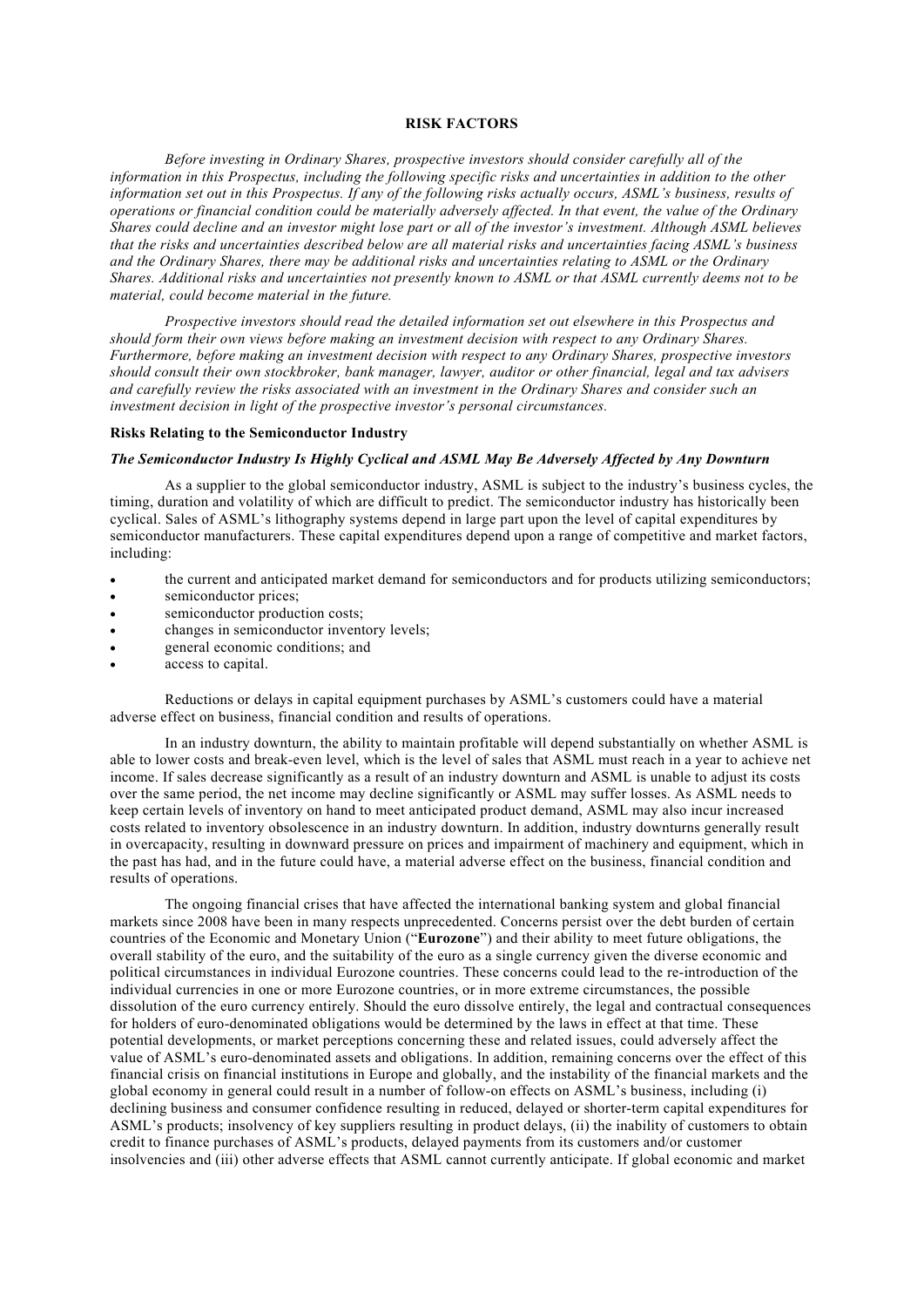conditions deteriorate, ASML is likely to experience material adverse impacts on its business, financial condition and results of operations.

Conversely, in anticipation of periods of increasing demand for semiconductor manufacturing equipment, ASML must maintain sufficient manufacturing capacity and inventory and must attract, hire, integrate and retain a sufficient number of qualified employees to meet customer demand. ASML's ability to predict the timing and magnitude of industry fluctuations is limited and products require significant lead-time to complete. Accordingly, ASML may not be able to effectively increase production capacity to respond to an increase in customer demand in an industry upturn resulting in lost revenues, damage to customer relationships and may lose market share.

## *Business Will Suffer If ASML Does Not Respond Rapidly to Commercial and Technological Changes in the Semiconductor Industry*

The semiconductor manufacturing industry is subject to:

- rapid change towards more complex technologies;
- frequent new product introductions and enhancements;
- evolving industry standards;
- changes in customer requirements; and
- continued shortening of product life cycles.

ASML's products could become obsolete sooner than anticipated because of a faster than anticipated change in one or more of the technologies related to ASML's products or in market demand for products based on a particular technology. ASML's success in developing new products and in enhancing ASML's existing products depends on a variety of factors, including the successful management of ASML's research and development programs and timely completion of product development and design relative to competitors. If ASML does not develop and introduce new and enhanced systems at competitive prices and on a timely basis, customers will not integrate ASML's systems into the planning and design of new production facilities and upgrades of existing facilities, which would have a material adverse effect on the business, financial condition and results of operations.

In particular, ASML is investing considerable financial and other resources to develop and introduce new products and product enhancements, such as Extreme Ultraviolet lithography ("**EUV**") and 450mm wafer technology. If ASML is unable to complete these developments and introductions or if the customers do not fully adopt the new technologies, products or product enhancements due to a preference for more established or alternative new technologies and products or for any other reasons, ASML would not recoup all of ASML's investments in these technologies or products, which would result in the recording of impairment charges on these investments, which could have a material adverse effect on ASML's business, financial condition and results of operations.

The success of EUV remains particularly dependent on light source (laser) availability and continuing related technical advances by ASML and its suppliers, as well as infrastructure developments in masks and photoresists, without which the tools cannot achieve the productivity and yield required to economically justify the higher price of these tools. This could discourage or result in much slower adoption of this technology.

### *ASML Faces Intense Competition*

The semiconductor equipment industry is highly competitive. The principal elements of competition in ASML's market are:

- the technical performance characteristics of a lithography system;
- the value of ownership of that system based on its purchase price, maintenance costs, productivity, and customer service and support costs;
- the exchange rate of the euro particularly against the Japanese yen which results in varying prices and margins;
- the strength and breadth of ASML's portfolio of patents and other intellectual property rights; and
- customers' desire to obtain lithography equipment from more than one supplier.

ASML's competitiveness increasingly depends upon the ability to develop new and enhanced semiconductor equipment that is competitively priced and introduced on a timely basis, as well as the ability to protect and defend ASML's intellectual property rights.

ASML competes primarily with Nikon Corporation ("**Nikon**") and to a lesser degree with Canon Kabushiki Kaisha ("**Canon**"). Both Nikon and Canon have substantial financial resources and broad patent portfolios. Each continues to introduce new products with improved price and performance characteristics that compete directly with ASML's products, which may cause a decline in sales or a loss of market acceptance for ASML lithography systems. In addition, adverse market conditions, industry overcapacity or a decrease in the value of the Japanese yen in relation to the euro or the U.S. dollar could further intensify price-based competition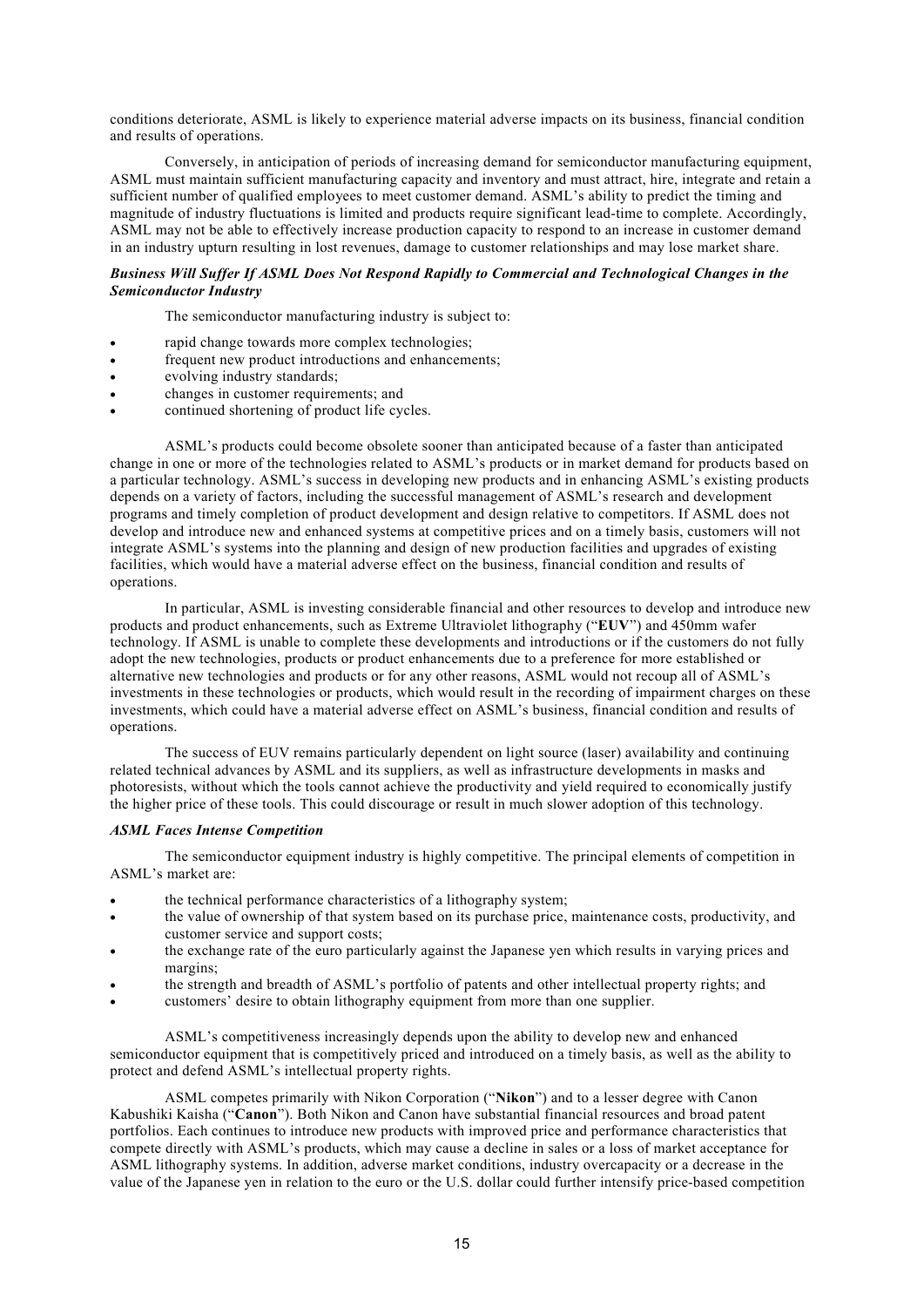in those regions that account for the majority of ASML's sales, resulting in lower prices and margins and a material adverse effect on the business, financial condition and results of operations. In addition, to competitors in lithography, ASML may face competition with respect to alternative technologies for the non-critical layers and from alternative technologies for all layers. In the event the delivery of new technology is delayed, ASML's customers may turn to alternative technology equipment and/or their own installed base as a substitute for purchasing ASML's products.

## **Risks Relating to ASML**

## *The Number of Systems ASML Can Produce is Limited by Its Dependence on a Limited Number of Suppliers of Key Components*

ASML relies on outside vendors for the components and subassemblies used in its systems, each of which is obtained from a single supplier or a limited number of suppliers. ASML's reliance on a limited group of suppliers involves several risks, including a potential inability to obtain an adequate supply of required components and the risk of untimely delivery of these components and subassemblies.

The number of lithography systems ASML is able to produce is limited by the production capacity of Carl Zeiss SMT AG ("**Zeiss**"). Zeiss is ASML's single supplier of lenses and other critical optical components. If Zeiss were unable to maintain and increase production levels or if ASML is unable to maintain its business relationship with Zeiss in the future ASML could be unable to fulfil orders, which could damage relationships with current and prospective customers and have a material adverse effect on the business, financial condition and results of operations. If Zeiss were to terminate its relationship with ASML or if Zeiss were unable to maintain production of lenses over a prolonged period, ASML would effectively cease to be able to conduct its business.

In addition to Zeiss' current position as ASML's single supplier of lenses, the excimer laser illumination systems that provide the ultraviolet light source used in ASML high resolution steppers and step & scan systems, and the extreme ultraviolet light source, used in ASML's second-generation ("**NXE**") EUV systems, are available from only a very limited number of suppliers.

Although the timeliness, yield and quality of deliveries to date from other subcontractors generally have been satisfactory, manufacturing some of these components and subassemblies that ASML uses in the manufacturing processes is an extremely complex process and delays caused by suppliers may occur in the future. A prolonged inability to obtain adequate deliveries of components or subassemblies, or any other circumstance that requires ASML to seek alternative sources of supply, could significantly hinder the ability to deliver products in a timely manner, which could damage relationships with current and prospective customers and have a material adverse effect on ASML's business, financial condition and results of operations.

# *A High Percentage of Net Sales Is Derived from a Few Customers*

Historically, ASML has sold a substantial number of lithography systems to a limited number of customers. ASML expects customer concentration to increase because of continuing consolidation in the semiconductor manufacturing industry. Consequently, while the identity of ASML's largest customers may vary from year to year, ASML expects sales to remain concentrated among relatively few customers in any particular year. The loss of any significant customer or any significant reduction in orders by a significant customer may have a material adverse effect on ASML's business, financial condition and results of operations.

Additionally, as a result of ASML's limited number of customers, credit risk on the receivables is concentrated. ASML's three largest customers (based on net sales) accounted for 42.5 percent of accounts receivable at July 1, 2012 and 17.8 percent of accounts receivable at June 26, 2011. As a result, business failure or insolvency of one of ASML's main customers may have a material adverse effect on its business, financial condition and results of operations.

## *ASML Derives Most of Its Revenues from the Sale of a Relatively Small Number of Products*

ASML derives most of its revenues from the sale of a relatively small number of lithography equipment systems (222 units in 2011 and 197 units in 2010), with an average selling price ("**ASP**") in 2011 of EUR 22.0 million (EUR 24.5 million for new systems and EUR 3.8 million for used systems) and an ASP in 2010 of EUR 19.8 million (EUR 24.1 million for new systems and EUR 4.4 million for used systems). As a result, the timing of recognition of revenue from a small number of product sales may have a significant impact on ASML's net sales and operating results for a particular reporting period. Specifically, the failure to receive anticipated orders, or delays in shipments near the end of a particular reporting period, due, for example, to:

- a downturn in the highly cyclical semiconductor industry;
- unanticipated shipment rescheduling;
- cancellation or order push-back by customers;
- unexpected manufacturing difficulties; and
- delays in deliveries by suppliers,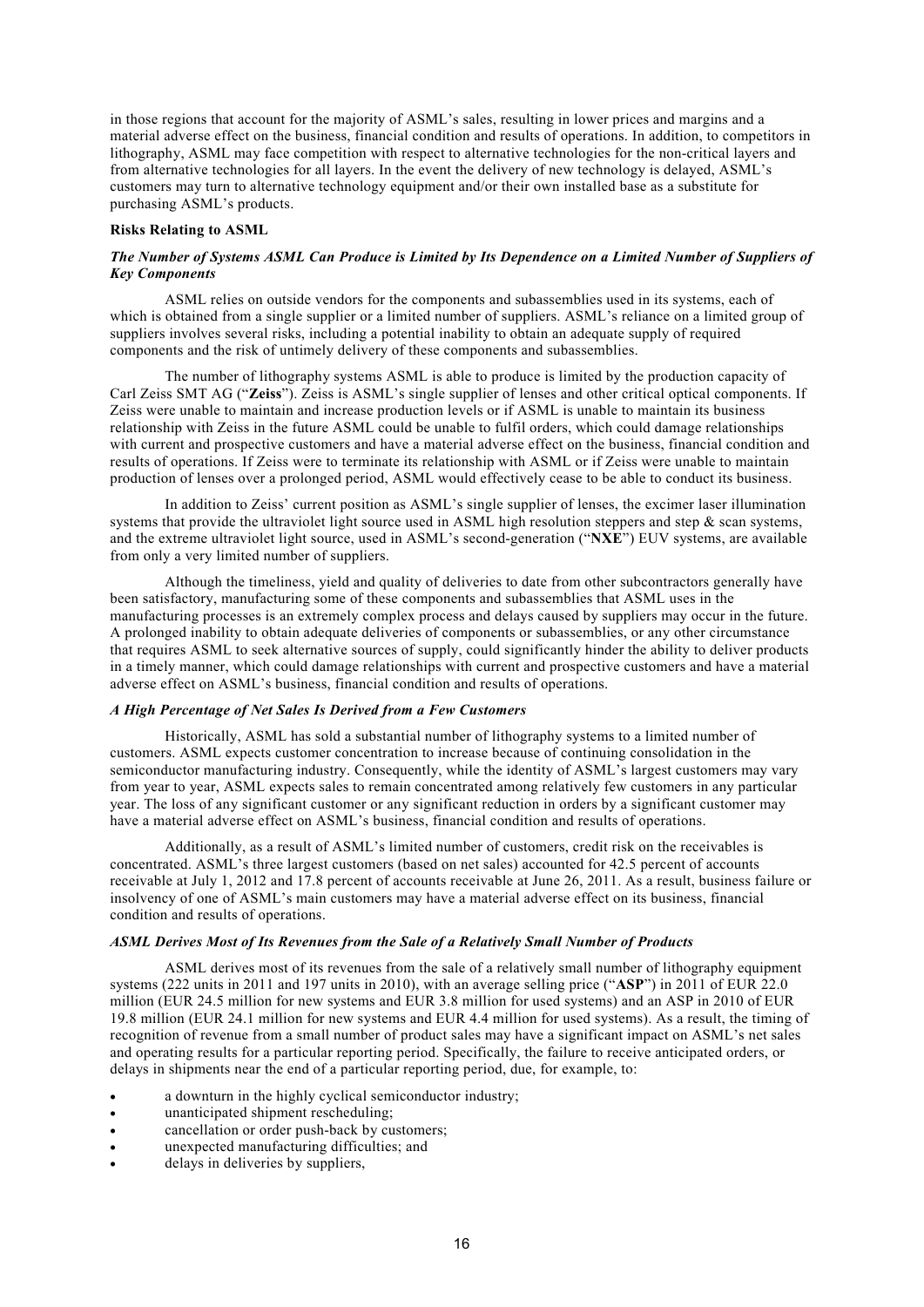may cause net sales in a particular reporting period to fall significantly below net sales in previous periods or below expected net sales, and may have a material adverse effect on operating results for that period. In particular ASML's published quarterly earnings may vary significantly from quarter to quarter and may vary in the future for the reasons discussed above.

# *The Pace of Introduction of ASML's New Products Is Accelerating and Is Accompanied by Potential Design and Production Delays and By Significant Costs*

The development and initial production, installation and enhancement of the systems ASML produces is often accompanied by design and production delays and related costs of a nature typically associated with the introduction and transition to full-scale manufacturing of complex capital equipment. While ASML expects and plans for a corresponding learning-curve effect in ASML products development cycle, ASML cannot predict with precision the time and expense required to overcome these initial problems and to ensure full performance to specifications. Moreover, ASML anticipates that this learning-curve effect will continue to present increasingly difficult challenges with every new generation as a result of increasing technological complexity. There is a risk that ASML may not be able to introduce or bring to full-scale production new products as quickly as ASML anticipates in its product introduction plans, which could have a material adverse effect on the business, financial condition and results of operations.

For the market to accept technology enhancements, ASML's customers, in many cases, must upgrade their existing technology capabilities. Such upgrades from established technology may not be available to customers to enable volume production using ASML's new technology enhancements. This could result in ASML customers not purchasing, or pushing back or cancelling orders for technology enhancements, which could negatively impact ASML's business, financial condition and results of operations.

## *Failure to Adequately Protect the Intellectual Property Rights upon which ASML Depend Could Harm the Business*

ASML relies on intellectual property rights such as patents, copyrights and trade secrets to protect proprietary technology. However, ASML faces the risk that such measures could prove to be inadequate because:

- intellectual property laws may not sufficiently support its proprietary rights or may change in the future in a manner adverse to ASML;
- patent rights may not be granted or construed as ASML expects;
- patents will expire which may result in key technology becoming widely available that may hurt ASML's competitive position;
- the steps ASML takes to prevent misappropriation or infringement of ASML's proprietary rights may not be successful; and
- third parties may be able to develop or obtain patents for similar competing technology.

In addition, litigation may be necessary to enforce ASML's intellectual property rights or to determine the validity and scope of the proprietary rights of others. Any such litigation may result in substantial costs and diversion of resources, and, if decided unfavourably to us, could have a material adverse effect on the business, financial condition and results of operations.

## *Defending Against Intellectual Property Claims Brought By Others Could Harm the Business*

In the course of business, ASML is subject to claims by third parties alleging that its products or processes infringe upon their intellectual property rights. If successful, such claims could limit or prohibit ASML from developing technology and manufacturing products, which could have a material adverse effect on ASML's business, financial condition and results of operations.

In addition, customers may be subject to claims of infringement from third parties, alleging that ASML products used by such customers in the manufacture of semiconductor products and/or the processes relating to the use of ASML products infringe one or more patents issued to such parties. If such claims were successful, ASML could be required to indemnify customers for some or all of any losses incurred or damages assessed against them as a result of such infringement, which could have a material adverse effect on ASML's business, financial condition and results of operations.

ASML may also incur substantial licensing or settlement costs where doing so would strengthen or expand intellectual property rights or limit exposure to intellectual property claims brought by others, which may have a material adverse effect on ASML's business, financial condition and results of operations.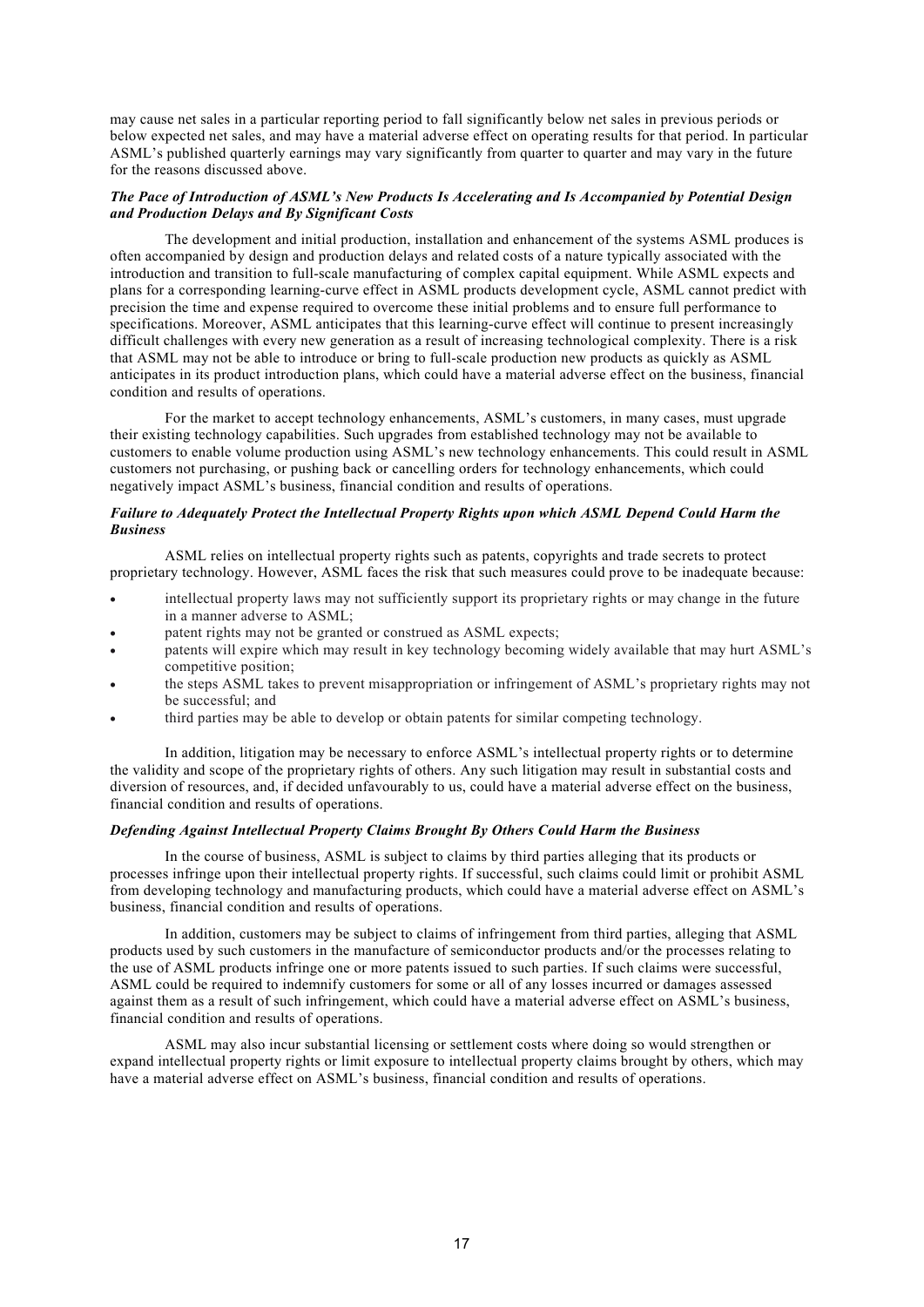### *ASML Is Subject to Risks in its International Operations*

The majority of ASML's sales are made to customers outside Europe. There are a number of risks inherent in doing business in some of those regions, including the following:

- potentially adverse tax consequences;
- unfavourable political or economic environments;
- unexpected legal or regulatory changes; and
- an inability to effectively protect intellectual property.

If ASML is unable to manage successfully the risks inherent in international activities, ASML's business, financial condition and results of operations could be materially and adversely affected.

In particular, 30.0% of ASML's six-month period ended July 1, 2012 revenues and 26.4% of the sixmonth period ended June 26, 2011 revenues were derived from customers in Taiwan. Taiwan has a unique international political status. The People's Republic of China asserts sovereignty over Taiwan and does not recognize the legitimacy of the Taiwanese government. Changes in relations between Taiwan and the People's Republic of China, Taiwanese government policies and other factors affecting Taiwan's political, economic or social environment could have a material adverse effect on ASML's business, financial condition and results of operations.

# *ASML Is Dependent on the Continued Operation of a Limited Number of Manufacturing Facilities*

All of ASML's manufacturing activities, including subassembly, final assembly and system testing, take place in clean room facilities in Veldhoven, the Netherlands, in Wilton, Connecticut, the United States and in Linkou, Taiwan. These facilities may be subject to disruption for a variety of reasons, including work stoppages, fire, energy shortages, flooding or other natural disasters. ASML cannot ensure that alternative production capacity would be available if a major disruption were to occur or that, if it were available, it could be obtained on favourable terms. Such a disruption could have a material adverse effect on ASML's business, financial condition and results of operations.

## *Because of Labor Laws and Practices, Any Workforce Reductions That ASML May Seek to Implement in Order to Reduce Costs Company-wide May Be Delayed or Suspended*

The semiconductor market is highly cyclical and as a consequence ASML may need to implement workforce reductions in case of a downturn, in order to adapt to such market changes. In accordance with labor laws and practices applicable in the jurisdictions in which ASML operates, a reduction of any significance may be subject to formal procedures that can delay or may result in the modification of its planned workforce reductions. For example, ASML Netherlands B.V., ASML's operating subsidiary in the Netherlands, has a works council ("**Works Council**"), as required by Dutch law. If the Works Council renders contrary advice in connection with a proposed workforce reduction in the Netherlands, but ASML nonetheless determines to proceed, it must temporarily suspend any action while the Works Council determines whether to appeal to the Enterprise Chamber of the Amsterdam Court of Appeal (*Ondernemingskamer*, "**Enterprise Chamber**"). This appeal process can cause a delay of several months and may require ASML to address any procedural inadequacies identified by the court in the way ASML reached its decision. Such delays could impair ASML's ability to reduce costs company-wide to levels comparable to those of ASML's competitors. See also "Management and Employees – Supervisory Board".

## *Fluctuations in Foreign Exchange Rates Could Harm ASML's Results of Operations*

ASML is exposed to currency risks. ASML is particularly exposed to fluctuations in the exchange rates between the U.S. dollar, Japanese yen and the Euro as it incurs manufacturing costs for its systems predominantly in Euros while portions of its net sales and cost of sales are denominated in U.S. dollars and Japanese yen.

In addition, a portion of ASML's assets and liabilities and operating results are denominated in U.S. dollars, and a small portion of ASML's assets, liabilities and operating results are denominated in currencies other than the Euro and the U.S. dollar. ASML's consolidated financial statements are expressed in Euros. Accordingly, results of operations and assets and liabilities are exposed to fluctuations in exchange rates between the Euro and various currencies. In general, customers run their businesses in U.S. dollars and therefore a weakening of the U.S. dollar against the Euro might impact the ability of customers to purchase ASML products.

Furthermore, a strengthening of the Euro particularly against the Japanese yen could further intensify price-based competition in those regions that account for the majority of sales, resulting in lower prices and margins and a material adverse effect on ASML's business, financial condition and results of operations.

## *ASML May Be Unable to Make Desirable Acquisitions or to Integrate Successfully Any Businesses ASML Acquires*

ASML's future success may depend in part on the acquisition of businesses or technologies intended to complement, enhance or expand ASML's current business or products or that might otherwise offer ASML growth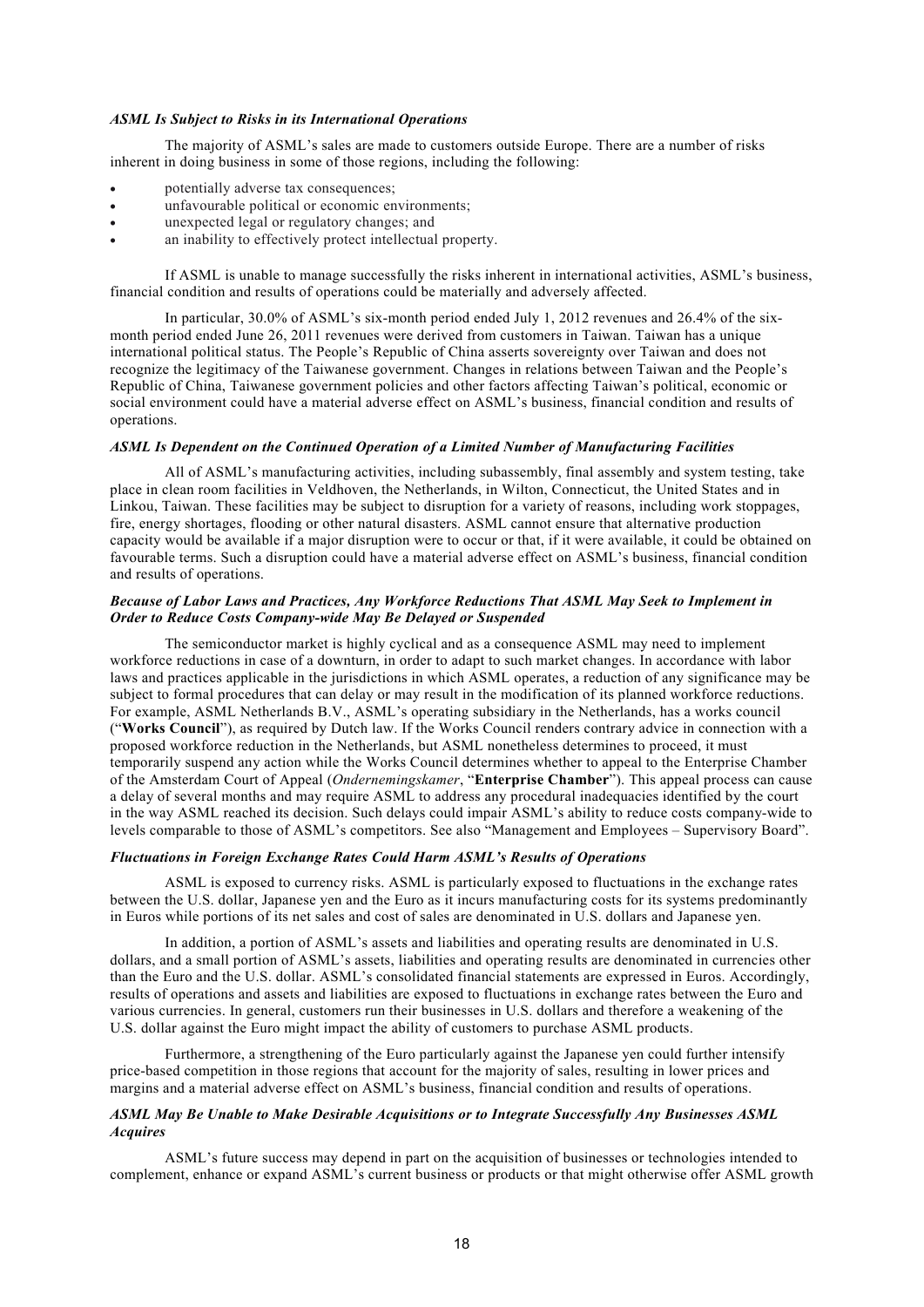opportunities. ASML's ability to complete such transactions may be hindered by a number of factors, including potential difficulties in obtaining government approvals.

Any acquisition that ASML does make would pose risks related to the integration of the new business or technology with its business. ASML cannot be certain that it will be able to achieve the benefits it expects from a particular acquisition or investment. Acquisitions may also strain managerial and operational resources, as the challenge of managing new operations may divert staff from monitoring and improving operations in ASML's existing business. ASML's business, financial condition and results of operations may be materially and adversely affected if it fails to coordinate resources effectively to manage both existing operations and any businesses it acquires.

## *ASML May Not Realize Expected Benefits from the Cymer acquisition*

ASML expects that the acquisition of Cymer will make EUV technology more efficient, prevent delays in the introduction of EUV technology, and simplify the supply chain of EUV modules. Achieving the benefits of the merger will depend in part on the integration of ASML's development organization, operations and personnel with those of Cymer in a timely and efficient manner, so as to minimize the risk that the transaction will result in the loss of customers or key employees of Cymer or the diversion of the attention of management. There can be no assurance that the Company and Cymer will be successfully integrated or that any of the anticipated benefits will be realized. Even if ASML is able to successfully integrate Cymer, there is no assurance that this transaction will result in successful development of EUV technology.

In addition, the Cymer acquisition is subject to closing conditions, including review by U.S. and international regulators and approval by Cymer's shareholders. Although closing is expected to occur within the first half of 2013, there is no assurance that the transaction will be completed within the expected time period or at all.

# *Business and Future Success Depend on ASML's Ability to Attract and Retain a Sufficient Number of Adequately Educated and Skilled Employees*

Business and future success significantly depend upon ASML's employees, including a large number of highly qualified professionals, as well as ASML's ability to attract and retain employees. Competition for such personnel is intense, and ASML may not be able to continue to attract and retain such personnel. ASML may not be able to hire sufficient numbers of qualified employees to execute the EUV and 450mm R&D programs associated with the non-recurring research and development ("**NRE**") commitments under the Customer Co-Investment Program. This could adversely affect ASML's business, financial condition and results of operations.

In addition, the increasing complexity of ASML's products results in a longer learning-curve for new and existing employees leading to an inability to decrease cycle times and incurring significant additional costs, which could adversely affect ASML's business, financial condition and results of operations.

#### **Risks Relating to Ordinary Shares**

#### *ASML May Not Declare Cash Dividends At All or In Any Particular Amounts In Any Given Year*

ASML aims to pay an annual dividend that will be stable or growing over time. Annually, the Board of Management will, upon prior approval from the Supervisory Board, submit a proposal to the General Meeting with respect to the amount of dividend to be declared with respect to the prior year. The dividend proposal in any given year will be subject to the availability of distributable profits or retained earnings and may be affected by, among other factors, the Board of Management's views on the potential future liquidity requirements, including for investments in production capacity, the funding of ASML's research and development programs and for acquisition opportunities that may arise from time to time; and by future changes in applicable income tax and corporate laws. Accordingly, it may be decided to propose not to pay a dividend or pay a lower dividend with respect to any particular year in the future, which could have a negative effect on the price of the Ordinary Shares.

## *The Price of Ordinary Shares is Volatile*

The current market price of Ordinary Shares may not be indicative of prices that will prevail in the future. In particular, the market price of Ordinary Shares has in the past experienced significant fluctuation, including fluctuation that is unrelated to ASML's performance. This fluctuation may continue in the future.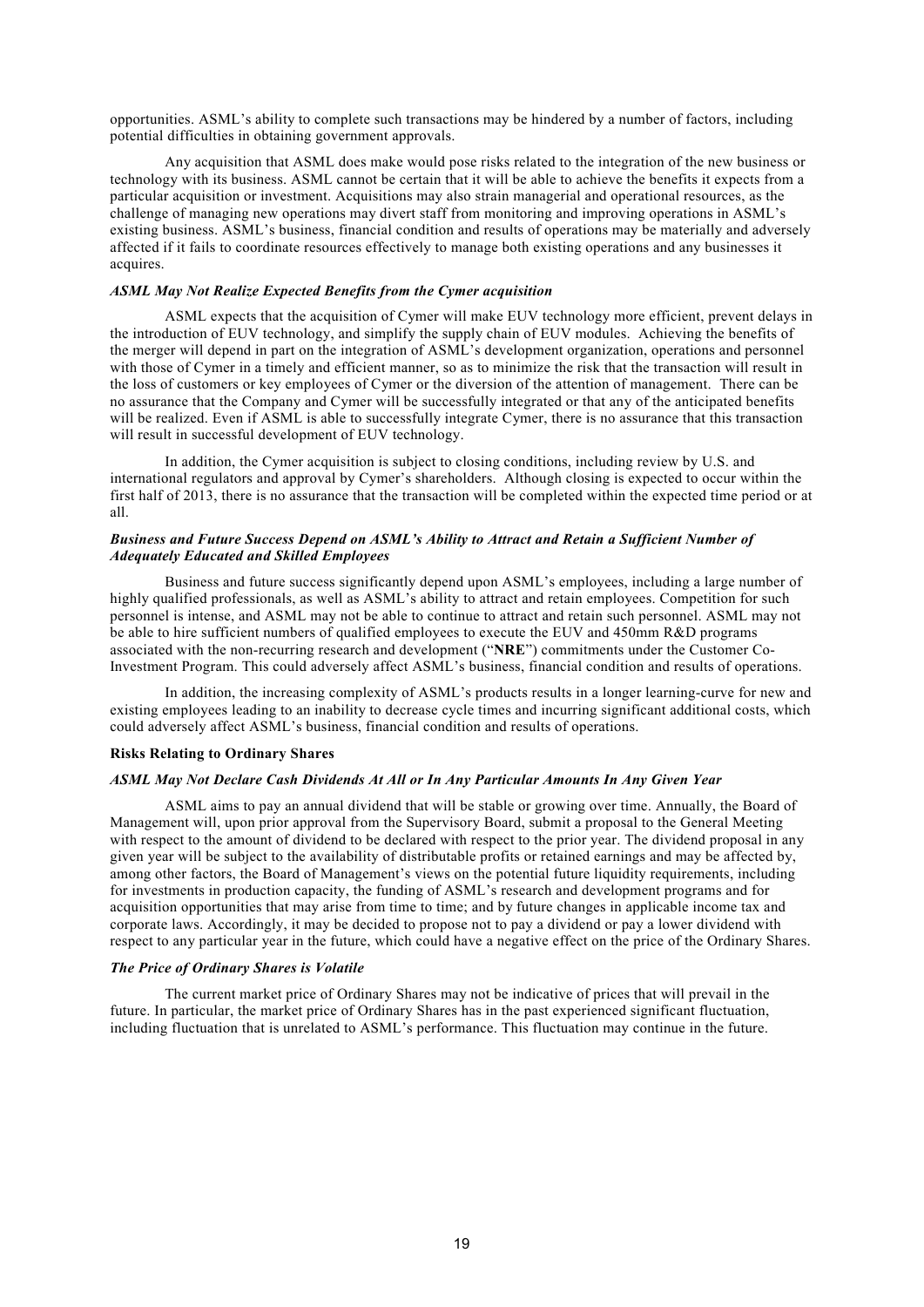## *Restrictions on Shareholder Rights May Dilute Voting Power*

ASML's articles of association ("**Articles of Association**") provide that ASML is subject to the provisions of Dutch law applicable to large corporations, called '*structuurregime*'. These provisions have the effect of concentrating control over certain corporate decisions and transactions in the hands of the Supervisory Board. As a result, holders of Ordinary Shares may have more difficulty in protecting their interests in the face of actions by members of the Supervisory Board than if ASML was incorporated in the United States or another jurisdiction. See also "Management and Employees – Two-tier board structure and structure regime".

ASML's authorized share capital also includes a class of Cumulative Preference Shares and ASML has granted the ASML preference shares foundation (*Stichting Preferente Aandelen ASML*, the "**Foundation**"), an option to acquire, at their nominal value of EUR 0.09 per share, such Cumulative Preference Shares (the "**Preference Share Option**"). Exercise of the Preference Share Option would effectively dilute the voting power of outstanding Ordinary Shares by one-half, which may discourage or significantly impede a third party from acquiring a majority of voting shares. See also "Description of Share Capital – Share Capital – Cumulative Preference Shares".

## *The Participating Customers together own a significant amount of the Ordinary Shares*

In the Customer Co-Investment Program, Intel, TSMC and Samsung Electronics Corporation ("**Samsung**") through certain wholly owned subsidiaries, acquired an interest in the share capital of the Company of 15%, 5% and 3%, respectively (following the Synthetic Share Buyback).

The interests of the Participating Customers may not always coincide with the interests of other holders of ASML's Shares ("**Shareholders**"). The Listing Shares acquired by the Participating Customers are held by the Customer Stichtingen which have issued Depositary Receipts to wholly owned subsidiaries of the Participating Customers and the Participating Customers may only vote in General Meetings in exceptional circumstances (see "Material Contracts – Customer Co-investment Program"). When such exceptional circumstances occur, the Participating Customers and in particular Intel will be able to influence matters requiring approval by the General Meeting and may vote their Ordinary Shares in a way with which other Shareholders may not agree.

The Participating Customers have also agreed to the Lock-Up Restrictions for the duration of the Lock-Up Period. Upon expiry of such period the Ordinary Shares held by Participating Customers are freely transferable, subject to orderly market arrangements and certain other restrictions. See "Material Contracts - Customer Co-Investment Program – Shareholder Agreements".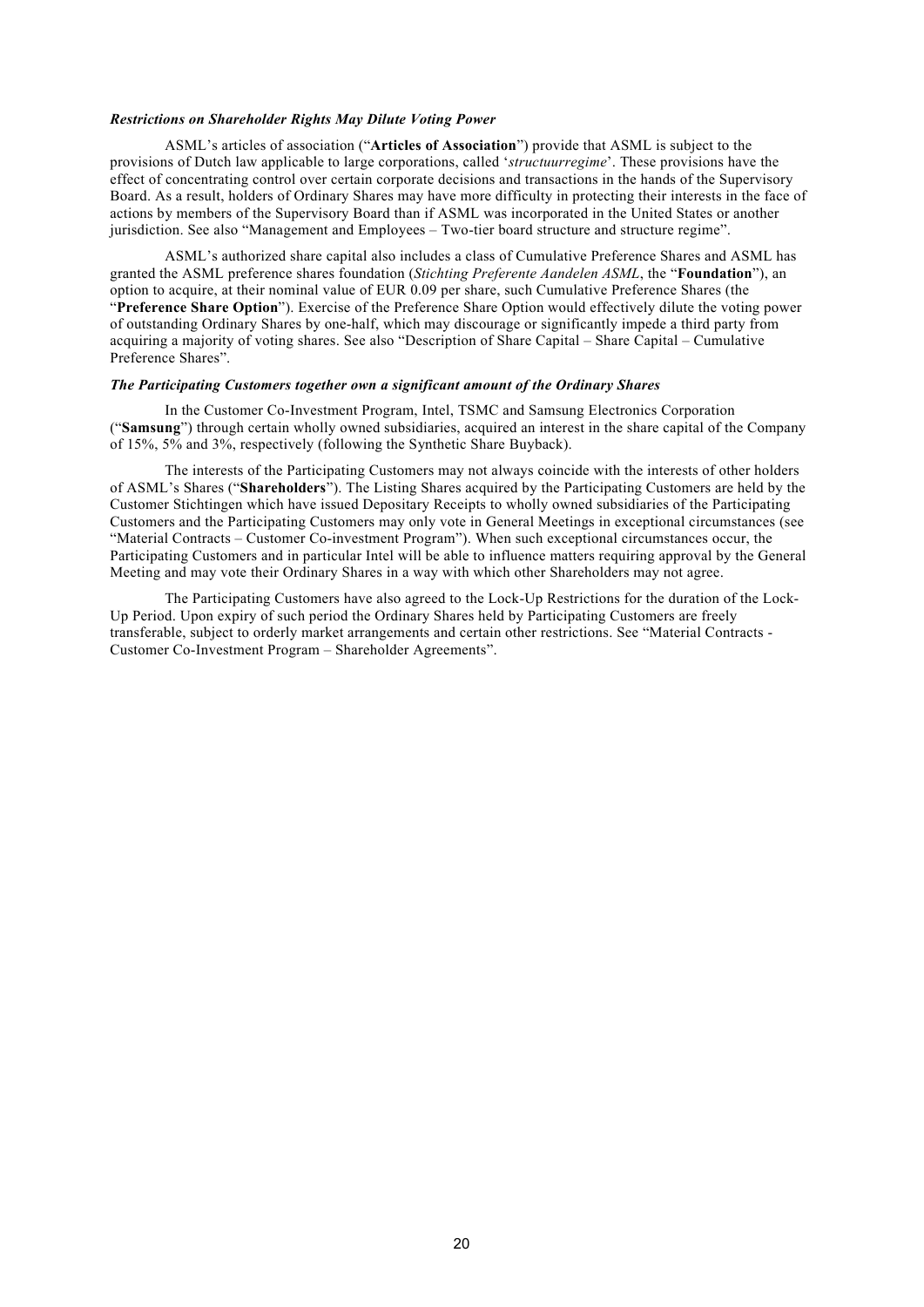# **IMPORTANT INFORMATION**

*The Company accepts responsibility for the information contained in this Prospectus. To the best of its knowledge and belief, having taken all reasonable care to ensure that such is the case, the information contained in this Prospectus is in accordance with the facts and contains no omission likely to affect its import. Potential*  investors should not assume that the information in this Prospectus is accurate as of any other date than the date *of this Prospectus.* 

*No person is or has been authorised to give any information or to make any representation in connection with the Issue, other than as contained in this Prospectus, and, if given or made, any other information or representations must not be relied upon as having been authorized by ASML. The delivery of this Prospectus at any time after the date hereof will not, under any circumstances, create any implication that there has been no change in the Company's affairs since the date hereof or that the information set forth in this Prospectus is correct as of any time since its date.* 

#### **Presentation of Financial and Other Information**

The historical financial information contained in this Prospectus is based on the audited consolidated financial statements for the years 2011, 2010 and 2009 contained in the statutory annual reports 2011, 2010 and 2009 respectively, the unaudited consolidated condensed interim financial statements for the six-month periods ended July 1, 2012 and June 26, 2011 contained in the statutory interim reports for those periods, and the unaudited summary IFRS consolidated financial statements for the nine-month periods ended September 30, 2012 and September 25, 2011 as attached to the press releases dated October 17, 2012 and October 12, 2011 respectively, all prepared in accordance with International Financial Reporting Standards ("**IFRS**"), as adopted by the European Union ("**EU**"), and except where stated otherwise, where in the financial information contained in "Selected Historical Financial Information" and in "Operating and Financial Review" reference is made to 'ASML', ASML Holding N.V. and all of its subsidiaries and the variable interest entities in which ASML is the primary beneficiary are meant.

This Prospectus will be published in English only. Terms used in this Prospectus are defined in "Definitions" and in the "Glossary of Selected Terms".

Certain figures contained in this Prospectus, including financial information, have been subject to rounding adjustments. Accordingly, in certain instances the sum of the numbers in the text or a column or a row in tables contained in, or incorporated by reference in, this Prospectus may not conform exactly to the total figure given for that column or row.

All references in this Prospectus to "**EUR**", "**euro**" or "**€**" are to the currency introduced at the start of the third stage of the Economic and Monetary Union, pursuant to the treaty establishing the European Economic Community, as amended by the treaty on the European Union.

#### **Market and Industry Information**

All references to market data, industry statistics and industry forecasts in this Prospectus consist of estimates compiled by industry professionals, organisations, analysts, publicly available information or ASML's own knowledge of its sales and markets.

Industry publications generally state that their information is obtained from sources they believe reliable but that the accuracy and completeness of such information is not guaranteed and that the projections they contain are based on a number of significant assumptions. Although ASML believes these sources are reliable, ASML cannot guarantee their accuracy and completeness as ASML does not have access to the information, methodology and other bases for such information and has not independently verified the information.

In this Prospectus, ASML makes certain statements regarding its competitive and market position. ASML believes these statements to be true, based on market data, industry statistics and publicly available information. The information in this Prospectus that has been sourced from third parties has been accurately reproduced and, as far as the Company is aware and able to ascertain from the information published by that third party, no facts have been omitted that would render the reproduced information inaccurate or misleading. The Company has not independently verified these data or determined the reasonableness of the assumptions used by their compilers, nor have data from independent sources been audited in any manner.

## **No Incorporation of Website**

The contents of ASML's website (http://www.asml.com/), including any websites accessible from hyperlinks on that website, do not form part of, or are incorporated by reference into, this Prospectus.

### **Notice to Investors**

The distribution of this Prospectus and the acceptance, delivery, transfer, exercise, purchase of, subscription for, or trade in the Listing Shares may be restricted by law in certain jurisdictions. Persons in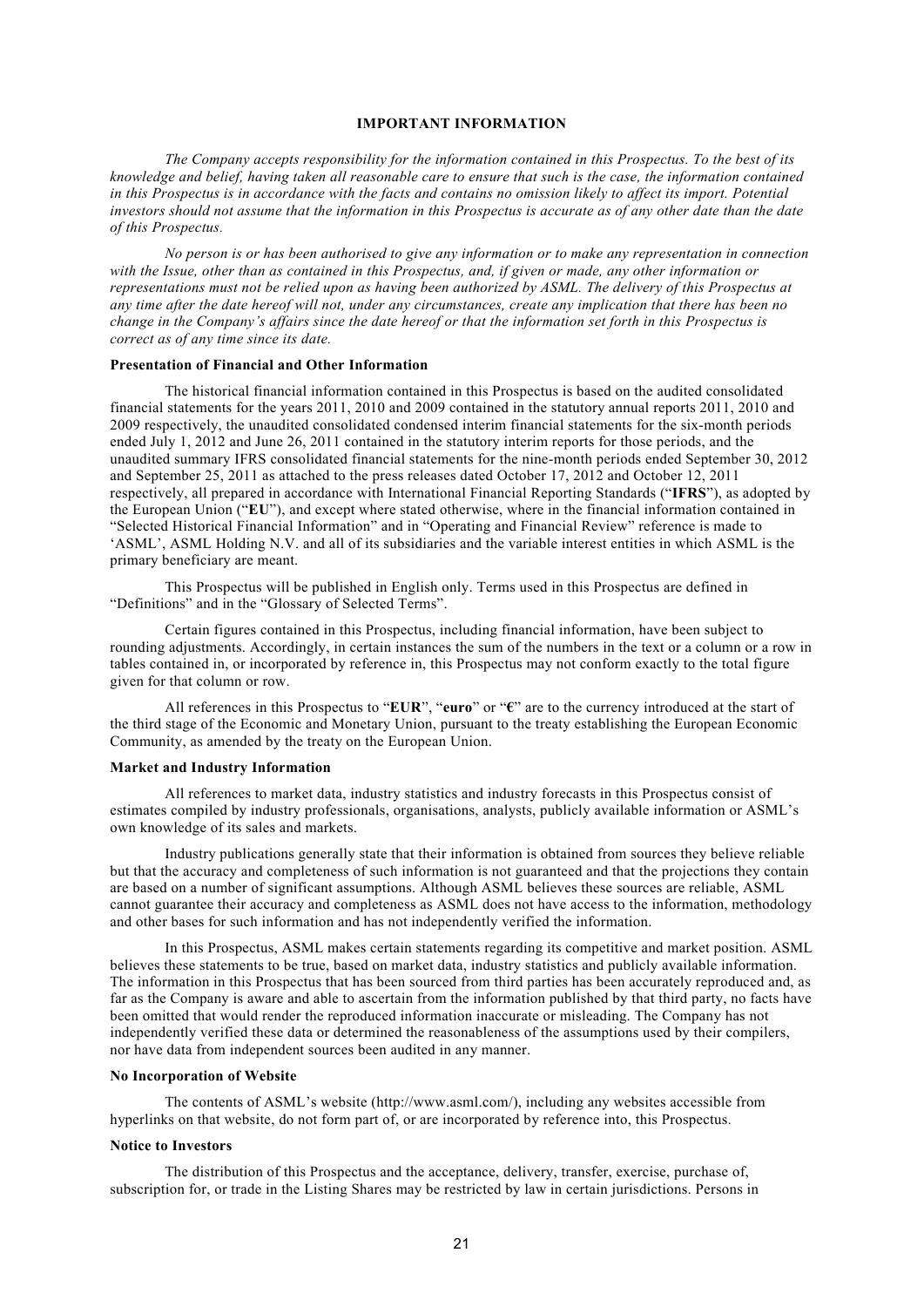possession of this Prospectus are required to inform themselves about and to observe any such restrictions. Any failure to comply with such restrictions may constitute a violation of the securities law of any such jurisdiction. This Prospectus may not be used for, or in connection with, and does not constitute, any offer to sell, or an invitation to purchase, any of the Listing Shares in any jurisdiction in which such offer or invitation is not authorised or would be unlawful. Neither this Prospectus, nor any related materials, may be distributed or transmitted to, or published in any jurisdiction except under circumstances that will result in compliance with any applicable laws and regulations.

The content of this Prospectus is not to be considered or interpreted as legal, financial or tax advice. Each prospective investor should consult his own stockbroker, bank manager, auditor or other financial, legal or tax advisers before making any investment decision with regard to the Listing Shares to consider such investment decision in light of the prospective investor's personal circumstances.

### **Notice to Investors in the United States**

The securities referred to in this prospectus have not been registered under the United States Securities Act of 1933 and were offered and sold in the United States solely pursuant to an exemption for such registration requirements.

#### **Forward Looking Statements**

This Prospectus contains certain forward-looking statements concerning ASML's future operations, economic performances, financial conditions and financing plans, including, but not limited to, such things as working capital, business strategy and measures to implement strategy, competitive strengths, the acquisition of Cymer, the success of its research and development programs, goals and its business and operations and references to future success. These statements can generally be identified by the use of words like "may", "will", "could", "should", "project", "believe", "anticipate", "expect", "plan", "estimate", "forecast", "potential", "intend", "continue" and variations of these words or comparable words. These forward-looking statements are based on certain assumptions made by the Board of Management taking into account information currently available. Whether actual results and developments will conform to the Company's expectations and predictions is subject to a number of risks and uncertainties, particularly in the current economic climate and in view of rapidly changing market and sector conditions, as well as the risk factors discussed in this Prospectus.

In addition, ASML may not be able to recognise or act on changing market developments. There can be no assurance that the actual results or developments anticipated by ASML will be realised or, even if substantially realised, that they will have the expected consequences for or effects on ASML and its subsidiaries or their business or operations.

These forward-looking statements speak only as of the date of this Prospectus. Except as required by law, ASML undertakes no obligation to publicly update or revise any forward-looking statements, whether as a result of new information, future events or otherwise.

## **Important Information for Investors and Shareholders in Connection with the Proposed Cymer Transaction**

The proposed merger with Cymer will be submitted to the stockholders of Cymer for their consideration. In connection with the proposed merger, Cymer has filed a proxy statement with the U.S. Securities and Exchange Commission (the "**SEC**"), and ASML has filed a registration statement on Form F-4 with additional information concerning the transaction, including a proxy statement/prospectus.

## CYMER STOCKHOLDERS ARE ADVISED TO READ THESE DOCUMENTS CAREFULLY (WHEN THEY BECOME AVAILABLE) AND ANY OTHER RELEVANT DOCUMENTS FILED WITH THE SEC, AS WELL AS ANY AMENDMENTS OR SUPPLEMENTS TO THOSE DOCUMENTS, BECAUSE THEY WILL CONTAIN IMPORTANT INFORMATION.

The proxy statement, the registration statement, and other documents containing other important information about Cymer and ASML filed or furnished to the SEC (when they become available) may be read and copied at the SEC's public reference room located at 100 F Street, N.E., Washington, D.C. 20549, United States. Information on the operation of the Public Reference Rooms may be obtained by calling the SEC at +1- 800-SEC-0330. The SEC also maintains a website, [www.sec.gov](http://www.sec.gov/), from which any electronic filings made by ASML and Cymer may be obtained without charge. In addition, investors and shareholders may obtain copies of the documents filed with or furnished to the SEC upon oral or written request without charge. Requests may be made in writing by regular mail by contacting ASML at the following address: De Run 6501, 5504 DR, Veldhoven, The Netherlands, Attention: Investor Relations, or by contacting Cymer at the following address: 17075 Thornmint Court, San Diego, CA, 92127, Attention: Investor Relations, +1 858 385 6097.

Cymer and ASML and their respective directors, executive officers and employees and other persons may be deemed to be participants in the solicitation of proxies in respect of the transaction. Information regarding Cymer's directors and executive officers and their ownership of Cymer common stock is available in Cymer's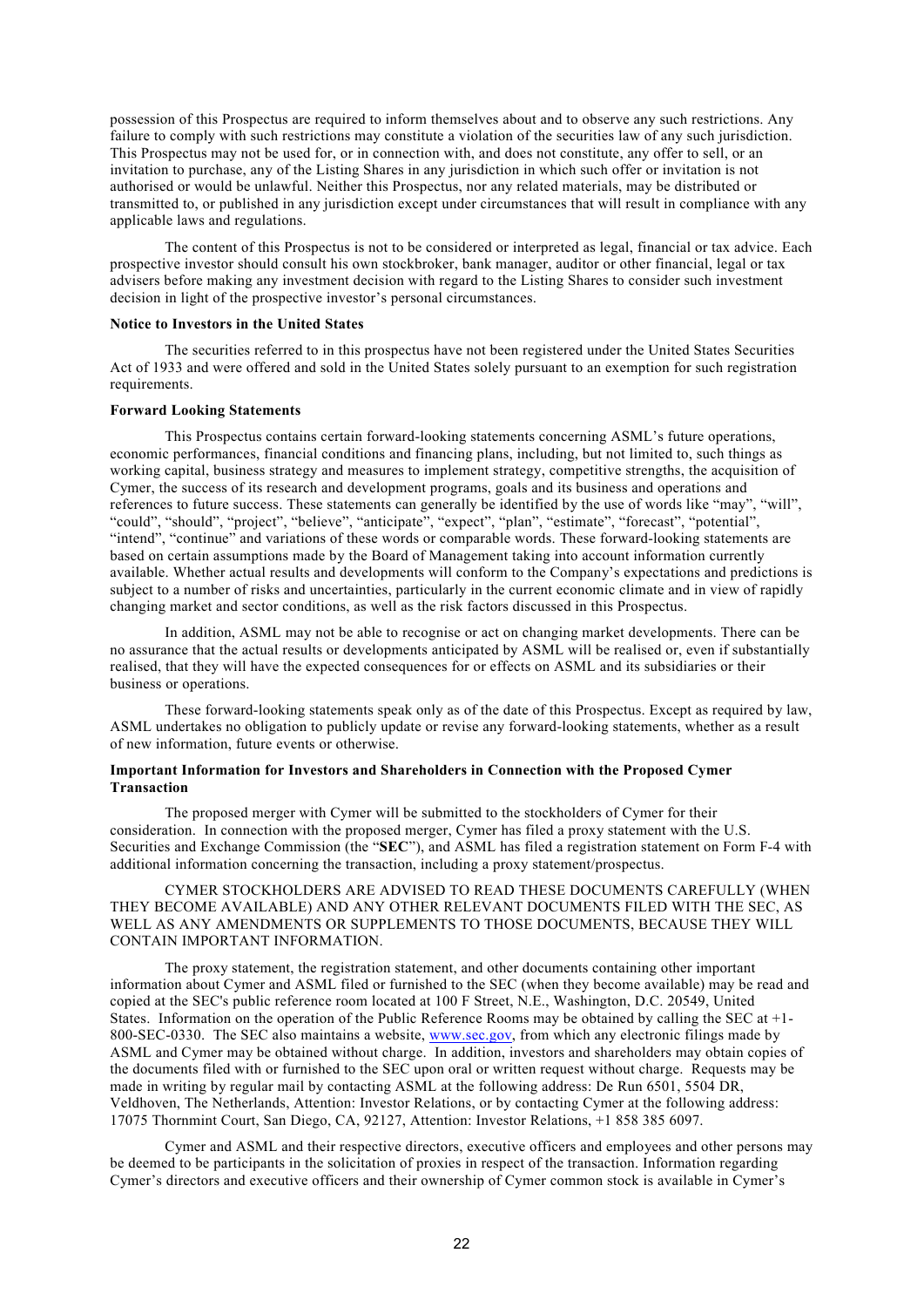proxy statement for its 2012 meeting of stockholders, as filed with the SEC of Schedule 14A on April 11, 2012. Information about ASML's directors and executive officers and their ownership of Ordinary Shares is available in its annual report on Form 20-F for the year ended December 31, 2011 and available in the joint proxy statement/prospectus. Other information regarding the interests of such individuals as well as information regarding Cymer's and ASML's directors and officers will be available in the proxy statement/prospectus when it becomes available. These documents can be obtained free of charge from the sources indicated above.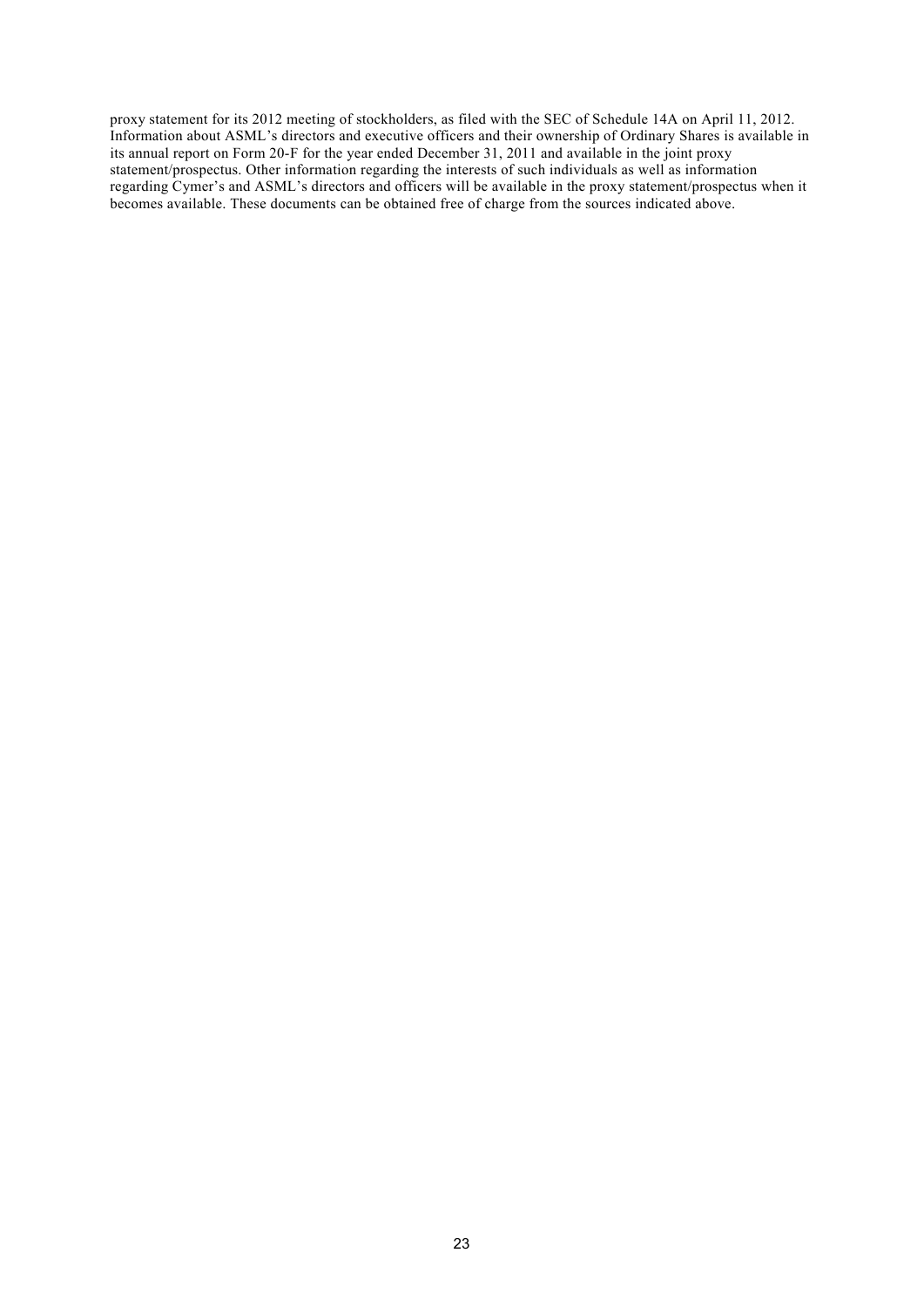# **USE OF PROCEEDS**

The net proceeds of the Issue are EUR 3,853,952,133. ASML has used the net proceeds from the Issue to make a capital re-payment through the Synthetic Share Buyback on all of the Issued Ordinary Shares except for the Ordinary Shares held by the Customer Stichtingen. See "Material Contracts – Customer Co-Investment Program – Synthetic Share Buyback".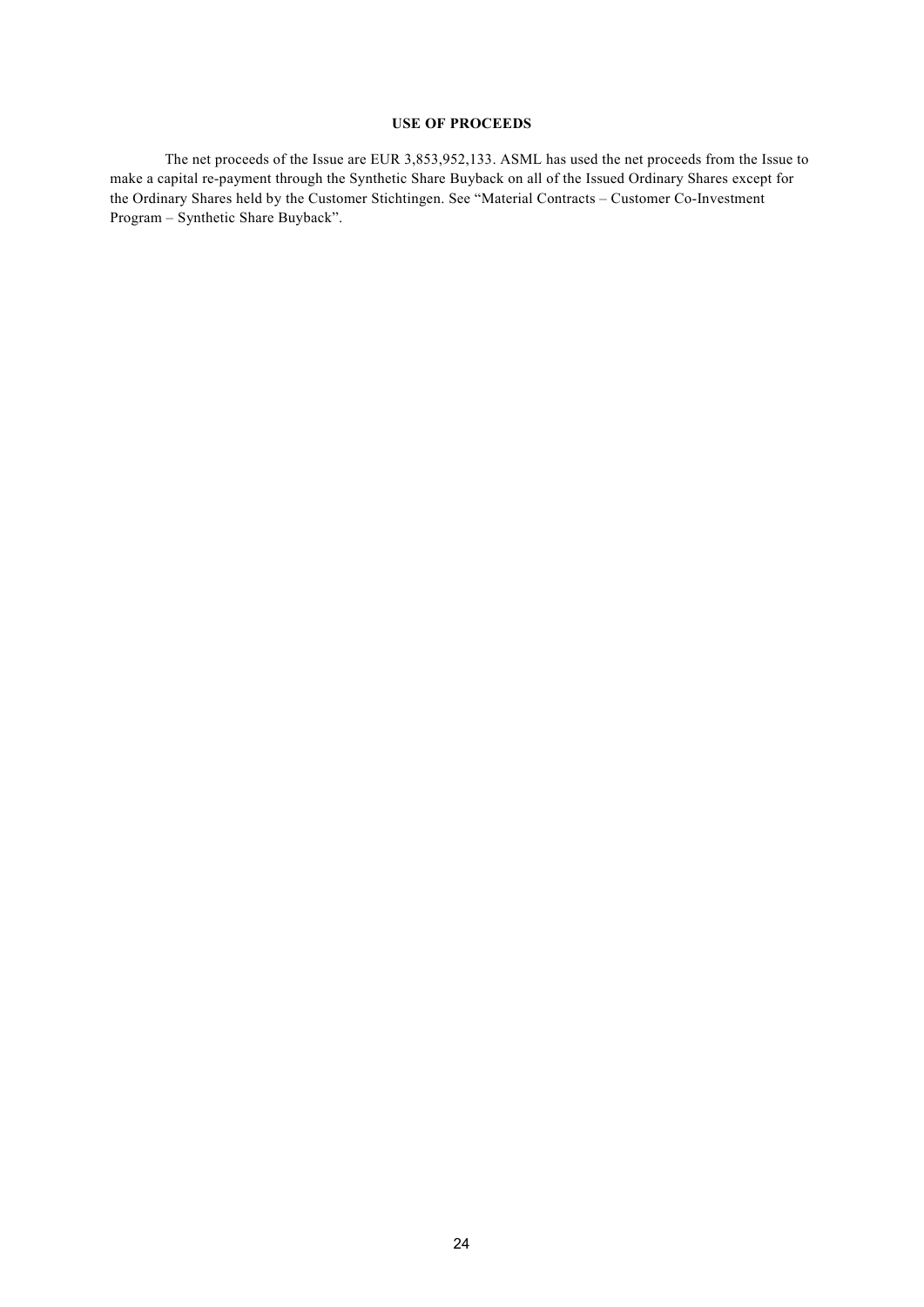## **DIVIDENDS AND DIVIDEND POLICY**

#### **General**

The Company may make distributions to its Shareholders only if its shareholders' equity exceeds the sum of the paid-up share capital plus the reserves required to be maintained by Dutch law. The profit and the distributable reserves are at the disposal of the General Meeting.

The Company may make an annual distribution of dividends to its Shareholders only after the adoption of its annual accounts demonstrating that such distribution is legally permitted. Upon the proposal of the Board of Management, subject to prior approval of the Supervisory Board, the General Meeting shall be authorized to resolve to make dividend distributions. At its discretion and with due observance of the provisions of the law in respect thereof, the Board of Management, with the prior approval of the Supervisory Board, may distribute one or more interim dividends on the Shares before the annual accounts for any financial year have been adopted. These interim dividends may also be distributed on a class of Shares. See "Description of Share Capital and Corporate Governance - Dividends and Distribution".

#### **Dividend Policy**

As part of its financing policy, ASML aims to pay an annual dividend that will be stable or growing over time. Annually, the Board of Management will, upon prior approval from the Supervisory Board, submit a proposal to the annual General Meeting with respect to the amount of dividend to be declared with respect to the prior year. The dividend proposal in any given year will be subject to the availability of distributable profits or retained earnings and may be affected by, among other factors, the Board of Management's views on ASML's potential future liquidity requirements, including for investments in production capacity, the funding of ASML's R&D programs and for acquisition opportunities that may arise from time to time; and by future changes in applicable income tax and corporate laws. Accordingly, it may be decided to propose not to pay a dividend or to pay a lower dividend with respect any particular year in the future.

#### **Dividend History**

The following table sets forth ASML's distribution of dividends for the period covered by the historical information incorporated by reference in this Prospectus.

| <b>Financial year</b> | <b>Number of Ordinary</b><br>Shares $(1)$ | <b>Dividend per Ordinary</b><br><b>Share</b><br>(in EUR) | <b>Adjusted Dividend per</b><br>Ordinary Share <sup>(2)</sup> |  |
|-----------------------|-------------------------------------------|----------------------------------------------------------|---------------------------------------------------------------|--|
| 2011                  | 410,622,113                               | 0.46                                                     | 0.46                                                          |  |
| 2010                  | 431,572,255                               | 0,40                                                     | 0.42                                                          |  |
| $2009^{(3)}$          | 434,752,961                               | 0,20                                                     | 0.21                                                          |  |

1. Number of Ordinary Shares excluding treasury shares, on which no dividend is payable.

2. Adjusted dividend per Ordinary Share for the number of Ordinary Shares outstanding at 2011 dividend record date.

3. Although the financial year 2009 resulted in a loss of EUR 81.4 million due to negative results in the first six months of the year, the cash position for the six-month period ended June 30, 2010 was such that it permitted ASML to pay a dividend over 2009.

## **Dividend ranking of Listing Shares**

The Listing Shares rank equally in all dividend related respects with the other Ordinary Shares. The Listing Shares will be eligible for any dividend payment which ASML may declare on the Ordinary Shares in the future.

## **Taxation of Dividends**

Dividend payments on the Ordinary Shares are generally subject to withholding tax in the Netherlands. See "Shareholder Taxation – Dutch taxation".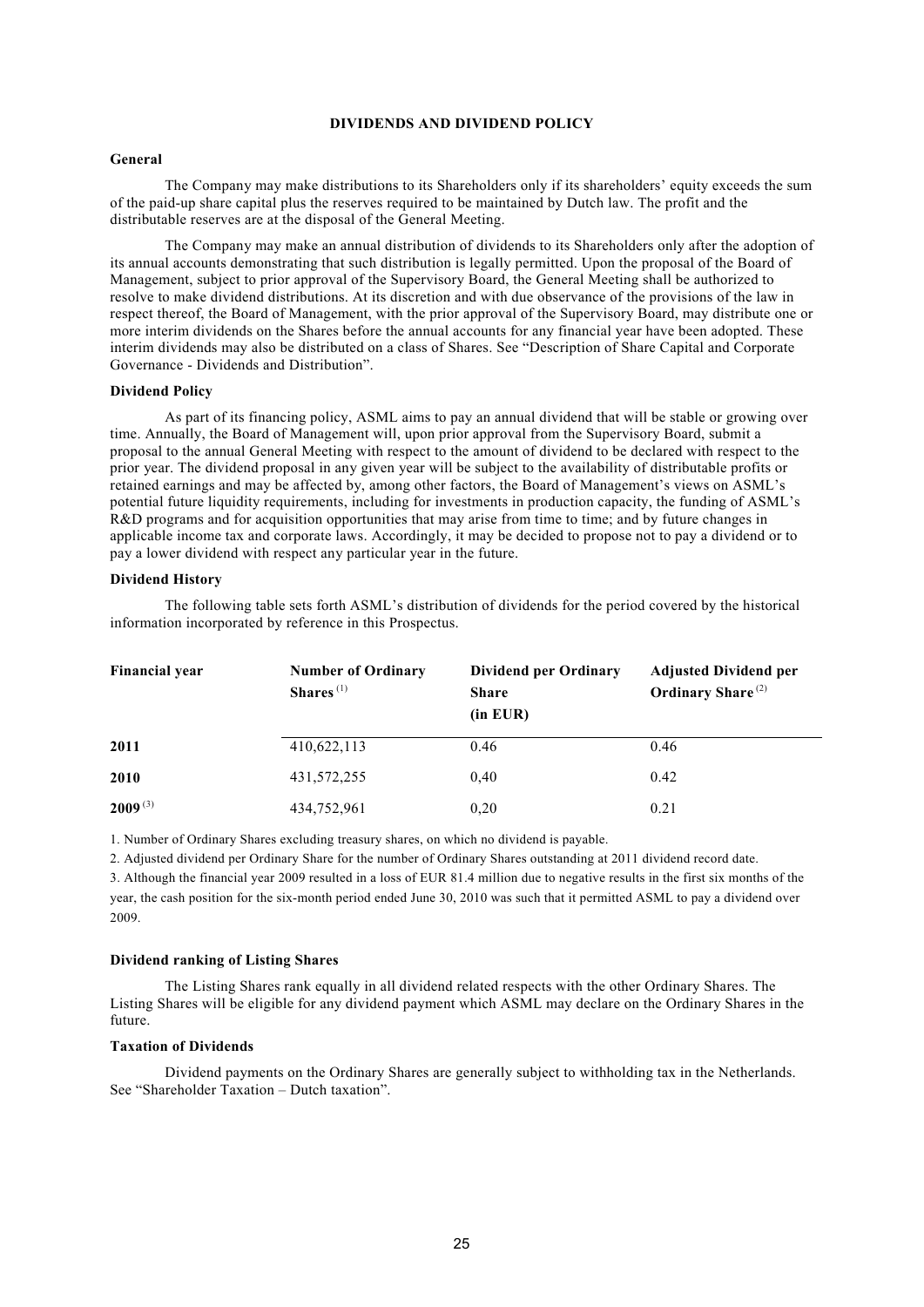# **CAPITALISATION**

The table below sets forth ASML Group's unaudited consolidated capitalisation and indebtedness on an actual basis (i) as of September 30, 2012 and (ii) as of November 4, 2012.

This table should be read in conjunction with the unaudited summary IFRS consolidated financial statements for the nine-month period ended September 30, 2012 as attached to the press releases dated October 17, 2012 all prepared in accordance with IFRS, as adopted by the EU, incorporated by reference herein and the information in "Operating and Financial Review".

**September 30, 2012**

**November 4, 2012**

|                                           | 50 pigmog 20, 2012        | $VUIIIULI = VULI$                |  |  |
|-------------------------------------------|---------------------------|----------------------------------|--|--|
|                                           | $(E$ million) (unaudited) | $(\epsilon$ million) (unaudited) |  |  |
| Capitalisation                            |                           |                                  |  |  |
| Total current debt                        | 3                         | 3                                |  |  |
| Guaranteed borrowings                     |                           |                                  |  |  |
| Secured borrowings (mortgage bank loans   |                           |                                  |  |  |
|                                           |                           |                                  |  |  |
| Unguaranteed / unsecured borrowings       |                           |                                  |  |  |
|                                           | 3                         | 3                                |  |  |
| Total non-current debt (excluding         |                           |                                  |  |  |
| current portion of long-term debt)        | 744                       | 741                              |  |  |
| Guaranteed borrowings                     |                           |                                  |  |  |
| Secured borrowings (mortgage bank loans   |                           |                                  |  |  |
|                                           |                           |                                  |  |  |
| Unguaranteed / unsecured borrowings       |                           |                                  |  |  |
| (other bank loans and bonds)              | 744'                      | 741'                             |  |  |
| <b>Shareholders' equity</b>               | 7,315                     | 8,106                            |  |  |
| Share capital                             | 45                        | 47                               |  |  |
| Share premium                             | 3,942                     | 4,775                            |  |  |
| Retained earnings                         | 2,387                     | 2,370                            |  |  |
| Treasury shares                           | (334)                     | (387)                            |  |  |
| Other reserves                            | 293                       | 313                              |  |  |
| Net income                                | 982                       | 988                              |  |  |
| <b>Indebtedness</b>                       |                           |                                  |  |  |
| Cash and cash equivalents <sup>2</sup>    | 5.119                     | 5,859                            |  |  |
| Short-term investments                    | 750                       | 650                              |  |  |
| Trade securities (Derivative financial    |                           |                                  |  |  |
| instruments, current assets)              | 332                       | 323                              |  |  |
|                                           | 6,201                     | 6.832                            |  |  |
| Current financial receivables             | 6,201                     | 6,832                            |  |  |
| Interest-bearing current loans and        |                           |                                  |  |  |
|                                           |                           |                                  |  |  |
| Current portion of non-current debt.      | 3                         | 3                                |  |  |
| Other current financial debt (including   |                           |                                  |  |  |
| Derivative financial instruments, current |                           |                                  |  |  |
|                                           | 17                        | 17                               |  |  |
| Current financial debt                    | 20                        | 20                               |  |  |
| Net current financial indebtedness        |                           |                                  |  |  |
|                                           | (6, 181)                  | (6, 812)                         |  |  |
| Interest-bearing non-current loans and    |                           |                                  |  |  |
|                                           | 39                        | 39                               |  |  |
|                                           | 705                       | 702                              |  |  |
|                                           |                           |                                  |  |  |
| Non current financial indebtedness        | 744                       | 741                              |  |  |
| Net financial indebtedness                | (5, 434)                  | $\sqrt{6,071}$                   |  |  |
|                                           |                           |                                  |  |  |

- 1 ASML's 5.75 percent senior notes due 2017 serves as a hedged item in a fair value hedge relationship in which ASML hedges the variability of changes in the fair value of the Company's Eurobond due to changes in market interest rates. The fair value changes of the interest rate swaps are recorded on the statement of financial position under derivative financial instruments. Therefore the carrying value is only adjusted for fair value changes in interest rate swaps.
- 2 The balance for the nine-month period ended September 30, 2012 includes an amount of EUR 3,016.1 million related to the share issuances to Stichting Administratiekantoor MAKTSJAB and Stichting Administratiekantoor Samsung in connection with the Customer Co-Investment Program which has been returned to the Shareholders (excluding the Participating Customers) via the Synthetic Share Buyback. The balance for the period ended November 4, 2012 includes an amount of EUR 837,815,663 million related to the share issuance to Stichting Administratiekantoor TSMC in connection with the Customer Co-Investment Program which has been returned to the Shareholders (excluding the Participating Customers) via the Synthetic Share Buyback.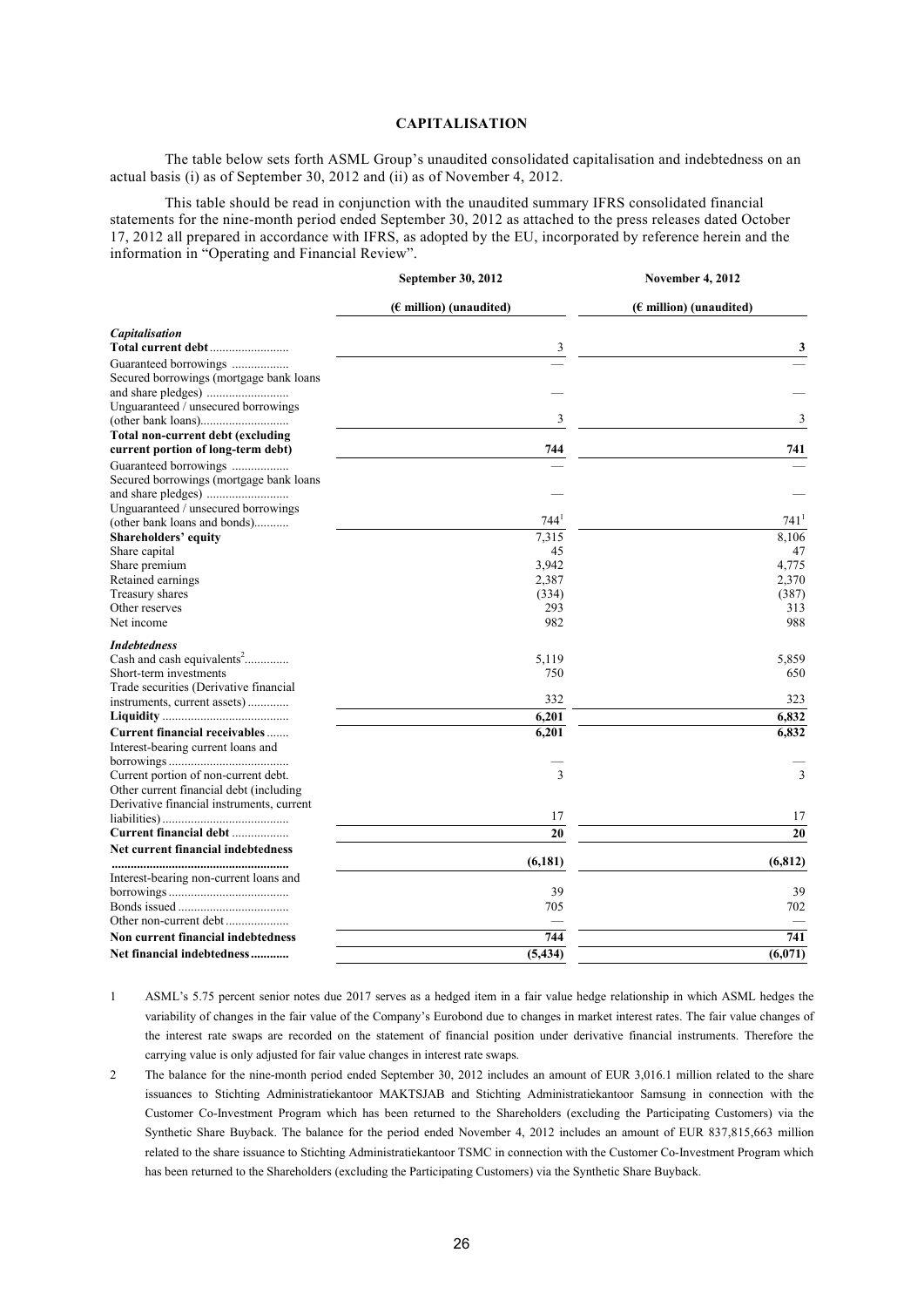#### **SELECTED HISTORICAL FINANCIAL INFORMATION**

The following information is derived from the audited consolidated financial statements for the years 2011, 2010 and 2009 contained in the statutory annual reports 2011, 2010 and 2009 respectively, the unaudited consolidated condensed interim financial statements for the six-month periods ended July 1, 2012 and June 26, 2011 contained in the statutory interim reports for those periods, and the unaudited summary IFRS consolidated financial statements for the nine-month periods ended September 30, 2012 and September 25, 2011 as attached to the press releases dated October 17, 2012 and October 12, 2011 respectively, all incorporated by reference in this Prospectus. The data should be read in conjunction with the consolidated financial statements and the related notes that have been incorporated in this Prospectus, and with the rest of this Prospectus, including "Operating and Financial Review".

# **Consolidated Income Statement**

| (in millions EUR, except per<br>share data)   | Nine months ended     |                       |                 | Six months ended        |                      | <b>Year ended</b>    |                      |  |
|-----------------------------------------------|-----------------------|-----------------------|-----------------|-------------------------|----------------------|----------------------|----------------------|--|
|                                               | September 30,<br>2012 | September 25,<br>2011 | July 1,<br>2012 | <b>June 26,</b><br>2011 | December 31,<br>2011 | December 31,<br>2010 | December 31,<br>2009 |  |
| Net system sales                              | 3,035.1               | 3,891.2               | 2,034.8         | 2,618.0                 | 4,883.9              | 3,894.7              | 1,174.9              |  |
| Net service and field option sales            | 673.3                 | 548.9                 | 444.8           | 363.6                   | 767.1                | 613.2                | 421.2                |  |
| Total net sales                               | 3,708.4               | 4,440.1               | 2,479.6         | 2,981.6                 | 5,651.0              | 4,507.9              | 1,596.1              |  |
| Total cost of sales                           | 2,193.6               | 2,569.1               | 1,469.0         | 1,696.2                 | 3,299.3              | 2,696.1              | 1,210.9              |  |
| Gross profit on sales                         | 1,514.8               | 1,871.0               | 1,010.6         | 1,285.4                 | 2,351.7              | 1,811.8              | 385.2                |  |
| Research and development costs                | 210.6                 | 392.6                 | 150.2           | 258.4                   | 492.1                | 468.1                | 304.7                |  |
| Selling, general and<br>administrative costs  | 177.6                 | 159.5                 | 107.2           | 104.8                   | 216.1                | 182.4                | 156.5                |  |
| Operating income (loss)                       | 1,126.6               | 1,318.9               | 753.2           | 922.2                   | 1,643.5              | 1,161.3              | (76.0)               |  |
| Interest income (expense), net                | (4.0)                 | 2.5                   | (1.1)           | 0.7                     | 17.3                 | (7.7)                | (7.9)                |  |
| Income (loss) before income taxes             | 1,122.6               | 1,321.4               | 752.1           | 922.9                   | 1,660.8              | 1,153.6              | (83.9)               |  |
| (Provision for) benefit from<br>income taxes  | (141.1)               | (144.4)               | (93.2)          | (96.0)                  | (166.8)              | (168.1)              | 2.5                  |  |
| Net income (loss)                             | 981.5                 | 1,177.0               | 658.9           | 826.9                   | 1,494.0              | 985.5                | (81.4)               |  |
| Basic net income (loss) per<br>Ordinary Share | n/a                   | n/a                   | 1.60            | 1.91                    | 3.51                 | 2.26                 | (0.19)               |  |
| Diluted net income (loss) per                 | n/a                   | n/a                   | 1.59            | 1.89                    | 3.48                 | 2.24                 | (0.19)               |  |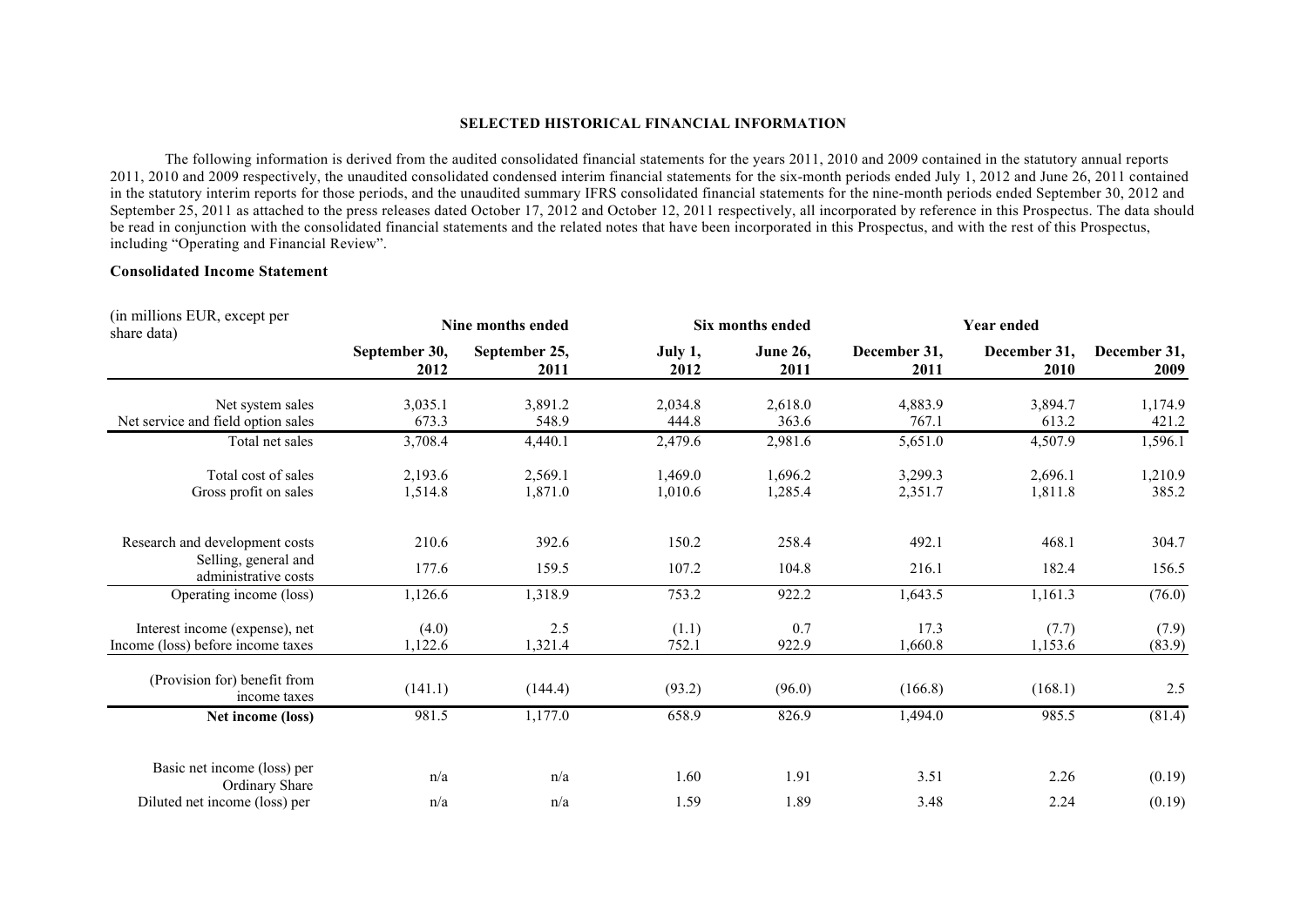# **Consolidated Income Statement**

| (in millions EUR, except per<br>share data)                                                                               | Nine months ended     |                       | Six months ended |                         | Year ended           |                      |                      |
|---------------------------------------------------------------------------------------------------------------------------|-----------------------|-----------------------|------------------|-------------------------|----------------------|----------------------|----------------------|
|                                                                                                                           | September 30,<br>2012 | September 25,<br>2011 | July 1,<br>2012  | <b>June 26,</b><br>2011 | December 31,<br>2011 | December 31,<br>2010 | December 31,<br>2009 |
| Ordinary Share(1)                                                                                                         |                       |                       |                  |                         |                      |                      |                      |
| Number of Ordinary Shares used<br>in computing per share amounts<br>$(in\, millions):$<br><b>Basic</b><br>$Diluted^{(1)}$ | n/a<br>n/a            | n/a<br>n/a            | 410.6<br>413.8   | 432.9<br>436.5          | 425.6<br>429.1       | 435.1<br>439.0       | 432.6<br>432.6       |

1 The calculation of diluted net income per Ordinary Share assumes the exercise of options issued under ASML stock option plans and the issuance of shares under ASML share plans for periods in which exercises or issuances would have a dilutive effect. The calculation of diluted net income per ordinary share does not assume exercise of such options or issuance of shares when such exercises or issuance would be antidilutive.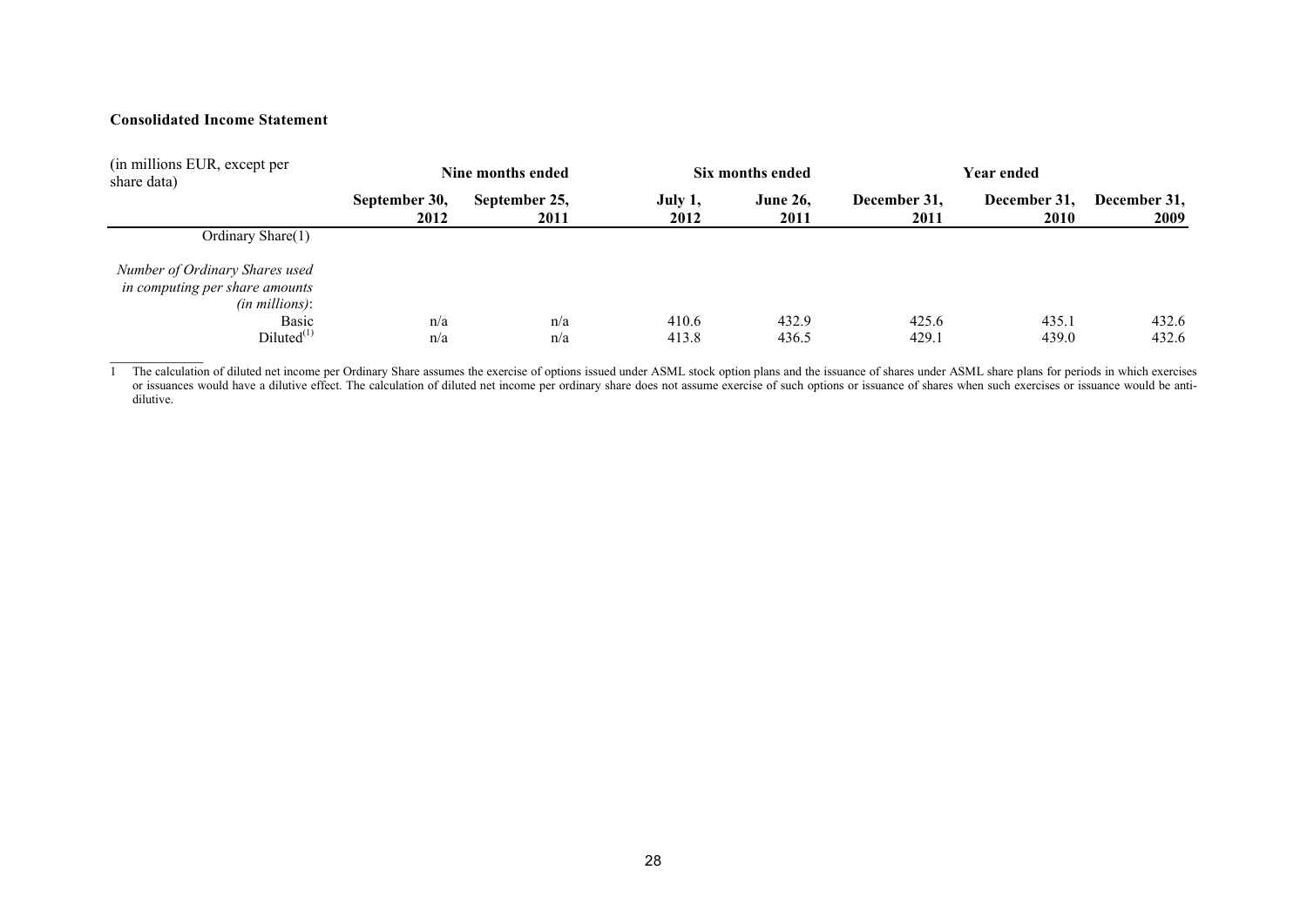# **Consolidated Statement of Comprehensive Income**

| (in thousands EUR)                  | Nine months ended |               |          | Six months ended | <b>Year ended</b> |              |              |
|-------------------------------------|-------------------|---------------|----------|------------------|-------------------|--------------|--------------|
|                                     | September 30,     | September 25, | July 1,  | <b>June 26,</b>  | December 31,      | December 31, | December 31, |
|                                     | 2012              | 2011          | 2012     | 2011             | 2011              | 2010         | 2009         |
| Net income (loss)                   | 981,575           | 1,177,082     | 658,936  | 826,950          | 1,494,071         | 985,453      | (81, 443)    |
| Other comprehensive income:         |                   |               |          |                  |                   |              |              |
| Foreign currency translation,       |                   |               |          |                  |                   |              |              |
| net of taxes:                       |                   |               |          |                  |                   |              |              |
| Losses on the hedge of a net        | n/a               | n/a           |          |                  | (1,829)           |              | (13, 116)    |
| investment                          |                   |               |          |                  |                   |              |              |
| Gain (losses) on translation of     | n/a               | n/a           | (1, 817) | 1,769            | (12, 142)         | 27,306       | 4,573        |
| foreign operations                  |                   |               |          |                  |                   |              |              |
| Derivative financial                |                   |               |          |                  |                   |              |              |
| instruments, net of taxes:          |                   |               |          |                  |                   |              |              |
| Fair value gain (losses) in the     |                   |               |          |                  |                   |              |              |
| period                              | n/a               | n/a           | (15,293) | 53,169           | (4,610)           | (49, 175)    | 5,217        |
| Transfers to net income (loss)      | n/a               | n/a           | 8,215    | (30, 843)        | 51,963            | 47,954       | 1,277        |
| Other comprehensive income          | n/a               | n/a           | (8, 895) | 24,095           | 33,382            | 26,085       | (2,049)      |
| (loss) for the period, net of taxes |                   |               |          |                  |                   |              |              |
| Total comprehensive income for      |                   |               |          |                  |                   |              |              |
| the period, net of taxes            | n/a               | n/a           | 650,041  | 851,045          | 1,527,453         | 1,011,538    | (83, 492)    |
| Attributable to equity holders      | n/a               | n/a           | 650,041  | 851,045          | 1,527,453         | 1,011,538    | (83, 492)    |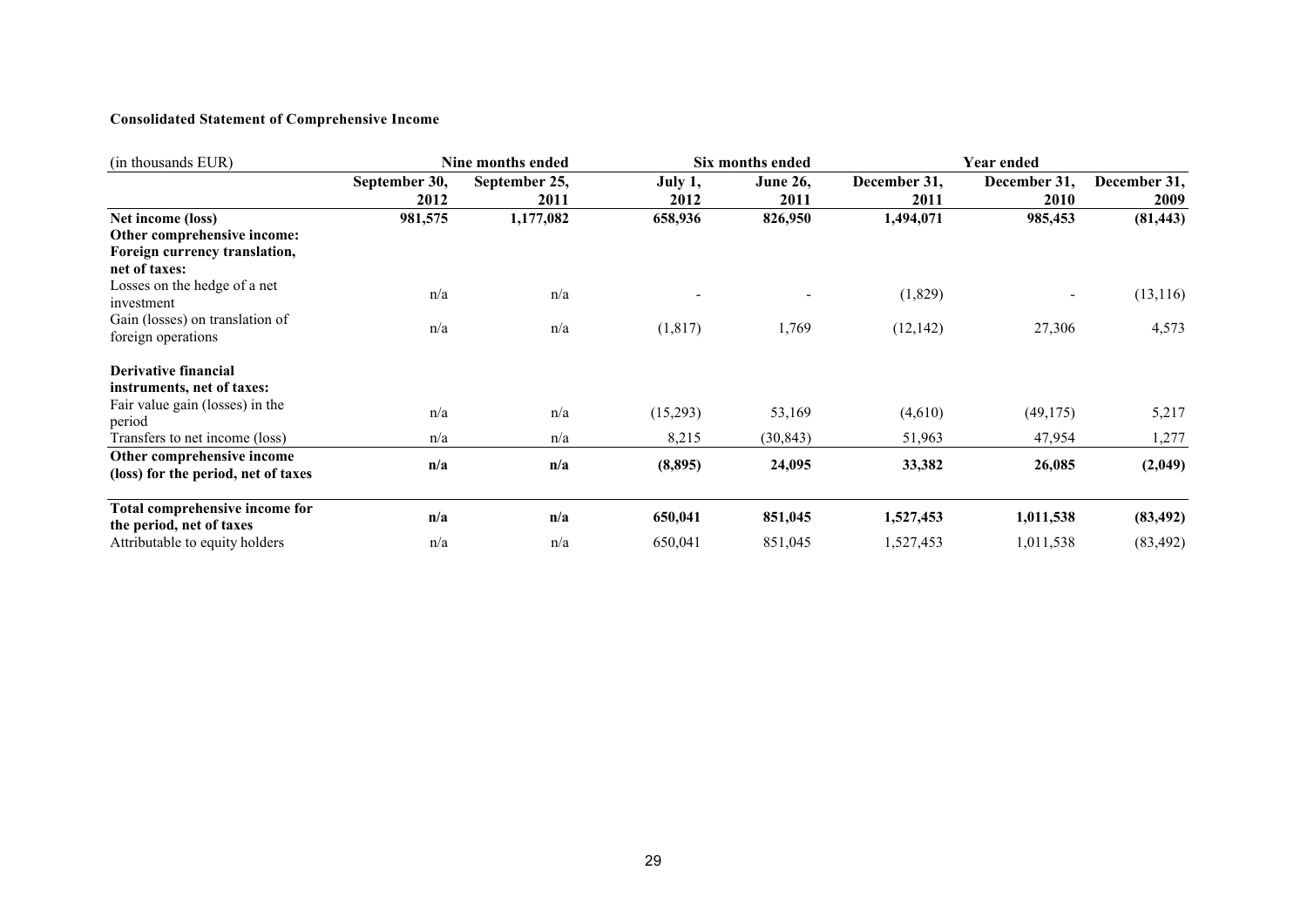# **Consolidated Statement of Financial Position**

(Before appropriation of net income/loss)

(in millions EUR)

|                                          | September 30,<br>2012 | September 25,<br>2011 | July 1,<br>2012 | <b>June 26,</b><br>2011 | December 31,<br>2011 | December 31,<br>2010 | December 31,<br>2009 |
|------------------------------------------|-----------------------|-----------------------|-----------------|-------------------------|----------------------|----------------------|----------------------|
| <b>ASSETS</b>                            |                       |                       |                 |                         |                      |                      |                      |
| Property, plant and<br>equipment         | 1,036.9               | 1,060.3               | 1,169.2         | 960.2                   | 1,053.6              | 745.3                | 662.2                |
| Goodwill                                 | 154.9                 | 147.9                 | 159.5           | 140.7                   | 155.1                | 150.1                | 139.6                |
| Other intangible assets                  | 411.4                 | 236.3                 | 357.0           | 247.3                   | 268.0                | 277.0                | 346.9                |
| Deferred tax assets                      | 195.3                 | 228.6                 | 213.2           | 247.8                   | 212.3                | 234.2                | 266.7                |
| Finance receivables                      | 44.7                  |                       |                 |                         |                      | 28.9                 |                      |
| Derivative financial<br>instruments      | 94.0                  | 82.8                  | 81.4            | 49.5                    | 92.5                 | 71.8                 | 55.9                 |
| Other assets                             | 207.8                 | 161.8                 | 205.7           | 161.0                   | 211.1                | 159.6                | 16.1                 |
| <b>Total non-current assets</b>          | 2,145.0               | 1,917.7               | 2,186.0         | 1,806.5                 | 1,992.6              | 1,666.9              | 1,487.4              |
| Inventories                              | 1,935.8               | 1,460.0               | 1,737.5         | 1,616.7                 | 1,632.7              | 1,500.1              | 986.4                |
| Current tax assets                       | 36.6                  | 1.0                   | 23.6            | 1.0                     | 32.1                 | 12.7                 | 11.3                 |
| Derivative financial<br>instruments      | 41.9                  | 28.0                  | 30.0            | 32.3                    | 33.8                 | 24.4                 | 47.4                 |
| Finance receivables                      | 221.6                 | 116.2                 | 122.3           | 61.9                    | 78.9                 | 12.6                 | 21.6                 |
| Accounts receivable                      | 326.8                 | 811.8                 | 631.7           | 895.1                   | 880.6                | 1,123.5              | 377.4                |
| Other assets                             | 167.5                 | 194.5                 | 179.4           | 183.8                   | 176.7                | 163.8                | 145.9                |
| Short-term investments                   | 1,040.0               |                       | 850.0           |                         |                      | —                    |                      |
| Cash and cash equivalents <sup>(1)</sup> | 5,118.8               | 2,838.1               | 1,851.8         | 2,742.1                 | 2,731.8              | 1,949.8              | 1,037.1              |
| Total current assets                     | 8,889.0               | 5,449.6               | 5,426.3         | 5,532.9                 | 5,566.6              | 4,786.9              | 2,627.1              |
| <b>Total assets</b>                      | 11,034.0              | 7,367.3               | 7,612.3         | 7,339.4                 | 7,559.2              | 6,453.8              | 4,114.5              |
| <b>EQUITY AND</b><br><b>LIABILITIES</b>  |                       |                       |                 |                         |                      |                      |                      |
| Equity $(1)$                             | 7,315.4               | 3,523.4               | 3,959.0         | 3,353.3                 | 3,719.8              | 3,022.5              | 2,050.8              |
| Long-term debt <sup>(2)</sup>            | 744.2                 | 729.3                 | 738.5           | 701.7                   | 730.1                | 704.3                | 705.0                |
| Derivative financial<br>instruments      | 3.7                   | 3.1                   | 3.4             | 1.9                     | 3.2                  | 2.0                  | 1.9                  |
| Deferred and other tax<br>liabilities    | 255.0                 | 209.0                 | 239.6           | 211.0                   | 203.4                | 185.0                | 264.0                |
| Provisions                               | 8.7                   | 10.1                  | 9.5             | 10.1                    | 10.0                 | 11.8                 | 12.7                 |
| Accrued and other liabilities            | 405.3                 | 861.5                 | 587.5           | 831.9                   | 659.9                | 371.0                | 42.4                 |

(in millions EUR)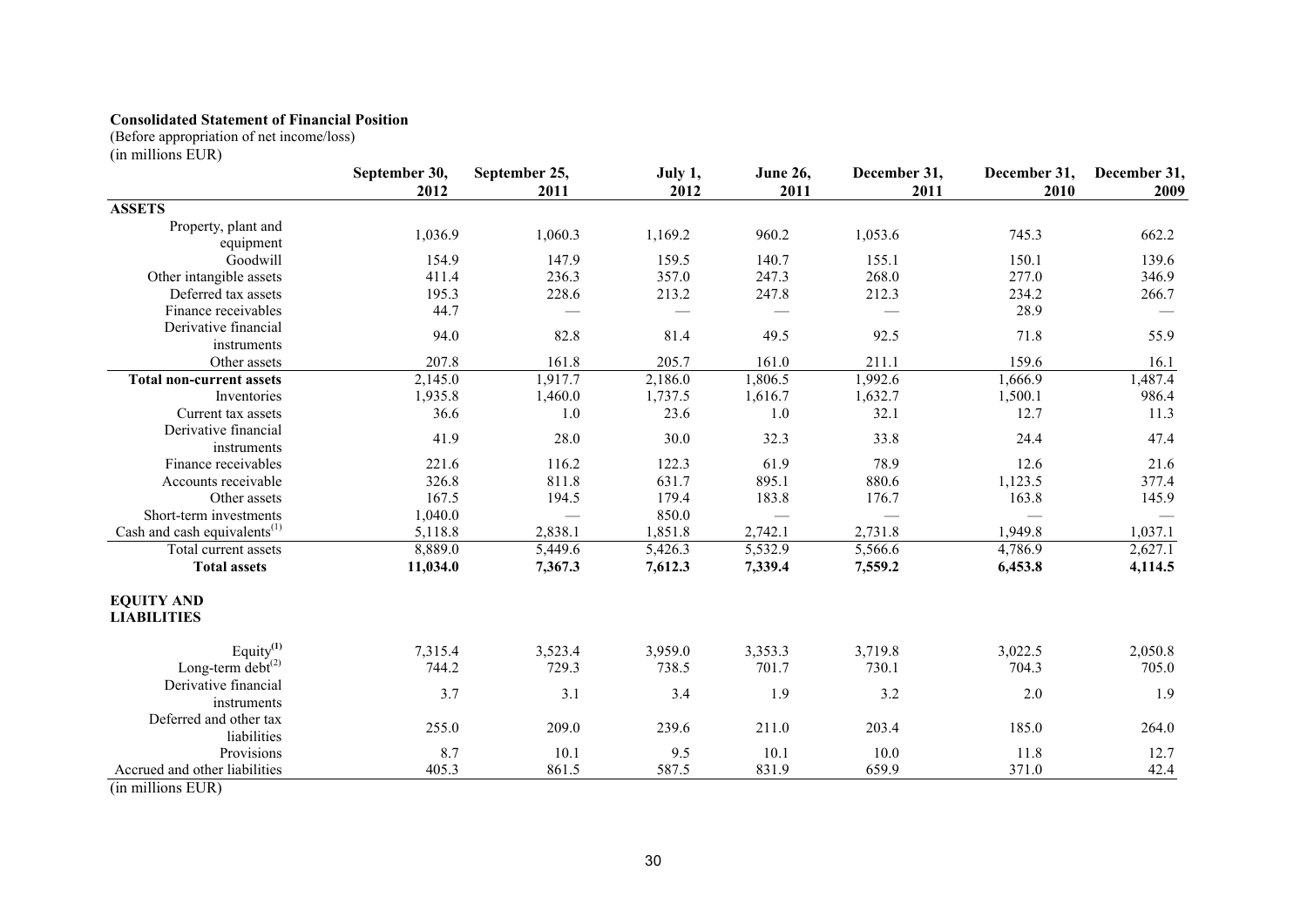# **Consolidated Statement of Financial Position**

|                                              | September 30, | September 25, | July 1, | <b>June 26.</b> | December 31. | December 31. | December 31, |
|----------------------------------------------|---------------|---------------|---------|-----------------|--------------|--------------|--------------|
|                                              | 2012          | 2011          | 2012    | 2011            | 2011         | 2010         | 2009         |
| Total non-current liabilities                | 1,416.9       | 1,813.0       | 1,578.5 | 1,756.6         | 1,606.6      | 1,274.1      | 1,026.0      |
| Provisions                                   | 2.3           | 2.2           | 2.4     | 2.1             | 2.3          | 2.3          | 2.5          |
| Derivative financial<br>instruments          | 7.2           | 29.0          | 11.9    | 6.7             | 37.1         | 32.9         | 15.6         |
| Current portion of long-term<br>$debt^{(2)}$ | 2.6           | 2.6           | 2.6     | 2.6             | 2.6          | 1.4          |              |
| Current and other tax<br>liabilities         | 11.2          | 39.9          | 12.6    | 84.8            | 15.0         | 79.4         | 15.0         |
| Accrued and other liabilities                | ,885.5        | 1.437.2       | 1.699.0 | 1.509.0         | 1.731.5      | 1,485.8      | 798.4        |
| Accounts payable                             | 392.9         | 520.0         | 346.3   | 624.3           | 444.3        | 555.4        | 206.2        |
| Total current liabilities                    | 2,301.7       | 2,030.9       | 2,074.8 | 2,229.5         | 2,232.8      | 2,157.2      | 1,037.7      |
| <b>Total equity and liabilities</b>          | 11,034.0      | 7,367.3       | 7.612.3 | 7.339.4         | 7,559.2      | 6,453.8      | 4,114.5      |

1. The balance for the nine-month period ended September 30, 2012 includes an amount of EUR 3,016.1 million related to the Customer Co-Investment Program, which will be returned to the Shareholders (excluding the Participating Customers) via the Synthetic Share Buyback which will be completed in the three-month period ended December 31, 2012.

2. As of January 1, 2011, the current portion of long-term debt is presented as part of the current liabilities. The comparative figures of 2010 have been adjusted to reflect this change (EUR 1.4 million). The impact for 2009 is EUR 1.4 million.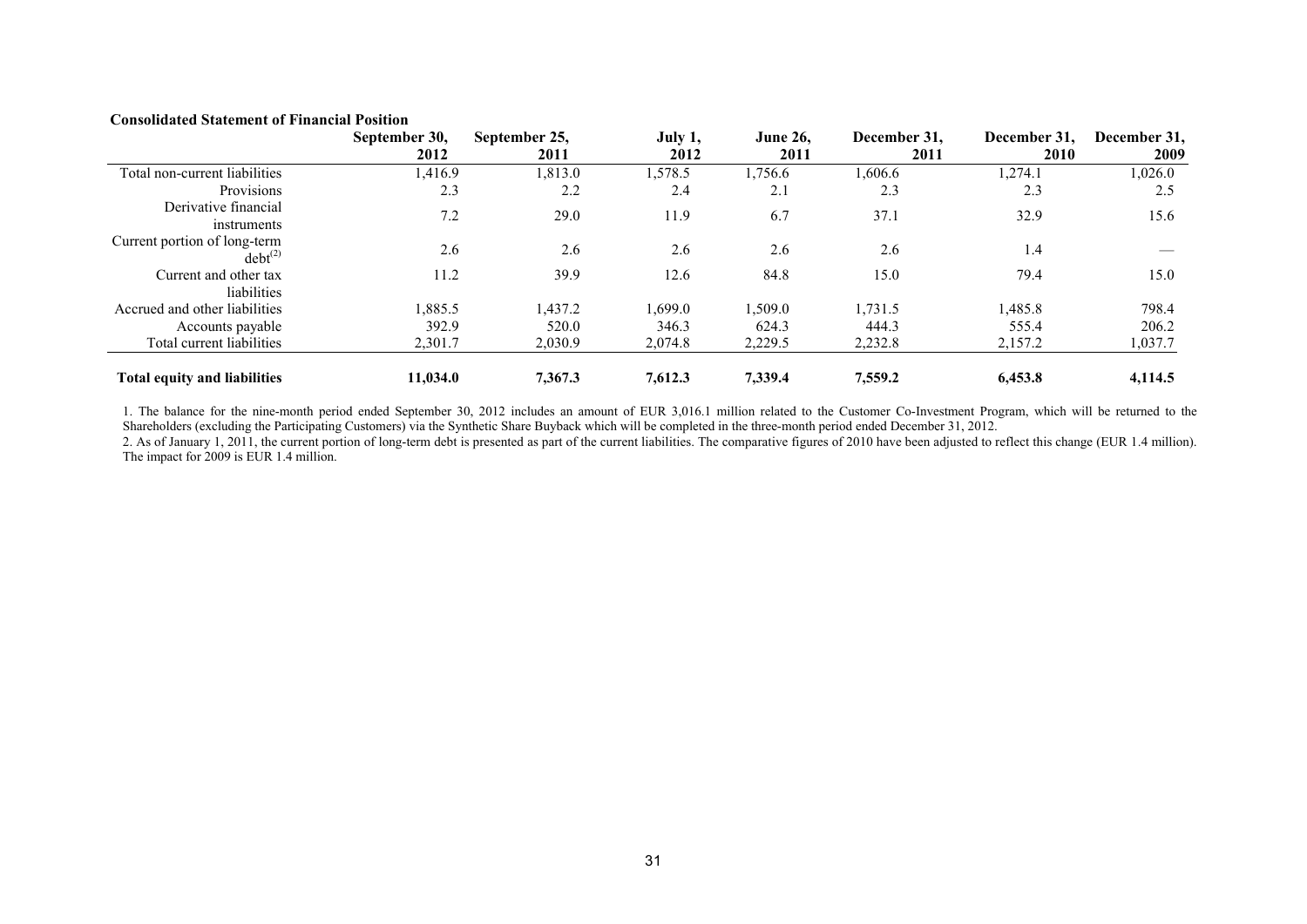| (in thousands)                                            | <b>Issued and</b><br>outstanding<br>Number <sup>1</sup> | shares<br><b>Amount</b><br><b>EUR</b> | <b>Share</b><br>Premium<br><b>EUR</b> | <b>Retained</b><br><b>Earnings</b><br>${\rm EUR}$ | <b>Treasury</b><br><b>Shares</b><br>at cost<br>${\rm EUR}$ | Other<br>Reserves <sup>2</sup><br><b>EUR</b> | <b>Net Income</b><br>$(\text{loss})$<br><b>EUR</b> | <b>Total</b><br><b>EUR</b> |
|-----------------------------------------------------------|---------------------------------------------------------|---------------------------------------|---------------------------------------|---------------------------------------------------|------------------------------------------------------------|----------------------------------------------|----------------------------------------------------|----------------------------|
| <b>Balance at January 1, 2010</b>                         | 433,639                                                 | 40,448                                | 923,487                               | 1,215,492                                         | (219, 623)                                                 | 172,446                                      | (81, 443)                                          | 2,050,807                  |
| <b>Appropriation of net loss</b>                          |                                                         |                                       |                                       | (81, 443)                                         |                                                            |                                              | 81,443                                             |                            |
| <b>Components of statement of comprehensive</b>           |                                                         |                                       |                                       |                                                   |                                                            |                                              |                                                    |                            |
| income                                                    |                                                         |                                       |                                       |                                                   |                                                            |                                              |                                                    |                            |
| Net income                                                |                                                         |                                       |                                       |                                                   |                                                            |                                              | 985,453                                            | 985,453                    |
| Foreign currency translation, net of taxes                |                                                         |                                       |                                       |                                                   |                                                            | 27,306                                       |                                                    | 27,306                     |
| Derivative financial instruments, net of taxes            |                                                         |                                       |                                       |                                                   |                                                            | (1,221)                                      |                                                    | (1,221)                    |
| <b>Total comprehensive income</b>                         |                                                         |                                       |                                       |                                                   |                                                            | 26,085                                       | 985,453                                            | 1,011,538                  |
| <b>Share-based payments</b>                               |                                                         |                                       | 16,254                                |                                                   |                                                            |                                              |                                                    | 16,254                     |
| Dividend paid                                             |                                                         |                                       |                                       | (86,960)                                          |                                                            |                                              |                                                    | (86,960)                   |
| Issuance of shares and stock options                      | 2,954                                                   | 265                                   | (17, 400)                             | (18, 573)                                         | 66,531                                                     |                                              |                                                    | 30,823                     |
| <b>Development expenditures</b>                           |                                                         |                                       |                                       | 68,153                                            |                                                            | (68, 153)                                    |                                                    |                            |
| <b>Balance at December 31, 2010</b>                       | 436,593                                                 | 40,713                                | 922,341                               | 1,096,669                                         | (153,092)                                                  | 130,378                                      | 985,453                                            | 3,022,462                  |
|                                                           |                                                         |                                       |                                       |                                                   |                                                            |                                              |                                                    |                            |
| Appropriation of net income                               |                                                         |                                       |                                       | 985,453                                           |                                                            |                                              | (985, 453)                                         |                            |
| <b>Components of statement of comprehensive</b><br>income |                                                         |                                       |                                       |                                                   |                                                            |                                              |                                                    |                            |
| Net income                                                |                                                         |                                       |                                       |                                                   |                                                            |                                              | 1,494,071                                          | 1,494,071                  |
| Foreign currency translation, net of taxes                |                                                         |                                       |                                       |                                                   |                                                            | (13,971)                                     |                                                    | (13, 971)                  |
| Derivative financial instruments, net of taxes            |                                                         |                                       |                                       |                                                   |                                                            | 47,353                                       |                                                    | 47,353                     |
| <b>Total comprehensive income</b>                         |                                                         |                                       |                                       |                                                   |                                                            | 33,382                                       | 1,494,071                                          | 1,527,453                  |
|                                                           | (25,675)                                                |                                       |                                       |                                                   | (700, 452)                                                 |                                              |                                                    | (700, 452)                 |
| Purchases of treasury shares <sup>(3)</sup>               |                                                         |                                       |                                       |                                                   |                                                            |                                              |                                                    |                            |
| <b>Cancellation of treasury shares</b>                    |                                                         | (1,897)                               | 710                                   | (372, 614)                                        | 373,801                                                    |                                              |                                                    |                            |
| <b>Share-based payments</b>                               |                                                         |                                       | 7,819                                 |                                                   |                                                            |                                              |                                                    | 7,819                      |
| Dividend paid                                             |                                                         |                                       |                                       | (172, 645)                                        |                                                            |                                              |                                                    | (172, 645)                 |
| Issuance of shares and stock options                      | 2,751                                                   |                                       | (10, 392)                             | (16,346)                                          | 61,906                                                     |                                              |                                                    | 35,168                     |
|                                                           | <b>Issued and</b>                                       |                                       |                                       |                                                   |                                                            |                                              |                                                    |                            |

## **Consolidated Statement of Changes in Equity**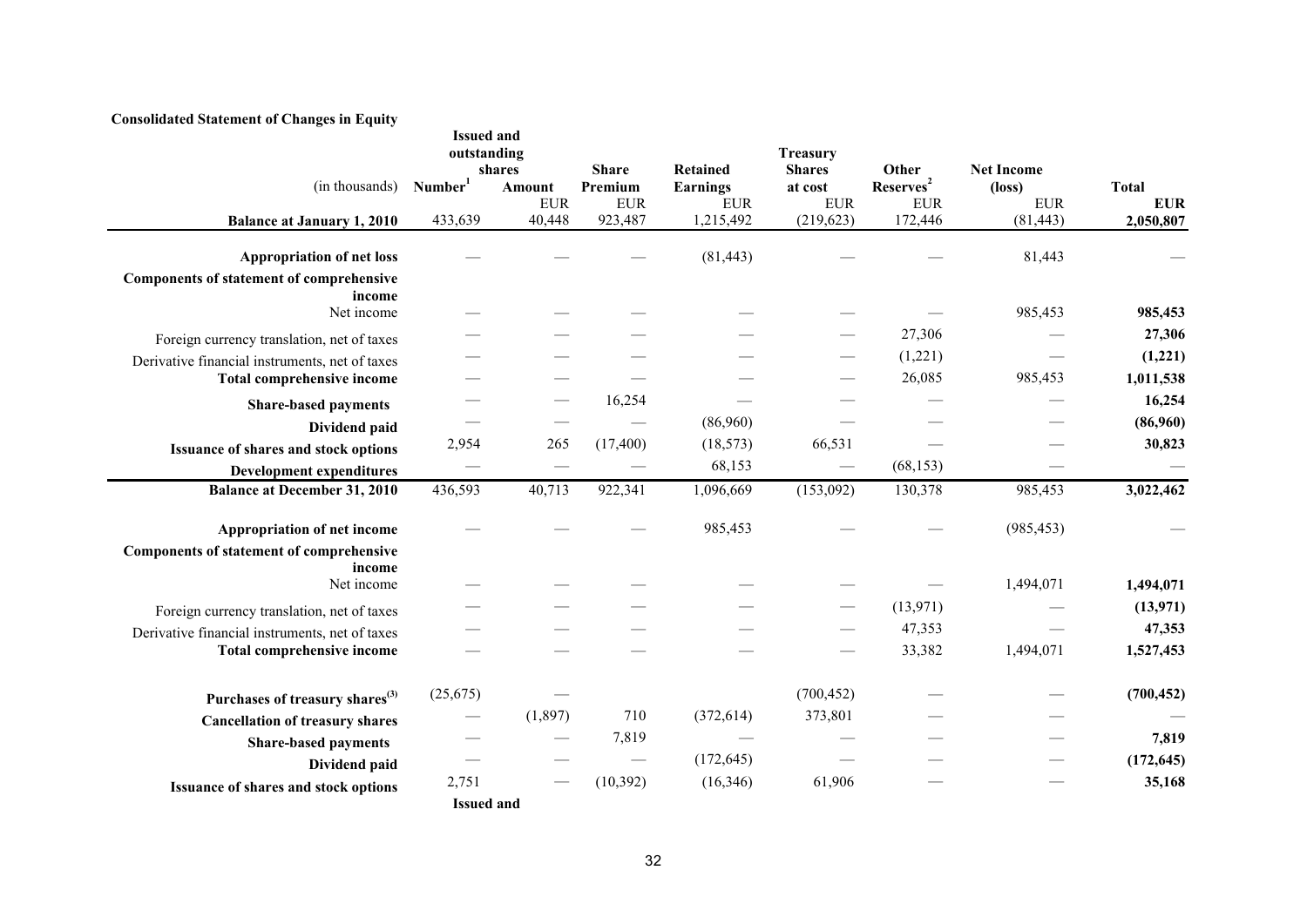# **Consolidated Statement of Changes in Equity**

**\_\_\_\_\_\_\_\_\_\_\_\_**

|                                            | outstanding |                  |                          |                             | <b>Treasury</b>          |                                 |                             |            |
|--------------------------------------------|-------------|------------------|--------------------------|-----------------------------|--------------------------|---------------------------------|-----------------------------|------------|
| (in thousands)                             | Number      | shares<br>Amount | <b>Share</b><br>Premium  | Retained<br><b>Earnings</b> | <b>Shares</b><br>at cost | <b>Other</b><br><b>Reserves</b> | <b>Net Income</b><br>(loss) | Total      |
|                                            |             | <b>EUR</b>       | <b>EUR</b>               | <b>EUR</b>                  | <b>EUR</b>               | <b>EUR</b>                      | <b>EUR</b>                  | <b>EUR</b> |
| Development expenditures                   |             |                  |                          | 4,721                       |                          | (4, 721)                        |                             |            |
| <b>Balance at December 31, 2011</b>        | 413,669     | 38,816           | 920,478                  | 1,525,238                   | (417, 837)               | 159,039                         | 1,494,071                   | 3,719,805  |
| Appropriation of net income                |             |                  |                          | 1,494,071                   |                          | $\overline{\phantom{a}}$        | (1,494,071)                 |            |
| Net income                                 |             |                  |                          |                             |                          |                                 | 658,936                     | 658,936    |
| Foreign currency translation, net of taxes |             |                  | $\overline{\phantom{a}}$ |                             | $\overline{\phantom{a}}$ | (1, 817)                        |                             | (1, 817)   |
| Financial instruments, net of taxes        |             |                  |                          |                             | $\overline{\phantom{0}}$ | (7,078)                         |                             | (7,078)    |
| <b>Total comprehensive income</b>          |             |                  |                          |                             | $\overline{\phantom{a}}$ | (8,895)                         | 658,936                     | 650,041    |
| Purchases of treasury shares <sup>3</sup>  | (7,114)     |                  |                          |                             | (252, 396)               |                                 |                             | (252,396)  |
| <b>Cancellation of treasury shares</b>     |             | (1,030)          |                          | (293, 722)                  | 294,752                  |                                 |                             |            |
| <b>Share-based payments</b>                |             |                  | 9,920                    |                             |                          |                                 |                             | 9,920      |
| Dividend paid                              |             |                  |                          | (188, 892)                  |                          |                                 |                             | (188, 892) |
| <b>Issuance of shares</b>                  | 1,635       | $\sim$           | (5,294)                  | (2, 850)                    | 28,633                   |                                 |                             | 20,489     |
| Development expenditures                   |             |                  |                          | (87, 543)                   |                          | 87,543                          |                             |            |
| Balance at July 1, 2012 (unaudited)        | 408,190     | 37,786           | 925,104                  | 2,446,302                   | (346, 848)               | 237,687                         | 658,936                     | 3,958,967  |

1 As of July 1, 2012, the number of issued shares was 419,852,514 (December 31, 2011: 431,294,790; December 31, 2010: 444,480,095). This includes the number of issued and outstanding shares of 408,190,137 (December 31, 2011: 413,669,257; December 31, 2010: 436,592,972) and the number of treasury shares of 11,662,377 (December 31, 2011: 17,625,533; December 31, 2010: 7,887,123).

2 Other reserves consist of the hedging reserve, the currency translation reserve and the reserve for capitalized development expenditures.<br>2 During the six-month period ended July 1, 2012, ASML repurchased shares for an a

During the six-month period ended July 1, 2012, ASML repurchased shares for an amount of EUR 252.4 million (December 31, 2011: EUR 700.5 million). As of July 1, 2012, EUR 7.9 million of the total repurchase amount remained unpaid and is recorded in accrued and other current liabilities (December 31, 2011: nil).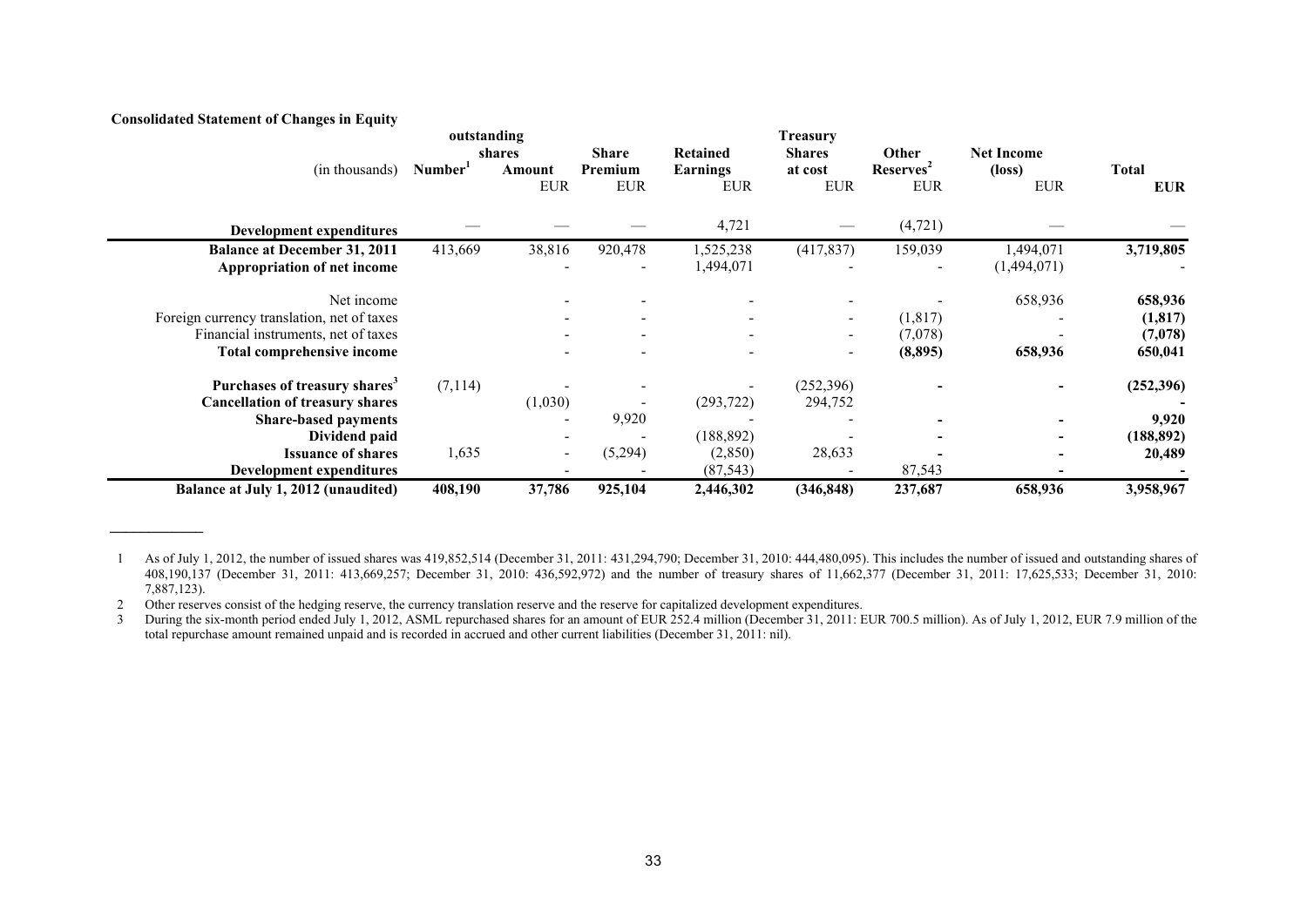| <b>Consolidated Statement of Cash Flows</b> |  |  |  |
|---------------------------------------------|--|--|--|
|---------------------------------------------|--|--|--|

|                                              |               | Nine months ended |           | Six months ended | <b>Year ended</b> |                   |              |  |
|----------------------------------------------|---------------|-------------------|-----------|------------------|-------------------|-------------------|--------------|--|
|                                              | September 30, | September 25,     | July 1,   | <b>June 26,</b>  | December 31,      | December 31, 2010 | December 31, |  |
| (in millions EUR)                            | 2012          | 2011              | 2012      | 2011             | 2011              |                   | 2009         |  |
| <b>CASH FLOWS FROM</b>                       |               |                   |           |                  |                   |                   |              |  |
| <b>OPERATING</b>                             |               |                   |           |                  |                   |                   |              |  |
| <b>ACTIVITIES</b>                            |               |                   |           |                  |                   |                   |              |  |
| Net income (loss)                            | 981.5         | 1,177.0           | 658.9     | 826.9            | 1,494.0           | 985.5             | (81.4)       |  |
| Adjustments to reconcile net                 |               |                   |           |                  |                   |                   |              |  |
| income to net cash flows from                |               |                   |           |                  |                   |                   |              |  |
| operating activities:                        |               |                   |           |                  |                   |                   |              |  |
| Depreciation and amortization                | 220.0         | 206.8             | 157.4     | 138.2            | 266.1             | 267.1             | 239.6        |  |
| Impairment                                   | 2.8           | 9.8               | 1.1       | 0.6              | 12.3              | 19.5              | 16.9         |  |
| Loss on disposal of property, plant          | 2.0           | 2.2               | 1.5       | 1.9              | 3.4               | 2.9               | 4.1          |  |
| and equipment                                |               |                   |           |                  |                   |                   |              |  |
| Share-based payments                         | 13.7          | 8.8               | 8.8       | 4.8              | 12.4              | 12.1              | 13.4         |  |
| Allowance for doubtful receivables           | 0.8           | 0.3               | 0.3       | 1.2              | 0.8               | (1.3)             | 1.9          |  |
| Allowance for obsolete inventory             | 80.1          | 27.7              | 61.7      | 13.5             | 46.0              | 28.5              | 19.5         |  |
| Deferred income taxes                        | 71.4          | 22.8              | 34.8      | 25.2             | 50.6              | (45.2)            | (27.3)       |  |
| Changes in assets and liabilities            | (188.5)       | 529.9             | (314.9)   | 619.3            | 282.9             | (266.6)           | 83.3         |  |
| Net cash provided by operating<br>activities | 1,183.8       | 1,985.3           | 609.6     | 1,631.6          | 2,168.5           | 1,002.5           | 270.0        |  |
| <b>CASH FLOWS FROM</b>                       |               |                   |           |                  |                   |                   |              |  |
| <b>INVESTING ACTIVITIES</b>                  |               |                   |           |                  |                   |                   |              |  |
| Purchase of property, plant and              | (136.2)       | (207.2)           | (86.0)    | (127.4)          | (301.0)           | (128.7)           |              |  |
| equipment                                    |               |                   |           |                  |                   |                   | (105.0)      |  |
| Proceeds from sale of property,              |               |                   |           |                  |                   | 3.8               | 6.9          |  |
| plant and equipment                          |               |                   |           |                  |                   |                   |              |  |
| Purchase of intangible assets                | (226.5)       | (47.2)            | (143.1)   | (31.7)           | (98.0)            | (55.4)            | (162.0)      |  |
| Purchase of available for sale               | (1,290.0)     |                   | (850.0)   |                  |                   |                   |              |  |
| securities                                   |               |                   |           |                  |                   |                   |              |  |
| Maturity of available for sale<br>securities | 250.0         |                   |           |                  |                   |                   |              |  |
| Net cash used in investing activities        | (1,402.7)     | (254.4)           | (1,079.1) | (159.1)          | (399.0)           | (180.3)           | (260.1)      |  |

**CASH FLOWS FROM**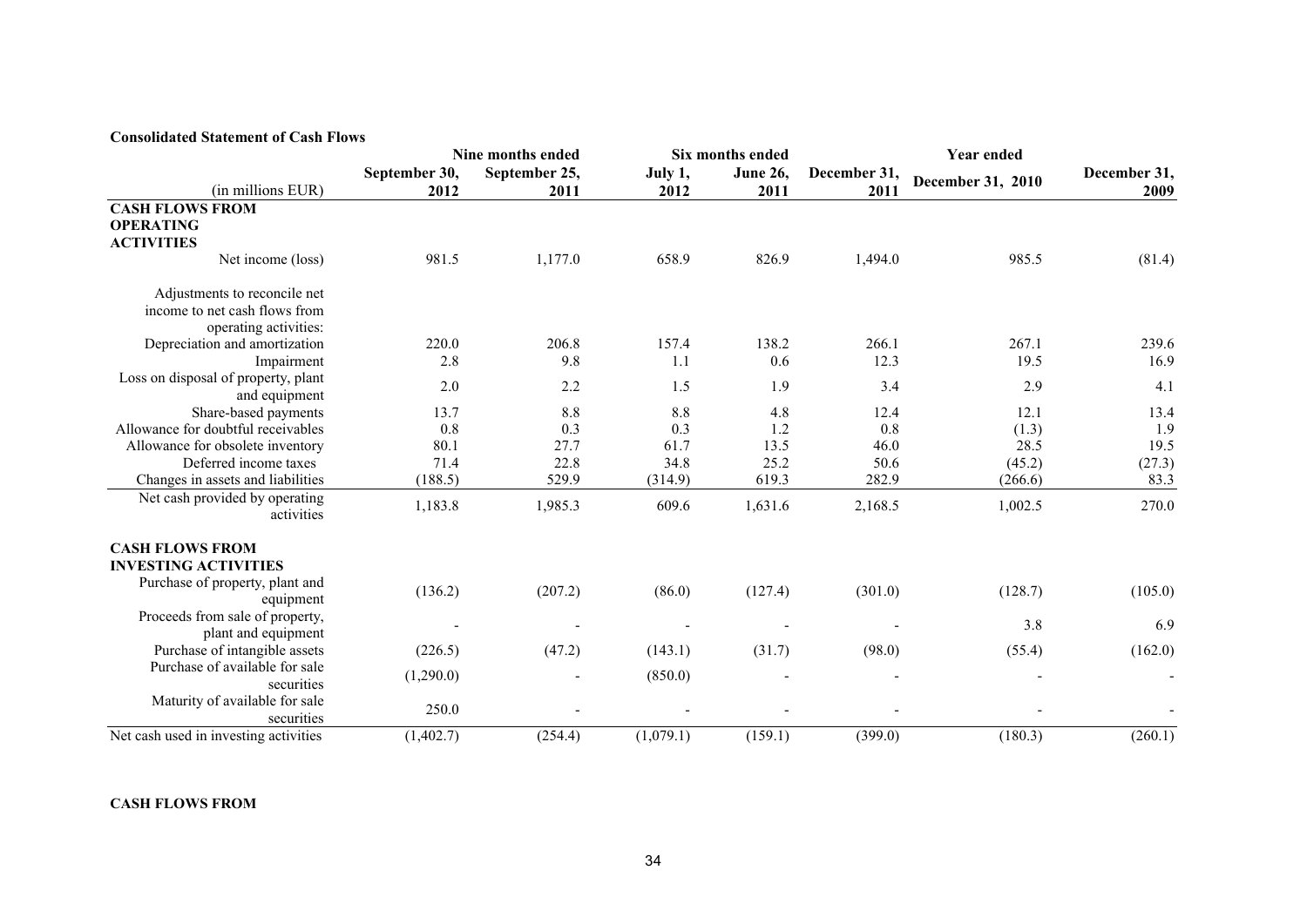# **Consolidated Statement of Cash Flows**

|                                                                        |                       | Nine months ended     |                          | Six months ended         | <b>Year ended</b>    |                   |                      |  |
|------------------------------------------------------------------------|-----------------------|-----------------------|--------------------------|--------------------------|----------------------|-------------------|----------------------|--|
| (in millions EUR)                                                      | September 30,<br>2012 | September 25,<br>2011 | July 1,<br>2012          | <b>June 26,</b><br>2011  | December 31,<br>2011 | December 31, 2010 | December 31,<br>2009 |  |
| <b>FINANCING ACTIVITIES</b>                                            |                       |                       |                          |                          |                      |                   |                      |  |
| Dividend paid<br>Purchase of shares                                    | (188.9)<br>(269.7)    | (172.6)<br>(539.4)    | (188.9)<br>(244.5)       | (172.6)<br>(365.7)       | (172.6)<br>(700.5)   | (87.0)            | (86.5)               |  |
| Net proceeds from issuance of<br>shares and stock options <sup>1</sup> | 3,067.0               | 26.1                  | 20.5                     | 23.6                     | 34.1                 | 31.0              | 11.1                 |  |
| Net proceeds from other long-term<br>debt                              | $\overline{a}$        |                       | $\overline{\phantom{a}}$ | $\overline{\phantom{0}}$ |                      |                   | 0.1                  |  |
| Deposits from customers                                                |                       | (150.0)               | $\overline{\phantom{a}}$ | (150.0)                  | (150.0)              | 150.0             |                      |  |
| Redemption and/or repayment of<br>debt                                 | (2.1)                 | (1.9)                 | (1.4)                    | (1.3)                    | (2.6)                | (8.4)             | (8.4)                |  |
| Net cash provided by (used in)<br>financing activities                 | 2,606.3               | (837.8)               | (414.3)                  | (666.0)                  | (991.6)              | 85.6              | (83.7)               |  |
| Net cash flows                                                         | 2,387.4               | 893.1                 | (883.8)                  | 806.5                    | 777.9                | 907.8             | (73.8)               |  |
| Effect of changes in exchange rates<br>on cash                         | (0.4)                 | (4.8)                 | 3.8                      | (14.2)                   | 4.1                  | 4.9               | 1.7                  |  |
| Net increase (decrease) in cash and<br>cash equivalents                | 2,387.0               | 888.3                 | (880.0)                  | 792.3                    | 782.0                | 912.7             | (72.1)               |  |

1. Net proceeds from issuance of shares and stock options for the nine-month period ended September 30, 2012 includes an amount of EUR 3,016.1 million related to the Customer Co-Investment Program, which will be returned to the Shareholders (excluding the Participating Customers) via the Synthetic Share Buyback which will be completed in the three-month period ended December 31, 2012.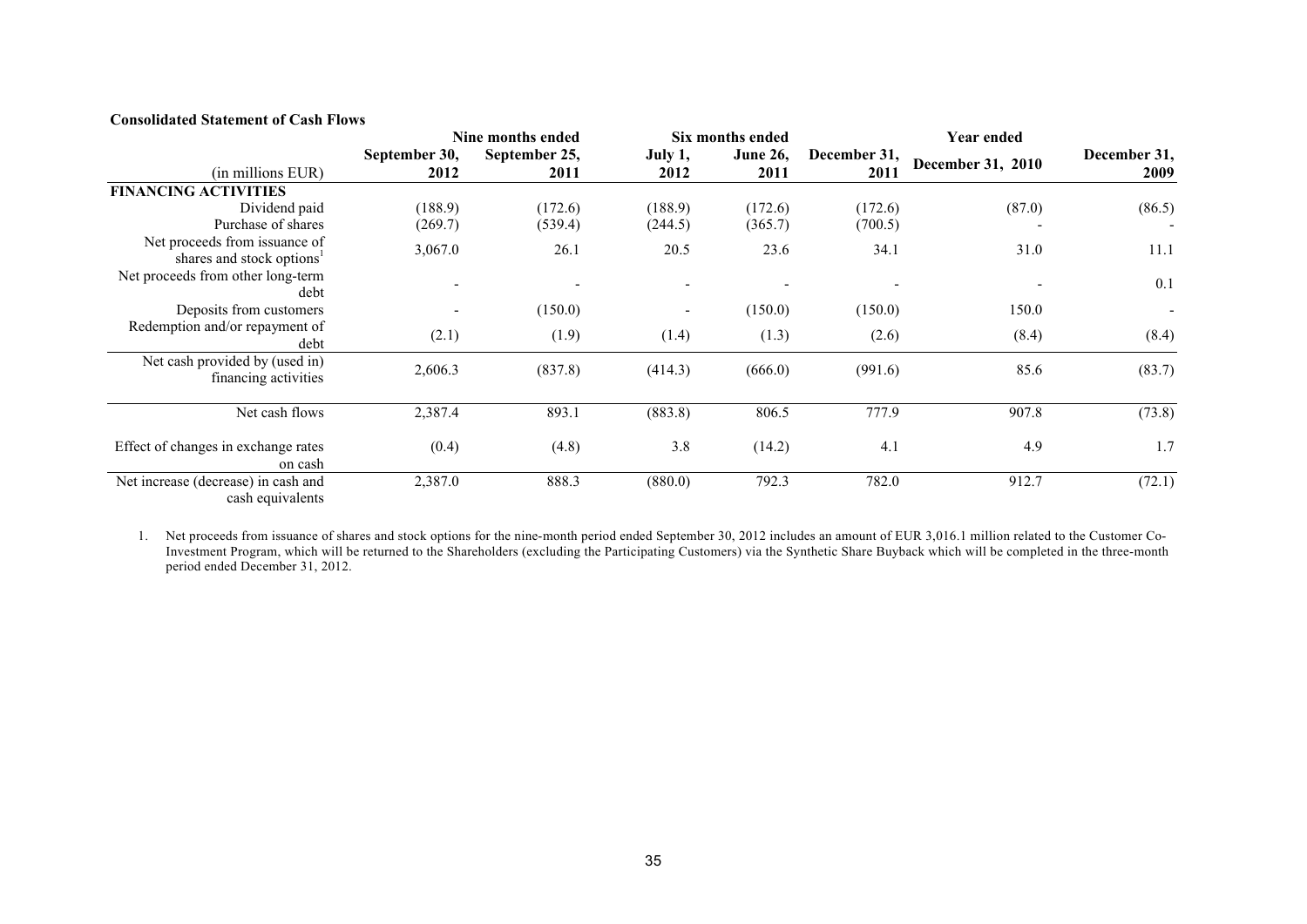## **OPERATING AND FINANCIAL REVIEW**

*The following discussion and analysis should be read in conjunction with the rest of this Prospectus, including the information set forth in "Selected Historical Financial Information" and "Business" and the audited consolidated financial statements for the years 2011, 2010 and 2009 contained in the statutory annual reports 2011, 2010 and 2009 respectively, the unaudited consolidated condensed interim financial statements for the six-month periods ended July 1, 2012 and June 26, 2011 contained in the statutory interim reports for those periods, and the unaudited summary IFRS consolidated financial statements for the nine-month periods ended September 30, 2012 and September 25, 2011 as attached to the press releases dated October 17, 2012 and October 12, 2011 respectively, which are incorporated by reference in this Prospectus, see section "Documents Incorporated by Reference".* 

*For a discussion of the presentation of ASML's historical financial information included or incorporated by reference in this Prospectus, see section "Important Information — Presentation of Financial and Other Information". Except as otherwise stated, this Operating and Financial Review is based on audited consolidated financial statements for the years 2011, 2010 and 2009 contained in the statutory annual reports 2011, 2010 and 2009 respectively, the unaudited consolidated condensed interim financial statements for the six-month periods ended July 1, 2012 and June 26, 2011 contained in the statutory interim reports for those periods, and the unaudited summary IFRS consolidated financial statements for the nine-month periods ended September 30, 2012 and September 25, 2011 as attached to the press releases dated October 17, 2012 and October 12, 2011 respectively, all prepared in accordance with IFRS, as adopted by the EU.*

## **Overview**

ASML is one of the world's leading providers (measured in revenues) of lithography equipment that is critical to the production of ICs or chips. Headquartered in Veldhoven, the Netherlands, ASML operates globally, with activities in Europe, the United States and Asia. ASML is engaged in the development, production, marketing, sale and servicing of advanced semiconductor equipment systems exclusively consisting of lithography systems. ASML provides optimal services to its customers via over 60 sales and service organizations in 16 countries.

# **Organizational Structure**

ASML Holding N.V. is a holding company that operates through its subsidiaries. ASML's major operating subsidiaries, each of which is a wholly-owned (direct or indirect) subsidiary, are as follows:



The chart above excludes intermediate subsidiaries. *List of Main Subsidiaries*

*Subsidiaries of ASML Holding N.V.*<sup>(1)</sup>: ASML Netherlands B.V. Netherlands (Veldhoven) ASML MaskTools B.V. Netherlands (Veldhoven)

**Legal Entity Country of Incorporation**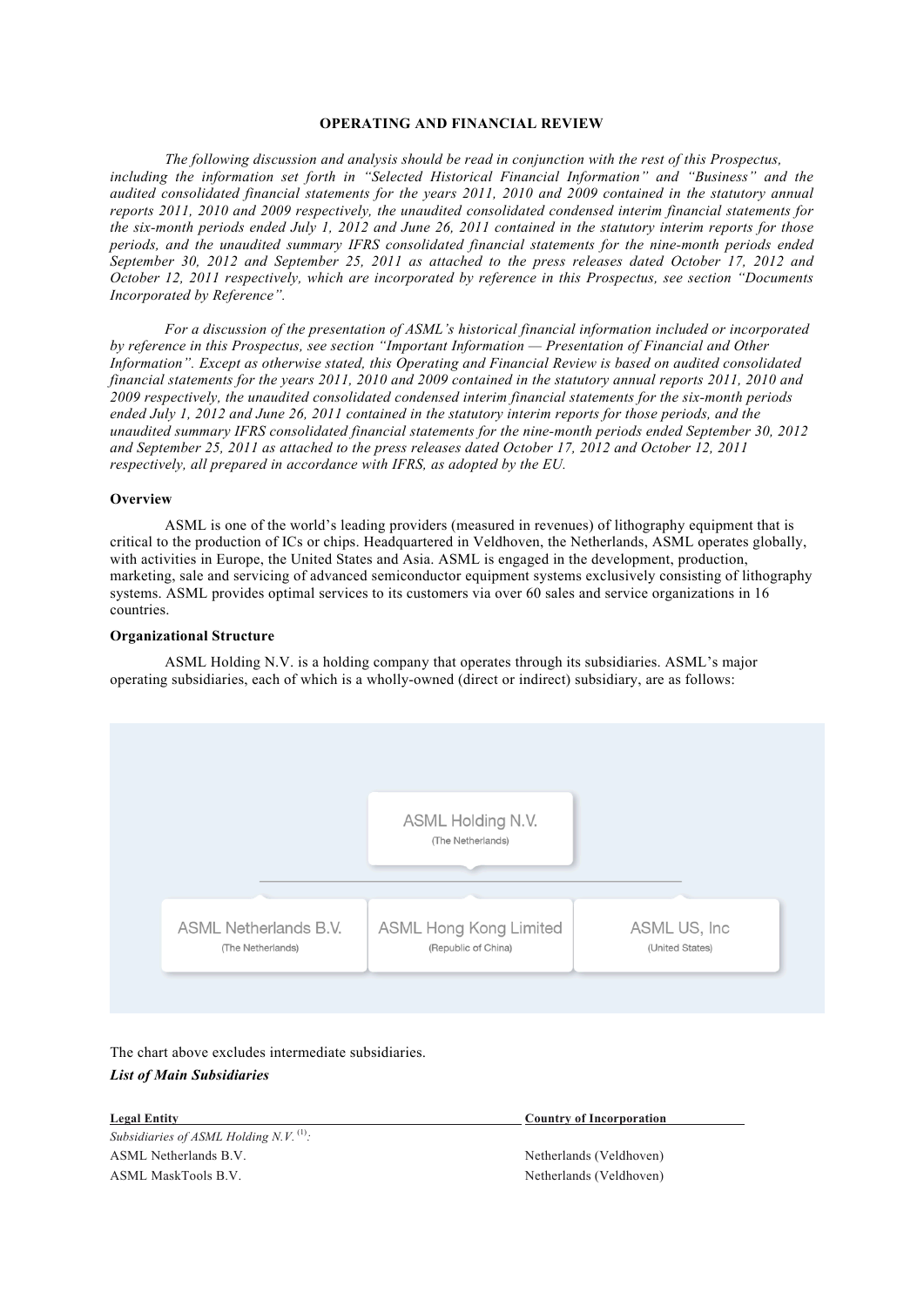| ASML Systems B.V.                                                          | Netherlands (Veldhoven) |
|----------------------------------------------------------------------------|-------------------------|
| <b>ASML Germany GmbH</b>                                                   | Germany (Dresden)       |
| ASML France S.a.r.l.                                                       | France (Montbonnot)     |
| ASML (UK) Ltd.                                                             | UK (Paisley (Scotland)) |
| ASML Israel (2001) Ltd.                                                    | Israel (Ramat-Gan)      |
| ASML Ireland Ltd.                                                          | Ireland (Dublin)        |
| ASML Italy S.r.l.                                                          | Italy (Avezzano)        |
| ASML Hong Kong Ltd.                                                        | Hong Kong SAR           |
| ASML Singapore Pte. Ltd.                                                   | Singapore               |
| ASML Korea Co. Ltd.                                                        | Korea (Kyunggi-Do)      |
| ASML Japan Co. Ltd.                                                        | Japan (Kawasaki-shi, Ka |
| ASML Lithography Facilities Science and Technology Co. Ltd. <sup>(2)</sup> | China (Tianjin)         |
| ASML Taiwan Ltd.                                                           | Taiwan (Hsinchu)        |
| ASML Equipment Malaysia Sdn. Bhd.                                          | Malaysia (Penang)       |
| <b>ASML Belgium BVBA</b>                                                   | Belgium (Essen)         |
| ASML Belgium Finance $CV^{(3)}$                                            | Belgium (Essen)         |
| Brion Technologies (Shenzhen) Co. Ltd.                                     | China (Shenzhen)        |
| Brion Technologies, Inc.                                                   | US (Delaware)           |
| ASML US Inc.                                                               | US (Delaware)           |
| ASML Hong Kong Logistic Services Ltd                                       | Hong Kong SAR           |

Kanagawa-Ken)

1 All of the Company's subsidiaries are (directly or indirectly) wholly-owned.

2 ASML (Tianjin) Co Ltd. was renamed to ASML Lithography Facilities Science and Technology Co. Ltd. as of August 3, 2010.

3 Limited partnership with ASML Belgium BVBA as managing partner and ASML Holding N.V. as limited partner.

## **Material Factors Affecting Results of Operations**

## *Cyclical Nature of the Semiconductor Industry*

The semiconductor industry has historically been cyclical. Sales of ASML's lithography systems depend in large part upon the level of capital expenditures by semiconductor manufacturers. These capital expenditures depend upon a range of competitive and market factors, including:

- the current and anticipated market demand for semiconductors and for products utilizing semiconductors;
- semiconductor prices;
- semiconductor production costs;
- changes in semiconductor inventory levels;
- general economic conditions; and
- access to capital.

Lower sales levels and corresponding gross margins are mainly driven by reductions or delays in capital equipment purchases by ASML's customers.

Additionally, in an industry downturn, ASML is able to lower costs but ASML needs to keep certain levels of inventory on hand to meet anticipated product demand; ASML may also incur increased costs related to inventory obsolescence in an industry downturn. In addition, industry downturns generally result in overcapacity, resulting in downward pressure on prices and impairment of machinery and equipment.

Conversely, in periods of increasing demand for semiconductor manufacturing equipment by ASML's customers, ASML typically has higher sales levels and corresponding gross margins.

# *Significant Costs Are Incurred in Relation to ASML's R&D Programs*

The semiconductor manufacturing industry is subject to rapid technological changes and new product introductions and enhancements. ASML believes that continued and timely development and introduction of new and enhanced systems are essential for ASML to maintain its competitive position. As a result, ASML has historically devoted a significant portion of financial resources to R&D programs, and ASML expects to continue to allocate significant resources to these efforts. As such ASML's results of operations are significantly affected through the costs incurred as result of its R&D efforts.

# *The Pace of Introduction of ASML's New Products Is Accelerating and Is Accompanied by Potential Design and Production Delays Resulting in Higher Cost Levels*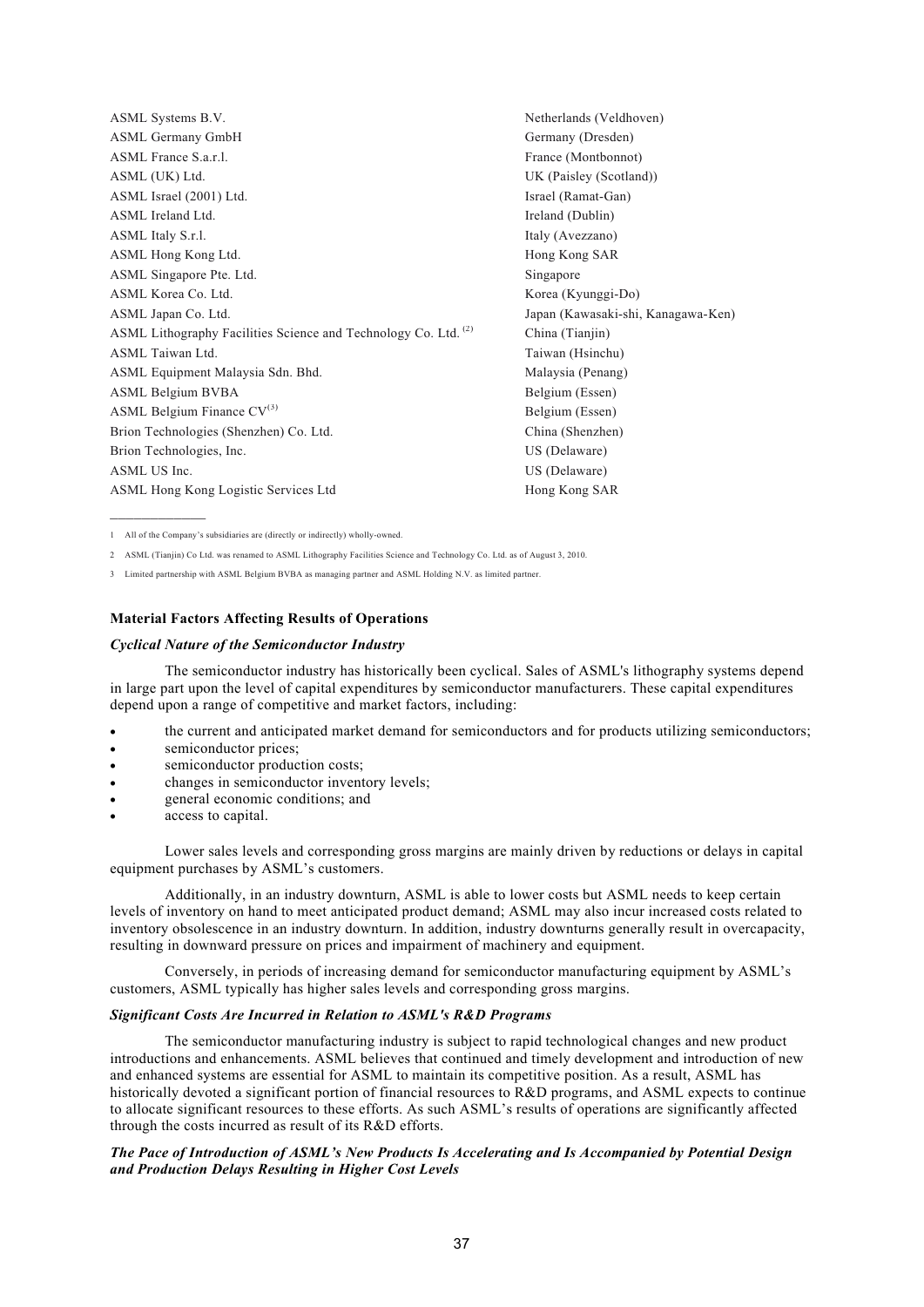The development and initial production, installation and enhancement of the systems ASML produces is often accompanied by design and production delays and related costs of a nature typically associated with the introduction and transition to full-scale manufacturing of complex capital equipment. With every new generation of systems the technological complexity increases with typically corresponding higher increased associated costs and capital expenditures which have negative effects on the business, financial condition and results of operations.

Conversely, new generation, technological more advanced systems typically have corresponding higher sales prices, which typically has a positive effect on business, financial conditions and results of operations.

## *The Cost Price of ASML's Systems Is Significantly Driven By Its Reliance On Outside Vendors for the Components and Subassemblies Used in Its Systems, Each of Which Is obtained From a Single Supplier or a Limited Number of Suppliers.*

ASML relies on outside vendors for the components and subassemblies used in its systems, each of which is obtained from a single supplier or a limited number of suppliers. As such cost prices of systems are highly determined by components and subassemblies acquired from suppliers.

# *Workforce Reductions That ASML May Seek to Implement Affect Its Results of Operations*

The semiconductor market is highly cyclical and as a consequence ASML from time to time needs to implement workforce reductions in case of a downturn, in order to adapt to such market changes and reduce costs which positively affects ASML's results of operations.

Conversely, workforce reductions typically have associated costs which temporarily negatively affect ASML's results of operations.

## *Fluctuations in Foreign Exchange Rates Affect ASML's Operational Results*

ASML is particularly exposed to fluctuations in the exchange rates between the U.S. dollar, Japanese yen and the Euro as it incurs manufacturing costs for its systems predominantly in Euros while portions of its net sales and cost of sales are denominated in U.S. dollars and Japanese yen.

In addition, a portion of ASML's assets and liabilities and operating results are denominated in U.S. dollars, and a small portion of ASML's assets, liabilities and operating results are denominated in currencies other than the Euro and the U.S. dollar. ASML's consolidated financial statements are expressed in Euros. Accordingly, results of operations and assets and liabilities are exposed to fluctuations in exchange rates between the Euro and various currencies. In general, customers run their businesses in U.S. dollars and therefore a weakening of the U.S. dollar against the Euro might impact the ability of customers to purchase ASML products.

Furthermore, a strengthening of the Euro particularly against the Japanese yen could further intensify price-based competition in those regions that account for the majority of sales, resulting in lower prices and margins and may have a negative effect on ASML's business, financial condition and results of operations.

### **Result of Operations of ASML**

The following table illustrates ASML's summary consolidated income statement for the nine-month period ended September 30, 2012 and September 25, 2011, for the six-month period ended July 1, 2012 and June 26, 2011 and for each of the years ended December 31, 2011, 2010 and 2009.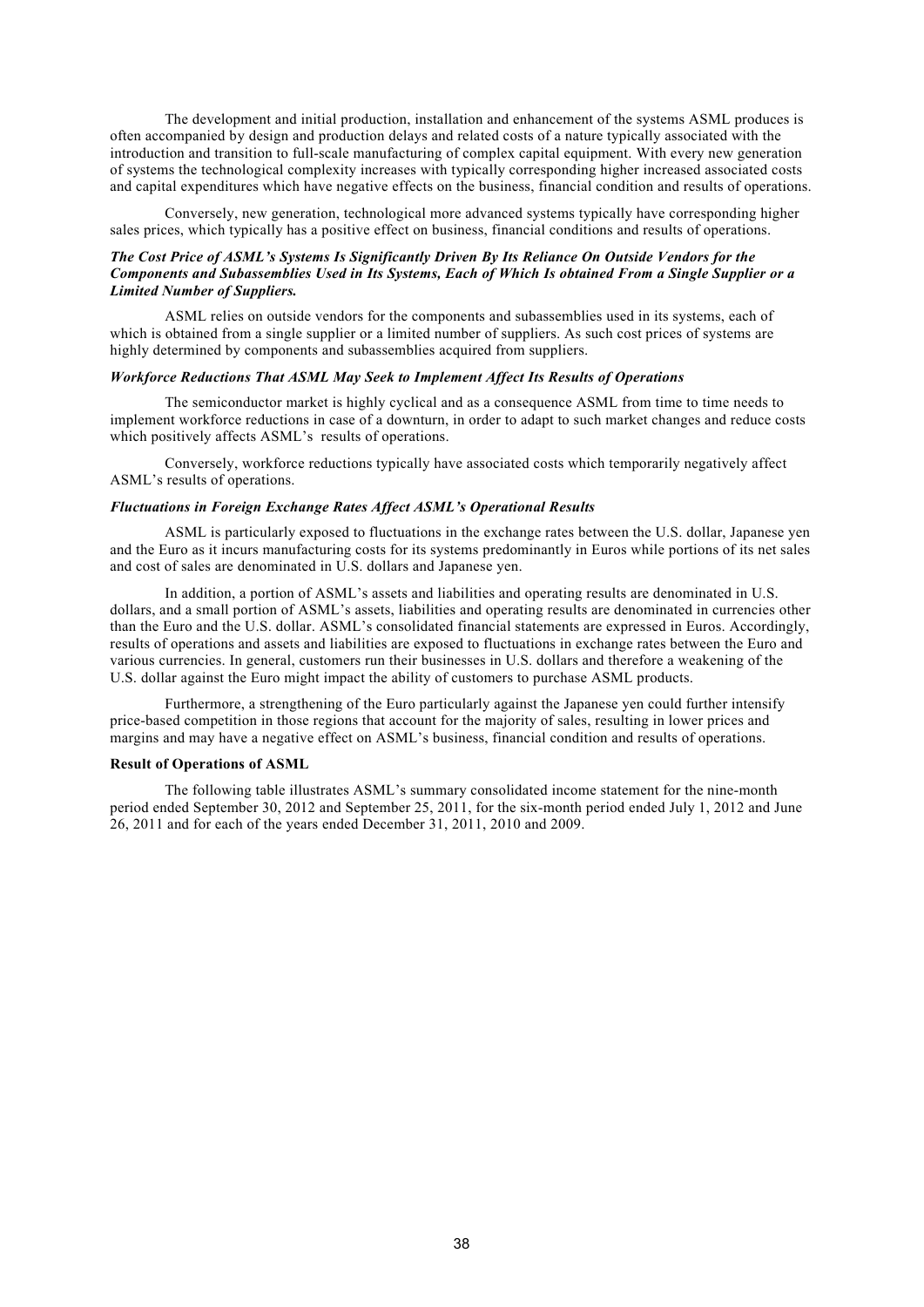|                                                              | Nine-months ended,    |                       | Six-months ended, |                         | Year ended                  |                             |                      |
|--------------------------------------------------------------|-----------------------|-----------------------|-------------------|-------------------------|-----------------------------|-----------------------------|----------------------|
| (in millions EUR)                                            | September<br>30, 2012 | September<br>25, 2011 | July 1,<br>2012   | <b>June 26,</b><br>2011 | <b>December</b><br>31, 2011 | <b>December</b><br>31, 2010 | December<br>31, 2009 |
|                                                              |                       |                       |                   |                         |                             |                             |                      |
| Net system sales                                             | 3,035.1               | 3,891.2               | 2,034.8           | 2,618.0                 | 4,883.9                     | 3,894.7                     | 1,174.9              |
| Net service and field option sales                           | 673.3                 | 548.9                 | 444.8             | 363.6                   | 767.1                       | 613.2                       | 421.2                |
| Total net sales                                              | 3,708.4               | 4,440.1               | 2,479.6           | 2,981.6                 | 5,651.0                     | 4,507.9                     | 1,596.1              |
| Total cost of sales                                          | 2,193.6               | 2,569.1               | 1,469.0           | 1,696.2                 | 3,299.3                     | 2,696.1                     | 1,210.9              |
| Gross profit on sales                                        | 1,514.8               | 1,871.0               | 1,010.6           | 1,285.4                 | 2,351.7                     | 1,811.8                     | 385.2                |
| Research and development costs                               | 210.6                 | 392.6                 | 150.2             | 258.4                   | 492.1                       | 468.1                       | 304.7                |
| Selling, general and administrative                          | 177.6                 | 159.5                 | 107.2             | 104.8                   | 216.1                       | 182.4                       | 156.5                |
| costs                                                        |                       |                       |                   |                         |                             |                             |                      |
| Operating income (loss)                                      | 1,126.6               | 1,318.9               | 753.2             | 922.2                   | 1,643.5                     | 1,161.3                     | (76.0)               |
| Interest income (expense), net                               | (4.0)                 | 2.5                   | (1.1)             | 0.7                     | 17.3                        | (7.7)                       | (7.9)                |
| Income (loss) before income taxes                            | 1,122.6               | 1,321.4               | 752.1             | 922.9                   | 1,660.8                     | 1,153.6                     | (83.9)               |
| (Provision for) benefit from income<br>taxes                 | (141.1)               | (144.4)               | (93.2)            | (96.0)                  | (166.8)                     | (168.1)                     | 2.5                  |
| Net income (loss)                                            | 981.5                 | 1,177.0               | 658.9             | 826.9                   | 1,494.0                     | 985.5                       | (81.4)               |
| Basic net income (loss) per ordinary<br>share                | n/a                   | n/a                   | 1.60              | 1.91                    | 3.51                        | 2.26                        | (0.19)               |
| Diluted net income (loss) per<br>ordinary share <sup>1</sup> | n/a                   | n/a                   | 1.59              | 1.89                    | 3.48                        | 2.24                        | (0.19)               |
| Number of ordinary shares used in                            |                       |                       |                   |                         |                             |                             |                      |
| computing per share amounts (in                              |                       |                       |                   |                         |                             |                             |                      |
| millions):                                                   |                       |                       |                   |                         |                             |                             |                      |
| <b>Basic</b>                                                 | n/a                   | n/a                   | 410.6             | 432.9                   | 425.6                       | 435.1                       | 432.6                |
| Diluted <sup>1</sup>                                         | n/a                   | n/a                   | 413.8             | 436.5                   | 429.1                       | 439.0                       | 432.6                |

1. The calculation of diluted net income per Ordinary Share assumes the exercise of options issued under ASML stock option plans and the issuance of Ordinary Shares under ASML share plans for period in which exercises or issuance would have a dilutive effect. The calculation of diluted net income per Ordinary Share does not assume exercise of such options or issuance of Ordinary Shares when such exercises or issuance would be anti-dilutive.

The following table shows a summary of net sales (revenue and units sold), gross profit on net sales and ASP data for the nine-month period ended September 30, 2012 and September 25, 2011, for the six-month period ended July 1, 2012 and June 26, 2011 and for each of the years ended December 31, 2011, 2010 and 2009: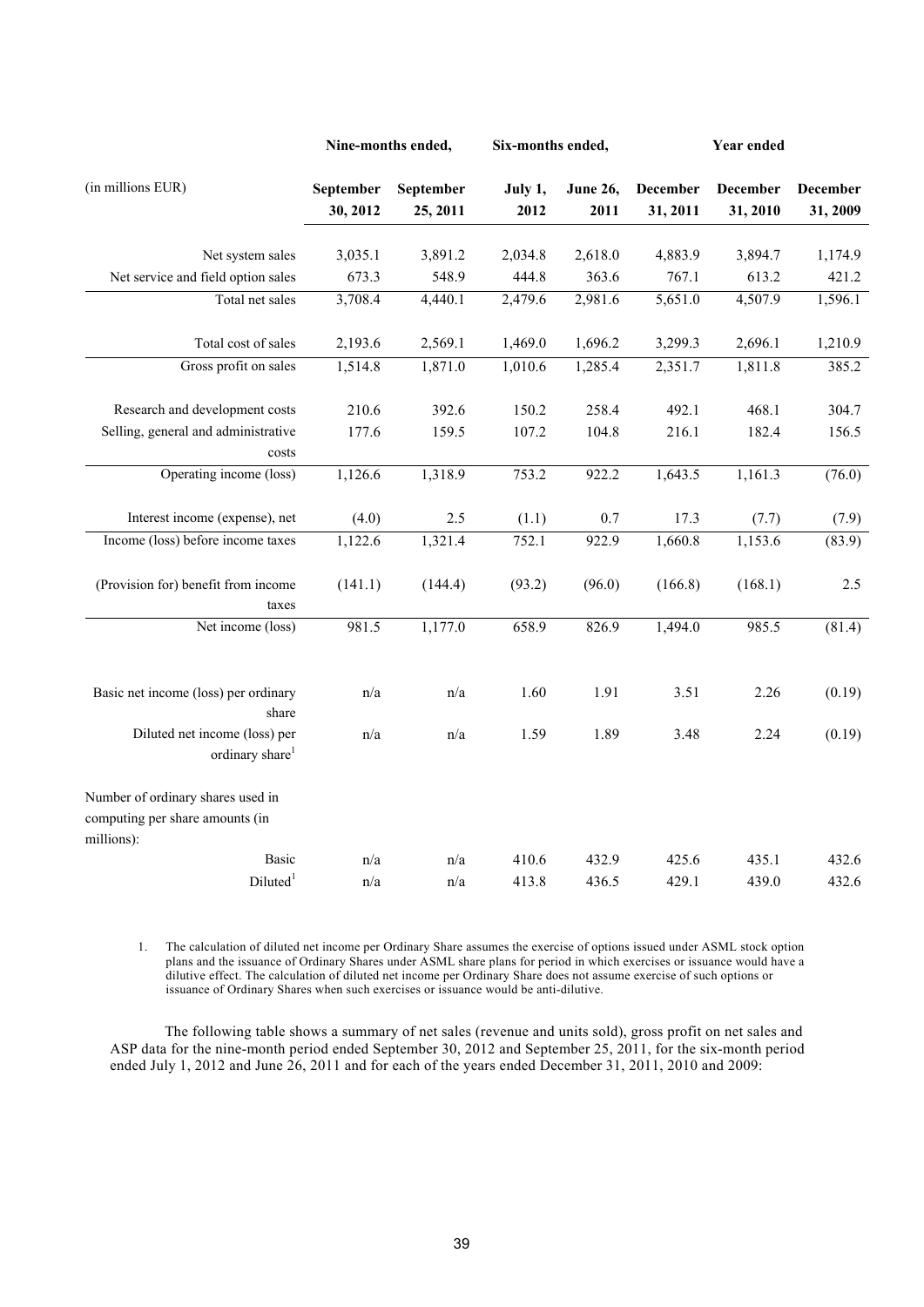|                                                        | <b>Nine-Months</b><br><b>Ended</b> | <b>Six-months</b><br>ended | <b>Year ended</b>   |                     |                            |                             |                             |
|--------------------------------------------------------|------------------------------------|----------------------------|---------------------|---------------------|----------------------------|-----------------------------|-----------------------------|
|                                                        | September 30,<br>2012              | September 25,<br>2011      | <b>July 1, 2012</b> | June<br>26,<br>2011 | <b>December</b><br>31,2011 | <b>December</b><br>31, 2010 | <b>December</b><br>31, 2009 |
| Net sales (EUR<br>million)                             | 3,708.4                            | 4,440.1                    | 2,479.6             | 2,981.6             | 5,651.0                    | 4,507.9                     | 1,596.1                     |
| Net system sales (EUR<br>million)                      | 3,035.1                            | 3,891.2                    | 2,034.8             | 2,618.0             | 4,883.9                    | 3,894.7                     | 1,174.9                     |
| Net service and field<br>option sales (EUR<br>million) | 673.3                              | 548.9                      | 444.8               | 363.6               | 767.1                      | 613.2                       | 421.2                       |
| Total sales of systems<br>(in units)                   | 136                                | 181                        | 96                  | 126                 | 222                        | 197                         | 70                          |
| Total sales of new<br>systems (in units)               | n/a                                | n/a                        | 89                  | 114                 | 195                        | 154                         | 47                          |
| Total sales of used<br>systems (in units)              | n/a                                | n/a                        | 7                   | 12                  | 27                         | 43                          | 23                          |
| Gross profit as a<br>percentage of net sales           | n/a                                | n/a                        | 40.8                | 43.1                | 41.6                       | 40.2                        | 24.1                        |
| ASP of system sales<br>(EUR million)                   | 22.3                               | 21.5                       | 21.2                | 20.8                | 22.0                       | 19.8                        | 16.8                        |
| ASP of new system<br>sales (EUR million)               | n/a                                | n/a                        | 22.7                | 22.6                | 24.5                       | 24.1                        | 21.1                        |
| ASP of used system<br>sales (EUR million)              | n/a                                | n/a                        | 2.4                 | 3.5                 | 3.8                        | 4.4                         | 7.9                         |

# **Result of Operations for the Nine-Month Periods Ended September 30, 2012 and September 25, 2011**

## *Consolidated Sales and Gross Profit*

Net sales decreased by EUR 731.7 million from EUR 4,440.1 million for the nine months of 2011 to EUR 3,708.4 million for the nine months of 2012. The decrease in net sales mainly resulted from a decrease in net system sales of EUR 856.1 million, or 22.0 percent from EUR 3,891.2 for the nine months of 2011 to EUR 3,035.1 million for the nine months of 2012, partly offset by an increase in net service and field option sales of EUR 124.4 million from 548.9 million for the nine months of 2011 to EUR 673.3 for the nine month period of 2012. The number of total systems sold decreased by 24.9 percent from 181 systems in the first nine months of 2011 to 136 systems in the first nine months of 2012. The decrease in net system sales was mainly caused by decreased demand in the DRAM and Nand-Flash memory market. Customers continue to invest in new leadingedge immersion technology as well as dry lithography tools in order to execute their strategic investments in new technology and capacity to meet demand. Sales were derived from all major markets in which our customers operate, with the Logic segment generating the majority of system sales and DRAM and Nand-Flash memory generating the remainder.

Gross profit on sales decreased from EUR 1,871.0 million for the first nine months of 2011 to EUR 1,514.8 million for the first nine months of 2012. The lower absolute amount of gross profit is mainly driven by decreased sales for lithography imaging systems.

# *Research and Development*

R&D investments, which include R&D costs, net of credits and additions to other intangible assets regarding development expenditures, slightly decreased by EUR 6.2 million or 1.4 percent from EUR 439.9 million for the first nine months of 2011 (EUR 392.6 million R&D costs and EUR 47.3 million addition to other intangible assets regarding development expenditures) to EUR 433.7 million (EUR 210.6 million R&D costs and EUR 223.1 million addition to other intangible assets regarding development expenditures) for the first nine months of 2012. Overall R&D investments mainly relate to our strategic R&D Programs: EUV, immersion and holistic lithography. The increase in the additions in intangible assets regarding capitalized development expenditures mainly relate to EUV and an enhanced version of the NXT ("NXT or TWINSCANNXT"), the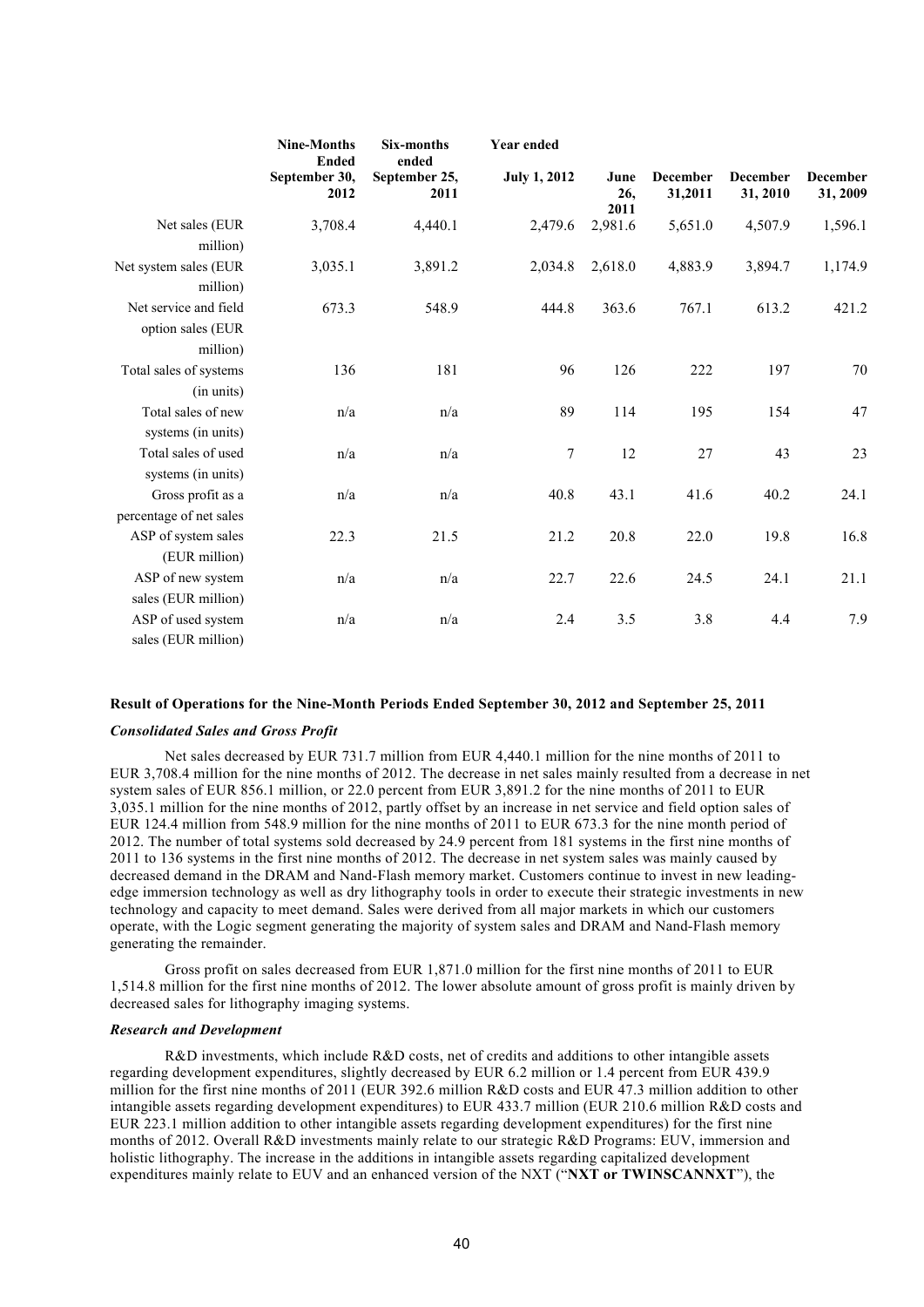improved version of ASML's dual stage lithography system TWINSCAN ("**TWINSCAN**", "**TWINSCANXT**" or "XT") which can print chips with smaller features.

# *Income Taxes*

Income tax expense is recognized based on management's best estimate of the annual income tax rate for the full financial year. The estimated annual tax rate for the nine-month period ended September 30, 2012 is 12.6 percent compared to 10.9 percent for the nine-month period ended September 25, 2011.

# **Result of Operations for the Six-Month Periods ended July 1, 2012 and June 26, 2011**

### *Consolidated Sales and Gross Profit*

Net sales decreased by EUR 502.0 million from EUR 2,981.6 million for the first half of 2011 to EUR 2,479.6 million for the first half of 2012 which is mainly caused by a decrease in the number of systems recognized from 126 systems in the first half of 2011 to 96 systems in the first half of 2012.

Gross profit on sales decreased from EUR 1,285.4 million or 43.1 percent of net sales for the first half of 2011 to EUR 1,010.6 million or 40.8 percent of net sales for the first half of 2012. The main drivers for the decrease of gross profit in the first half year of 2012 compared to the first half year of 2011 are lower sales levels (including one EUV system with zero margin) and increased additions to the provision for obsolete inventory caused by certain obsolete parts due to technological development and design changes.

#### *Research and Development*

R&D investments, which include R&D costs (net of credits) and additions to other intangible assets regarding development expenditures, increased by EUR 3.2 million or 1.1 percent from EUR 290.1 million for the first half of 2011 (EUR 258.4 million R&D costs and EUR 31.7 million addition to other intangible assets regarding development expenditures) to EUR 293.3 million (EUR 150.2 million R&D costs and EUR 143.1 million addition to other intangible assets regarding development expenditures) for the first half of 2012. The total R&D investments were approximately at the same level as during the first half of 2011. The increase in the additions in intangible assets regarding capitalized development expenditures mainly relate to EUV and an enhanced version of the NXT.

### *Income Taxes*

Income tax expense is recognized based on management's best estimate of the annual income tax rate for the full financial year. The estimated annual tax rate for the six-month period ended July 1, 2012 is 12.4 percent compared to 10.4 percent for the six-month period ended June 26, 2011.

Current tax assets have decreased as a result of taxes repaid by tax authorities. The majority of the deferred and other tax liabilities is classified as non-current because payment of cash is not expected within one year.

# *Segment Disclosure*

ASML operates in one reportable segment for the development, manufacturing, marketing and servicing of lithography equipment. ASML's chief executive officer ("**CEO**") has been identified as the chief operating decision-maker, who reviews operating results to make decisions about allocating resources and assessing performance of the entire Company.

Management reporting includes net system sales figures of new and used systems. Net sales for new and used systems were as follows:

| (in thousands)         | Unaudited<br><b>July 1, 2012</b> | Unaudited<br><b>June 26, 2011</b> |
|------------------------|----------------------------------|-----------------------------------|
| New systems            | 2,018,231                        | 2,575,460                         |
| Used systems           | 16,574                           | 42,585                            |
| Total net system sales | 2,034,805                        | 2,618,045                         |

For geographical reporting, net sales are attributed to the geographic location in which the customers' facilities are located. Total non-current assets are attributed to the geographic location in which they are located and exclude deferred tax assets and derivative financial instruments. Net sales and non-current assets by geographic region were as follows: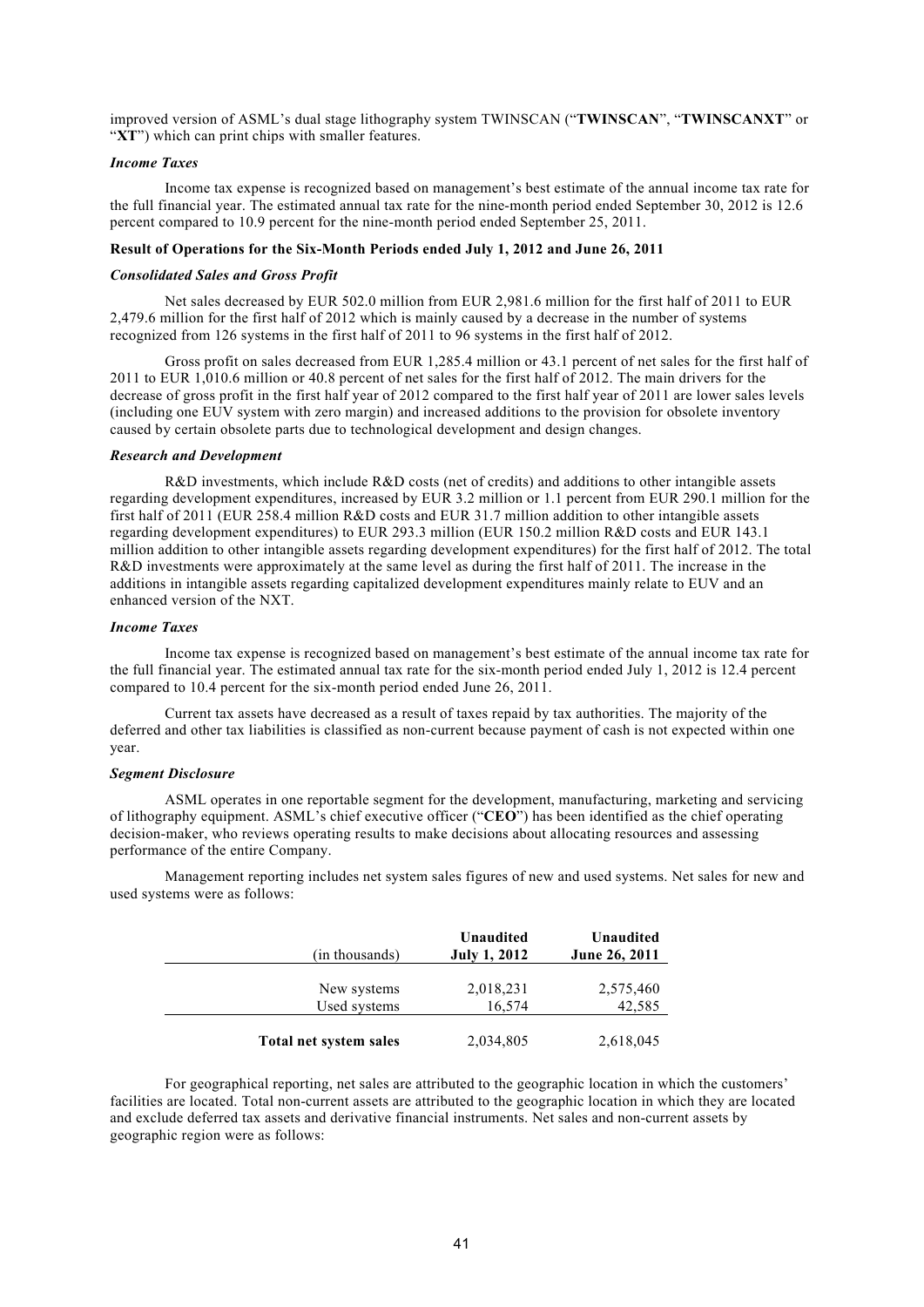| (in thousands)                                | Unaudited<br>net sales<br><b>EUR</b> | <b>Unaudited non-</b><br>current assets<br><b>EUR</b> |
|-----------------------------------------------|--------------------------------------|-------------------------------------------------------|
| For the six-month period ended July 1, 2012:  |                                      |                                                       |
| Japan                                         | 168,033                              | 79,542                                                |
| Korea                                         | 757,257                              | 18,331                                                |
| Singapore                                     | 27,939                               | 1,021                                                 |
| Taiwan                                        | 744,612                              | 45,938                                                |
| Rest of Asia                                  | 129,092                              | 1,738                                                 |
| Europe                                        | 129,525                              | 1,462,840                                             |
| <b>United States</b>                          | 523,207                              | 282,054                                               |
| Total                                         | 2,479,665                            | 1,891,464                                             |
| For the six-month period ended June 26, 2011: |                                      |                                                       |
| Japan                                         | 146,092                              | 45,693                                                |
| Korea                                         | 495,141                              | 7,799                                                 |
| Singapore                                     | 229,628                              | 1,150                                                 |
| Taiwan                                        | 786,148                              | 44,672                                                |
| Rest of Asia                                  | 184,161                              | 1,659                                                 |
| Europe                                        | 321,916                              | 1,188,266                                             |
| <b>United States</b>                          | 818,497                              | 219,996                                               |
| Total                                         | 2,981,583                            | 1,509,235                                             |

During the six-month period ended July 1, 2012, sales to the largest customer accounted for EUR 652.9 million or 26.3 percent of net sales (June 26, 2011: EUR 616.5 million or 20.7 percent).

ASML's three largest customers (based on net sales) accounted for 42.5 percent of accounts receivable at July 1, 2012 and 17.8 percent of accounts receivable at June 26, 2011. Substantially all the Company's sales were export sales during the six-month periods ended July 1, 2012 and June 26, 2011.

## **Result of Operations in the Years ended December 31, 2011, 2010 and 2009**

### *Consolidated Sales and Gross Profit*

### *Net Sales*

Net sales increased by EUR 1,143.1 million, or 25.4 percent to EUR 5,651.0 million in 2011 from EUR 4,507.9 million in 2010. The increase in net sales mainly resulted from an increase in net system sales of EUR 989.2 million, or 25.4 percent to EUR 4,883.9 million in 2011 from EUR 3,894.7 million in 2010. Net service and field option sales increased to EUR 767.1 million in 2011 from EUR 613.2 million in 2010. The number of total systems sold increased by 12.7 percent to 222 systems in 2011 from 197 systems in 2010. The increase in total net sales was caused by increased demand for lithography imaging systems required for all of the various chip layers: customers continued to invest in new leading-edge immersion technology as well as dry lithography tools in order to execute their strategic investments in new technology and capacity to meet demand. Sales were derived from all three major markets in which ASML's customers operate, with the logic segment generating the majority of system sales and DRAM and Nand-Flash memory generating the remainder.

Net sales increased by EUR 2,911.8 million, or 182.4 percent to EUR 4,507.9 million in 2010 from EUR 1,596.1 million in 2009. The increase in net sales mainly resulted from an increase in net system sales of EUR 2,719.8 million, or 231.5 percent to EUR 3,894.7 million in 2010 from EUR 1,174.9 million in 2009. Net service and field option sales increased to EUR 613.2 million in 2010 from EUR 421.2 million in 2009. The number of systems sold increased by 181.4 percent to 197 systems in 2010 from 70 systems in 2009. This increase was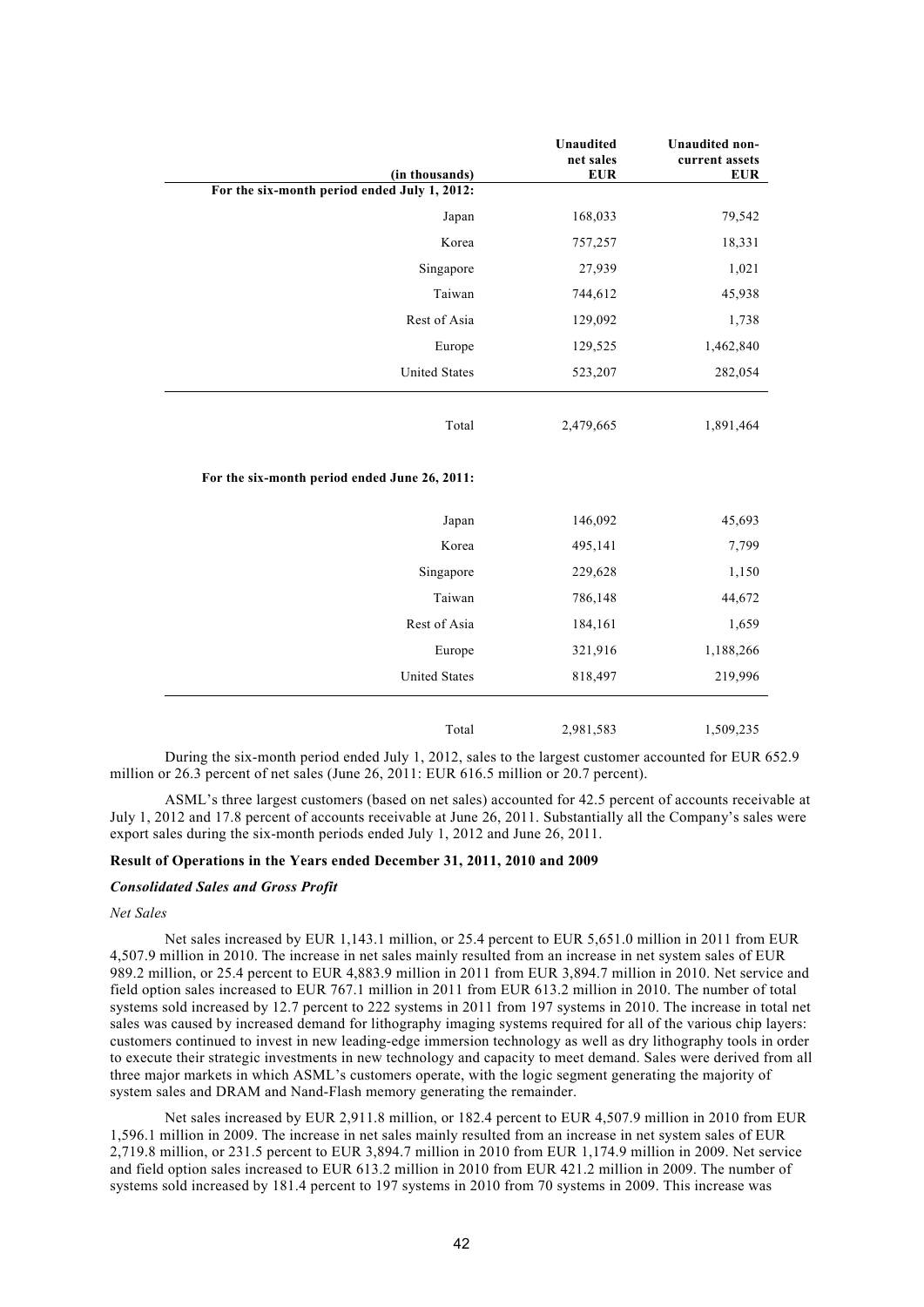caused by the recovery of the semiconductor equipment industry, which started in the second half of 2009 and continued in 2010, as customers invested in krypton fluoride ("**KrF**") systems for basic capacity growth and new leading-edge immersion technology in order to enable new technology ramp-ups. In contrast, the first half of 2009, was characterized by the collapse of the semiconductor equipment demand as a result of the financial and economic crisis.

Through 2011 and 2010, all of the top 10 chipmakers worldwide, in terms of semiconductor capital expenditure, were customers of ASML. In 2011, recognized sales to ASML's largest customer accounted for EUR 1,311.7 million, or 23.2 percent of ASML's net sales. In 2010, recognized sales to ASML's largest customer accounted for EUR 1,270.8 million, or 28.2 percent of ASML's net sales. In 2009, recognized sales to ASML's largest customer accounted for EUR 348.8 million, or 21.9 percent of ASML's net sales.

#### *Average Selling Price*

The ASP of ASML's systems increased by 11.1 percent to EUR 22.0 million in 2011 from EUR 19.8 million in 2010 resulting from a decrease in the number of used systems sold with relatively lower ASPs. The ASP of ASML's new systems increased by 1.7 percent to EUR 24.5 million in 2011 from EUR 24.1 million in 2010, which was mainly driven by three NXE:3100 systems recognized with an ASP of EUR 39.8 million, partly offset by a change in product mix.

The ASP of ASML's systems increased by 17.9 percent to EUR 19.8 million in 2010 from EUR 16.8 million in 2009 resulting from a shift to more leading-edge systems. The ASP of ASML's new systems increased by 14.2 percent to EUR 24.1 million in 2010 from EUR 21.1 million in 2009 which was mainly driven by increased sales of ASML's leading-edge technology products (such as XT:1950i and NXT:1950i systems) compared with 2009.

From time to time, ASML repurchases systems that it has manufactured and sold and, following factoryrebuild or refurbishment, resells those systems to other customers. This repurchase decision is mainly driven by market demand for capacity expressed by other customers and not by explicit or implicit contractual arrangements relating to the initial sale. The number of used systems sold in 2011 decreased to 27 from 43 in 2010. The ASP of ASML's used systems decreased by 13.6 percent to EUR 3.8 million in 2011 from EUR 4.4 million in 2010, which was the result of a shift in the mix of used systems sold toward more low-end system types.

The number of used systems sold in 2010 increased to 43 from 23 in 2009. The ASP of ASML's used systems decreased by 44.3 percent to EUR 4.4 million in 2010 from EUR 7.9 million in 2009 which was the result of a shift in the mix of used systems sold toward more low-end system types.

### *Operating Income*

Operating income increased to EUR 1,643.5 million, or 29.1 percent of net sales, in 2011 from an operating income of EUR 1,161.3 million, or 25.8 percent of net sales, in 2010. This EUR 482.2 million increase was the result of an increase in sales and the resulting increase in gross profit of EUR 540.0 million which was partly offset by an increase in selling, general and administrative costs ("**SG&A**") and R&D operating expenses of EUR 57.8 million.

Operating income increased from EUR 76.1 million loss or 4.8 percent of net sales in 2009 to an operating profit of EUR 1,161.3 million or 25.8 percent of net sales in 2010. This EUR 1,237.4 million increase was the result of an increase in sales and resulting increase in gross profit on sales of EUR 1,426.6 million or 370.3 percent which was partially offset by an increase in operating expenses (consisting of SG&A costs and R&D expenses) of EUR 189.2 million or 41.0 percent.

### *Gross Profit*

Gross profit increased to EUR 2,351.7 million or 41.6 percent of net sales in 2011 from EUR 1,811.8 million or 40.2 percent of net sales in 2010. The higher absolute amount of gross profit reflects increased demand for lithography imaging systems across all chip layers: customers continued to invest in new leading-edge immersion technology as well as dry lithography tools in order to execute their strategic investments both in new technology and in capacity to meet demand. The 2011 gross profit as a percentage of net sales only increased slightly compared to the 2010 percentage, which can be explained by the following. In 2011, net sales and cost of sales included three NXE:3100 systems which represent net sales of around EUR 120.0 million with zero gross profit. At the time these sales were recognized as revenue. ASML's gross profit was negatively impacted by increased cost of sales incurred on all six NXE:3100 systems shipped to its customers as a result of significant costs due to the introduction of the EUV program. These effects had a negative impact on the 2011 gross profit as a percentage of net sales of 1.5 percent. In addition, manufacturing costs increased in 2011 compared to 2010 (mainly because of EUV related expenditures).

Gross profit on sales increased from EUR 385.2 million or 24.1 percent of net sales in 2009 to EUR 1,811.8 million or 40.2 percent of net sales in 2010. The higher gross profit was mainly attributable to a significant increase in net sales as a result of the recovery of the semiconductor equipment industry, which started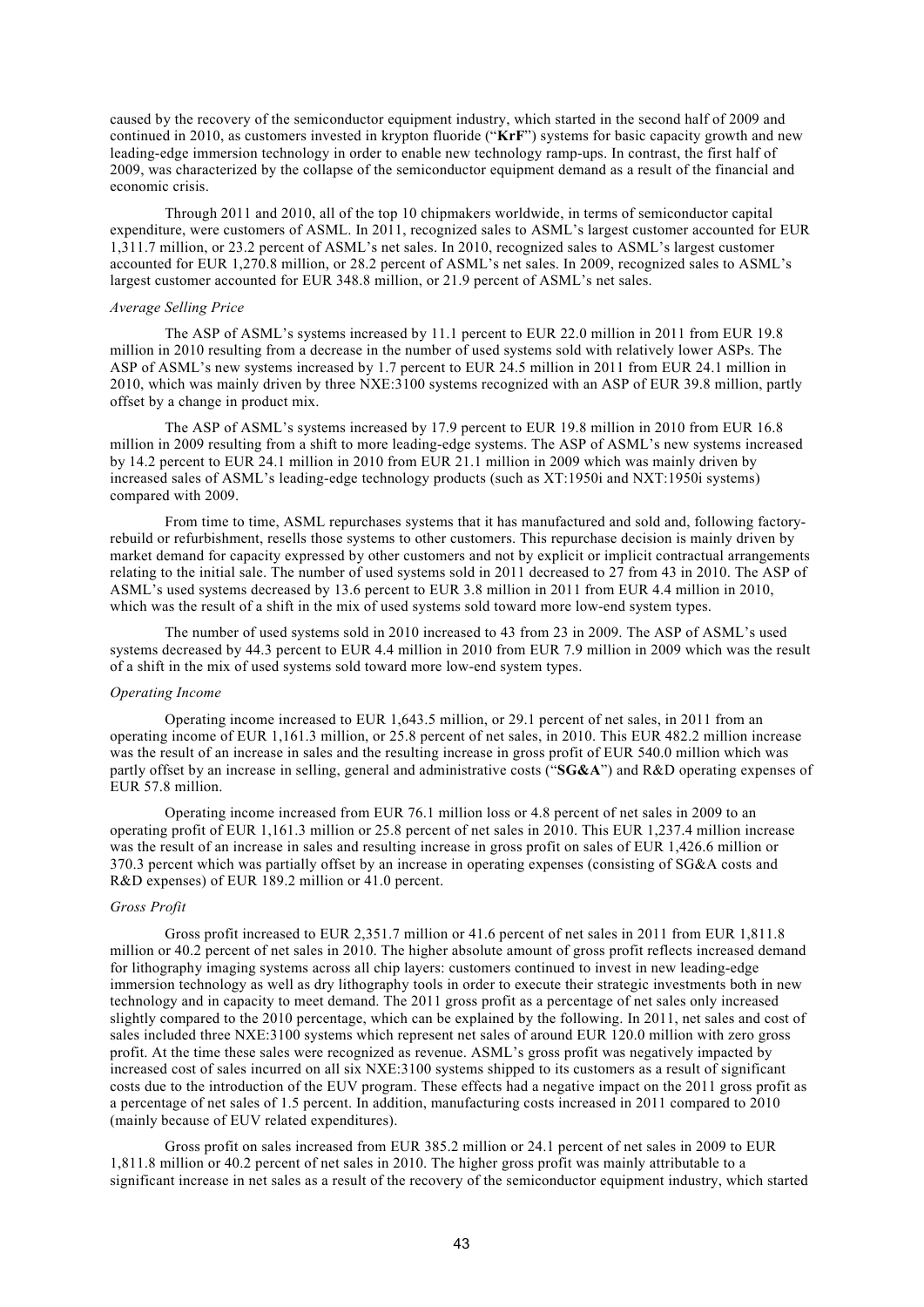in the second half of 2009 and continued in 2010 as customers invested in KrF systems for basic capacity growth and in new leading-edge immersion technology, in order to enable new technology ramp-ups. The increase in gross profit was partly offset by increased manufacturing costs as a result of longer lead-times in the first half of 2010. Furthermore, ASML's manufacturing facilities were fully utilized in 2010. In contrast, the first half of 2009 was characterized by the collapse of semiconductor equipment demand as a result of the financial and economic crisis. Although the recovery of the semiconductor equipment industry started in the second half of 2009, the full year 2009 gross margin was negatively impacted by very low net sales and underutilization of capacity in the first half of 2009.

## *Research and Development Costs*

R&D investments increased by EUR 66.9 million or 12.8 percent from EUR 523.4 million in 2010 (EUR 468.0 million R&D costs and EUR 55.4 million addition to other intangible assets regarding development expenditures) to EUR 590.3 million (EUR 492.2 million R&D costs and EUR 98.1 million addition to other intangible assets regarding development expenditures) in 2011. This increase reflects ASML's acceleration of strategic investment in the development and enhancement of the next-generation TWINSCAN systems based on immersion, EUV and holistic lithography solutions to extend these systems. The increase in the additions in intangible assets regarding capitalized development expenditures mainly relate to EUV and an enhanced version of the NXT.

R&D investments increased by EUR 56.7 million or 12.1 percent from EUR 466.8 million in 2009 (EUR 304.8 million R&D costs and EUR 162.0 million addition to other intangible assets regarding development expenditures) to EUR 523.4 million (EUR 468.0 million R&D costs and EUR 55.4 million addition to other intangible assets regarding development expenditures) in 2010. This increase reflects the acceleration of strategic investment in technology leadership in 2010 through investments in the development and enhancement of the next-generation TWINSCAN systems based on immersion, double patterning and EUV. The additions in intangible assets regarding capitalized development expenditures decreased due to an increase in subsequent development costs, relating to ASML's strategic programs, which cannot be capitalized.

#### *Selling, General and Administrative Costs*

In 2011, SG&A costs increased by EUR 33.6 million, or 18.4 percent, from EUR 182.4 million in 2010 to EUR 216.1 million in 2011, as a result of both a higher sales level and increased costs to implement and support IT solutions and for improvement programs (relating mainly to employee development costs).

SG&A costs increased by 16.6 percent from EUR 156.5 million in 2009 to EUR 182.4 million in 2010 as a result of both a higher sales level and costs to implement and support IT solutions and costs for improvement programs (mainly employee development costs).

### *Interest Income (Charges), Net*

Net interest income in 2011 was EUR 17.3 million compared with a net interest charge in 2010 of EUR 7.7 million. Interest income relates to interest earned on ASML's cash and cash equivalents and was in 2011 only partly offset by net interest charges on ASML's outstanding debt, mainly due to a significantly higher cash balance. Furthermore, net interest income was positively impacted by a release of expected interest charges related to income tax liabilities.

The 2010 net interest charge was largely unchanged compared with 2009 (2010: EUR 7.7 million; 2009: EUR 7.9 million). Interest income relates to interest earned on ASML's cash and cash equivalents and was more than offset by net interest charge on ASML's outstanding debt in both 2010 and 2009.

### *Income Taxes*

The effective tax rate was 10.0 percent of income before income taxes in 2011, compared with 14.6 percent of income before income taxes in 2010. This decrease is mainly caused by the fact that ASML reached agreement with the Dutch fiscal authorities regarding the application of the 'innovation box' in December 2010, a facility under Dutch corporate tax law pursuant to which income associated with R&D is partially exempted from taxation. This tax ruling has retroactive effect to January 1, 2007 and is valid through December 31, 2016. Thereafter the validity of this ruling may be extended or this ruling may be adapted depending on a possible change of circumstances. For 2010, the beneficial impact of the 'innovation box' was partially offset with the cumulative negative 'innovation box' effects, previously called 'royalty box', incurred in the Netherlands during the period 2007-2009. In 2011, the 'innovation box' effect is no longer offset by these prior year effects.

Income taxes represented 14.6 percent of income before income taxes in 2010, compared to 3.0 percent of loss before income taxes in 2009. In 2009, ASML recognized a tax expense of approximately EUR 40.0 million or approximately 47.5 percent of loss before income taxes attributable to the reversal of the 2007 Royalty Box benefit which had an unfavourable impact on the effective tax rate for 2009. In 2009, based on a tax law change effective January 1, 2010, ASML decided to reverse the 'royalty box' benefits of 2007, as described above, as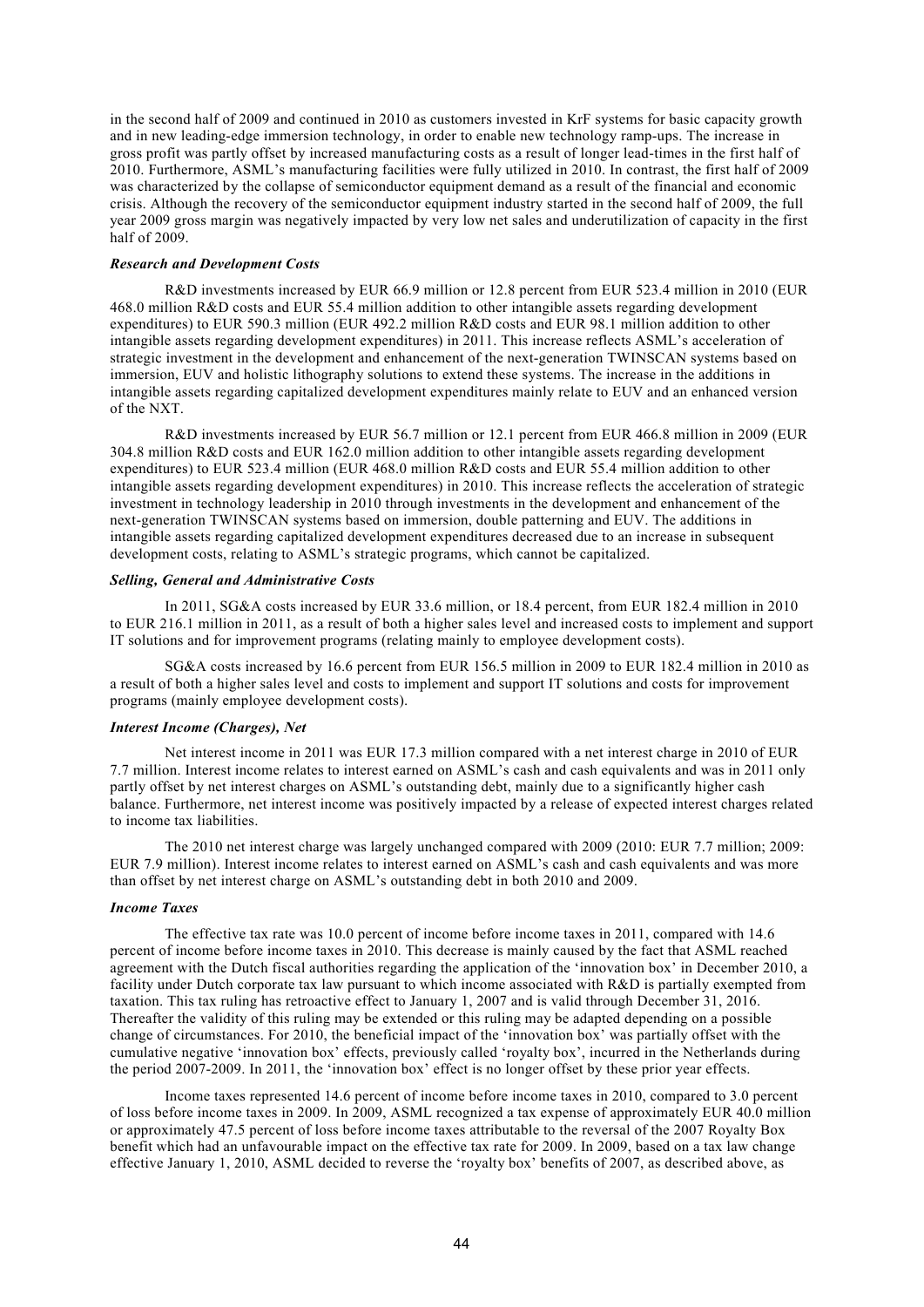management at that time expected that a clean start of the 'innovation box' in 2010, as described above, would result in a higher cumulative benefit for ASML.

## *Segment Disclosure*

ASML operates in one reportable segment for the development, manufacturing, marketing and servicing of lithography equipment. ASML'S CEO has been identified as the chief operating decision-maker, who reviews operating results to make decisions about allocating resources and assessing performance of the entire Company.

Management reporting includes net system sales figures of new and used systems. Net sales for new and used systems were as follows:

| <b>Year ended December 31</b><br>(in thousands) | 2011<br><b>EUR</b> | 2010<br><b>EUR</b> | 2009<br><b>EUR</b> |
|-------------------------------------------------|--------------------|--------------------|--------------------|
| New systems                                     | 4,780,720          | 3,704,290          | 993,260            |
| Used systems                                    | 103,193            | 190,452            | 181,598            |
| Net system sales                                | 4,883,913          | 3,894,742          | 1,174,858          |

In 2011, net sales increased by 25.4 percent to EUR 5,651.0 million from EUR 4,507.9 million in 2010. The increase in net sales was caused by increased demand for lithography imaging systems required for all of the various chip layers: customers continued to invest in new leading-edge immersion technology as well as dry lithography tools in order to execute their strategic investments in new technology and capacity to meet demand. Sales were derived from all three major markets, with the logic segment generating the majority of system sales and DRAM and Nand-Flash memory generating the remainder.

Net sales increased by 182.4 percent to EUR 4,507.9 million in 2010 from EUR 1,596.1 million in 2009. The increase in net sales mainly resulted from an increase in net system sales of EUR 2,719.8 million, or 231.5 percent to EUR 3,894.7 million in 2010 from EUR 1,174.9 million in 2009. Net service and field option sales increased to EUR 613.2 million in 2010 from EUR 421.2 million in 2009. The number of systems sold increased by 181.4 percent to 197 systems in 2010 from 70 systems in 2009. This increase was caused by the recovery of the semiconductor equipment industry, which started in the second half of 2009 and continued in 2010, as customers invested in KrF systems for basic capacity growth and new leading-edge immersion technology in order to enable new technology ramp-ups. In contrast, the first half of 2009, was characterized by the collapse of the semiconductor equipment demand as a result of the financial and economic crisis.

For geographical reporting, net sales are attributed to the geographic location in which the customers' facilities are located. Total non-current assets are attributed to the geographic location in which they are located and exclude deferred tax assets and derivative financial instruments. Net sales and non-current assets by geographic region were as follows:

| <b>Year ended December 31</b><br>(in thousands) | <b>Net sales</b><br><b>EUR</b> | <b>Non-current assets</b><br><b>EUR</b> |
|-------------------------------------------------|--------------------------------|-----------------------------------------|
| 2011                                            |                                |                                         |
| Japan                                           | 405,595                        | 69,001                                  |
| Korea                                           | 1,318,777                      | 16,250                                  |
| Singapore                                       | 436,308                        | 1,167                                   |
| Taiwan                                          | 1,146,601                      | 46,418                                  |
| Rest of Asia                                    | 450,796                        | 1,496                                   |
| Europe                                          | 505,129                        | 1,294,397                               |
| <b>United States</b>                            | 1,387,829                      | 259,051                                 |
| Total                                           | 5,651,035                      | 1,687,780                               |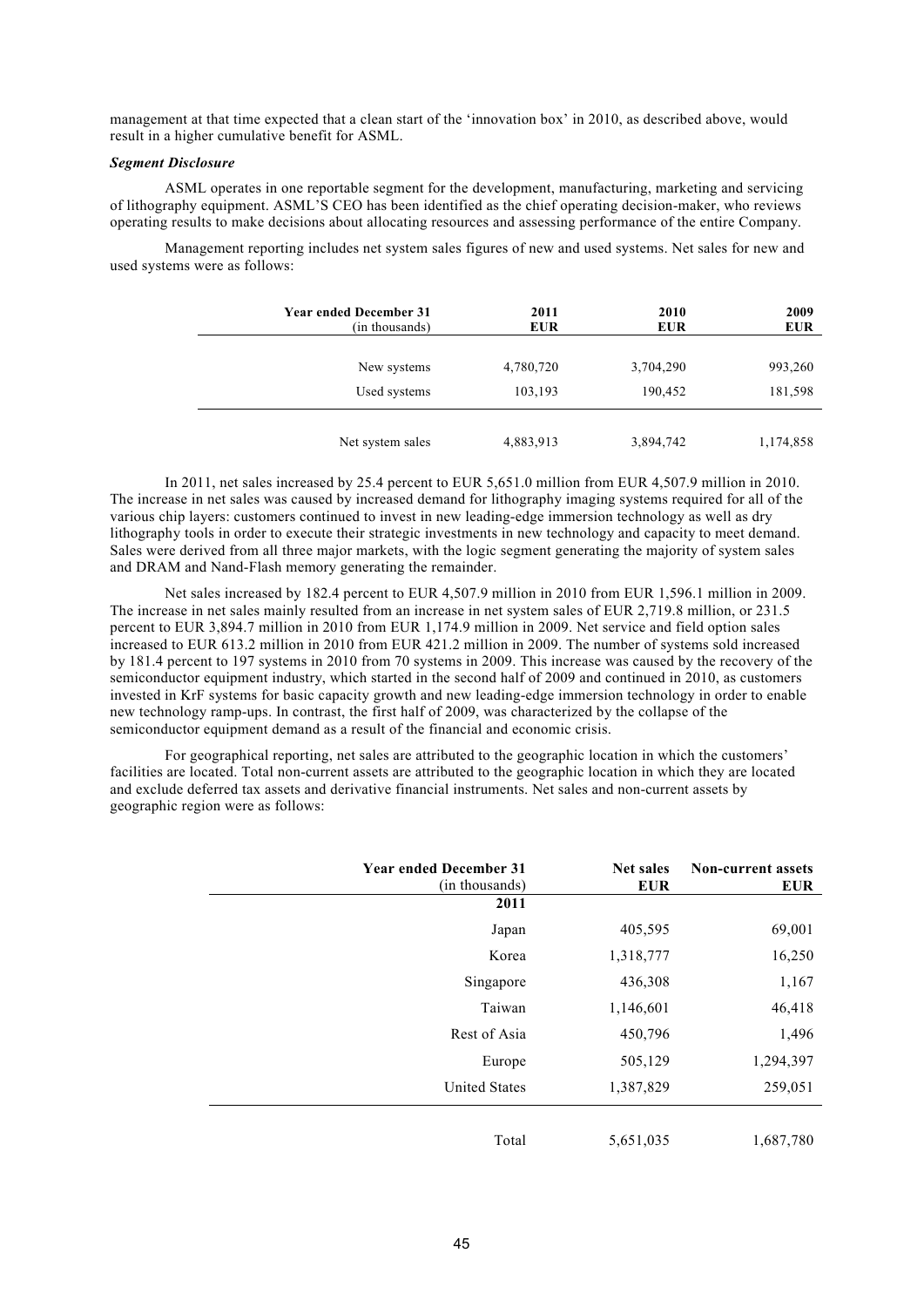| <b>Year ended December 31</b><br>(in thousands) |        | Net sales<br><b>EUR</b> | Non-current assets<br><b>EUR</b> |
|-------------------------------------------------|--------|-------------------------|----------------------------------|
|                                                 |        |                         |                                  |
|                                                 | 2010   |                         |                                  |
|                                                 | Japan  | 396,748                 | 3,837                            |
|                                                 | Korea  | 1,396,028               | 4,701                            |
| Singapore                                       |        | 215,357                 | 1,079                            |
|                                                 | Taiwan | 1,380,400               | 50,130                           |
| Rest of Asia                                    |        | 239,914                 | 1,619                            |
|                                                 | Europe | 203,548                 | 1,031,792                        |
| <b>United States</b>                            |        | 675,943                 | 267,790                          |
|                                                 |        |                         |                                  |
|                                                 | Total  | 4,507,938               | 1,360,948                        |
|                                                 | 2009   |                         |                                  |
|                                                 | Japan  | 41,075                  | 36,647                           |
|                                                 | Korea  | 377,677                 | 1,906                            |
| Singapore                                       |        | 155,825                 | 561                              |
|                                                 | Taiwan | 440,222                 | 41,849                           |
| Rest of Asia                                    |        | 144,004                 | 1,193                            |
|                                                 | Europe | 68,652                  | 833,280                          |
| <b>United States</b>                            |        | 368,608                 | 249,420                          |
|                                                 | Total  | 1,596,063               | 1,164,856                        |

In 2011, sales to the Company's largest customer accounted for EUR 1,311.7 million or 23.2 percent of net sales. In 2010, sales to the largest customer accounted for EUR 1,270.8 million or 28.2 percent of net sales. In 2009, sales to the largest customer accounted for EUR 348.8 million or 21.9 percent of net sales.

ASML's three largest customers (based on net sales) accounted for EUR 40.7 percent of accounts receivable at December 31, 2011, 42.4 percent of accounts receivable at December 31, 2010 and 44.0 percent of accounts receivable at December 31, 2009.

Substantially all of ASML's sales were export sales in 2011, 2010 and 2009.

#### **Capital Expenditures**

ASML's capital expenditures (purchases of property, plant and equipment) in the nine-month period ended September 30, 2012 were EUR 136.2 million (full financial year 2011: EUR 300.9 million, full financial year 2010: EUR 128.7 million, full financial year 2009: EUR 105.0 million). As a result of customer commitments, capital expenditures in 2009 through 2011 mainly consist of investments in the capacity expansion of EUV and NXT production facilities. In addition, capital expenditures in the nine-month period ended September 30, 2012, which are in progress at the date of this Prospectus, mainly consist of investments in the finalization of capacity expansion of EUV production facilities. These capital expenditures are financed out of ASML's cash flow from operations and available cash and cash equivalents and mainly relate to expenditures in Veldhoven, the Netherlands.

ASML's capital expenditures in 2013 (purchases of property, plant and equipment) mainly consist of investments used for the finalization of capacity expansion of EUV production facilities. These capital expenditures are financed out of our cash flow from operations and mainly relate to expenditures in Veldhoven, the Netherlands.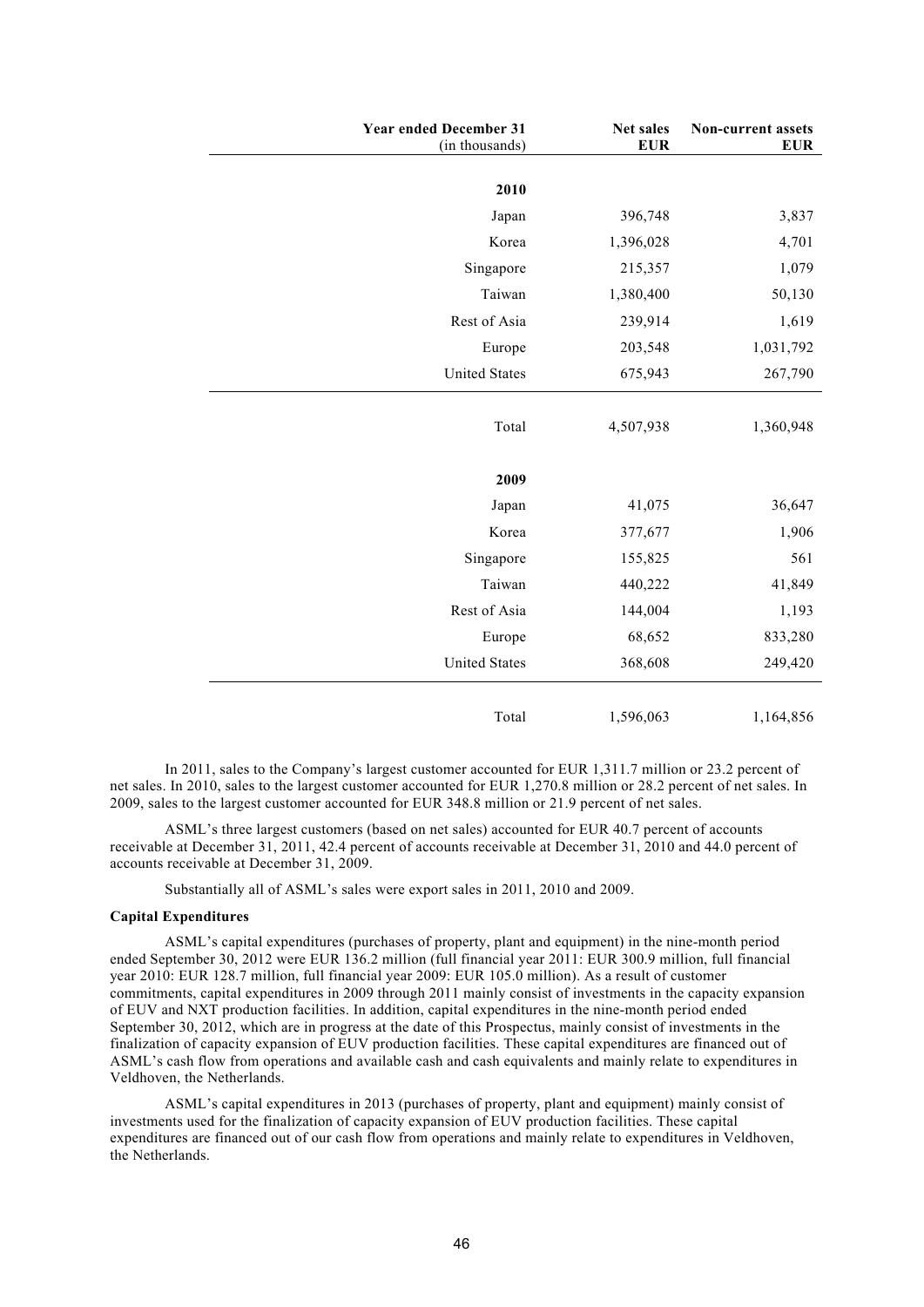## **Liquidity and Capital Resources**

# *Liquidity and Capital Resources for the Nine-Month Periods Ended September 30, 2012 and September 25, 2011*

### *Cash Flows from Operating Activities*

ASML generated positive net cash by operating activities of EUR 1,183.8 million and EUR 1,985.3 million in the first nine months of 2012 and 2011 respectively. Lower net cash provided by operating activities in the first nine months of 2012 relates to lower sales levels compared to the first nine months of 2011. Furthermore operating cash is mainly negatively impacted by increased inventories in relation to EUV systems and lower amounts of EUV down payments received in the first nine months of 2012.

### *Cash Flows from Investing Activities*

ASML used EUR 1,402.7 million for investing activities in the first nine months of 2012 and EUR 254.4 million in the first nine months of 2011. Investing activities in the first nine months of 2012 significantly increased compared to the first nine months of 2011 as a result of our net investments in zero coupon instruments, auctioned once a month with maturities of 3, 6, or 12 months ("**Dutch Treasury Certificates**") and deposits with the Dutch government and an increase in capitalized development expenditures. The Dutch Treasury Certificates are issued at a discount from par and yield is calculated on an actual/360 basis.

### *Cash Flows from Financing Activities*

ASML's net cash provided by financing activities was EUR 2,606.3 million in the first nine months of 2012 compared to EUR 837.8 million of net cash used in financing activities in the first nine months of 2011. Cash flows from financing activities in the first nine months of 2012 include an amount of EUR 3,016.1 million received in relation to the issuance of shares in connection with the Customer Co-Investment Program. This amount has been returned to the Shareholders (excluding the Participating Customers) via the Synthetic Share Buyback (see "Material Contracts – Synthetic Share Buyback").

#### *Liquidity Resources*

As of September 30, 2012, ASML's principal sources of liquidity consisted of cash flows from operations, EUR 5,118.8 million of cash and cash equivalents and EUR 1,040.0 of short-term investments as of September 30, 2012 and EUR 500.0 million of available credit facilities as of September 30, 2012.

The Company's available credit facility consists of a EUR 500.0 million committed revolving credit facility from a group of banks that will mature in 2015. The credit facility contains a restrictive covenant that requires the Company to maintain a minimum committed capital to net total assets ratio of 40.0 percent calculated in accordance with contractually agreed definitions. During the first nine months of 2012, the Company was in compliance with the covenant and currently does not expect any difficulty in continuing to meet its covenant requirement. Outstanding amounts under this credit facility will bear interest at the Euro Interbank Offered Rate or at the London Interbank Interest Rate plus a margin that depends on the Company's liquidity position. No amounts were outstanding under this credit facility at September 30, 2012.

#### *Liquidity and Capital Resources in the Six-Month Periods Ended July 1, 2012 and June 26, 2011*

## *Cash Flows from Operating Activities*

ASML generated positive net cash by operating activities of EUR 609.6 million and EUR 1,631.6 million in the first half of 2012 and 2011 respectively. Lower net cash provided by operating activities in the first half of 2012 relates to lower sales levels compared to the first half of 2011. Furthermore operating cash is mainly negatively impacted by increased inventories in relation to EUV, lower amounts of EUV down payments received and a decrease in accounts payable due to payments of ASML's largest supplier at quarter end.

#### *Cash Flows from Investing Activities*

ASML used EUR 1,079.1 million for investing activities in the first half of 2012 and EUR 159.1 million in the first half of 2011. Investing activities in the first half of 2012 significantly increased compared to the first half year of 2011 as a result of purchasing Dutch Treasury Certificates and deposits with the Dutch government.

#### *Cash Flows from Financing Activities*

Net cash used in financing activities was EUR 414.3 million in the first half of 2012 compared to EUR 666.0 million in the first half of 2011. Net cash used in financing activities in the first half of 2012 mainly included EUR 188.9 million dividend payment and EUR 244.5 million share buybacks.

# *Liquidity and Capital Resources in the Years Ended December 31, 2011, 2010 and 2009*

*Cash Flows from Operating Activities*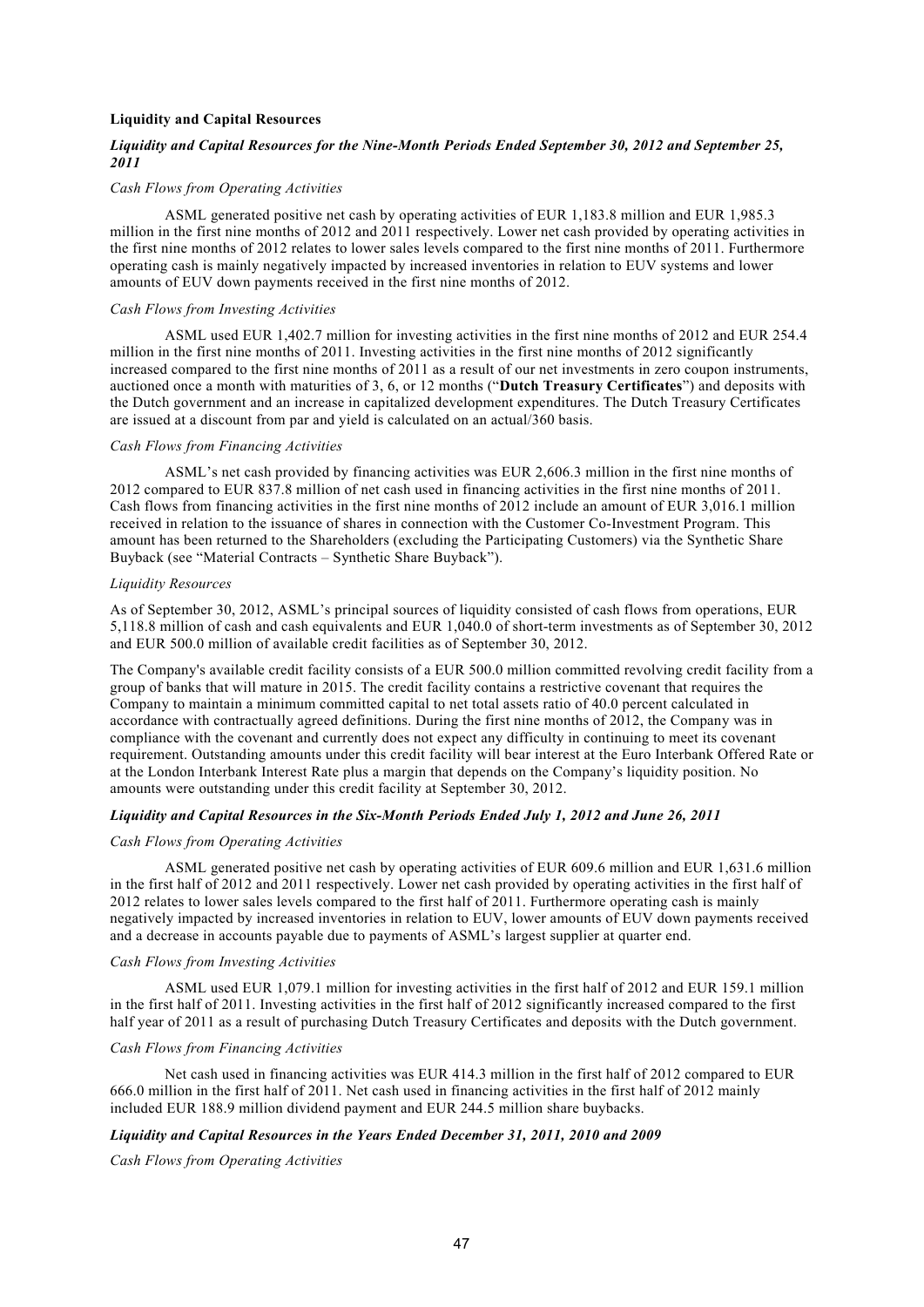ASML provided net cash by operating activities of EUR 2,168.5 million and EUR 1,002.5 million in 2011 and 2010, respectively. Net cash provided by operating activities in 2011 mainly relates to increased sales levels as a result of increased demand for lithography imaging systems required for all of the various chip layers. The primary drivers of net cash provided by operating activities in 2011 were net income of EUR 1,494.0 million, an increase in accrued and other liabilities (EUR 625.1 million) mainly as a result of EUV down payments, partly offset by a net increase in working capital. This net increase in working capital mainly relates to a decrease in accounts payable (EUR 126.2 million).

ASML generated cash from operating activities of EUR 1,002.5 million and EUR 270.0 million in 2010 and 2009, respectively. Cash provided by operating activities in 2010 mainly relates to increased sales levels as a result of the recovery of the semiconductor equipment industry. The primary components of cash provided by operating activities in 2010 were cash inflows reflecting the net income of EUR 985.5 million and non-cash items such as depreciation and amortization (EUR 267.1 million) and inventory obsolescence (EUR 28.5 million) and cash outflows as a result of changes in assets and liabilities (EUR 111.3 million). The changes in assets and liabilities mainly relate to higher accounts receivables (EUR 748.9 million) and higher inventories (EUR 657.3 million), partly offset by higher accrued and other liabilities (EUR 872.8 million) and higher accounts payable (EUR 350.2 million).

#### *Cash Flows from Investing Activities*

ASML used EUR 399.0 million for investing activities in 2011 and EUR 180.3 million in 2010. The 2011 investing activities are mainly related to machinery and equipment, EUV and NXT production facilities in Veldhoven, the Netherlands, information technology and leasehold improvements to its facilities. The majority of the 2010 expenditures were mainly related to machinery and equipment and the start of the second part of the EUV and NXT production facilities in Veldhoven, the Netherlands.

ASML used EUR 180.3 million for investing activities in 2010 and EUR 260.1 million in 2009. The 2010 investing activities are mainly related to machinery the start of the second part of the EUV and NXT production facilities in Veldhoven, the Netherlands and the capitalization of development expenditures. The majority of the 2009 expenditures were attributable to the finalization of the first part of the construction of the new production facilities in Veldhoven, the Netherlands and the capitalization of development expenditures.

#### *Cash Flows from Financing Activities*

Net cash used in financing activities was EUR 991.6 million in 2011 compared with net cash provided by financing activities of EUR 85.6 million in 2010. In 2011 net cash used in financing activities includes the cash outflow of EUR 700.5 million for the share buyback program, the annual dividend payment of EUR 172.6 million and a repayment of deposits from customers of EUR 150.0 million, partly offset by the net proceeds from issuance of shares in connection with the exercise and purchase of employee stock options of EUR 34.1 million. In 2010 net cash provided by financing activities included EUR 150.0 million cash inflow from deposits from customers and EUR 31.0 million cash inflow from the issuance of shares in connection with the exercise and purchase of employee stock options, partly offset by EUR 87.0 million cash outflow for the dividend payment.

Net cash provided by financing activities was EUR 85.6 million in 2010 compared with net cash used in financing activities of EUR 83.7 million in 2009. In 2010 net cash provided by financing activities included EUR 150.0 million cash inflow from deposits from customers and 31.0 million cash inflow from the issuance of shares in connection with the exercise and purchase of employee stock options, partly offset by EUR 87.0 million cash outflow for the dividend payment. In 2009 net cash used in financing activities included EUR 86.5 million as a result of the dividend payment and EUR 11.1 million cash inflow from the issuance of shares in connection with the exercise and purchase of employee stock options.

## *Liquidity Resources*

As of December 31, 2011, ASML's principal sources of liquidity consisted of cash flows from operations, EUR 2,731.8 million of cash and cash equivalents as of December 31, 2011 and EUR 500.0 million of available credit facilities as of December 31, 2011.

As of December 31, 2010, ASML's principal sources of liquidity consisted of EUR 1,949.8 million of cash and cash equivalents as of December 31, 2010 and EUR 700.0 million of available credit facilities.

As of December 31, 2009 ASML's cash and cash equivalents amounted to EUR 1.0 billion and EUR 700.0 million of available credit facilities.

### **Financial Risk Management**

The Company is exposed to certain financial risks such as market risk (including foreign currency exchange risk and interest rate risk), credit risk, liquidity risk and capital risk. The overall risk management program focuses on the unpredictability of financial markets and seeks to minimize potentially adverse effects on the Company's financial performance. The Company uses derivative instruments to hedge certain risk exposures.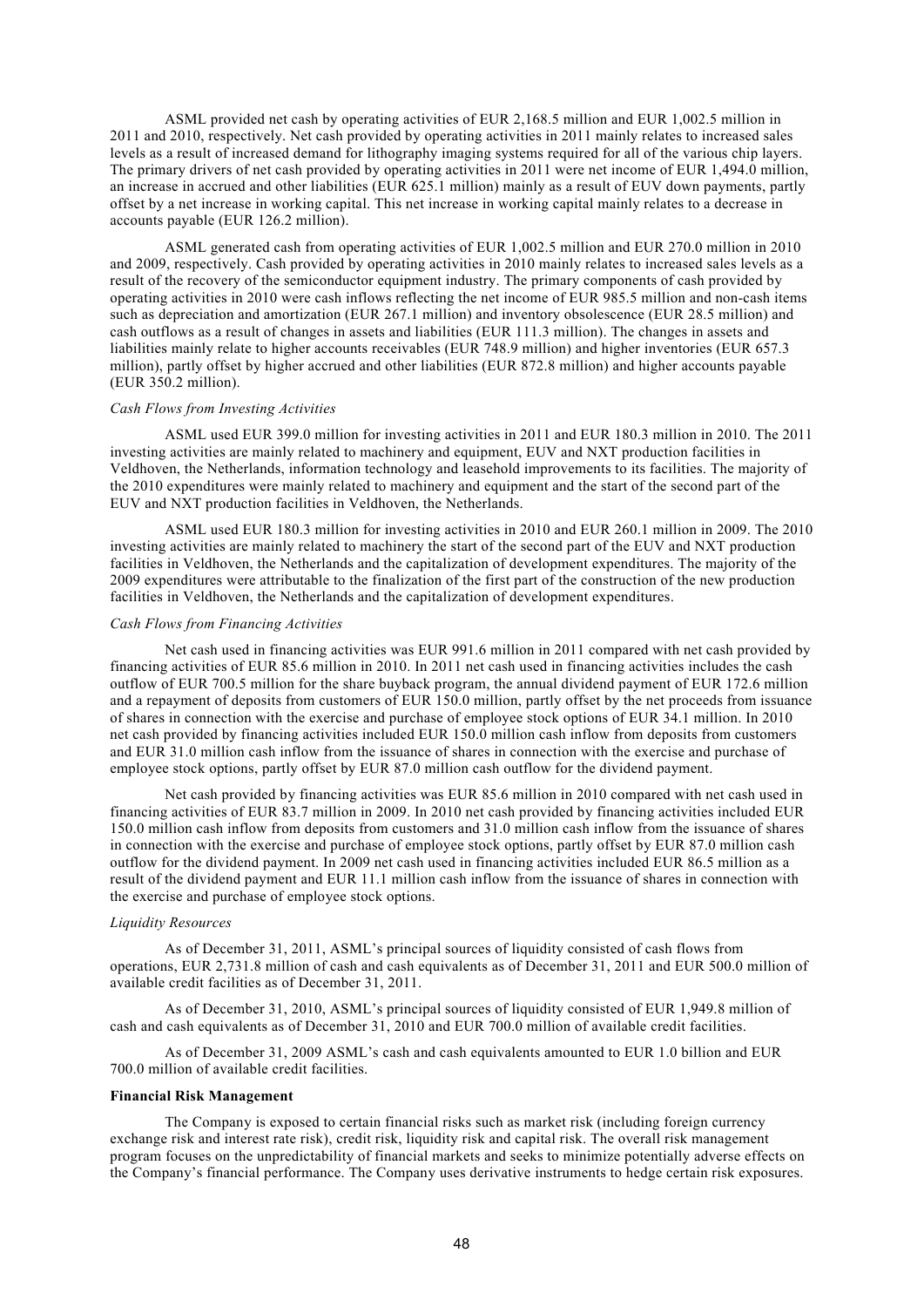None of the transactions are entered into for trading or speculative purposes. ASML believes that market information is the most reliable and transparent measures for ASML's derivative instruments that are measured at fair value.

## *Foreign Currency Risk Management*

The Company's sales are predominately denominated in euros. Exceptions may occur on a customer by customer basis. The cost of sales and other expenses are mainly denominated in euros, to a certain extent in U.S. dollar and Japanese yen and to a limited extent in other currencies. Therefore, the Company is exposed to foreign currency risk. It is the Company's policy to hedge material transaction exposures, such as forecasted sales and purchase transactions, and material net remeasurement exposures, such as accounts receivable and payable. The Company hedges these exposures through the use of foreign exchange contracts.

As of December 31, 2011 other comprehensive income includes EUR 4.9 million loss (net of taxes: EUR 4.4 million loss; 2010: EUR 35.9 million loss) representing the total anticipated loss to be charged to sales within the next 12 months, and EUR 11.6 million gain (net of taxes: EUR 10.3 million gain; 2010: EUR 6.1 million loss) to be released to cost of sales within the next 12 months, which will offset the EUR equivalent of foreign currency denominated forecasted sales and purchase transactions. The effectiveness of all contracts for which ASML applies hedge accounting is monitored on a quarterly basis throughout the life of the hedges. In 2011, a loss of EUR 0.2 million was recognized as a result of ineffective cash flow hedges related to forecasted sales transactions. no ineffectiveness was recognized relating to purchase transactions (2010: loss of EUR 0.4 million related to sales transactions).

As of December 31, 2010 other comprehensive income includes EUR 40.8 million loss (net of taxes: EUR 35.9 million loss; 2009: EUR 41.8 million loss) representing the total anticipated loss to be charged to sales, and EUR 7.0 million loss (net of taxes: EUR 6.1 million loss; 2009: EUR 0.5 million gain) to be charged to cost of sales, which will offset the higher EUR equivalent of foreign currency denominated forecasted sales and purchase transactions. In 2010, as a result of ineffective cash flow hedges, a loss was recognized in sales for an amount of EUR 0.4 million (2009: loss of EUR 10.7 million) related to forecasted sales transactions. The effectiveness of all outstanding hedge contracts is monitored on a quarterly basis throughout the life of the hedges. It is anticipated that an amount of EUR 40.7 million loss will be charged to sales and EUR 7.0 million loss will be charged to cost of sales over the next twelve months, as the forecasted sales and purchase transactions occur. The remainder of the loss is anticipated to be charged to sales between one and two years, as the forecasted sales transactions occur.

It is the Company's policy not to hedge currency translation exposures resulting from net equity investments in foreign subsidiaries. As an exception to the Company's policy, during 2011, the Company entered into a net investment hedge in order to hedge a temporary U.S. dollar exposure by means of a forward foreign exchange contract. The net investment hedge, resulting in a negative effect in other comprehensive income in 2011 of EUR 1.9 million, was effective throughout its entire term. The temporary increase in the foreign exchange exposure and the related hedge ended in 2011. Prior to 2009, the Company managed its material currency translation exposures resulting predominantly from ASML's U.S. dollar net investments by hedging these partly with forward contracts.

### *Interest Rate Risk Management*

The Company has interest-bearing assets and liabilities that expose the Company to fluctuations in market interest rates. The Company uses interest rate swaps to align the interest-typical terms of interest-bearing assets with the interest-typical terms of interest-bearing liabilities. There may be residual interest rate risk to the extent the asset and liability positions do not fully offset.

As part of its hedging policy, the Company uses interest rate swaps to hedge changes in fair value of its Eurobond due to changes in market interest rates, thereby offsetting the variability of future interest receipts on part of its cash and cash equivalents. During 2009, 2010 and 2011, the hedge was 100 percent effective in hedging the fair value exposure to interest rate movements. The changes in fair value of the Eurobond were included at the same time in the consolidated income statement as the changes in the fair value of the interest rate swaps. Furthermore, as part of its hedging policy, the Company uses interest rate swaps to hedge the variability of future interest cash flows relating to certain of its operating lease obligations. During 2009, 2010 and 2011, these hedges were 100 percent effective in hedging the cash flow exposure to interest rate movements.

### *Financial Instruments*

The Company uses forward foreign exchange contracts to manage its currency risk and interest rate swaps to manage its interest rate risk. The following table summarizes the notional amounts and estimated fair values of the Company's financial instruments:

| 2011     | 2010     | 2009            |  |
|----------|----------|-----------------|--|
| Notional | Notional | <b>Notional</b> |  |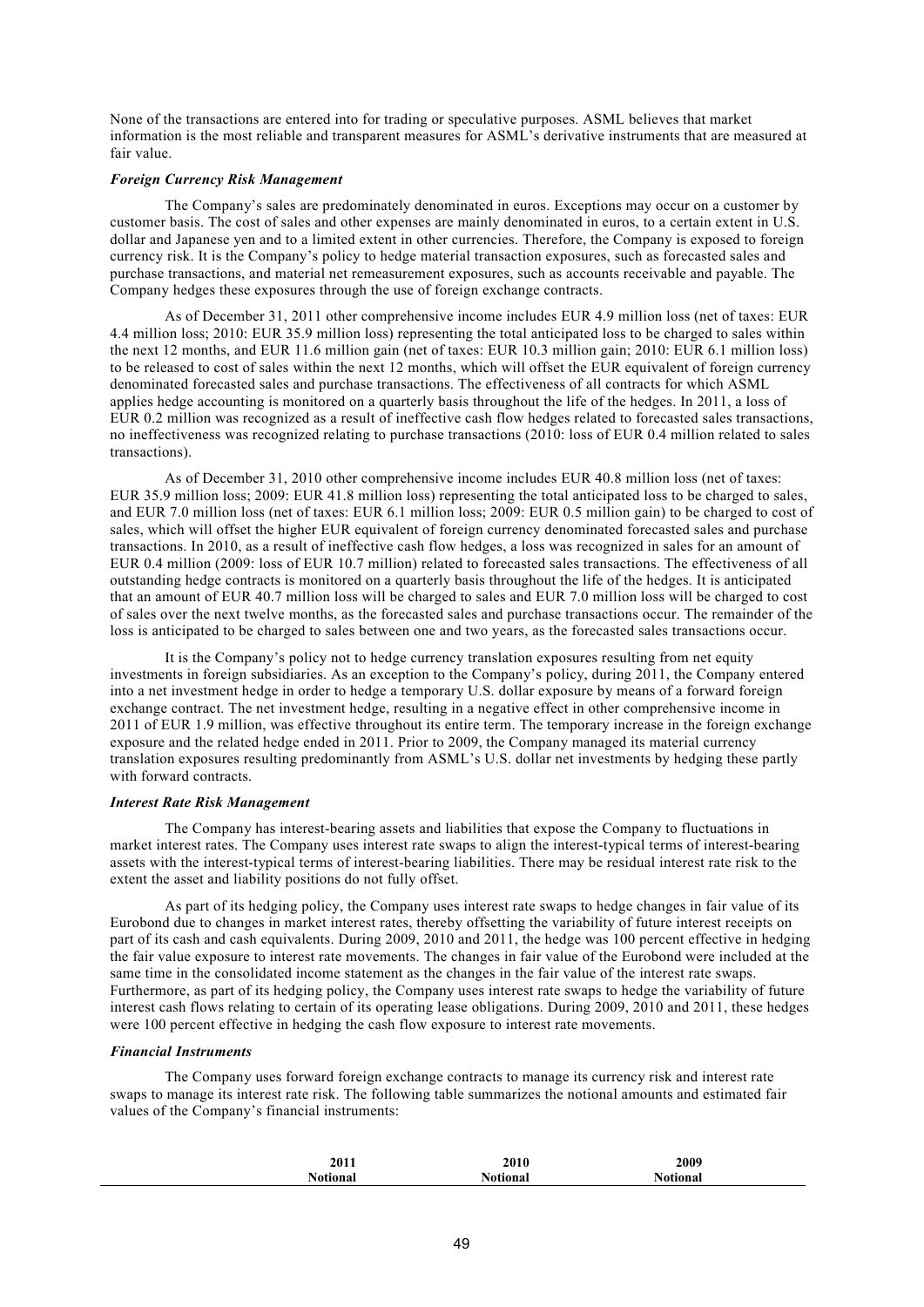| As of December 31                                                                      | Amount             | <b>Fair Value</b>   | Amount             | <b>Fair Value</b>  | Amount             | <b>Fair Value</b> |
|----------------------------------------------------------------------------------------|--------------------|---------------------|--------------------|--------------------|--------------------|-------------------|
| (in thousands)                                                                         | <b>EUR</b>         | EUR                 | EUR                | EUR                | EUR                | <b>EUR</b>        |
| Forward foreign exchange<br>contracts <sup>1</sup><br>Interest rate swaps <sup>2</sup> | 389.579<br>641.500 | (23.999)<br>109.991 | (1.933)<br>641.500 | (28.974)<br>90.256 | 527.816<br>641.500 | 7,428<br>78,485   |

<sup>1.</sup> Relates to forward contracts assigned as a hedge to forecasted sales and purchase transactions and to monetary assets and liabilities, mainly in U.S. dollar and Japanese Yen.

<sup>2.</sup> Relates to interest rate swaps assigned as a hedge to interest bearing assets and liabilities, mainly related to the Eurobond: the fair value of the interest rate swaps includes accrued interest.

## *Sensitivity Analysis Financial Instruments*

### *Foreign Currency Sensitivity*

ASML is mainly exposed to the fluctuations in exchange rates between the euro and each of U.S. dollar and Japanese yen. The following table details the Company's sensitivity to a 10.0 percent strengthening of foreign currencies against the euro. The sensitivity analysis includes foreign currency denominated monetary items outstanding and adjusts their translation at the period end for a 10.0 percent strengthening in foreign currency rates. A positive amount indicates an increase in income before income taxes or equity, as shown.

|                                                 | 2011                                                           |                                   | 2010                                                           |                                   | 2009                                                           |                                   |
|-------------------------------------------------|----------------------------------------------------------------|-----------------------------------|----------------------------------------------------------------|-----------------------------------|----------------------------------------------------------------|-----------------------------------|
| (in thousands)                                  | Impact on<br>income<br>before<br>income<br>taxes<br><b>EUR</b> | Impact on<br>equity<br><b>EUR</b> | Impact on<br>income<br>before<br>income<br>taxes<br><b>EUR</b> | Impact on<br>equity<br><b>EUR</b> | Impact on<br>income<br>before<br>income<br>taxes<br><b>EUR</b> | Impact on<br>equity<br><b>EUR</b> |
| U.S. dollar<br>Japanese yen<br>Other currencies | (2,134)<br>(902)<br>(3,628)                                    | 17,293<br>(6,255)                 | (5,861)<br>(4,207)<br>(700)                                    | 25,858<br>(5,500)                 | (3,689)<br>(1,711)<br>(1,620)                                  | 24,903<br>(32, 416)<br>12,080     |
| <b>Total</b>                                    | (6,664)                                                        | 11,038                            | (10,768)                                                       | 20,358                            | (7,020)                                                        | 4,567                             |

It is the Company's policy to limit the effects of currency exchange rate fluctuations on its consolidated income statement. The negative effect on income before income taxes as presented in the table above for 2011, 2010 and 2009 is mainly attributable to timing differences between the arising and hedging of exposures.

The decrease in the U.S. dollar and Japanese yen effect on income before income taxes in 2011 compared with 2010 reflects the Company's lower net U.S. dollar and Japanese yen exposures at year end. The increase in the U.S. dollar and Japanese yen effect on income before income taxes in 2010 compared with 2009 is caused by higher U.S. dollar and Japanese yen liability positions at year end.

The revaluation effects of the fair value movements of cash flow hedges, entered into for U.S. dollar and Japanese yen transactions are recognized in other comprehensive income within equity. The decreased U.S. dollar effect on other comprehensive income in 2011 compared with 2010 is the result of lower U.S. dollar exposures.

The increased U.S. dollar effect on equity in 2010 compared with 2009 is caused by the recovery of the semiconductor equipment industry and resulting increase in purchase hedges in combination with the fact that early 2009 the Company decided to no longer hedge its U.S. dollar net investments exposures. The effect on equity for other currencies in 2010 compared to 2009 mainly relates to investments in foreign entities in Taiwan dollar and Korean won.

For a 10.0 percent weakening of the foreign currencies against the euro, there would be approximately an equal but opposite effect on the income before income taxes. For the sensitivity for a 10.0 percent weakening of the U.S. dollar against the euro, there would be a lower opposite effect than presented in the table shown above of EUR 7.2 million on equity in 2010.

### *Interest Rate Sensitivity*

The sensitivity analysis below has been determined based on the exposure to interest rates for both derivatives and non-derivative instruments at the statement of financial position date with the stipulated change taking place at the beginning of the financial year and held constant throughout the reporting period. The table below shows the effect of a 1.0 percent point increase in interest rates on the Company's income before income taxes and other comprehensive income, within equity. For a 1.0 percent point decrease in interest rates there would be an approximately equal but opposite effect on income before income taxes and other comprehensive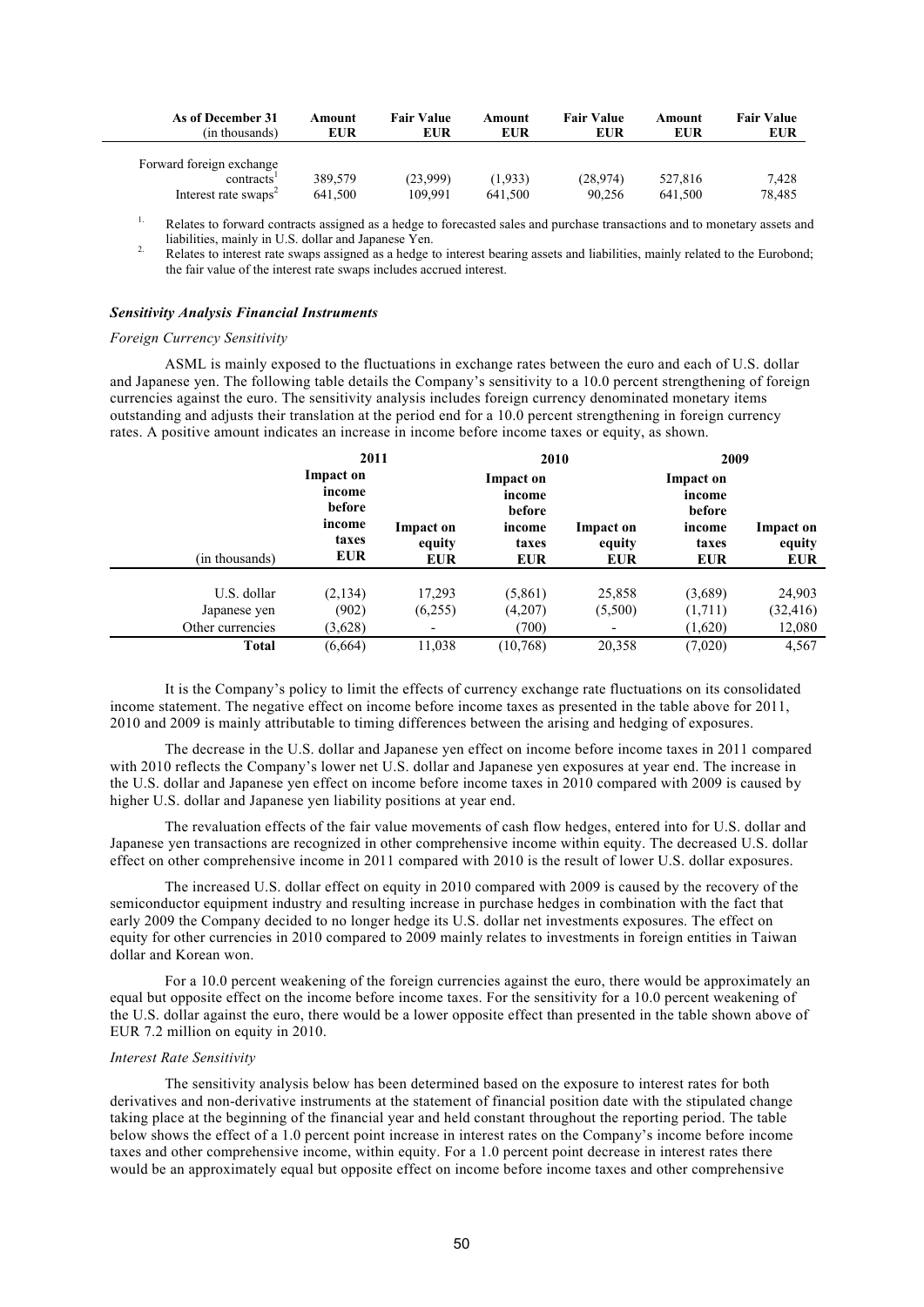income, within equity. A positive amount indicates an increase in income before income taxes and other comprehensive income, within equity.

| (in thousands) | 2011<br>Impact on<br>income<br>before<br>income taxes<br>EUR | Impact<br>on equity<br>EUR | 2010<br>Impact on<br>income<br>before<br>income taxes<br><b>EUR</b> | Impact on<br>equity<br><b>EUR</b> | 2009<br>Impact on<br>income<br>before<br>income taxes<br><b>EUR</b> | Impact on<br>equity<br><b>EUR</b> |
|----------------|--------------------------------------------------------------|----------------------------|---------------------------------------------------------------------|-----------------------------------|---------------------------------------------------------------------|-----------------------------------|
|                | 21,020                                                       | 1.691                      | 13,274                                                              | 1,986                             | 4.425                                                               | 2,336                             |

The positive effect on other comprehensive income, within equity, is mainly attributable to the fair value movements of the interest rate swaps designated as cash flow hedges. The effect on income before income taxes has increased, reflecting an increase in cash and cash equivalents in 2011 compared with 2010. The effect on income before income taxes has increased, mainly due to an increase in cash and cash equivalents in 2010 compared with 2009.

### *Credit Risk Management*

Financial instruments that potentially subject ASML to significant concentrations of credit risk consist principally of cash and cash equivalents, short-term investments, derivative instruments used in hedging activities and accounts receivable.

Cash and cash equivalents, short-term investments and derivative instruments contain an element of risk of the counterparties being unable to meet their obligations. The risk management program focuses appropriately on the current environment of uncertainty in the financial markets, especially in the euro-zone. ASML invests its cash and cash equivalents and short-term investments in short-term deposits with high-rated financial institutions and the Dutch government, in Dutch Treasury Certificates and in AAAm-rated money market funds that invest in high-rated short-term debt securities of financial institutions and governments. To mitigate the risk that any of its counterparties in hedging transactions is unable to meet its obligations, ASML only enters into transactions with a limited number of major financial institutions that have high credit ratings and closely monitors the creditworthiness of its counterparties. Concentration risk is mitigated by limiting the exposure on a single counterparty.

ASML's customers consist of IC manufacturers located throughout the world. ASML performs ongoing credit evaluations of its customers' financial condition. ASML takes additional measures to mitigate credit risk when considered appropriate by means of e.g. down payments, letters of credit, and retention of ownership provisions in contracts. Retention of ownership enables ASML to recover the systems in the event a customer defaults on payment.

## *Liquidity Risk Management*

ASML's liquidity needs are affected by many factors, some of which are based on the normal ongoing operations of the business, and others that relate to the uncertainties of the global economy and the semiconductor industry. Since its cash requirements fluctuate based on the timing and extent of these factors, ASML seeks to ensure that its sources of liquidity will be sufficient to satisfy its liquidity requirements throughout every phase of the industry cycles.

ASML's principal sources of liquidity consist of cash flows from operations, cash and cash equivalents, short-term investments and available credit facilities. In addition, ASML may from time to time raise additional capital in debt and equity markets. ASML's goal is to remain an investment grade rated company and maintain a capital structure that supports this. ASML intends to return cash to its shareholders on a regular basis in the form of dividend payments and, subject to actual and anticipated liquidity requirements and other relevant factors, share buy backs or repayment of capital.

The Company's liquidity analysis consists of the following derivative financial instruments:

| 2011                 |              | Less than  |                          | After                    |            |  |
|----------------------|--------------|------------|--------------------------|--------------------------|------------|--|
|                      | <b>Total</b> | 1 vear     | 1-3 years                | 3-5 years                | 5 years    |  |
| (in thousands)       | <b>EUR</b>   | <b>EUR</b> | <b>EUR</b>               | EUR                      | <b>EUR</b> |  |
| <b>Cash outflows</b> |              |            |                          |                          |            |  |
| Currency contracts   | 799,579      | 799.579    | ۰                        | $\overline{\phantom{0}}$ |            |  |
| Interest rate swaps  | 737,381      | 30,700     | 28,699                   | 40,118                   | 637,864    |  |
| <b>Cash inflows</b>  |              |            |                          |                          |            |  |
| Currency contracts   | 775,956      | 775,956    | $\overline{\phantom{a}}$ | $\overline{\phantom{0}}$ |            |  |
| Interest rate swaps  | 851,623      | 51,469     | 69,602                   | 70.090                   | 660.462    |  |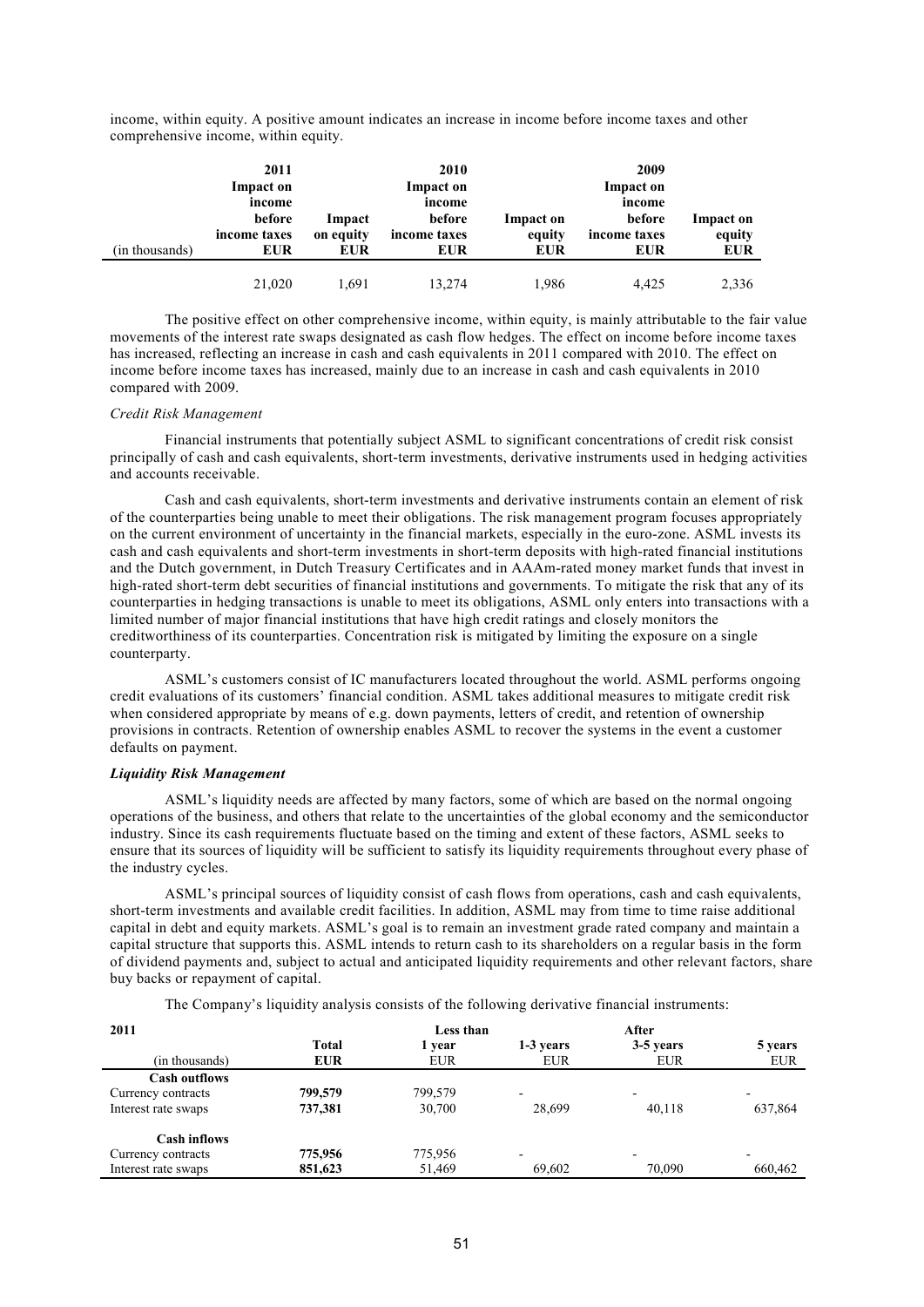| 2010                 | Less than    |            |            | After      |            |  |
|----------------------|--------------|------------|------------|------------|------------|--|
|                      | Total        | 1 year     | 1-3 years  | 3-5 years  | 5 years    |  |
| (in thousands)       | <b>EUR</b>   | <b>EUR</b> | <b>EUR</b> | <b>EUR</b> | <b>EUR</b> |  |
| <b>Cash outflows</b> |              |            |            |            |            |  |
| Currency contracts   | 936,979      | 934,855    | 2,124      |            |            |  |
| Interest rate swaps  | 792,851      | 14,147     | 54,851     | 52,824     | 671,029    |  |
| <b>Cash inflows</b>  |              |            |            |            |            |  |
| Currency contracts   | 908,275      | 906,225    | 2,050      |            |            |  |
| Interest rate swaps  | 888,673      | 34,959     | 86,736     | 70,623     | 696,355    |  |
|                      |              |            |            |            |            |  |
|                      |              |            |            |            |            |  |
| 2009                 |              | Less than  |            |            | After      |  |
|                      | <b>Total</b> | 1 year     | 1-3 years  | 3-5 years  | 5 years    |  |
| (in thousands)       | <b>EUR</b>   | <b>EUR</b> | <b>EUR</b> | <b>EUR</b> | <b>EUR</b> |  |
| <b>Cash outflows</b> |              |            |            |            |            |  |
| Currency contracts   | 724,977      | 724,977    |            |            |            |  |
| Interest rate swaps  | 840,755      | 10,236     | 66,523     | 56,688     | 707,308    |  |
| <b>Cash inflows</b>  |              |            |            |            |            |  |
| Currency contracts   | 733,343      | 733,343    |            |            |            |  |

### **Significant Accounting Policies**

For a description of ASML's significant accounting policies, see the following sections of the following documents:

- The sections "Summary of Significant Accounting Policies" of ASML's audited consolidated financial statements for the years 2011, 2010 and 2009 as contained in the statutory annual reports 2011, 2010 and 2009 respectively:
- The sections "Summary of Significant Accounting Policies" of ASML's unaudited consolidated condensed interim financial statements for the six-month periods ended July 1, 2012 and June 26, 2011 as contained in the statutory interim reports for those periods; and
- The sections "Notes to the Summary IFRS Consolidated Financial Statements" of the unaudited summary IFRS consolidated financial statements for the nine-month periods ended September 30, 2012 and September 25, 2011 as attached to the press releases dated October 17, 2012 and October 12, 2011 respectively.

All items referenced above are incorporated by reference in this Prospectus, see section "Documents Incorporated by Reference".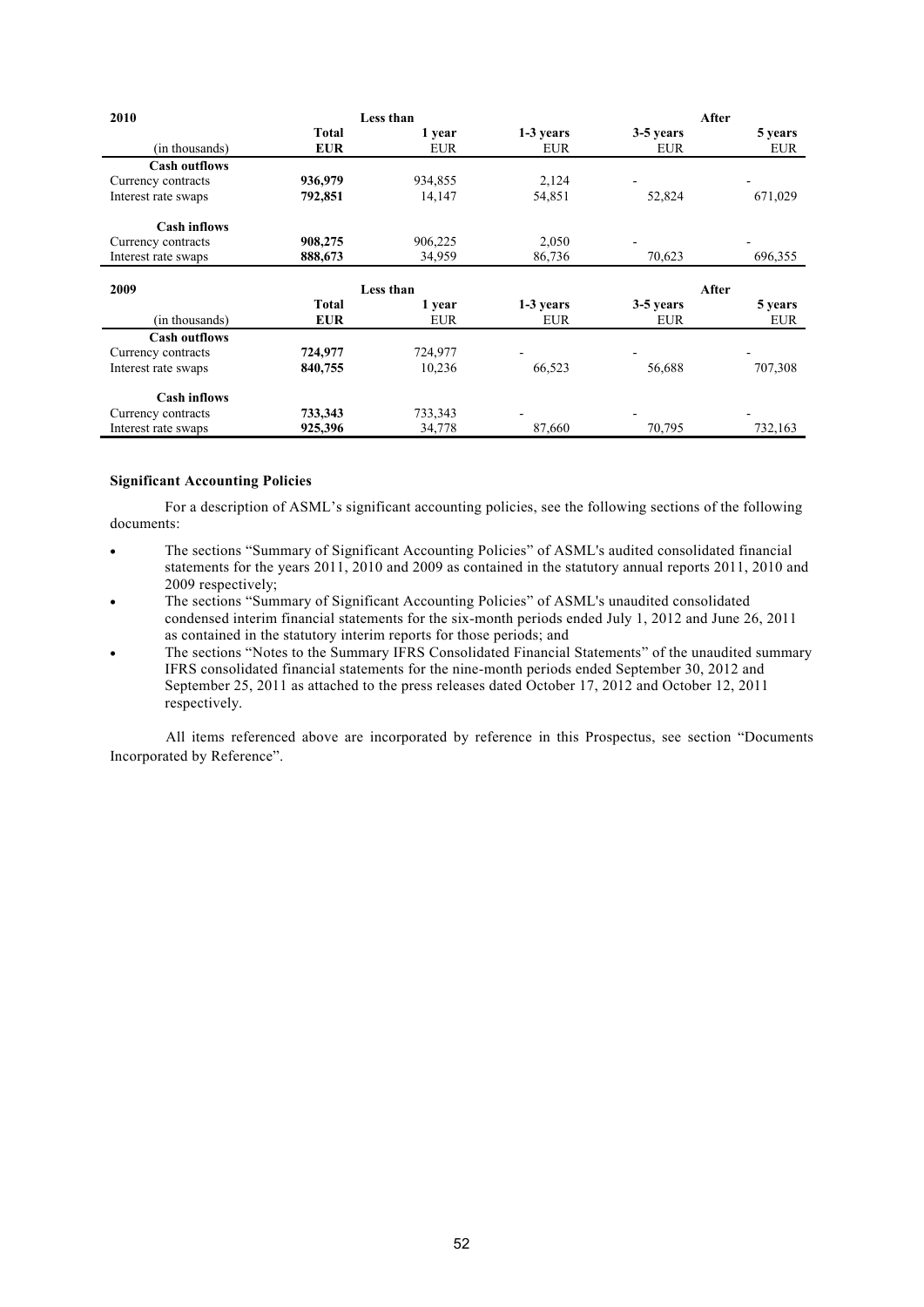## **BUSINESS**

# **Overview**

## *Introduction*

ASML is one of the world's leading providers (measured in revenues) of advanced technology systems for the semiconductor industry. ASML offers an integrated portfolio of lithography systems mainly for manufacturing complex ICs, also known as semiconductors or chips. ASML supplies lithography systems to IC manufacturers throughout Asia, the United States and Europe and also provides its customers with a full range of support services from advanced process and product applications knowledge to complete round-the-clock service support.

# *History and Development of the Company*

ASML commenced business operations in 1984. ASM Lithography Holding N.V. was incorporated in the Netherlands on October 3, 1994 to serve as the holding company for worldwide operations, which include operating subsidiaries in the Netherlands, the United States, Italy, France, Germany, the United Kingdom, Ireland, Belgium, Korea, Taiwan, Singapore, China (including Hong Kong), Japan, Malaysia and Israel. In 2001, the Company changed its name to ASML Holding N.V.

In May 2001, ASML acquired Silicon Valley Group ("**SVG**") (now part of ASML US, Inc.), a company that was active in lithography. From time to time, ASML pursues acquisitions of smaller businesses that will complement or enhance ASML's core lithography business. These include the acquisition of MaskTools in July 1999 and the acquisition of Brion in March 2007. On October 17, 2012 ASML announced that it will acquire Cymer. See "Material Contracts – Cymer Acquisition".

# **Business Overview**

## *Business Model*

ASML's business model is derived from its "value of ownership" concept which is based on the following principles:

- offering ongoing improvements in productivity, imaging and overlay by introducing advanced technology based on modular platforms and advanced applications outside the traditional lithography business, each resulting in lower costs per product for customers;
- providing customer services that ensure rapid, efficient installation and superior support and training to optimize manufacturing processes of the customers and improve productivity;
- maintaining appropriate levels of R&D to offer the most advanced technology suitable for highthroughput and low-cost volume production at the earliest possible date;
- enhancing the capabilities of the installed base of customers through ongoing field upgrades of key value drivers (productivity, imaging and overlay) based on further technology developments;
- reducing the cycle time between a customer's order of a system and the use of that system in volume production;
- expanding operational flexibility in research and manufacturing by reinforcing strategic alliances with world class partners, including outsourcing companies;
- improving the reliability and uptime of the installed system base; and
- providing refurbishing services that effectively increase residual value by extending the life of equipment.

### *Business Strategy*

The long-term growth of the semiconductor industry is the result of the principle that the power, cost and time required for every computation on a digital electronic device can be reduced by shrinking the size of transistors on chips. In 2011, chip makers routinely produced electronic chip features with geometries of 32 nanometers, compared to typical geometries of 10,000 nanometers in the early 1970s, resulting in an increase in the number of transistors on leading chips from several thousand to over two billion. This trend was first observed by Intel co-founder Gordon Moore in 1965 ("**Moore's Law**"). Moore's Law has resulted in an information society with fast wired and wireless communications **-** built on affordable chips. Moore's Law also has an impact on the energy usage of chips. Smaller geometries allow for much lower electrical currents to operate the chip. This has helped to contain the world's energy consumption despite the proliferation of affordable computing. Using advanced semiconductors in industrial and consumer products often provides economic benefits, user-friendliness and increased safety. The technology revolution powered by semiconductors has brought many advantages: not only can information be more widely disseminated than ever before, affordable chip intelligence has also enabled industry and service sectors to create and distribute products and ideas at lightning speed.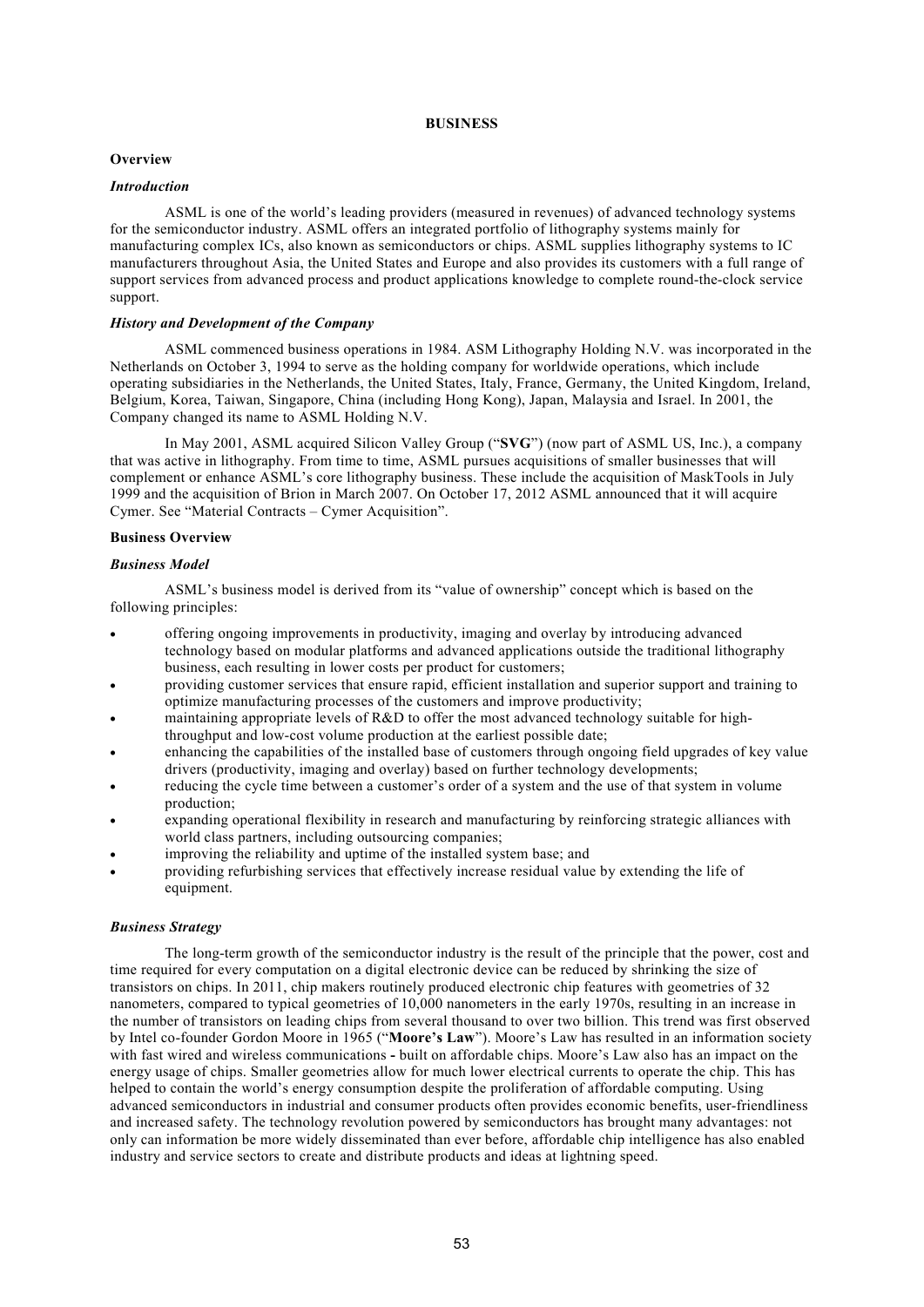Smarter, smaller and more energy-efficient chips are made with increasingly sophisticated lithography systems produced by ASML. Lithography systems are crucial to the roadmaps of chipmakers to make smaller transistors on chips. ASML's business strategy is based on maintaining and further developing its position as a technology leader in semiconductor lithography. When executed, this strategy results in the delivery of lithography systems which enable customers to produce highest performance and lowest cost chips. The superior value of ownership offered to customers as a result of ASML's strategy also maximizes ASML's own financial performance, aligning the interests of ASML and its customers.

Sustainability over the long term is essential in the relationship between ASML and customers, because customers rely on ASML for their long-term roadmaps towards smarter and more energy efficient microchips.

### *Sustainability Governance*

In 2009 ASML decided to significantly strengthen its commitment in the area of sustainability by setting a number of stringent objectives to be reached by 2015. It is the mission of the ASML's sustainability board ("**Sustainability Board**") to monitor the realization of the objectives. The mandate given by the Board of Management to the Sustainability Board is to review and make recommendations on the sustainability management system and policies, authorize or recommend plans to the Board of Management, provide guidance to management on objectives and targets; monitor and provide guidance on sustainability performance and targets, monitor and oversee sustainability risk management review and monitor stakeholder relations, and review and make recommendations on sustainability impacts of major business decisions. The Sustainability Board also determines the scope, provides input, and recommends to the Board of Management adoption of the sustainability report.

### *Sustainability Strategy*

Customers want chip-making machines that produce more chips faster, using less energy and fewer natural resources. They also want ASML, as their supplier, to operate according to the highest environmental, social and governance standards. ASML's sustainability strategy thus goes hand in hand with its business strategy, aimed at maintaining and further developing its position as a technology leader in the semiconductor industry.

### *Customer Focus*

Ensuring customers are served with the right products at the right time, supported by excellent service, is key to ASML's commitment to a long-term relationship. With high-valued products, customers expect highquality support customized to their specific requirements. This support includes service engineers, equipped with the latest technical information, to ensure the highest levels of system performance, as well as applications specialists who support optimal system processing and new product implementation.

ASML aims to deliver lithography systems with the lowest cost of ownership and highest earnings.

Customer satisfaction is a critical objective of ASML, and it has account teams that are specifically dedicated to customer satisfaction throughout the lifecycle of its products.

Through 2011, all of the top ten chip makers worldwide, in terms of semiconductor capital expenditure, were ASML customers. ASML also has a significant share of customers outside the top ten. ASML strives for continued business growth with all customers.

#### **Market and Technology Overview**

#### *Introduction*

The chip-making business is focused on 'shrink' or reducing the size of chip designs. The worldwide electronics and computer industries have experienced significant growth since the commercialization of ICs in the 1960s, largely due to the continual reduction in the cost per function performed by ICs. Improvement in the design and manufacture of ICs with higher circuit or 'packing' densities has resulted in smaller and lower cost ICs capable of performing a greater number of functions at faster speeds and with reduced power consumption. ASML believes that these long-term trends will continue for the foreseeable future and will be accompanied by a continuing demand, subject to ongoing cyclical variation, for production equipment that can accurately produce advanced ICs in high volumes at the lowest possible cost. Lithography is used to print complex circuit patterns onto the wafers that are the primary raw material for ICs and is one of the most critical and expensive steps in their fabrication. It is therefore a significant focus of the IC industry's demand for cost-efficient enhancements to production technology.

ASML primarily designs, manufactures, markets and services semiconductor processing equipment used in the fabrication of ICs. ASML's lithography equipment includes step  $\&$  scan systems, which combine stepper technology with a photo-scanning method.

ASML's systems use a mask to achieve the required chip pattern. A mask is a flat, transparent quartz plate containing an opaque microscopic pattern, which is an image of the electronic circuitry for one layer of a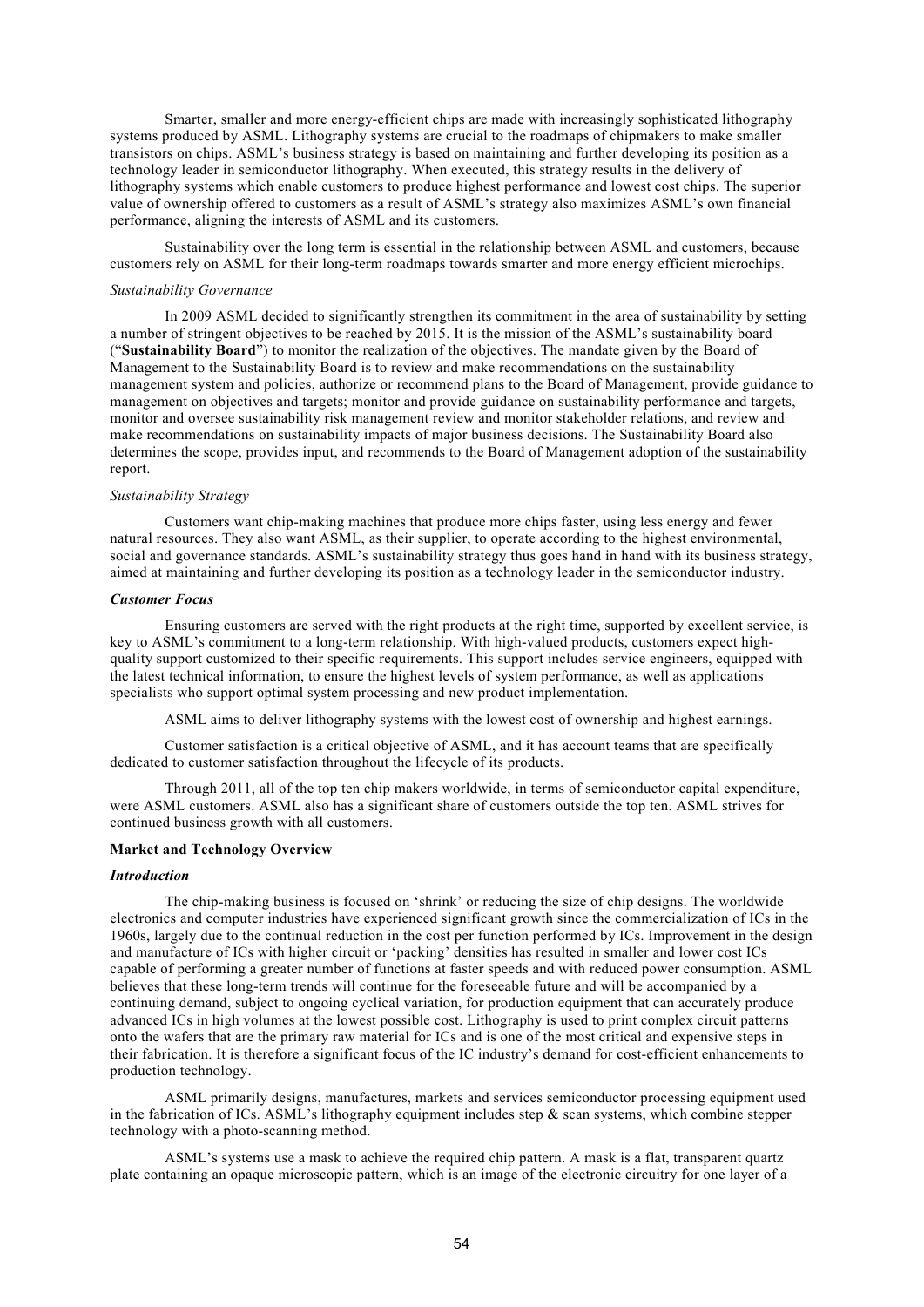chip. The mask is placed in a scanner where intense light passing through it projects the pattern, via a series of reducing lenses, onto part of the wafer. Before exposure, the wafer is coated with photo resist and positioned in order for the projected pattern to align with existing features on the chip/wafer. After exposure and developing, the pattern left on the wafer surface is used to selectively process and build up the next layer.

## *Semiconductor Equipment Industry*

The costs to develop new lithography equipment are high. Accordingly, the lithography equipment industry is characterized by the presence of only a few primary suppliers: ASML and Nikon, and (to a lesser degree) Canon. In 2011, ASML was one of the world's leading providers of lithography equipment (measured in revenues).

Total lithography equipment shipped by the industry as a whole in the six years ended December 31, 2011, is set out in the following table:

| <b>Year ended December 31</b>              |       |         | 2011 2010 2009 2008 2007 2006       |  |
|--------------------------------------------|-------|---------|-------------------------------------|--|
| Total units shipped $^{(1)}$               | 356 - | 304 128 | 344 604 633                         |  |
| Total value (in millions $\text{USD}(1)$ ) |       |         | 7,981 6,416 2,485 5,388 7,144 6,386 |  |

(1) Historical data and full-year 2011 estimates as reported by Gartner Dataquest in its fourth quarter 2011 report.

For ASML, the year 2011 was characterized by increased demand for lithography imaging systems across all chip layers. Customers continued to invest in new leading-edge immersion technology as well as dry lithography tools in order to execute their strategic investments both in new technology and capacity to meet demand. Sales were derived from all three major markets in which ASML's customers operate, with the Logic segment generating the majority of system sales and DRAM and Nand-Flash memory generating the remainder. Also in 2011, ASML shipped five second-generation (NXE:3100) EUV systems, in addition to one shipped in 2010.

## *Customer Roadmaps*

 $\frac{1}{2}$ 

The three major customer sectors to which the Company sells its products are Logic processor chip makers, NAND-Flash memory chip makers and DRAM memory chip makers.

Supported by their technology roadmaps, IC manufacturers continue to show interest in shrinking resolution as a means to lower manufacturing costs per unit. ASML believes that the leading IC manufacturers have plans to migrate their production capabilities in the foreseeable future to resolutions beyond 20 nanometer ("**nm**"), for which they will require state-of-the-art lithography equipment.

#### *Products*

ASML develops lithography systems and related products for the semiconductor industry and related patterning applications. The product development strategy focuses on the development of product families based on a modular, upgradeable design.

The older Philips automatic stepper ("**PAS**" ) 2500 and PAS 5000 lithography systems, which ASML no longer manufactures but continues to refurbish, are used for g-line and i-line processing of wafers up to 150 mm in diameter and are employed in manufacturing environments and in special applications for which design resolutions no more precise than 0.5 microns are required.

The PAS 5500 product family comprises advanced wafer steppers and step  $\&$  scan systems suitable for iline, KrF and argon fluoride ("**ArF**") processing of wafers up to 200 mm in diameter and is employed in volume manufacturing to achieve design nodes requiring resolutions down to 90 nm.

ASML offers TWINSCAN systems, based on i-line, KrF and ArF processing of wafers up to 300 mm in diameter for manufacturing environments for which design resolutions down to 38 nm are required. The modular upgradeable design philosophy of the PAS 5500 product family has been further refined and applied in the design TWINSCAN, ASML's most advanced product family. Introduced in 2000, the TWINSCAN platform, is the basis for the current and next-generation step-and scan systems, which are capable of extending shrink technology down to 38 nm and beyond.

ASML is the leader in the innovation of immersion technologies and was the world's first producer of dual-stage design (TWINSCAN) systems. Wafer measurement, including focus and alignment, is completed on the dry stage, while the imaging process, using water applied between the wafer and the lens, is completed on the wet stage. The dual-stage advantage of TWINSCAN systems enables customers to benefit from the process enhancements of immersion while continuing to use familiar and proven metrology technology.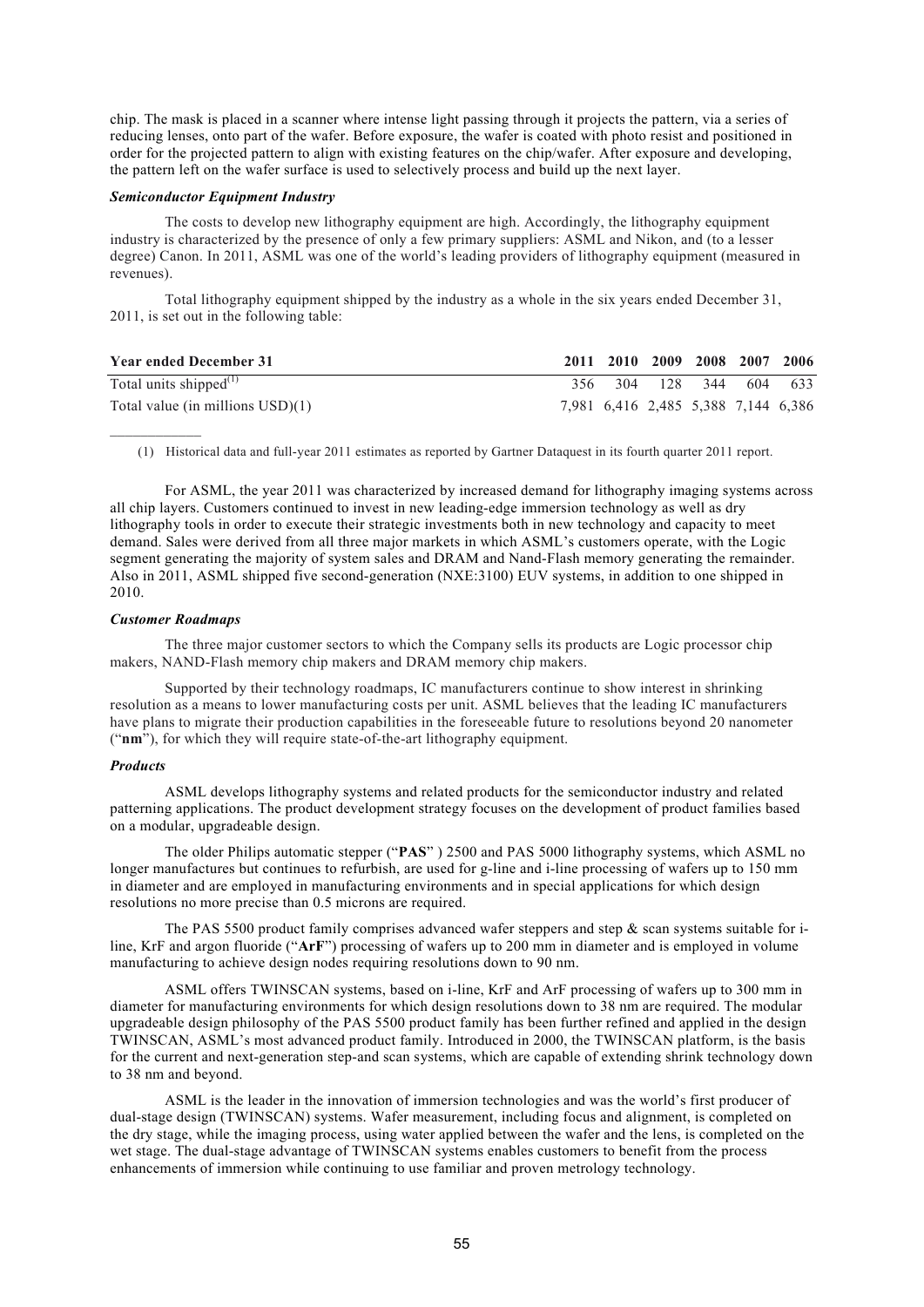Furthermore, ASML continuously develops and sells a range of product options and enhancements designed to increase productivity and improve imaging and overlay to optimize value of ownership over the entire life of its systems.

The NXE platform is based on a new platform utilizing the concepts of the TWINSCAN platform, that extends the industry proven modularity of the TWINSCAN NXT system with new innovative technologies to support EUV imaging in several system critical areas, including the EUV light source and the reflective mirror optical system, all encompassed within a vacuum system. The NXE (EUV) platform is equipped with a completely new EUV light source technology, based upon tin plasma, producing light at a wavelength of 13.5 nm. In addition, the NXE (EUV) system has a completely new optical technology utilizing reflective mirrors rather than the traditional refractive optics with a numerical aperture ("**NA**") of 0.25. The NXE (EUV) platform operates with a vacuum environment for the light from light source, through the entire optical train to wafer level. With the combination of these revolutionary technologies, EUV offers the potential to provide ASML's customers a roadmap for future shrink, and ASML expects it to become the lithography technology for the coming years. The success of EUV remains particularly dependent on light source (laser) availability and continuing related technical advances by ASML and its suppliers, as well as infrastructure developments in masks and photoresists. ASML is actively working with its suppliers to improve the availability and performance of the light source and to achieve these related technical advances.

### *Product Development*

In 2003, ASML introduced the second-generation of TWINSCAN 'XT' systems with a 50% reduction in the main production area occupied by its system.

In 2004, ASML shipped its first lithography systems based on immersion technology. These shipments marked the delivery of the industry's first high productivity immersion scanners for mainstream production.

In 2006, ASML shipped the industry's first EUV alpha demo tools to two research institutions, which work closely with most of the world's major IC manufacturers in developing manufacturing processes and materials.

Also in 2006, ASML started volume production of the TWINSCAN XT:1700i, a 193 nm immersion scanner capable of imaging at the 45 nm node in volume production environments. With a new catadioptric lens design, this system featured an NA of 1.2, substantially higher than that of its predecessor, the XT:1400, which had an NA of 0.93, exceeding the non-immersion barrier of 1.0. The XT:1700i has enabled chipmakers to improve resolution by 30% and has been employed in the development and manufacturing of the latest advanced generation of ICs.

The acquisition of Brion Technologies Inc. ("**Brion**") in 2007 enabled ASML to improve the implementation of optical proximity correction technology and resolution enhancement techniques such as double patterning technology and source-mask optimization for masks. These improvements are extending the practical resolution limits of ASML ArF immersion products. Brion's computational lithography capabilities enables ASML to offer products that further improve the set-up and control of ASML lithography systems.

Brion's current computational lithography portfolio comprises both traditional products (such as mentioned in the previous paragraph), as well as solutions that directly interface with the numerous calibration controls in an ASML scanner to optimize performance. ASML's computational lithography products capture detailed knowledge of scanner design and real performance, which enables them to accurately predict real-life manufacturing performance. These predictions are essential in addressing possible ramp-up and yield problems in advance, potentially avoiding months of delay in time-to-market for ASML customers. The same prediction capabilities allow ASML scanners to be optimally calibrated for improved performance in production, given specific chip designs or masks, thereby achieving improved yield.

Once a scanner is optimally set-up for a given application, ASML also offers scanner control solutions that ensure that the performance of the lithographic process remains optimal and stable throughout production. These scanner control solutions leverage the scanner controls to compensate for potential performance drifts in the scanner itself, as well as in other steps of the device manufacturing process, such as mask deterioration, resist coating fingerprints, etching fingerprints, or chemical-mechanical polishing fingerprints. To provide a total solution for scanner control ASML offers its own advanced wafer metrology system ("**Yieldstar**").

In 2007, ASML began volume shipment of the XT:1900i, with a new industry benchmark of 1.35 NA, which is close to the practical limit for water-based immersion technology. This optical lithography system is capable of volume production of ICs down to 40 nm and below and is used for high volume IC manufacturing at multiple customers worldwide.

In 2008, ASML partly discontinued research into optical maskless lithography due to the reduced market opportunity for this technology. Research studies on alternative technologies continue for both mask-based and maskless lithography.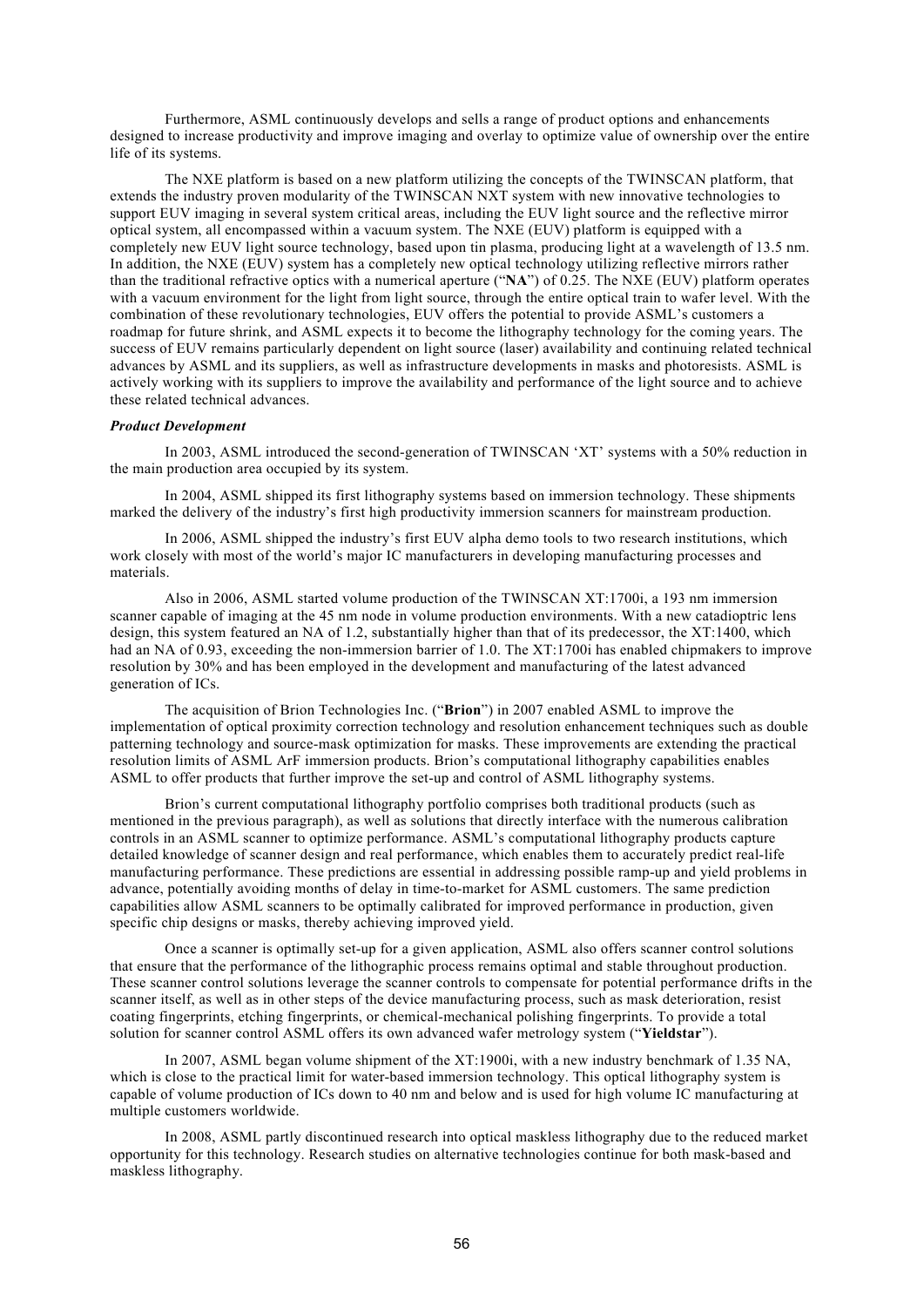In 2009, ASML started shipments of XT:1950i systems, the enhanced version of the XT:1900i, with improved throughput of 148 wafers per hour, resolution of 38 nm and a scheduled overlay of 4 nm. This system extended the performance, imaging and overlay specifications of the successful XT:1900i system.

In 2009, Brion announced Tachyon source-mask optimization ("**Tachyon SMO**"), a new product that provides the industry with improved manufacturable imaging solutions and is a major advancement of Brion's industry standard source-mask optimization technology, which was currently in use by leading logic and memory manufacturers.

In 2009, ASML introduced FlexRay programmable illumination ("**FlexRay**") and BaseLiner scanner matching technology ("**BaseLiner**"). Together, they offer scanner stability optimization and stabilize manufacturing process windows.

Also in 2009, ASML announced an improved version of the TWINSCAN platform called NXT featuring new stage and position control technology, providing improved imaging and overlay performance for immersion. Initial shipments started in the third quarter of 2009 and volume production and shipments commenced in 2010.

In 2010, ASML shipped the first second-generation EUV system called NXE:3100, and five more were shipped to customers in 2011. EUV will provide a large 'process window' and much greater shrink compared with current approaches and ASML expects it to become the lithography solution for the next decade. The secondgeneration (NXE:3100) of these systems combines a wavelength of 13.5 nm and an optical system with a NA of 0.25 to provide imaging at a resolution of 27 nm. As of December 31, 2011, ASML had received 11 orders for its successor, the third-generation (NXE:3300), high-volume EUV systems. The NXE platform is targeted for production of ICs down to 16 nm and beyond.

As of December 31, 2011, ASML had received 11 orders for its successor, the third-generation (NXE:3300B), high-volume EUV systems. The NXE platform is targeted for production of ICs down to 16 nm and beyond. The deliveries of these first 11 NXE:3300B systems is currently expected in 2013, these systems are to be installed at customers for process development. ASML is furthermore making progress in preparing EUV lithography for 2014 device production, evidenced by customer commitment to purchase 4 additional production systems for delivery in 2014. ASML expects another 4 to 8 orders within the next 4 months.

The table below outlines ASML's current product portfolio of stepper and scanner systems by resolution and wavelength.

| <b>Current ASML Lithography Product Portfolio of Step &amp; Scan Systems</b> |  |  |  |
|------------------------------------------------------------------------------|--|--|--|
|                                                                              |  |  |  |

| <b>System</b>                |                  |                   | <b>Resolution Wavelength Lightsource Numerical</b> |               |
|------------------------------|------------------|-------------------|----------------------------------------------------|---------------|
|                              |                  |                   |                                                    | aperture      |
| PAS 5500 SYSTEMS             |                  |                   |                                                    |               |
| PAS 5500/4X0                 | 280 nm           | $365 \text{ nm}$  | <i>i</i> -line                                     | $0.48 - 0.65$ |
| PAS 5500/750                 | $130 \text{ nm}$ | 248 nm            | KrF                                                | $0.50 - 0.70$ |
| PAS 5500/850                 | $110$ nm         | 248 nm            | KrF                                                | $0.55 - 0.80$ |
| PAS 5500/1150                | $90 \text{ nm}$  | 193 nm            | ArF                                                | $0.50 - 0.75$ |
| <b>TWINSCAN® SYSTEMS</b>     |                  |                   |                                                    |               |
| TWINSCAN® XT:400             | $350 \text{ nm}$ | $365 \text{ nm}$  | <i>i</i> -line                                     | $0.48 - 0.65$ |
| TWINSCAN® XT:450             | 220 nm           | $365 \text{ nm}$  | <i>i</i> -line                                     | $0.48 - 0.65$ |
| TWINSCAN® XT:8X0             | $110 \text{ nm}$ | $248$ nm          | KrF                                                | $0.55 - 0.80$ |
| TWINSCAN® XT1000             | $80 \text{ nm}$  | 248 nm            | KrF                                                | $0.50 - 0.93$ |
| TWINSCAN® XT:1450            | $57 \text{ nm}$  | 193 nm            | ArF                                                | $0.65 - 0.93$ |
| TWINSCAN® XT:1700 immersion  | $45 \text{ nm}$  | $193$ nm          | ArF                                                | $0.75 - 1.20$ |
| TWINSCAN® XT:1900 immersion  | $40 \text{ nm}$  | $193$ nm          | ArF                                                | $0.85 - 1.35$ |
| TWINSCAN® XT:1950 immersion  | 38 nm            | 193 nm            | ArF                                                | $0.85 - 1.35$ |
| TWINSCAN® NXT:1950 immersion | $38 \text{ nm}$  | $193$ nm          | ArF                                                | $0.85 - 1.35$ |
| <b>EUV</b>                   |                  |                   |                                                    |               |
| NXE:3100                     | $27 \text{ nm}$  | $13.5 \text{ nm}$ | <b>EUV</b>                                         | 0.25          |
| NXE:3300                     | $22 \text{ nm}$  | $13.5 \text{ nm}$ | <b>EUV</b>                                         | 0.33          |

The table above can be further explained by the following notes: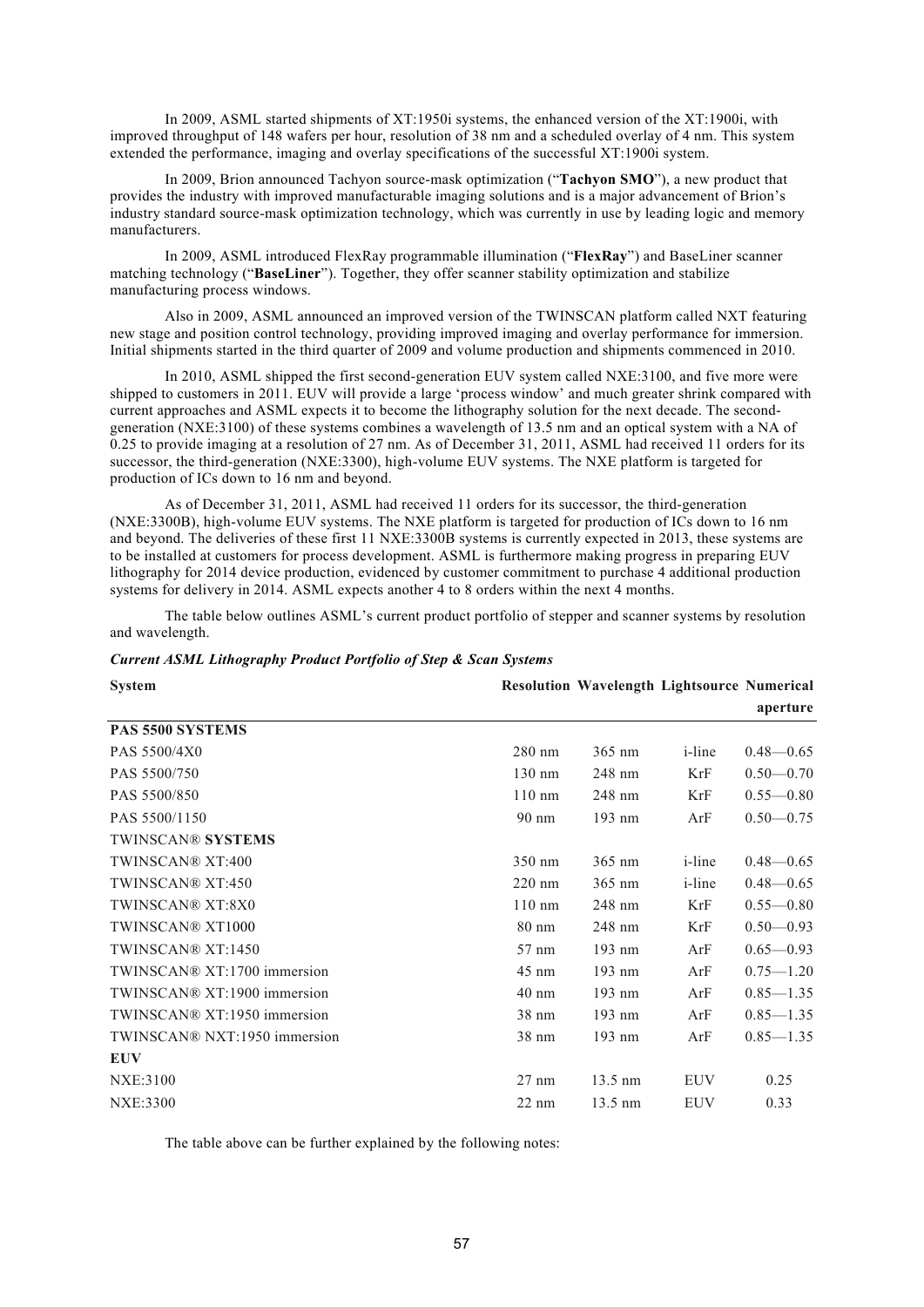- this table does not include older (including pre-used) products sold on the PAS 2500, PAS 5000 and PAS 5500 platforms or system enhancements on steppers and scanners and other products (e.g. Yieldstar or computational lithography products).
- XT is a TWINSCAN system for 200 and 300 mm wafer sizes.
- wavelength refers to the frequency of light going through projection lenses; the shorter the wavelength, the smaller the line-width and the finer the pattern on the IC.
- 1 nm is equal to one billionth of a meter.
- the X in the product number represents different models in the product portfolio within the same resolution. For example XT:8X0 can either represent XT:800 or XT:850.
- NXT is an improved version of the current TWINSCAN system, introducing new stages and stage position control technology, which enable improved imaging and overlay.
- NXE is a new platform utilizing the concepts of the TWINSCAN platform with complete new technologies in three areas: light source (EUV), lens system, and vacuum body.

ASML has been developing an advanced wafer metrology system (Yieldstar) for Overlay and critical dimension ("**CD**") measurements by using scatterometry technology. Yieldstar scatterometry provides high accuracy and low cost wafer metrology data that can be used for further improving the NXT/NXE performance.

## *Sales, Customer Support and Customers*

ASML supports its customers with a broad range of applications, services, and technical support products to maintain and maximize the performance of the systems at customer sites. ASML also offers refurbished and remanufactured tools, system upgrades and enhancements, and technical training.

ASML markets and sells its products through direct sales staff.

The field sales, field engineers and applications, service and technical support specialists are located throughout Asia, the United States and Europe. ASML has established the ASML Center of Excellence ("**ACE**") in Taiwan, Asia. The primary goal of ACE is to serve as a supplementary engine to propel ASML's long-term growth. ACE features customer support, training, logistics, refurbishment, technology and application development. ACE also enables sourcing of selected equipment modules, components and services in the region. Finally, ACE is used as a training centre to develop worldwide talent for ASML's workforce.

## *Manufacturing, Logistics and Suppliers*

ASML's business model is based on outsourcing production of a significant part of the components and modules that comprise the lithography systems, working in partnership with suppliers from all over the world. ASML's manufacturing activities comprise the subassembly and testing of certain modules and the final assembly and fine tuning / testing of a finished system from components and modules that are manufactured to ASML's specifications by third parties and by ASML. All of the manufacturing activities (subassembly, final assembly and system fine tuning / testing) are performed in clean room facilities in Veldhoven, the Netherlands, in Wilton, Connecticut, the United States and in Linkou, Taiwan. ASML procures stepper and scanner system components and subassemblies from a single supplier or a limited group of suppliers in order to ensure overall quality and timeliness of delivery. ASML jointly operate a formal strategy with suppliers known as 'value sourcing', which is based on competitive performance in quality, logistics, technology and total cost. The essence of value sourcing is to maintain a supply base that is world class, globally competitive and globally present.

ASML's value sourcing strategy is based on the following strategic principles:

- maintaining long-term relationships with suppliers;
- sharing risks and rewards with suppliers;
- dual sourcing of knowledge, globally, together with suppliers; and
- single, dual or multiple sourcing of products, where possible or required.

Value sourcing is intended to align the performance of suppliers with requirements on quality, logistics, technology and total costs.

Zeiss is the sole external supplier of main optical systems and one of the suppliers of other components. In 2011, 27.9% of aggregate cost of sales was purchased from Zeiss (2010: 29.7%).

Zeiss is highly dependent on its manufacturing and testing facilities in Oberkochen and Wetzlar, Germany, and its suppliers. Moreover, Zeiss has a finite capacity for production of lenses and optical components for the systems. The expansion of this production capacity may require significant lead-time. From time to time, the number of systems ASML has been able to produce has been limited by the capacity of Zeiss to provide ASML with lenses and optical components. During 2011, sales were not limited by the deliveries from Zeiss.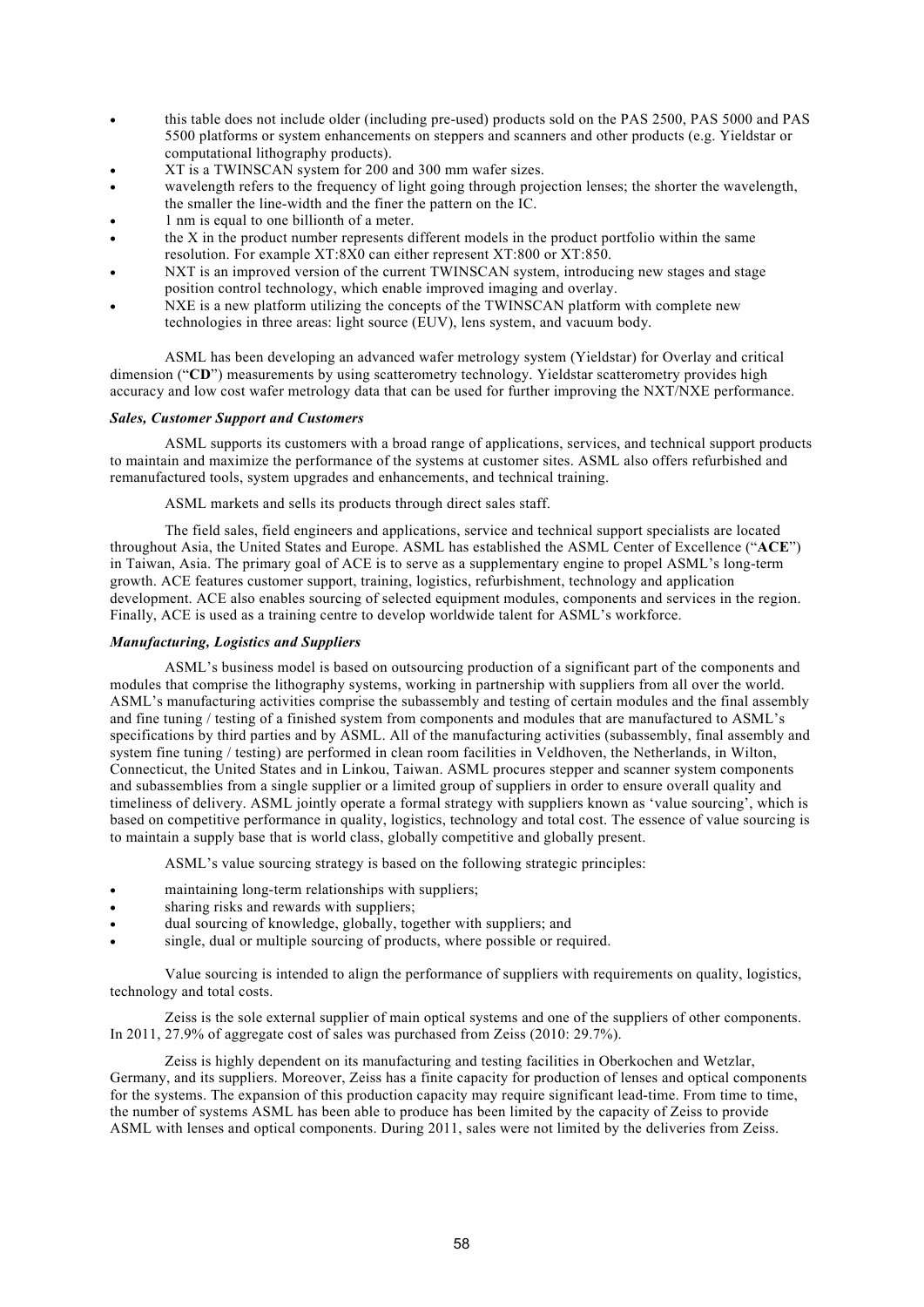The relationship with Zeiss is structured as a strategic alliance pursuant to several agreements executed in 1997 and subsequent years. These agreements define a framework in all areas of the business relationship. The partnership between ASML and Zeiss is focused on continuous improvement of operational excellence.

Pursuant to these agreements, ASML and Zeiss have agreed to continue their strategic alliance until either party provides at least three years' notice of its intent to terminate. Although ASML believes such an outcome is unlikely, if Zeiss were to terminate its relationship with ASML, or if Zeiss were unable to produce lenses and optical components over a prolonged period, ASML would effectively cease to be able to conduct its business.

In addition to Zeiss, ASML also relies on other outside vendors for the components and subassemblies used in systems, each of which is obtained from a single supplier or a limited number of suppliers. The reliance on a limited group of suppliers involves several risks, including a potential inability to obtain an adequate supply of required components and the risk of untimely delivery of these components and subassemblies.

ASML has a flexible labor model with a mix of fixed and flexible contracted labor in its manufacturing and research and development facilities in Veldhoven, the Netherlands, and payroll employees compensated under a partly variable salary structure through ASML's profit sharing plan. This reinforces the ability to adapt more quickly to semiconductor market cycles, including support for potential 24-hour, seven days-a-week production activities. By maximizing the flexibility of technically skilled workforce, ASML can shorten lead-times: a key driver of added value for customers. Flexibility also reduces the working capital requirements.

#### *Research and Development*

The semiconductor manufacturing industry is subject to rapid technological changes and new product introductions and enhancements. ASML believes that continued and timely development and introduction of new and enhanced systems are essential for ASML to maintain its competitive position. As a result, ASML has historically devoted a significant portion of the financial resources to R&D programs, and ASML expect to continue to allocate significant resources to these efforts. In addition, ASML has established sophisticated development centres in the Netherlands, the United States and Taiwan. ASML is also involved in joint R&D programs with both public and private partnerships and consortiums, involving independent research centers, leading chip manufacturers and governmental programs. ASML aims to own or license its jointly developed technology and designs of critical components.

ASML applies for subsidy payments in connection with specific development projects under programs sponsored by the Dutch government, the European Union, the United States government and the Taiwanese government.

In 2011 ASML focused its R&D investments on immersion, EUV, and holistic lithography solutions.

The innovative immersion lithography systems place a fluid between the wafer and a system's projection lens to enhance focus and enable circuit line-width to shrink to smaller dimensions than what is possible with 'dry' lithography systems. ASML pioneered this 'wet' technology and has experienced strong demand for immersion-based systems, which have been adopted by most of the customers in all semiconductor market segments, including Logic processor chip, Nand-Flash memory chip, as well as the DRAM memory chip segment.

ASML has developed different immersion systems for different customer needs. ASML has optimised its TWINSCAN XT immersion systems for cost-effective imaging down to 38 nm resolution and beyond, and has developed a new dual wafer stage system called TWINSCAN NXT with improved positioning and imaging. The TWINSCAN NXT platform enables next generations of semiconductors through the so-called double patterning technique which requires two exposures per layer on a chip, enabling precise imaging patterns and lines by using the TWINSCAN NXT planar wafer stage and breakthrough grid metrology.

In 2010, ASML achieved a major milestone with EUV lithography when it shipped its first secondgeneration (NXE:3100) system to a customer's manufacturing site. In 2011 five additional EUV systems were shipped during the year.

These second generation-systems (NXE:3100) are used by the customers to develop their EUV manufacturing process before high-volume EUV systems will become available. The high-volume EUV systems are subject to successful implementation of a number of new technologies specific to EUV, including the light source. As of December 31, 2011, ASML has received 11 orders for the successor of the NXE:3100, the thirdgeneration (NXE:3300) high-volume EUV systems. The NXE (EUV) system, utilising an evolved TWINSCAN® platform, enables customers to extend their roadmap towards smaller chip features. EUV permits chip makers to expose a critical layer in just one single step - as opposed to double patterning which requires multiple steps. EUV also has a roadmap from the initial 27 nm resolution down to 16 nm and beyond. ASML has published a roadmap to develop a range of EUV models, offering the greatest extendibility at the lowest cost of ownership for the future of lithography. Furthermore ASML is making progress in preparing EUV lithography for 2014 device production, evidenced by customer commitment to purchase additional production systems for delivery in 2014.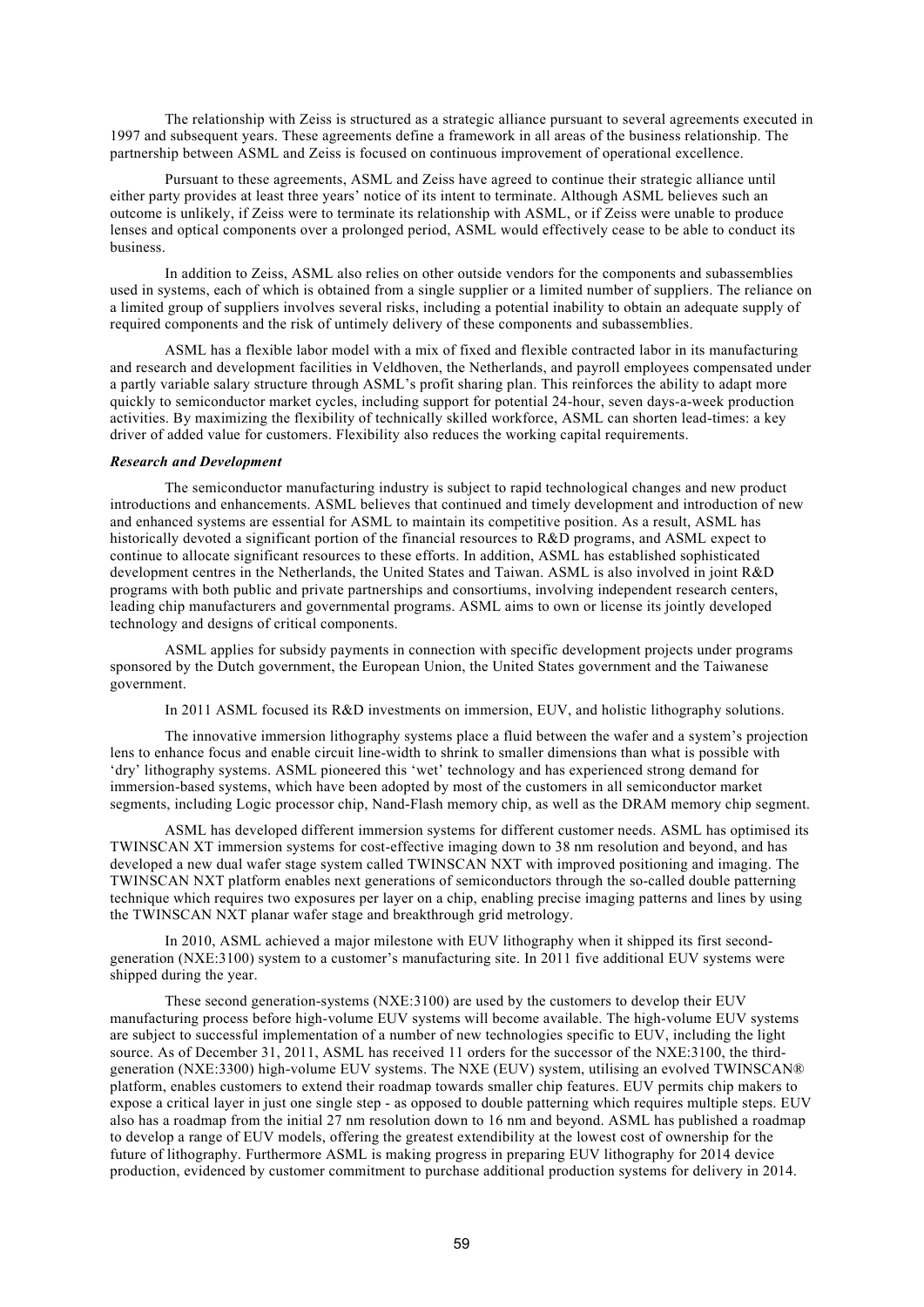### *Intellectual Property*

ASML relies on intellectual property rights such as patents, copyrights and trade secrets to protect its proprietary technology. ASML aims to obtain ownership rights on technology developed by or for ASML or, alternatively, to have license rights in place with respect to such technology.

In 2007, ASML and Zeiss signed an agreement with Canon for the global cross-license of patents in their respective fields of semiconductor lithography and optical components, used to manufacture ICs. There was no transfer of technology and no payment was made among the parties.

### *Intellectual property litigation*

From late 2001 through 2004, ASML was party to a series of civil litigations and administrative proceedings in which Nikon alleged ASML's infringement of Nikon patents relating to lithography. ASML in turn filed claims against Nikon. Pursuant to agreements executed on December 10, 2004, ASML, Zeiss and Nikon agreed to settle all pending worldwide patent litigation between the companies. The settlement included an exchange of releases and a patent cross-license agreement related to lithography equipment used to manufacture semiconductor devices ("**Nikon Cross-License Agreement**") and payments to Nikon by ASML and Zeiss. In connection with the settlement, ASML and Zeiss made settlement payments to Nikon from 2004 to 2007. The license period for certain patents subject to the Nikon Cross-License Agreement, which were not perpetually licensed, ended on December 31, 2009. Pursuant to the terms of the Nikon Cross-License Agreement, the parties have agreed, from January 1, 2010 to December 31, 2014 ("**Cross-License Transition Period**") not to bring suit for claims related to infringement of those patents or for claims related to infringement of patents issued during the Cross-License Transition Period. However, beginning on January 1, 2015, the parties may bring suit for infringement of patents subject to the Nikon Cross-License Agreement, including any infringement that occurred during the Cross-License Transition Period. Damages related to claims for patent infringement occurring during the Cross-License Transition Period are limited to 3% of the net sales price of products utilizing patents that are valid and enforceable.

## *Competition*

The semiconductor equipment industry is highly competitive. The principal elements of competition in the market segments are:

- the technical performance characteristics of a lithography system;
- the value of ownership of that system based on its purchase price, maintenance costs, productivity, and customer service and support costs;
- the exchange rate of the euro particularly against the Japanese yen which results in varying prices and margins;
- the strength and breadth of the portfolio of patent and other intellectual property rights; and
- customers' desire to obtain lithography equipment from more than one supplier.

ASML believes that the market segment for lithography systems and the investments required to be a significant competitor in this market segment have resulted in increased competition for market share through the aggressive prosecution of patents. ASML's competitiveness will increasingly depend upon the ability to protect and defend the patents, as well as the ability to develop new and enhanced semiconductor equipment that is competitively priced and introduced on a timely basis.

## *Government Regulation*

ASML's business is subject to direct and indirect regulation in each of the countries in which ASML's customers and/or ASML do business. As a result, changes in various types of regulations could affect ASML's business adversely. The implementation of new technological, safety or legal requirements could impact the products, or manufacturing or distribution processes, and could affect the timing of product introductions, the cost of production, and products as well as their commercial success. Moreover, environmental and other regulations that adversely affect the pricing of products could adversely affect results of operation. The impact of these changes in regulation could adversely affect business even where the specific regulations do not directly apply to ASML or to its products.

## **Property, Plant and Equipment**

ASML leases a number of its facilities under operating leases. ASML also owns a number of buildings, mainly consisting of the new production facilities in the Netherlands and Taiwan. The book value of land, buildings and constructions owned by ASML amounted to EUR 586.3 million as of December 31, 2011 compared with EUR 399.3 million as of December 31, 2010.

ASML's planned capital expenditures will mainly consist of investments in the capacity expansion of EUV production facilities and new production facilities for the Company's 450mm program.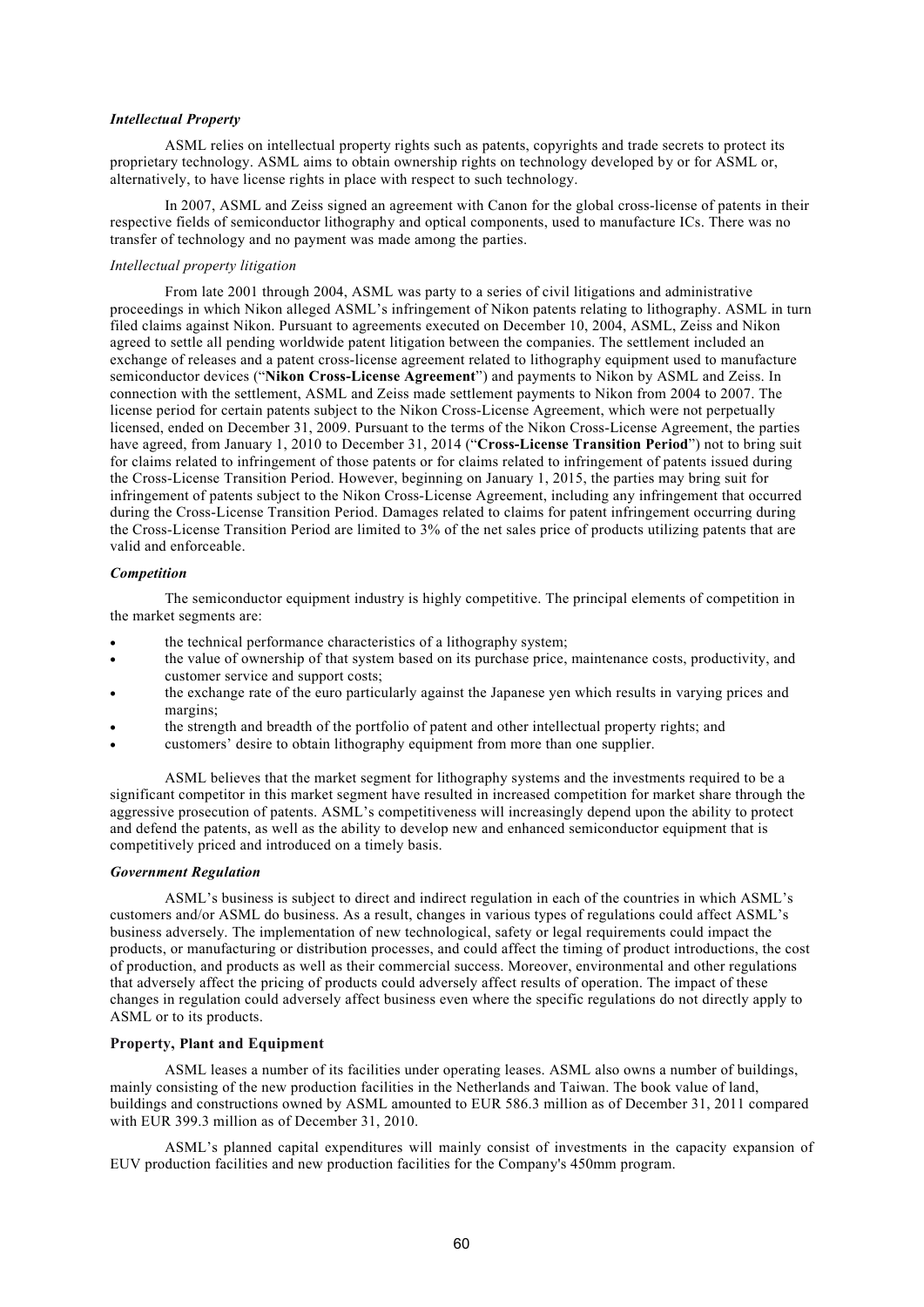### *Facilities in Europe*

ASML headquarters, main manufacturing facilities, applications laboratory and R&D facilities are located at a single site in Veldhoven, the Netherlands. This state-of-the-art facility includes 51,000 square meter of office space and 38,000 square meter of buildings used for manufacturing and R&D activities and 21,000 square meter of warehouses. ASML leases the majority of these facilities through long-term operating leases that contain purchase options. Some of ASML office facilities at its headquarters in Veldhoven, the Netherlands, are financed through a special purpose vehicle that is a variable interest entity. ASML also leases several sales and service facilities at locations across Europe.

### *Facilities in the United States*

The United States head office is located in a 9,000 square meter office building in Tempe, Arizona. ASML maintains lithography research, development and manufacturing operations in a 27,000 square meter facility in Wilton, Connecticut, and a 5,000 square meter facility in Santa Clara, California. ASML also leases several sales and service facilities at locations across the United States.

#### *Facilities in Asia*

ASML's Asian headquarters are located in a 425 square meter office space in Hong Kong, The People's Republic of China. In addition, the ACE facility in Linkou, Taiwan comprises clean room (approximately 2,000 square meter) and office space (approximately 6,000 square meter). The ACE facility supports customers in the Asia-Pacific region by focusing on technology and applications development, equipment support, training, logistics and refurbishment. ACE also enables local sourcing of equipment, components and services. The facility in Korea comprises clean room (approximately 469 square meter) and office space (approximately 5,000 square meter). The purpose of this facility is to support a closer working relationship with ASML's customers in Korea. ASML also leases and owns several sales and service and training facilities at locations across Asia.

### **Recent trends**

ASML sees sustained demand from Logic as the planned 28 nanometer node strategic build-up to a worldwide capacity of 300,000 wafer starts per month is expected to be achieved by mid-2013, and as the 22 nanometer logic ramp will start in the second half of 2013. Spending by memory customers is expected to remain subdued in the fourth quarter of 2012 and the first quarter of 2013.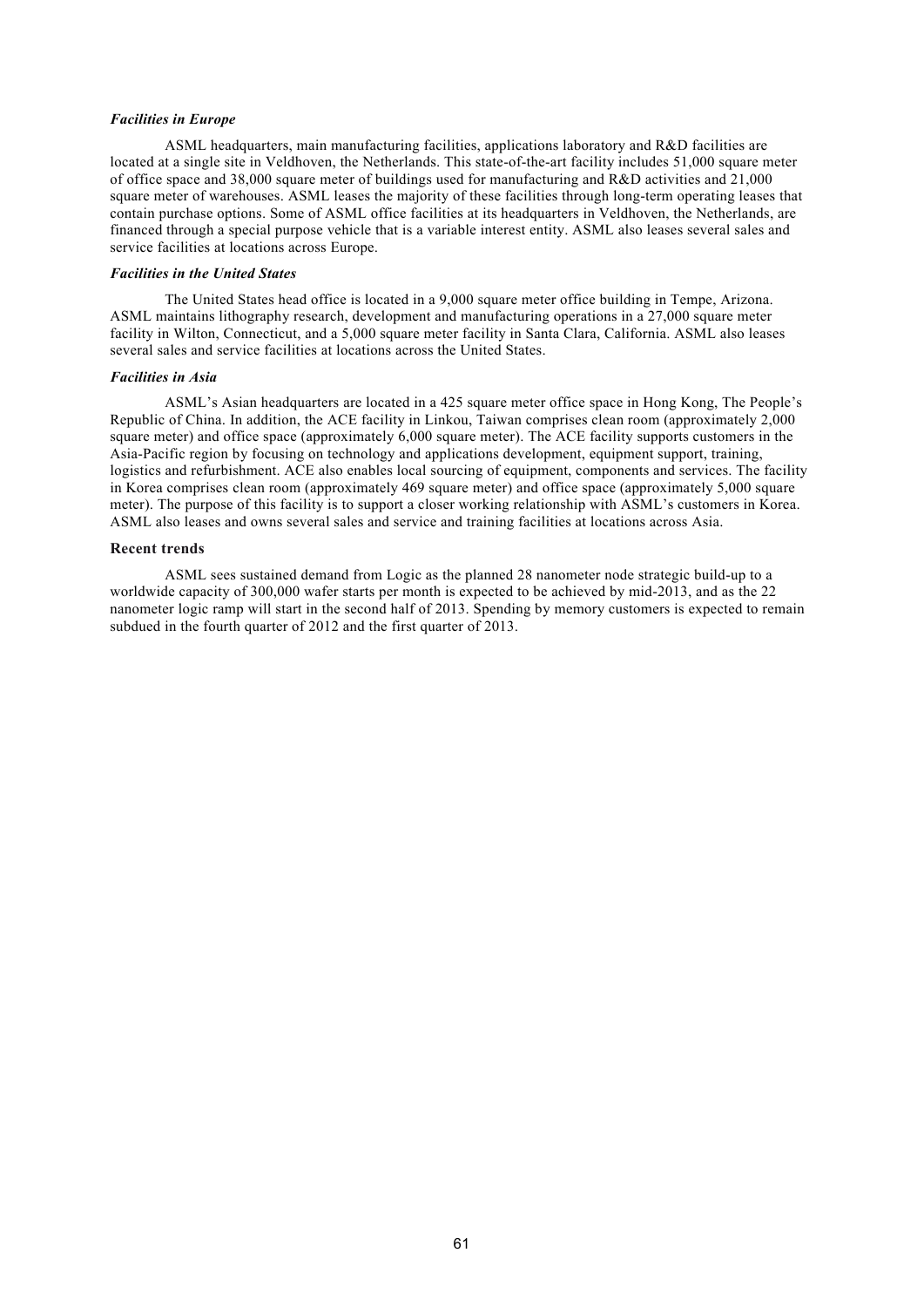## **MATERIAL CONTRACTS**

### **Customer Co-Investment Program**

### **Overview**

On July 9, 2012, ASML announced its Customer Co-Investment Program, which involved a commitment by customers of ASML to provide NRE funding for next generation lithography technologies, together with an entitlement for those customers committing to such funding to invest in Ordinary Shares up to an aggregate for all participating customers of 25% of ASML's issued share capital (measured on a post-transaction basis) with the proceeds of the share issuances being returned to the holders of Ordinary Shares (excluding the participating customers) through a synthetic share buyback.

Intel, TSMC and Samsung participate in the Customer Co-Investment Program. The Participating Customers contribute funds to ASML's R&D projects which creates risk sharing while the results of ASML's development programs will be available to every semiconductor manufacturer with no restrictions. The equity investment by the Participating Customers gives those customers an economic interest in the success of ASML's development efforts.

### **Shareholder Approval**

On September 7, 2012, the extraordinary General Meeting authorized the Board of Management from September 7, 2012 through July 31, 2013 to issue shares or rights to subscribe for shares (and restrict or exclude pre-emption rights relating thereto) in the capital of the Company up to 25% of the issued share capital of the Company on April 25, 2012 in connection with the Customer Co-Investment Program, subject to Supervisory Board approval ("**Customer Co-Investment Program Authorization**"). The extraordinary General Meeting also authorized the Synthetic Share Buyback (See "– Synthetic Share Buyback" below).

### **Share Issuances**

On September 12, 2012 and October 31, 2012, ASML issued Ordinary Shares in connection with the Customer Co-Investment Program to the Customer Stichtingen by way of administration (*ten titel van beheer)*, and the Customer Stichtingen in turn have issued a corresponding number of Depositary Receipts to the Participating Customers. The Participating Customers are not permitted to vote those Ordinary Shares except in exceptional circumstances. The Participating Customers have also agreed to Lock-Up Restrictions as well as Standstill Restrictions (See "– Shareholder Agreements" below).

ASML used all of the net proceeds of the Issue to make a capital re-payment on all of the Issued Ordinary Shares except for the Ordinary Shares held by the Customer Stichtingen by virtue of the Synthetic Share Buyback.

### **Synthetic Share Buyback**

On November 24, 2012, ASML executed the Synthetic Share Buyback which involved five consecutive changes of the Articles of Association of the Company pursuant to which (i) ordinary shares M were created and all Ordinary Shares held by the Customer Stichtingen were converted into ordinary shares M and all other Ordinary Shares were converted into ordinary shares A, (ii) the par value of the ordinary shares A was increased by EUR 9.15 at the expense of the share premium reserve, (iii) the issued share capital was reduced (the "**Capital Reduction**") by EUR 3,854,246,078.52 by decreasing the nominal value of the ordinary shares A by an amount of EUR 9.18 resulting in repayment of an amount of EUR 9.18 per share to holders of ordinary shares A or to holders of Ordinary Shares into which the ordinary shares A would be converted, (iv) the ordinary shares A were consolidated at an exchange ratio of 77 for 100 and (v) the share class M and share class A were deleted and the ordinary shares M and the ordinary shares A were converted into Ordinary Shares.

A holder of Ordinary Shares (other than the Customer Stichtingen) owning 100 Ordinary Shares before the execution of the Synthetic Share Buyback, lost 23 Ordinary Shares and received EUR 918 in cash as a consequence of the Synthetic Share Buyback. The Customer Co-Investment Program is structured in such a way that there will be no share dilution on an earnings per Ordinary Share basis.

The statutory opposition period in relation to the Capital Reduction ended on November 13, 2012 without any opposition having been filed. The record date for the Synthetic Share Buyback (the "**Synthetic Share Buyback Record Date**") was November 28, 2012. Payment to holders of Ordinary Shares (other than the Customer Stichtingen) on the Synthetic Share Buyback Record Date pursuant to the Synthetic Share Buyback was made on December 3, 2012.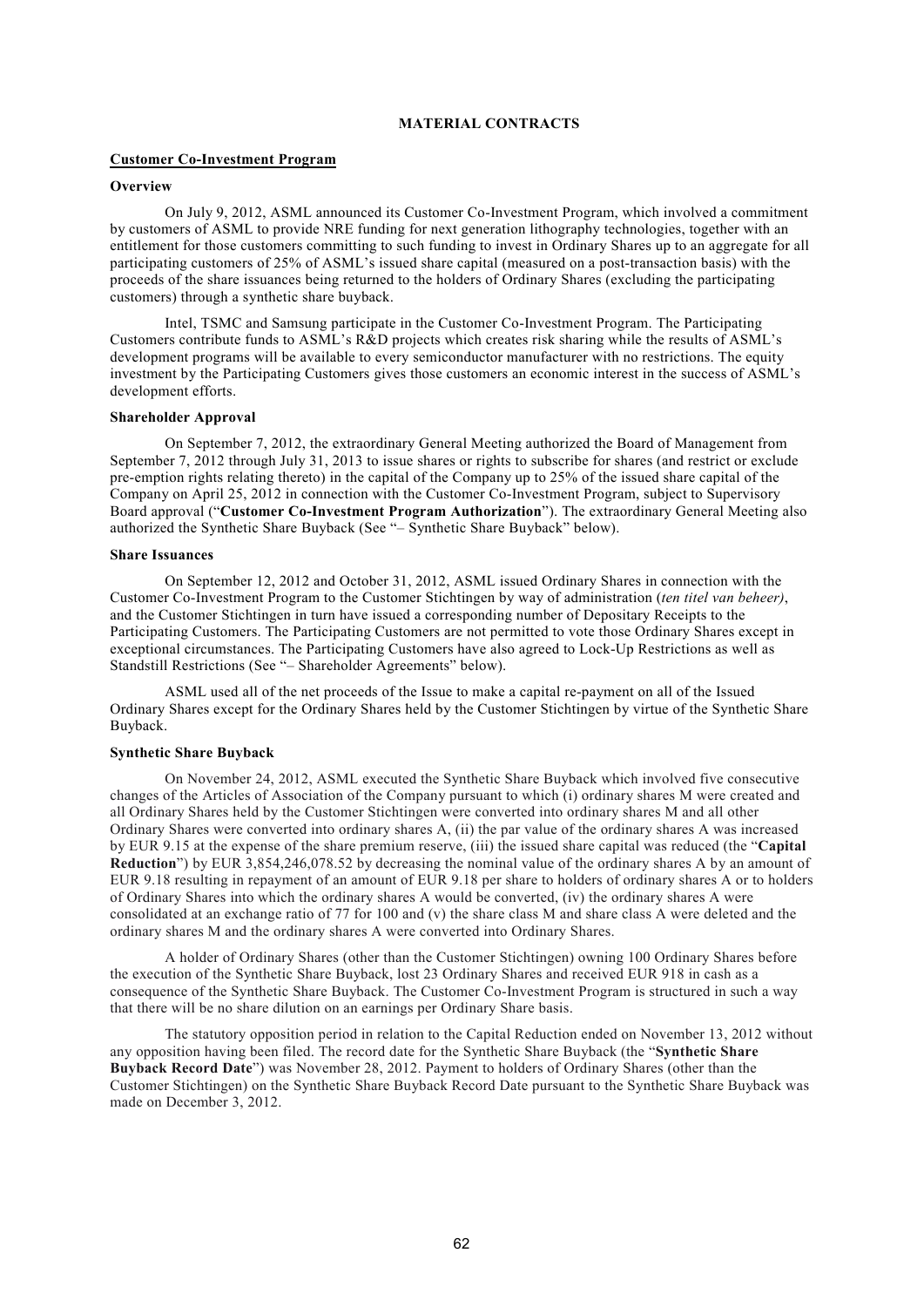## **NRE Funding**

The R&D funding program in the Customer Co-Investment Program consists of two funding projects: a 450mm technology development project and a next-generation EUV development project. ASML has entered into the NRE Funding Agreements with the Participating Customers.

# *Agreements with Intel*

On July 9, 2012, ASML entered into an investment agreement with Intel (the "**Intel Investment Agreement**") pursuant to which Intel invested in Ordinary Shares.

Concurrent with the signing of the Intel Investment Agreement, ASML and Intel also entered into (i) two non-recurring research and development engineering (NRE) funding agreements (the "**Intel NRE Funding Agreements**"), pursuant to which Intel has agreed to fund a portion of ASML's R&D expenses, dedicated capital expenditures and non-recurring engineering costs related to the development of 450mm and EUV lithography equipment, and (ii) a commercial agreement, setting forth the terms of sales of EUV and 450mm systems by ASML to Intel (the "**Intel Commercial Agreement**").

On September 12, 2012, ASML issued 62,977,877 Ordinary Shares to Stichting Administratiekantoor MAKTSJAB by way of administration (*ten titel van beheer)*, and Stichting Administratiekantoor MAKTSJAB in turn has issued a corresponding number of Depositary Receipts to Intel Holdings B.V. ("**Intel Holdings**"), a wholly-owned subsidiary of Intel.

Also on September 12, 2012, ASML, Intel Corporation, Intel Holdings B.V. and Stichting Administratiekantoor MAKTSJAB entered into a shareholder agreement setting out the agreed terms and conditions for Intel's ownership of Ordinary Shares (the "**Intel Shareholder Agreement**").

### *Agreements with TSMC*

On August 5, 2012, ASML entered into an investment agreement with TSMC (the "**TSMC Investment Agreement**") pursuant to which TSMC invested in Ordinary Shares.

Concurrent with the signing of the TSMC Investment Agreement, ASML and TSMC also entered into a NRE funding agreement (the "**TSMC NRE Funding Agreement**"), pursuant to which TSMC has agreed to fund a portion of ASML's R&D expenses, dedicated capital expenditures and non-recurring engineering costs related to the development of 450mm and EUV lithography equipment.

On October 31, 2012, ASML issued 20,992,625 Ordinary Shares to Stichting Administratiekantoor TSMC by way of administration (*ten titel van beheer)*, and Stichting Administratiekantoor TSMC in turn has issued a corresponding number of Depositary Receipts to TSMC Global, Ltd ("**TSMC Global**"), a wholly-owned subsidiary of TSMC. On that same date ASML, Stichting Administratiekantoor TSMC, TSMC Global and TSMC entered into a shareholder agreement setting out the agreed terms and conditions for TSMC's ownership of Ordinary Shares (the "**TSMC Shareholder Agreement**").

#### *Agreements with Samsung*

On August 27, 2012, ASML entered into an investment agreement with Samsung (the "**Samsung Investment Agreement**") pursuant to which Samsung invested in Ordinary Shares.

Concurrent with the signing of the Samsung Investment Agreement, ASML and Samsung also entered into a non-recurring research and development engineering (NRE) funding agreement (the "**Samsung NRE Funding Agreement**"), pursuant to which Samsung has agreed to fund a portion of ASML's R&D expenses, dedicated capital expenditures and non-recurring engineering costs related to the development of EUV lithography equipment.

On September 12, 2012, ASML issued 12,595,575 Ordinary Shares to Stichting Administratiekantoor Samsung by way of administration (*ten titel van beheer)*, and the Stichting in turn has issued a corresponding number of Depositary Receipts to Samsung Electronics Europe Holding Coöperatief U.A. ("**SEEHC**"), a whollyowned subsidiary of Samsung. On that same date ASML, Stichting Administratiekantoor Samsung, SEECH and Samsung entered into a shareholder agreement setting out the agreed terms and conditions for Samsung's ownership of Ordinary Shares (the "**Samsung Shareholder Agreement**").

## **Description of Investment Agreements, Shareholder Agreements, NRE Funding Agreements and Intel Commercial Agreement**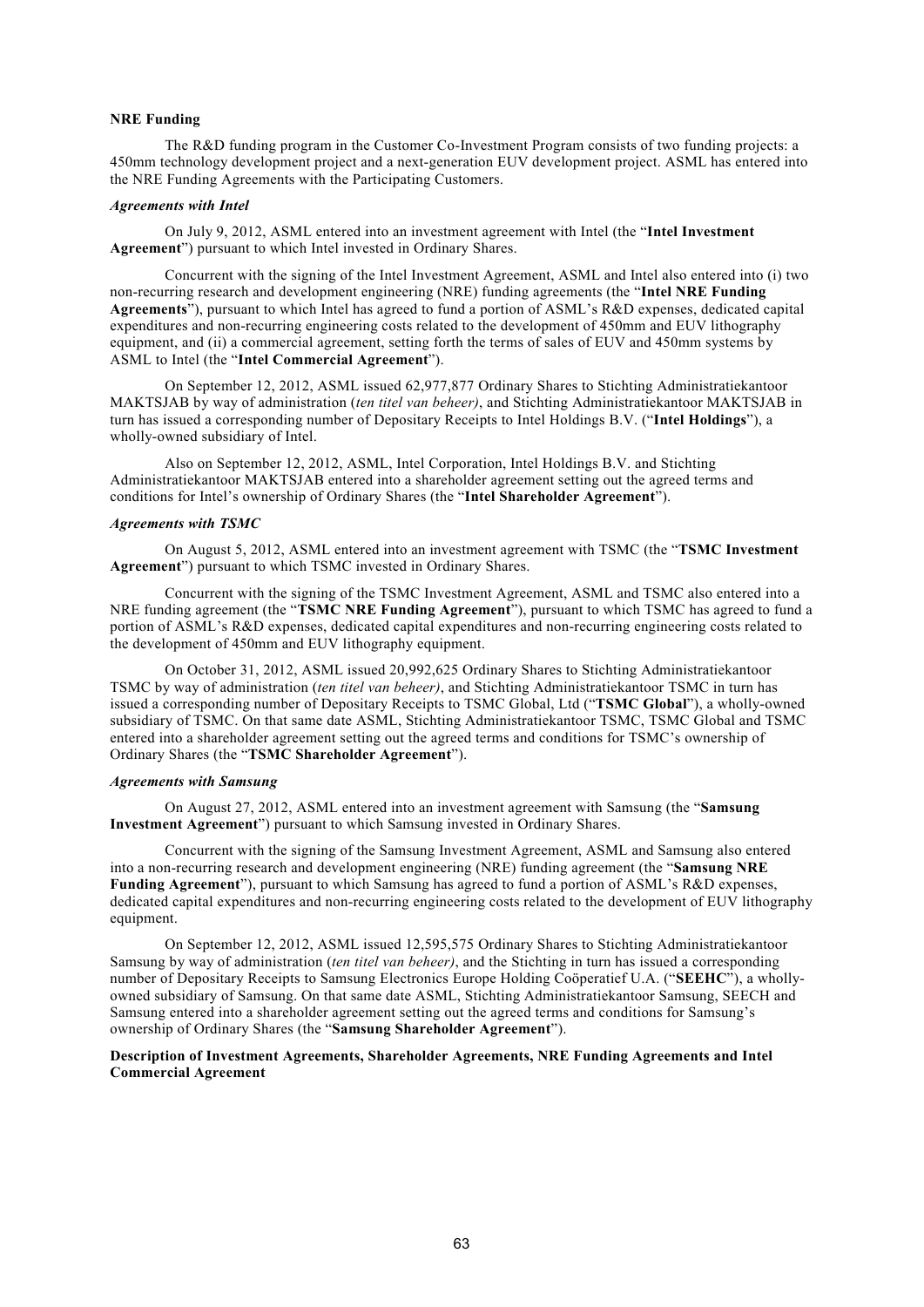A description of the Investment Agreements, the Shareholder Agreements, the Intel Commercial Agreement and the NRE Funding Agreements, which have been entered into on the same basic terms for all Participating Customers, is set forth below. Any material differences between the agreements entered into by Intel, Samsung and TSMC, are also described below.

### *Investment Agreements*

Pursuant to the Intel Investment Agreement, ASML has agreed to issue and deliver to Stichting Administratiekantoor MAKTSJAB Ordinary Shares equal to 15% of the Issued Ordinary Shares with simultaneous issuance to Intel of corresponding depositary receipts. Pursuant to the TSMC Investment Agreement, ASML has agreed to issue and deliver to Stichting Administratiekantoor TSMC Ordinary Shares equal to 5% of the Issued Ordinary Shares with simultaneous issuance to TSMC of corresponding depositary receipts. Pursuant to the Samsung Investment Agreement, ASML has agreed to issue and deliver to Stichting Administratiekantoor Samsung Ordinary Shares equal to 3% of the Issued Ordinary Shares with simultaneous issuance to Samsung of corresponding depositary receipts. The subscription price for the Ordinary Shares under the Investment Agreements was EUR 39.91 per Ordinary Share, which is the average of the volume weighted average price of the Ordinary Shares on NYSE Euronext Amsterdam for the twenty trading days up to and including July 6, 2012.

Under the Investment Agreements, ASML has agreed to indemnify Intel, TSMC, Samsung and their affiliates for certain losses and expenses related to breaches of representations, warranties, covenants and agreements in the Investment Agreements and with respect to certain legal proceedings related thereto, subject to certain limitations.

### *Shareholder Agreements*

In connection with the issuance of the Listing Shares to the Customer Stichtingen, the Participating Customers and their relevant subsidiaries, the Customer Stichtingen and ASML have entered into the Shareholder Agreements, which govern certain matters relating to their holding of and further investment in Ordinary Shares of the Participating Customers, both directly and indirectly through the Customer Stichtingen, including the matters described below.

#### *General Voting Restriction*

Pursuant to the Shareholder Agreements, the Participating Customers will not be entitled to vote on the Ordinary Shares that they have acquired as part of the Customer Co-Investment Program or any other Ordinary Shares otherwise transferred to a Customer Stichting (under the circumstances described under "– Standstill; Additional Purchases" below) prior to a Shareholder Agreement Termination Event, except when a Suspension Event (as described below) occurs and is continuing or where the following matters are proposed at any General Meeting (the "**Voting Restrictions**"): (i) an issuance of ASML shares or grant of rights to subscribe for ASML shares representing 25% or more of the issued and outstanding share capital of ASML or the restriction or exclusion of pre-emption rights relating thereto (in each case on an aggregated basis during the preceding 12 months) or the designation of the Board of Management as the authorized body to resolve on these matters; (ii) an authorization to repurchase 25% or more of ASML's issued and outstanding share capital on an aggregated basis during the preceding 12 months; (iii) the approval of a significant change in the identity or nature of ASML or its business, including a transfer of all or substantially all business or assets of ASML and its subsidiaries to a third party, establishment or cancellation of a long-lasting cooperation of essential importance with a third party and an acquisition or disposition of an interest in the capital or assets of a person with a value of at least one third of the assets of ASML (on a consolidated basis); (iv) an amendment to the Articles of Association that would materially affect the specific voting rights of the Participating Customers, would materially affect the identity or nature of ASML or its business, or would disproportionately (or uniquely) and adversely affect the rights or benefits attached to or derived from the Ordinary Shares held by a Participating Customer through a Stichting as compared to the shareholders in that same share class; (v) the dissolution of ASML; and (vi) any merger or demerger which would result in a material change in the identity or nature of ASML or its business.

## *Standstill, Lock-up and Orderly Market Arrangements*

### Standstill; Additional Purchases

Subject to certain exceptions, pursuant to the Shareholder Agreements a Participating Customer (or its affiliates) may not, prior to the six-year anniversary of the date of the relevant Shareholder Agreement (the "**Standstill Period**"), acquire more than 19.9% of the outstanding share capital of ASML without ASML's prior approval (the "**Standstill Restrictions**"). There are exceptions from the Standstill Restrictions in the case of a 'suspension event', which includes certain circumstances where a third party has acquired or made an offer to acquire at least 20% of ASML's outstanding shares, and the Standstill Restrictions will terminate upon the occurrence of a Shareholder Agreement Termination Event (as defined below).

Participating Customers (and their affiliates) are allowed to acquire up to 4.99% of ASML's outstanding shares (other than through the Customer Co-Investment Program) that may be held outside a Customer Stichting. For any additional ASML shares that a Participating Customer (or any of its affiliates) acquires in excess of 4.99%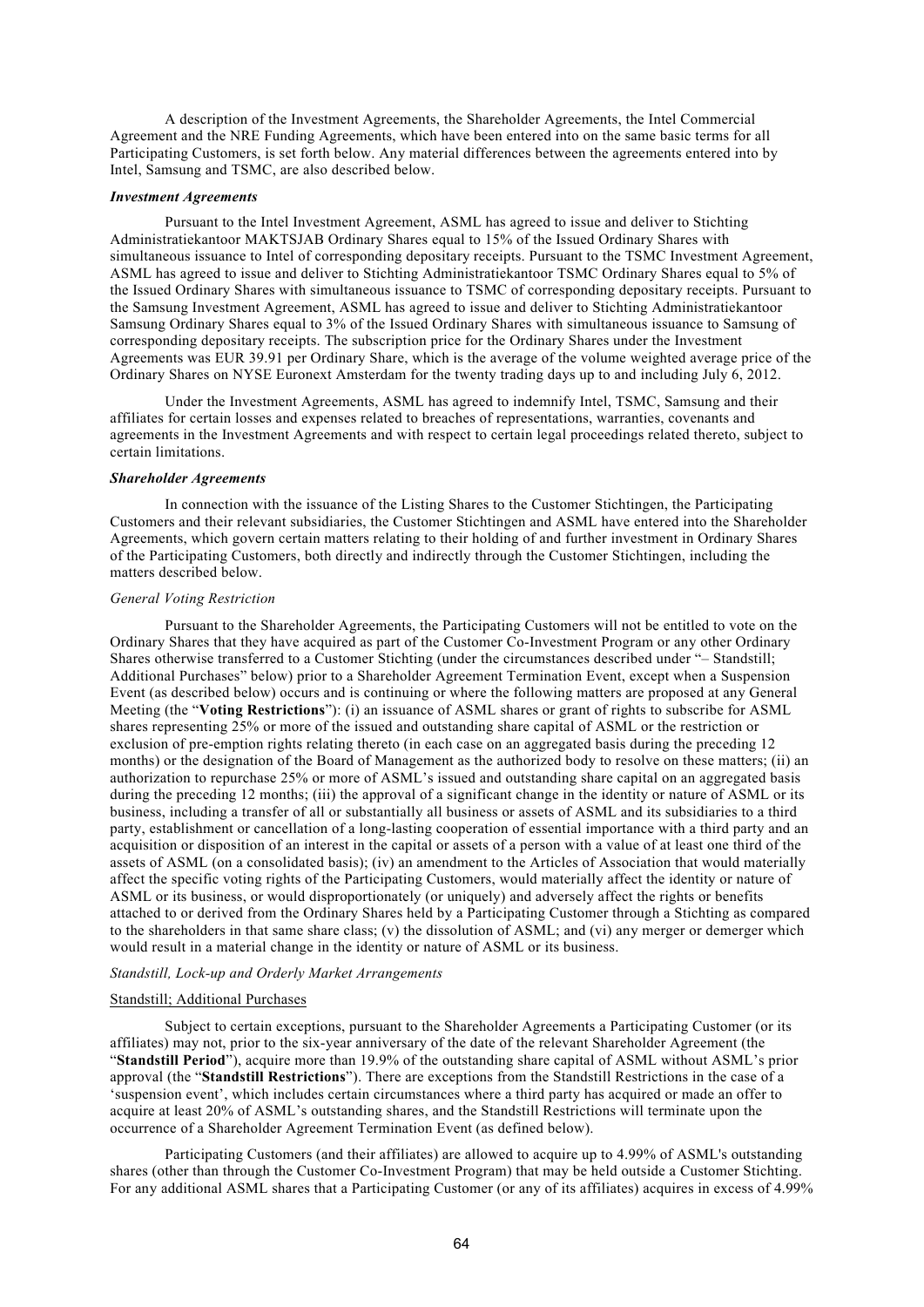of the outstanding shares of ASML, such Participating Customer is required to deposit such shares with the Customer Stichting through which its ASML shares are held in exchange for Depositary Receipts. Shares held by a Participating Customer or its affiliates (and not required to be deposited with the Customer Stichting) will not be subject to the Voting Restrictions, or Lock-Up Restrictions, but will be subject to the Standstill Restrictions.

The Customer Stichtingen will continue to hold ASML shares owned by a Participating Customer (notwithstanding termination of the Standstill Period) until the earlier of (i) for Stichting Administratiekantoor MAKTSJAB, such time as Intel owns (directly or through Stichting Administratiekantoor MAKTSJAB) less than 2% of ASML's outstanding shares or, for Stichting Administratiekantoor TSMC and the Stichting Administratiekantoor Samsung such time as TSMC or Samsung, respectively, owns (directly or through Stichting Administratiekantoor TSMC or Stichting Administratiekantoor Samsung, respectively) less than 1% of ASML's outstanding shares, (ii) the date of notification to ASML that the aggregate amount of ASML's outstanding shares owned by Intel, TSMC and Samsung represents less than 5% of ASML's outstanding shares and (iii) a Shareholder Agreement Termination Event (as defined below), following which time Depositary Receipts will be exchanged for the underlying ASML shares. In case a Participating Customer would acquire ASML shares within 18 months after an event described under (i) or (ii), any ASML shares held by such Participating Customer in excess of 4.99% of the outstanding shares of ASML must be transferred to (and held by) the Customer Stichting.

# Lock-up; Orderly Sell Down

Participating Customers agreed to the Lock-Up Restriction until the date that is two years and six months after the date of the Shareholder Agreement, or earlier in case of termination of the relevant NRE Funding Agreement, or the occurrence of a Shareholder Agreement Termination Event in relation to the Shareholder Agreements (the "**Lock-Up Period**"). The Lock-Up Restriction does not apply in certain circumstances where a third party offers to acquire at least 20% of ASML's shares. Participating Customers are not permitted to transfer their ASML shares in connection with an offer that is not recommended by the Supervisory Board or Board of Management, except under limited circumstances.

In addition, Participating Customers may not (even after the Lock-Up Period has ended), without written consent of ASML, transfer on NYSE Euronext Amsterdam, NASDAQ or another securities exchange in any six month period more than (i) in respect of Intel, 4% of the outstanding shares of ASML and (ii) in respect of TSMC, 2.5% of the outstanding shares of ASML and (iii) in respect of Samsung, 1.5% of the outstanding shares of ASML. There are also restrictions on Participating Customers' ability to transfer ASML shares to certain competitors or customers of ASML.

### *Termination*

The Shareholder Agreements will terminate upon the occurrence of the following events (each a "**Shareholder Agreement Termination Event**") (i) certain change of control transactions where the Shareholders of ASML prior to such a transaction are no longer entitled to exercise at least 50% of the votes in the General Meeting following such transaction, (ii) in the event of a delisting of the Ordinary Shares from NYSE Euronext Amsterdam or a delisting from NASDAQ (except for certain voluntary delistings from NASDAQ), (iii) the winding up or liquidation of ASML, or (iv) in the event that all Depositary Receipts are exchanged for ASML shares and the relevant Participating Customer does not acquire ASML shares in excess of 4.99% of the outstanding ASML shares within 18 months of such exchange (See "– Standstill; Additional Purchases" above).

## *NRE Funding Agreements and Intel Commercial Agreement*

*Intel NRE Funding Agreements and Intel Commercial Agreement*

## Intel NRE Funding Agreements

On July 9, 2012, ASML and Intel entered into the Intel NRE Funding Agreements pursuant to which Intel will support ASML's R&D costs and project expenditures. One agreement relates to the development of 450mm lithography equipment (the "**Intel 450mm NRE Funding Agreement**") and the other relates to the development of EUV lithography equipment (the "**Intel EUV NRE Funding Agreement**"). Intel has committed to provide funding in an aggregate amount of EUR 553 million under the Intel 450mm NRE Funding Agreement and funding in an aggregate amount of EUR 276 million under the Intel EUV NRE Funding Agreement, payable over the term of the Intel 450mm NRE Funding Agreement and Intel EUV NRE Funding Agreement, respectively. ASML will retain sole control over the development of 450mm photo lithography equipment and EUV platforms and will own all intellectual property created by ASML in connection therewith. The Intel NRE Funding Agreements provide that if ASML, in its reasonable discretion, determines to abandon either the 450mm or EUV development project, as a result of technical infeasibility or lack of sufficient industry demand, or if the then-remaining funding exceeds the expenditure estimate for the development project (450mm or EUV) then the parties may agree on an alternative development project, and if no alternative is agreed, ASML may invoice Intel for the remaining due portion of committed funding during each year of the remaining funding period in which ASML's actual gross R&D expenditures exceed a minimum threshold specified in the relevant Intel NRE Funding Agreement.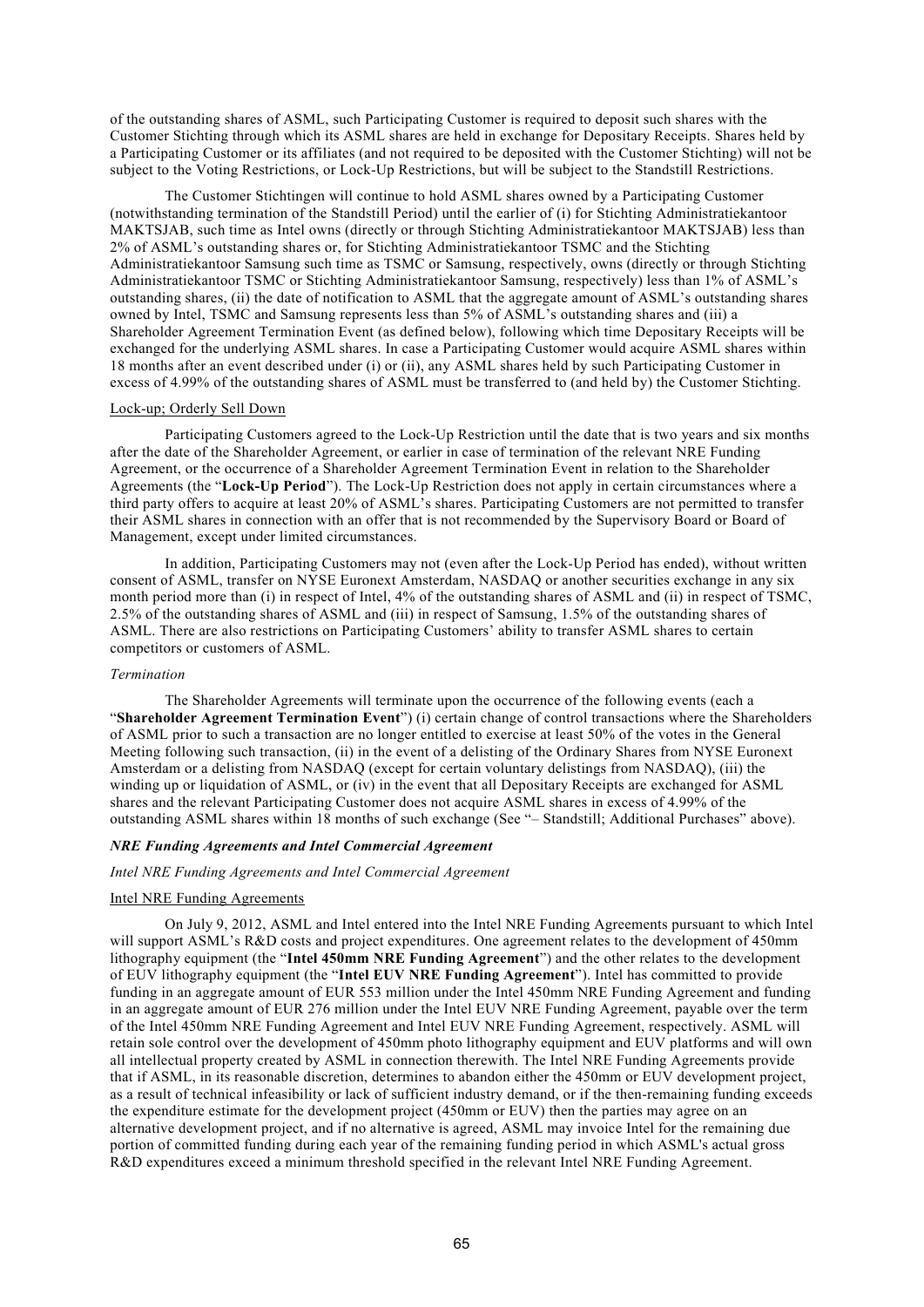The Intel NRE Funding Agreements will terminate on December 31, 2017 or upon pre-payment by Intel of the aggregate amount of funding owed under the Intel NRE Funding Agreements.

## Intel Commercial Agreement

On July 9, 2012, ASML and Intel entered into the Intel Commercial Agreement pursuant to which ASML and Intel established a contractual framework for Intel to purchase equipment related to the 450mm lithography and EUV platforms. Under the Intel Commercial Agreement, Intel has committed to purchase specified numbers of 450mm and EUV tools. The Intel Commercial Agreement sets forth pricing terms for the tools as well as milestones related to product deliveries, and provides for certain commercial discounts in the form of credits in exchange for Intel's early purchase commitments and volume purchase commitments and for specified additional credits in the event that certain schedules are not met. The Intel Commercial Agreement became effective upon the issuance of Ordinary Shares to Stichting Administratiekantoor MAKTSJAB.

#### *TSMC NRE Funding Agreement*

### TSMC NRE Funding Agreement

On August 5, 2012, ASML and TSMC entered into the TSMC NRE Funding Agreement pursuant to which TSMC will support ASML's R&D costs and project expenditures relating to the development of 450mm lithography equipment and EUV platforms. TSMC has committed to provide funding in an aggregate amount of EUR 277 million payable over the term of the TSMC NRE Funding Agreement. ASML will retain sole control over the development of 450-mm photo lithography equipment and EUV platforms and will own all intellectual property created by ASML in connection therewith.

The TSMC Funding Agreement provides that if ASML, in its reasonable discretion, determines to abandon the 450mm photo lithography equipment and EUV platform development projects, as a result of technical infeasibility or lack of sufficient industry demand, or if the then-remaining funding exceeds the expenditure estimate for the mentioned development projects (450mm or EUV) then the parties may agree on an alternative development project, and if no alternative is agreed, ASML may invoice TSMC for the remaining due portion of committed funding during each year of the remaining funding period in which ASML's actual gross R&D expenditures exceed a minimum threshold specified in the TSMC NRE Funding Agreement.

The TSMC NRE Funding Agreement will terminate on December 31, 2017 or upon pre-payment by TSMC of the aggregate amount of funding owed under the TSMC NRE Funding Agreement.

### *Samsung NRE Funding Agreement*

### Samsung NRE Funding Agreement

On August 27, 2012, ASML and Samsung entered into the Samsung NRE Funding Agreement to help support ASML's R&D costs and project expenditures relating to the development of EUV platforms. Samsung has committed to provide funding in an aggregate amount EUR 276 million payable over the term of the Samsung NRE Funding Agreement. ASML will retain sole control over the development of EUV platforms and will own all intellectual property created by ASML in connection therewith.

The Samsung Funding Agreement provides that if ASML, in its reasonable discretion, determines to abandon the EUV platform development projects, as a result of technical infeasibility or lack of sufficient industry demand, or if the then-remaining funding exceeds the expenditure estimate for the mentioned development projects (EUV) then the parties may agree on an alternative development project, and if no alternative is agreed, ASML may invoice Samsung for the remaining due portion of committed funding during each year of the remaining funding period in which ASML's actual gross R&D expenditures exceed a minimum threshold specified in the Samsung NRE Funding Agreement.

The Samsung NRE Funding Agreement will terminate on December 31, 2017 or upon pre-payment by Samsung of the aggregate amount of funding owed under the Samsung NRE Funding Agreement.

## **Cymer Acquisition**

### **The Acquisition**

On October 16 2012, ASML entered into a merger agreement with Cymer, a company engaged in the development, manufacturing and marketing of light sources for sale to customers who manufacture photolithography tools in the semiconductor equipment industry, under which ASML will acquire all outstanding shares of Cymer for a consideration per Cymer share of USD 20.00 in cash and a fixed ratio of 1.1502 ASML Ordinary Shares (the "**Merger Agreement**"). The transaction is expected to be completed in the first half of 2013 and is subject to customary closing conditions, including the accuracy of the parties' representations and warranties, the absence of certain material adverse events, the receipt of regulatory approvals, and approval by Cymer's shareholders.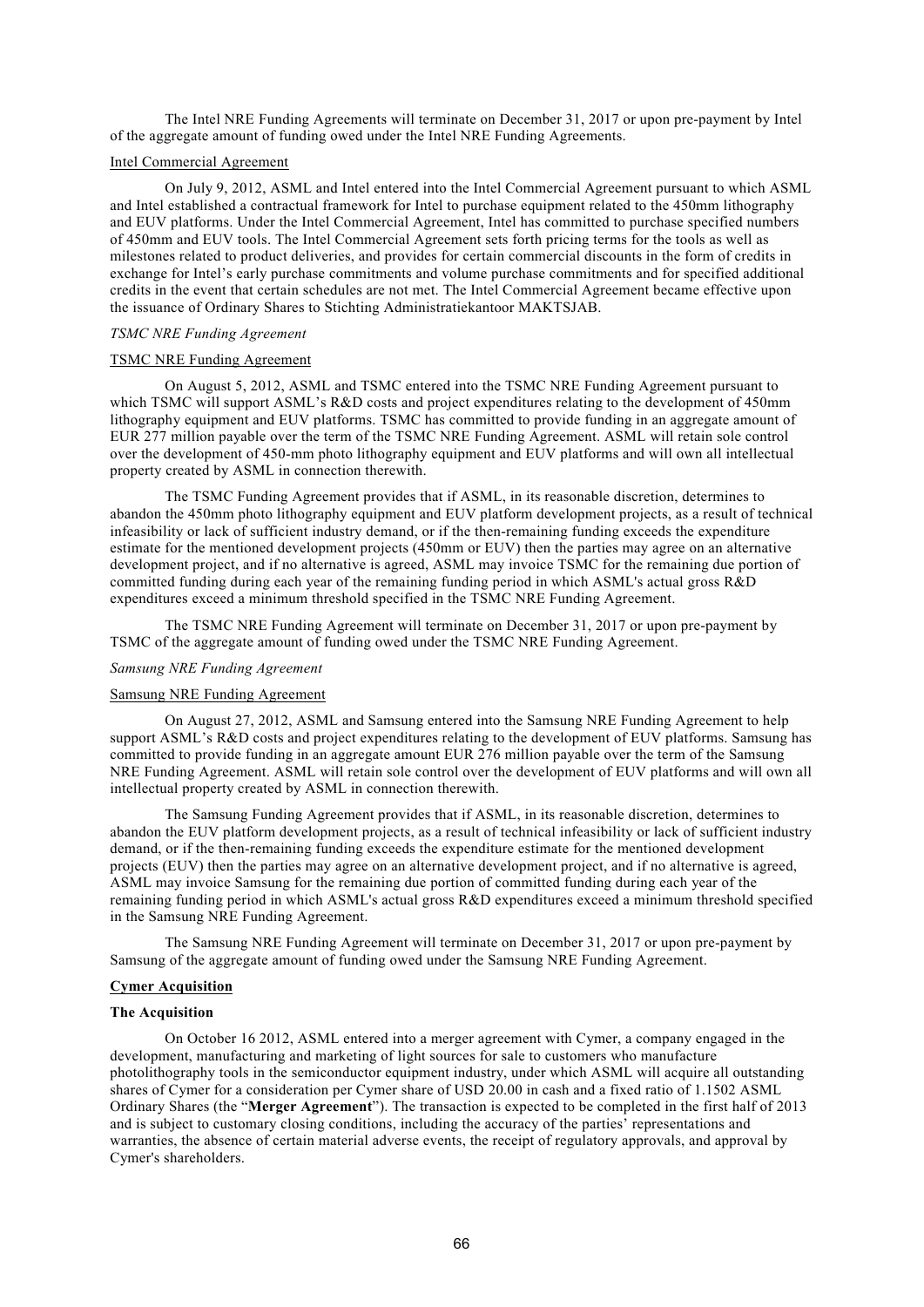The Merger Agreement provides for two mergers, which will occur in immediate succession (together, the "**Merger**"). First, Kona Acquisition Company, Inc. ("**Merger Sub**"), a Nevada corporation and a wholly owned subsidiary of ASML US, Inc. ("**Holdco**"), a Delaware corporation and an indirect wholly owned subsidiary of ASML, will merge with and into Cymer. Cymer will survive the first step merger as a wholly owned subsidiary of Holdco. Immediately thereafter, Cymer will merge with and into Kona Technologies LLC ("**Merger Sub 2**"), a Delaware limited liability company and wholly owned subsidiary of Holdco. Merger Sub 2 will survive the second step merger as a wholly owned subsidiary of Holdco.

ASML believes that the acquisition of Cymer is critical to achieving ASML's strategic objective of delivering an economically viable EUV scanner to semiconductor manufacturers as soon as possible. ASML also expects that the Merger will allow ASML to more effectively partition responsibilities between Cymer, its suppliers and ASML, reducing risks and increasing development speed.

# **The Merger Agreement**

### *Merger Consideration*

The Merger Agreement provides that each share of Cymer common stock outstanding immediately prior to the consummation of the Merger (other than shares owned by ASML, Holdco, Merger Sub, Merger Sub 2, any other wholly owned subsidiary of ASML, or held in the treasury of Cymer or owned by any wholly owned subsidiary of Cymer (the "**Excluded Shares**" ) will be converted into the right to receive from Holdco (i) USD 20.00 in cash, without interest thereon, and (ii) 1.1502 Ordinary Shares. No fractional Ordinary Shares will be issued. In lieu of fractional Ordinary Shares, Cymer shareholders that would otherwise be entitled to a fractional Ordinary Share will receive in cash an amount equal to the product of the ASML Share Price (as defined in the Merger Agreement) and the fractional Ordinary Share to which such holder would otherwise be entitled.

In addition, for purposes of complying with requirements of Dutch law, upon consummation of the merger, each holder of Cymer capital stock (other than holders of Excluded Shares) will be entitled to receive the Dutch Compensation Amount (as defined in the Merger Agreement) from ASML, to be set off against the obligation to pay up the Ordinary Shares as described below. By virtue of the Merger, each Cymer shareholder will be deemed to have subscribed for the Ordinary Shares to be issued to such holder pursuant to the Merger. In accordance with the laws of The Netherlands, each Cymer shareholder, as a result of such deemed subscription, will be obligated to pay up such Ordinary Shares in an amount, determined solely for the purpose of satisfying such obligation, equal to the Dutch Compensation Amount to which such holder is entitled by virtue of the Merger. Such obligation will be satisfied by such Cymer shareholder by set off by ASML of such obligation against the right of such holder of Cymer common stock to receive from ASML the Dutch Compensation Amount, and will have no effect on the receipt by a holder of Cymer common stock of the merger consideration.

## *Conditions of the Merger*

Each party's obligation to effect the Merger is subject to satisfaction or waiver, at or prior to the closing of the merger, of certain conditions, including, among other things, certain regulatory approvals (including the expiration or termination of all applicable waiting periods under the U.S. Hart-Scott-Rodino Antitrust Improvement Act and approval of the Committee on Foreign Investment in the United States), obtaining certain required clearances, effectiveness of the registration statement filed in the United States relating to the Merger, and the accuracy of certain representations and warranties provided by each party under the Merger Agreement.

#### *Representations and Warranties*

The Merger Agreement contains customary representations and warranties that Cymer, on the one hand, and ASML, Holdco, Merger Sub and Merger Sub 2, on the other hand, have made to each other, including, among other things, organization, corporate power and authority, financial condition, compliance with laws, environmental matters, intellectual property, real property and availability of cash consideration.

#### *Covenants*

The Merger Agreement contains customary covenants, including restrictions on Cymer with regard to the ability to, among other things, issue, sell, pledge or redeem Cymer shares, make acquisitions or investments, dispose of assets, create security rights and incur indebtedness. In the Merger Agreement, the parties have stated their intent that, subject to the terms of the Merger Agreement, ASML and its subsidiaries are free to conduct their businesses and operations without restrictions between the date of the Merger Agreement and the closing of the merger, except for certain restrictions on the ability of ASML to redeem Ordinary Shares, pay dividends or otherwise make a payment to holders of Ordinary Shares (other than pursuant to the Synthetic Share Buyback) and the entering into contracts that could reasonably be expected to prevent or materially delay the consummation of the Merger.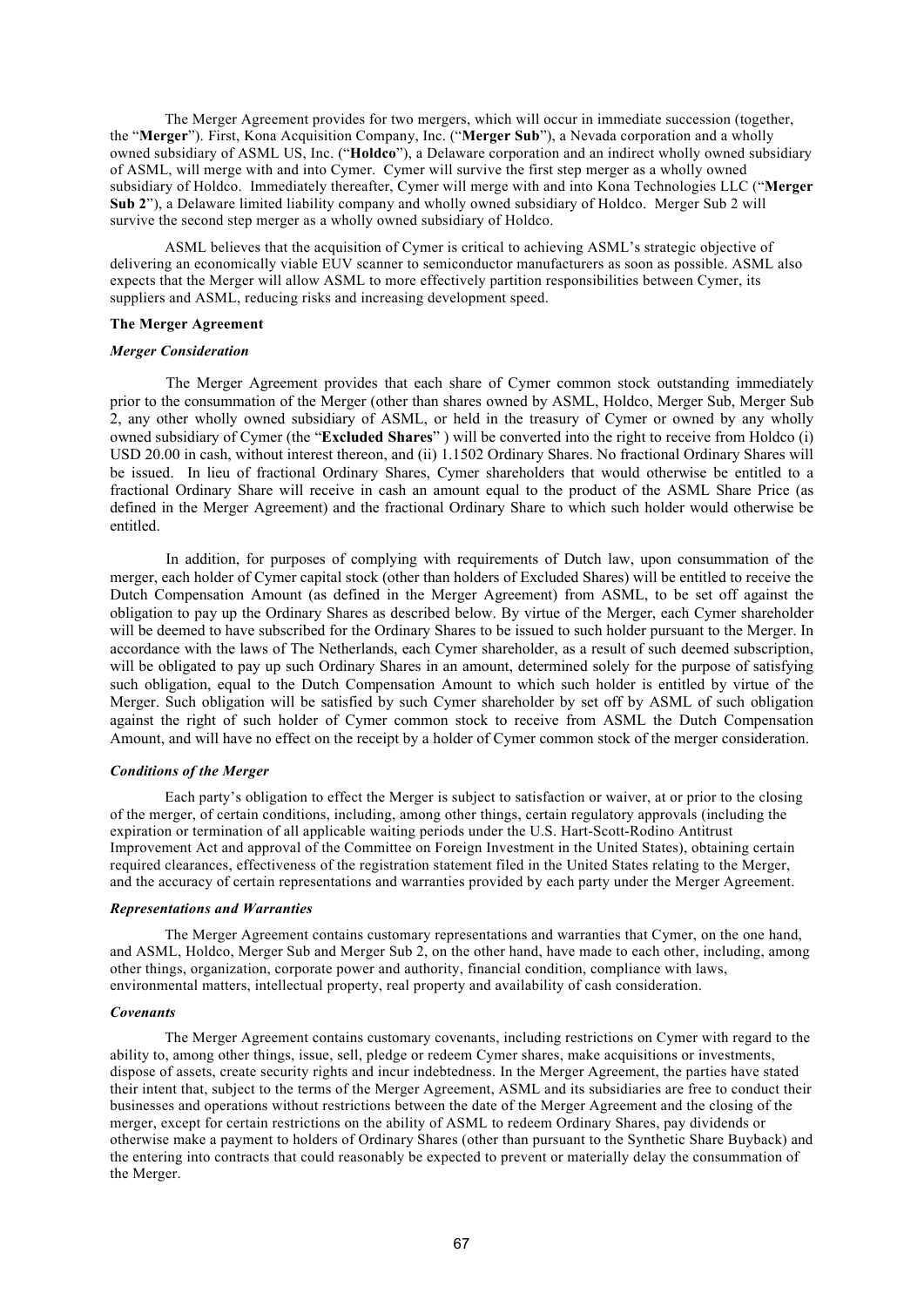For a period of six years after consummation of the Merger, Merger Sub 2 and ASML will, to the fullest extent permitted under applicable law, indemnify and hold harmless, each of Cymer's and its subsidiaries' present and former directors, officers and employees against all costs and expenses (including attorneys' fees), judgments, fines, losses, claims, damages, liabilities and settlement amounts paid in connection with any claim, action, suit, proceeding or investigation to the extent they were indemnified under Cymer's articles, bylaws and indemnification contracts in effect as of the date of the Merger Agreement with respect to any action or omission in their capacity as an officer, director or employee, at or prior to the consummation of the merger.

### *Termination*

The Merger Agreement may be terminated at any time prior to the effective time of the merger, in case (i) of mutual agreement, (ii)a court or governmental entity issues a final order prohibiting the merger, (iii) Cymer shareholders do not approve the Merger Agreement, (iv) the Merger is not consummated on or before July 16, 2013 and parties have not extended this date, (v) the other party has breached or failed to perform its representations and warranties, covenants or agreements in the Merger Agreement (vi) the Cymer board changes its recommendation to Cymer shareholders to approve the Merger Agreement or fails to include its recommendation in the proxy statement/prospectus to be filed with the SEC.

All costs and expenses incurred by the parties in connection with the Merger Agreement and the transactions contemplated thereby are to be paid by the party that has incurred such costs and expenses, whether or not the Merger is consummated. However, Cymer must pay ASML a termination fee of USD 75,000,000 if the Merger Agreement is terminated on certain grounds including, among other things, termination because the Cymer board changes its recommendation to Cymer shareholders to approve the Merger Agreement in connection with a superior acquisition proposal or an intervening event or (subject to certain conditions) the Merger is not consummated on or before July 16, 2013 (or any date to which the termination date is extended, but not later than October 16, 2013).

# *Governing law and jurisdiction*

The Merger Agreement is governed by the laws of the State of New York and any action, suit or proceeding arising out of or relating to the Merger Agreement or the transactions contemplated thereby shall be submitted to the exclusive jurisdiction of the courts of the State of New York located in the county of New York and the federal courts of the United States of America for the Southern District of New York.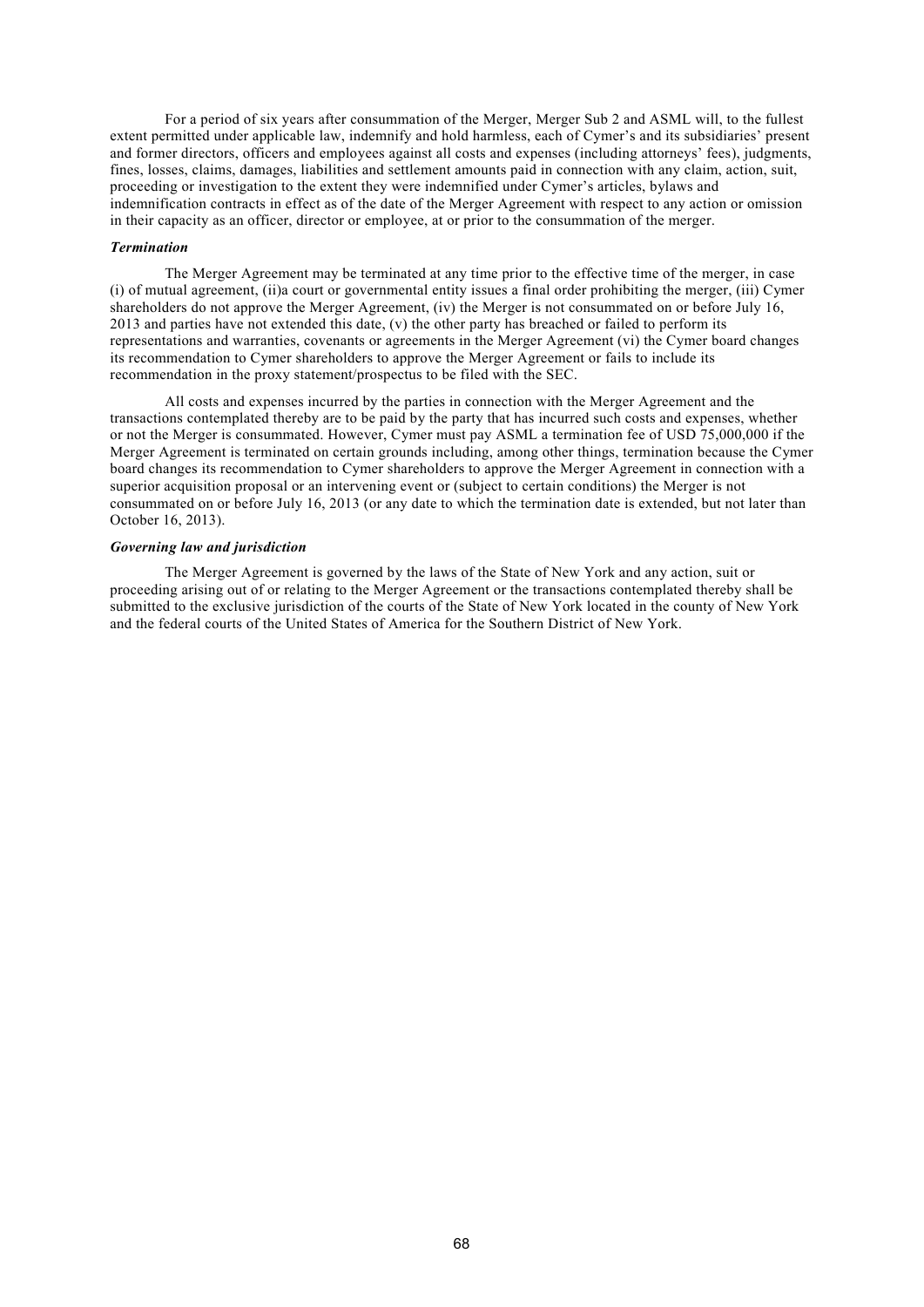# **MANAGEMENT AND EMPLOYEES**

Set out below is a summary of certain information concerning the Board of Management and Supervisory Board and ASML's employees and a summary of certain provisions of the Articles of Association.

## **Directors**

The members of the Supervisory Board and Board of Management are as follows:

| Name                                           | <b>Title</b>                                                                                               | <b>Year of Birth</b> | <b>Term Expires</b> |
|------------------------------------------------|------------------------------------------------------------------------------------------------------------|----------------------|---------------------|
| Arthur P.M. van der Poel <sup>(1,2,3)</sup>    | Chairman of the Supervisory Board                                                                          | 1948                 | 2016                |
| Jos W.B. Westerburgen <sup>(2,4)</sup>         | Member of the Supervisory Board                                                                            | 1942                 | 2013                |
| Fritz W. Fröhlich <sup>(1)</sup>               | Vice chairman and member of the Supervisory<br>Board                                                       | 1942                 | 2014                |
| Hendrika(leke)C.J. van den Burg <sup>(4)</sup> | Member of the Supervisory Board                                                                            | 1952                 | 2013                |
| OB Bilous <sup>(2,3)</sup>                     | Member of the Supervisory Board                                                                            | 1938                 | 2014                |
| William T. Siegle <sup>(3)</sup>               | Member of the Supervisory Board                                                                            | 1939                 | 2013                |
| Pauline F.M. van der Meer Mohr <sup>(4)</sup>  | Member of the Supervisory Board                                                                            | 1960                 | 2013                |
| Wolfgang H.Ziebart <sup>(1,3,4)</sup>          | Member of the Supervisory Board                                                                            | 1950                 | 2013                |
| Eric Meurice                                   | President, chief executive officer and chairman<br>of the Board of Management                              | 1956                 | $2014^{(5)}$        |
| Peter T.F.M. Wennink                           | Executive vice president, chief financial officer<br>and member of the Board of Management                 | 1957                 | N/A <sup>(6)</sup>  |
| Martin A. van den Brink                        | Executive vice president, chief product and<br>technology officer and member of the Board of<br>Management | 1957                 | N/A <sup>(6)</sup>  |
| Frits J. van Hout                              | Executive vice president, chief marketing<br>officer and member of the Board of<br>Management              | 1960                 | 2013                |
| Frédéric J.M. Schneider-Maunoury               | Executive vice president, chief operating officer<br>and member of the Board of Management                 | 1961                 | 2014                |

1 Member of the audit committee (the "**Audit Committee**").

2 Member of the selection and nomination committee (the "**Selection and Nomination Committee**").

3 Member of the technology and strategy committee (the "**Technology and Strategy Committee**").

4 Member of the remuneration committee (the "**Remuneration Committee**").

5 Upon notification to the General Meeting held at April 25, 2012 the Supervisory Board extended Eric Meurice's appointment term as president and CEO of the Company for a mutually agreed period of two more consecutive years, until the 2014 General Meeting, with the option to further extend the appointment term by another two years if both parties wish so.

6 There are no specified terms for members of the Board of Management appointed prior to March 2004.

The Company's registered address serves as the business address for all members of the Supervisory Board and the Board of Management. See "Description of Share Capital and Corporate Governance - General".

Messrs. Bilous and Fröhlich retired by rotation in 2012 and were reappointed for a maximum period of two years in line with the Supervisory Board's profile. Mr. Van der Poel also retired by rotation and was reappointed for a maximum period of four years. No new supervisory board members were appointed in 2012.

There are no family relationships among the members of the Supervisory Board and Board of Management.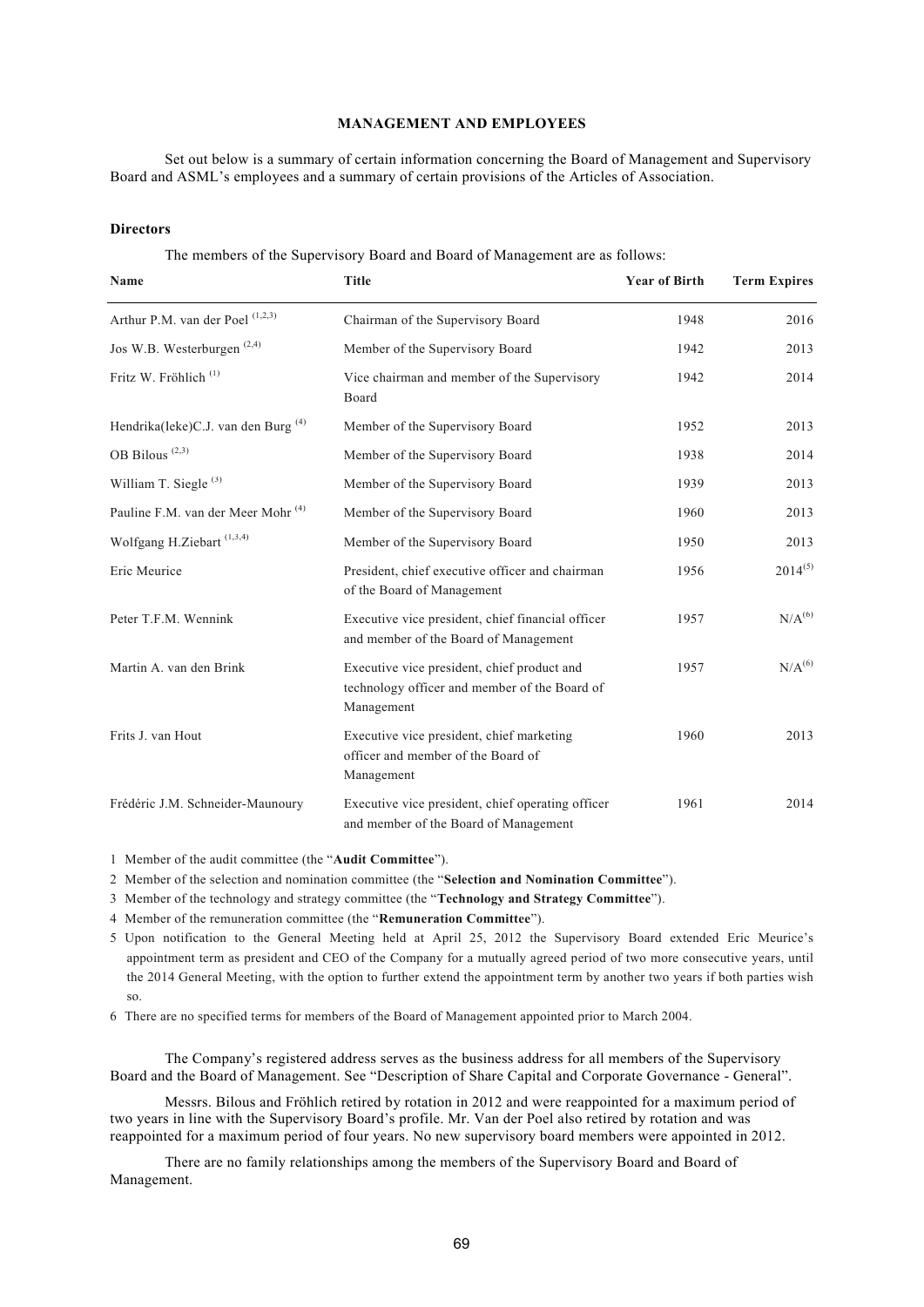### **Members of the Supervisory Board**

# *Arthur P.M. van der Poel*

Mr. Van der Poel was appointed to the Supervisory Board in March 2004 and was appointed as chairman in 2007. Until 2001, he was the chief executive officer of Philips Semiconductors. Mr. Van der Poel is a former member of the board of management (until April 2003) and a former member of the group management committee of Royal Philips Electronics N.V. Mr. Van der Poel was the chairman of the board of the Dutch Innovation Program Point-One until 2008. Mr. Van der Poel was a member of the supervisory board of PSV N.V. until June, 2012. He currently serves as a member of the board of directors of Gemalto Holding N.V. and as a member of the supervisory board of DHV Holding B.V. and since October 2012, as a member of the supervisory board of BDR Thermea.

# *Jos W.B. Westerburgen*

Mr. Westerburgen was appointed to the Supervisory Board in March 2002. Mr. Westerburgen has extensive experience in the field of corporate law and tax. Mr. Westerburgen is former company secretary and head of tax of Unilever N.V. and Plc. Mr. Westerburgen was a member of the supervisory board of Unibail Rodamco S.E until April 2010 and vice-chairman of the board of the association of Aegon N.V. until April 2012.

# *Fritz W. Fröhlich*

Mr. Fröhlich was appointed to the Supervisory Board in March 2004. He is the former deputy chairman and chief financial officer of Akzo Nobel N.V. Mr. Fröhlich was the chairman of the supervisory board of Draka Holding N.V. Currently Mr. Fröhlich is the chairman of the supervisory board of Randstad Holding N.V. Mr. Fröhlich also serves as a member of the supervisory boards of Allianz Nederland N.V. and Rexel S.A. and as a member of the board of directors of Prysmian Group.

### *Hendrika (leke) C.J. van den Burg*

Ms. Van den Burg was appointed to the Supervisory Board in March 2005. Ms. Van den Burg was a member of the European Parliament from 1999 until 2009. Currently she is a member of the supervisory board of APG Group N.V., serves as a member of the Dutch monitoring committee corporate governance, is chairperson of the monitoring foundation Dutch insurance companies (*Stichting Toetsing Verzekeraars*) and is a member of the advisory boards of the Dutch data protection authority (*College Bescherming Persoonsgegevens*) and the Dutch national register of supervisory directors (*Nationaal Register Commissarissen en Toezichthouders*)*.* Ms. Van den Burg also serves as a member of the Advisory Scientific Systemic Committee European Risk Board and as a member of the Advisory Council International Affairs Commission Human Rights (Dutch Ministery Foreign Affairs).

#### *OB Bilous*

Mr. Bilous was appointed to the Supervisory Board in March 2005. From 1960 until 2000 Mr. Bilous held various management positions at IBM, including general manager and vice president worldwide manufacturing of IBM's Microelectronics Division. He also served on the boards of SMST, ALTIS Semiconductor and Dominion Semiconductor and was chairman of the board of Sematech in 2008 and 2009. Mr. Bilous currently serves as board member of Nantero, Inc.

#### *William T. Siegle*

Mr. Siegle was appointed to the Supervisory Board in March 2007. From 1964 until 1990 Mr. Siegle held various technical, management and executive positions at IBM, including director of the advanced technology center. From 1990 until 2005 Mr. Siegle served as senior vice president and chief scientist at AMD, responsible for the development of technology platforms and manufacturing operations worldwide. He was also chairman of the board of directors of SRC, member of the board of directors of Sematech and director of Etec, Inc. and DuPont Photomask, Inc. and member of the advisory board of Toppan Photomasks, Inc. Currently, Mr. Siegle is a member of the advisory board of Acorn Technologies, Inc.

#### *Pauline F.M. van der Meer Mohr*

Ms. Van der Meer Mohr was appointed to the Supervisory Board in March 2009. As of January 1, 2010, Ms. Van der Meer Mohr serves as president of the executive board of the Erasmus University Rotterdam. Prior thereto she was managing partner of the Amstelbridge Group, senior executive vice president at ABN AMRO Bank N.V., head of group human resources at TNT N.V., and held several senior executive roles at the Royal/Dutch Shell Group of Companies in various areas. Ms. Van der Meer Mohr was a member of the supervisory boards of Oce Technologies B.V. and the Amsterdam Medical Centre until December 31, 2009. Currently, Ms. Van der Meer Mohr is a member of the supervisory boards of Royal DSM N.V. and Duisenberg School of Finance.

### *Wolfgang H. Ziebart*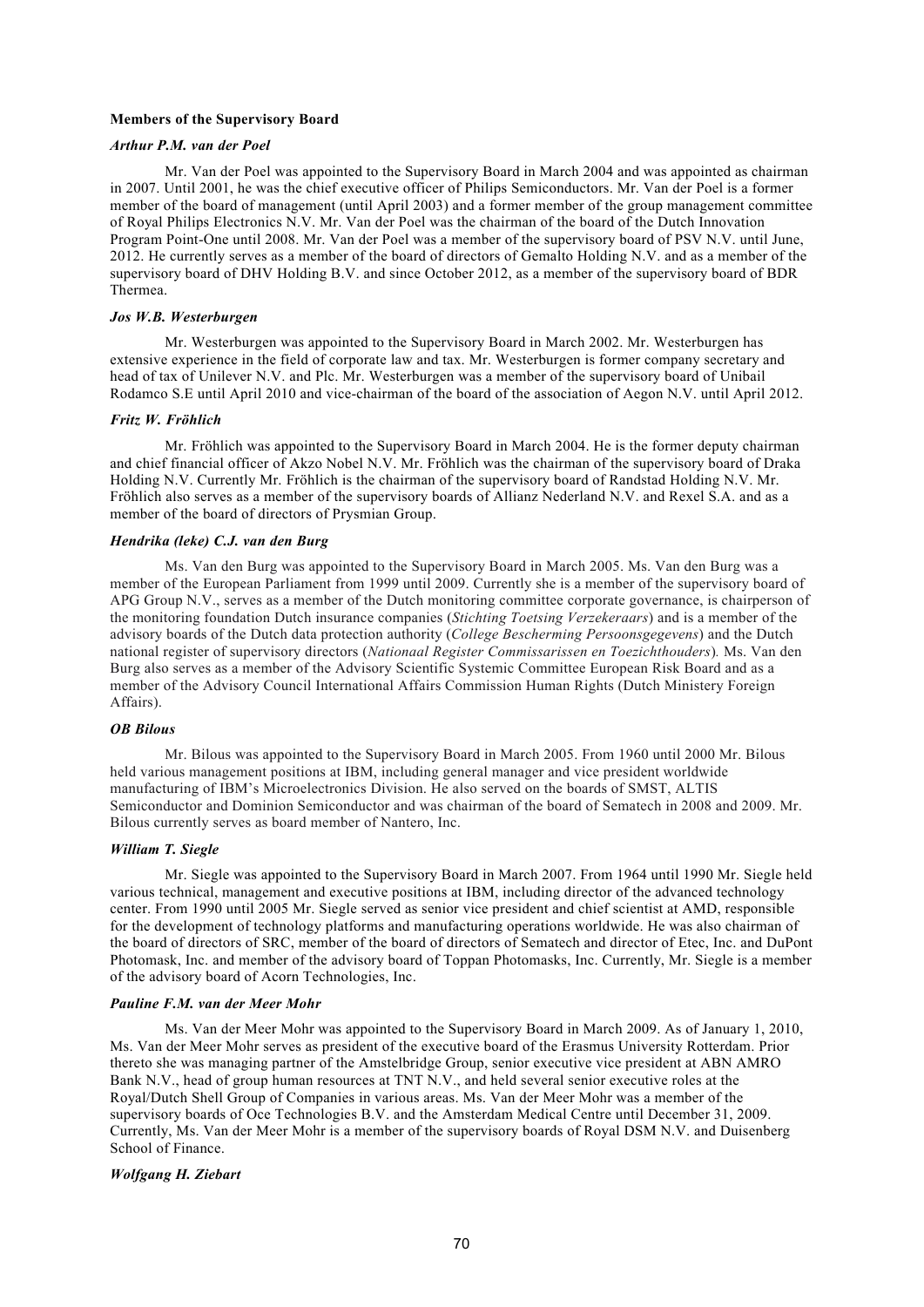Mr. Ziebart was appointed to the Supervisory Board in March 2009. Until May 2008, he was president and chief executive officer of Infineon Technologies AG. Prior thereto, Mr. Ziebart was on the boards of management of car components manufacturer Continental AG and automobile producer BMW AG. Mr. Ziebart is a member of the board of Autoliv, Inc. and chairman of the supervisory boards of Nordex AG and Novaleg A.G.

## **Members of the Board of Management**

#### *Eric Meurice*

Mr. Meurice joined ASML on October 1, 2004 as president, CEO and chairman of the Board of Management. Prior to joining ASML, and since March 2001, he was executive vice president of Thomson Television Worldwide. Between 1995 and 2001, Mr. Meurice served as vice president for Dell Computer, where he ran the Western, Eastern Europe and Dell's Emerging Markets business within Europe, the Middle East and Africa. Before 1995, he gained extensive technology experience in the semiconductor industry at ITT Semiconductors Group and Intel Corporation, in the microcontroller group. Mr. Meurice was also a member of the board of directors of Verigy, Inc. until the acquisition of Verigy, Inc. by Advantest Corporation on July 4, 2011.

### *Peter T.F.M. Wennink*

Mr. Wennink joined ASML on January 1, 1999 and was appointed as executive vice president, chief financial officer ("**CFO**") of ASML and member of the Board of Management on July 1, 1999. Mr. Wennink has an extensive background in finance and accounting. Prior to his employment with ASML, Mr. Wennink worked as a partner at Deloitte Accountants, specializing in the high technology industry with an emphasis on the semiconductor equipment industry. Mr. Wennink was a member of the supervisory board of PSV N.V. until June 2012. Mr. Wennink is a member of the Dutch Institute of Registered Accountants. Mr. Wennink currently serves as a member of the supervisory board of Bank Insinger de Beaufort N.V.

#### *Martin A. van den Brink*

Mr. Van den Brink joined ASML when the company was founded in early 1984. He held several positions in engineering and from 1995 he served as vice president technology. Mr. Van den Brink was appointed as member of the Board of Management in 1999 and currently serves as ASML's executive vice president and chief products & technology officer. Mr. Van den Brink has earned a degree in electrical engineering from HTS Arnhem and a degree in physics (1984) from the University of Twente, the Netherlands. In 2012, he was awarded an honorary doctorate in physics by the University of Amsterdam.

### *Frits J. van Hout*

Mr. Van Hout was appointed as executive vice president, chief marketing officer and member of the Board of Management in 2009. Mr. Van Hout was previously an ASML employee from its founding in 1984 to 1992, in various roles in engineering and sales. From 1998 to 2001, Mr. Van Hout served as chief executive officer of the Beyeler Group, based in the Netherlands and Germany. After rejoining ASML in 2001, he served as senior vice president customer support and two business units. In 2008, Mr. Van Hout was appointed executive vice president integral efficiency.

## *Frédéric J.M. Schneider-Maunoury*

Mr. Schneider-Maunoury joined ASML on December 1, 2009 as executive vice president and chief operating officer and was appointed to ASML's Board of Management on March 24, 2010. Before joining ASML, Mr. Schneider-Maunoury served as vice president thermal products manufacturing of the power generation and rail transport equipment group Alstom. Previously, he ran the worldwide hydro business of Alstom as general manager. Before joining Alstom in 1996, Mr. Schneider-Maunoury held various positions at the French Ministry of Trade and Industry.

#### **Two-tier Board Structure and Structure Regime**

The Company is subject to certain provisions in the Dutch Civil Code (*burgerlijk wetboek*, the "**Dutch Civil Code**") normally referred to as the 'structure regime' (*structuurregime*). Under Dutch law, a 'structure company' (*structuurvennootschap*) is a company that meets the following criteria: (1) according to the balance sheet with explanatory notes the sum of the issued capital of the company and its reserves amounts to at least  $\epsilon$ 16.0 million, (2) the company or a dependent company has, pursuant to a legal obligation, established a works council, and (3) the company and its dependent companies together normally employ at least 100 employees in the Netherlands. Every Dutch company is required to have a management board. For structure companies, it is also mandatory to have a supervisory board with at least three members. Thus, the Company has a two-tier board structure consisting of the Board of Management (*raad van bestuur*) and the Supervisory Board (*raad van commissarissen*). Pursuant to newly adopted legislation, entering into force on January 1, 2013, a one-tier board structure is possible for structure companies.

Due to being a structure company, the members of the Supervisory Board are appointed according to a special procedure (described below), in which not only the Supervisory Board and General Meeting, but also the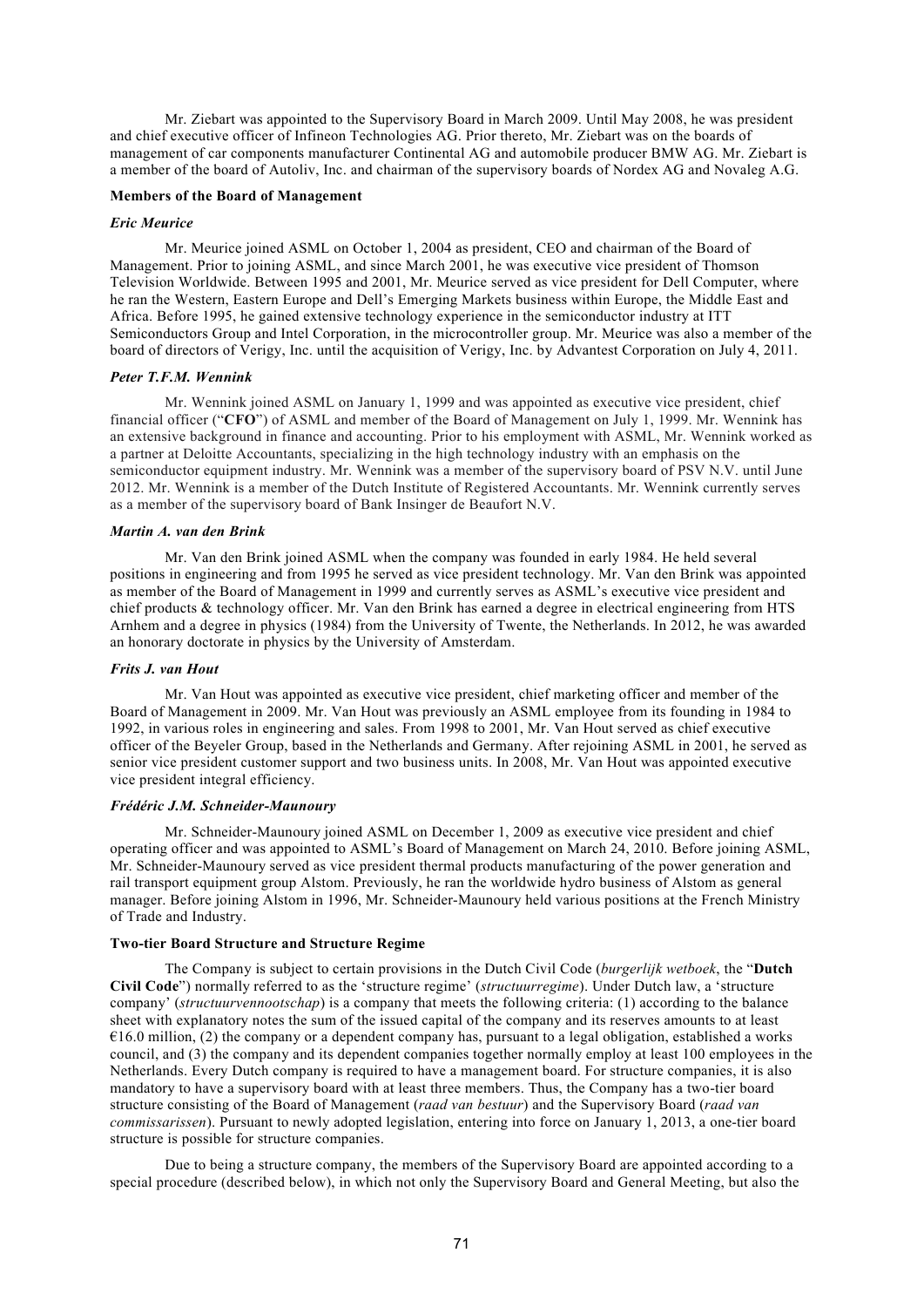Works Council plays an important role. For structure companies, a number of important resolutions of the Board of Management are mandatorily subject to the Supervisory Board's approval. Furthermore, in structure companies it is the Supervisory Board that has the right to appoint and dismiss the members of the Board of Management after consulting the General Meeting.

Supervisory Board members are prohibited from serving as officers or employees of ASML, and members of the Board of Management cannot serve on the Supervisory Board.

# **Board of Management**

# *Role and Procedure*

ASML's Board of Management is responsible for managing ASML, under the chairmanship of its president, the CEO and the chairman of the Board of Management. The current Board of Management comprises five members.

Although the various management tasks are divided among the members of the Board of Management, the Board of Management remains collectively responsible for the management of ASML, the deployment of its strategy, its risk profile and policies, the achievement of its objectives, its results and the corporate social responsibility aspects relevant to the Company.

In fulfilling its management tasks and responsibilities, the Board of Management considers the interests of ASML and the business connected with it, as well as the interests of ASML's stakeholders. The Board of Management is accountable to the Supervisory Board and the General Meeting for the performance of its management tasks.

Important decisions of the Board of Management that require the approval of the Supervisory Board are, among others:

- the operational and financial objectives of ASML;
- $\bullet$  the strategy designed to achieve the objectives;
- the parameters to be applied in relation to the strategy to achieve the objectives; and
- corporate social responsibility issues that are relevant to ASML.

The rules of procedure for the Board of Management contain - among other topics - the general responsibilities of the Board of Management, the relationship with the Supervisory Board and various stakeholders, the decision making process within the Board of Management, and also the logistics surrounding the meetings.

### *Appointment, Composition and Other Functions*

Members of the Board of Management are appointed by the Supervisory Board upon recommendation by ASML's Selection and Nomination Committee and upon notification to the General Meeting. Members of the Board of Management appointed after the amendment of the Articles of Association in 2004, are appointed for a period of four years, where after reappointment is possible. Because Messrs. P. Wennink and M. van den Brink's initial appointment as member of the Board of Management occurred before 2004, their appointment to the Board of Management is for an indefinite period of time. Until now, the existing employment contracts, including all rights and obligations under these contracts, have been honoured.

The Supervisory Board may suspend and dismiss members of the Board of Management, but only after consulting the General Meeting.

Pursuant to newly adopted Dutch legislation entering into force on January 1, 2013, restrictions will apply as to the overall number of executive board (including a one tier board) positions and supervisory board positions that a member of the executive board of a Dutch public limited liability company or a Dutch private limited liability company which, for the purposes of this new legislation, meets at least two of the three criteria referred to in article 2:397 section 1 Dutch Civil Code (which criteria are: (1) the value of the company's assets according to its balance sheet is, on the basis of the purchase price or manufacturing costs, more than €17.5 million; (2) the net turnover is more than  $635.0$  million; and (3) the average number of employees is 250 or more) (such a company a "**Large Company**"), may hold. Based on the Company's assets and turnover, this rule will also apply to the Company. Pursuant to this new legislation, a person may not be a member of the Board of Management if (A) he or she holds more than two supervisory positions with a Large Company or (B) if he or she acts as chairman of the supervisory board or, in the case of a one-tier board, serves as chairman of the board, of a Large Company. The term 'supervisory position' refers to the position of supervisory director, non-executive director in case of a one-tier board or member of a supervisory body established by the articles of association.

Board of Management members may only accept a supervisory board membership of another listed company after having obtained prior approval from the Supervisory Board. Members of the Board of Management are also required to notify the Supervisory Board of other important functions held or to be held by them.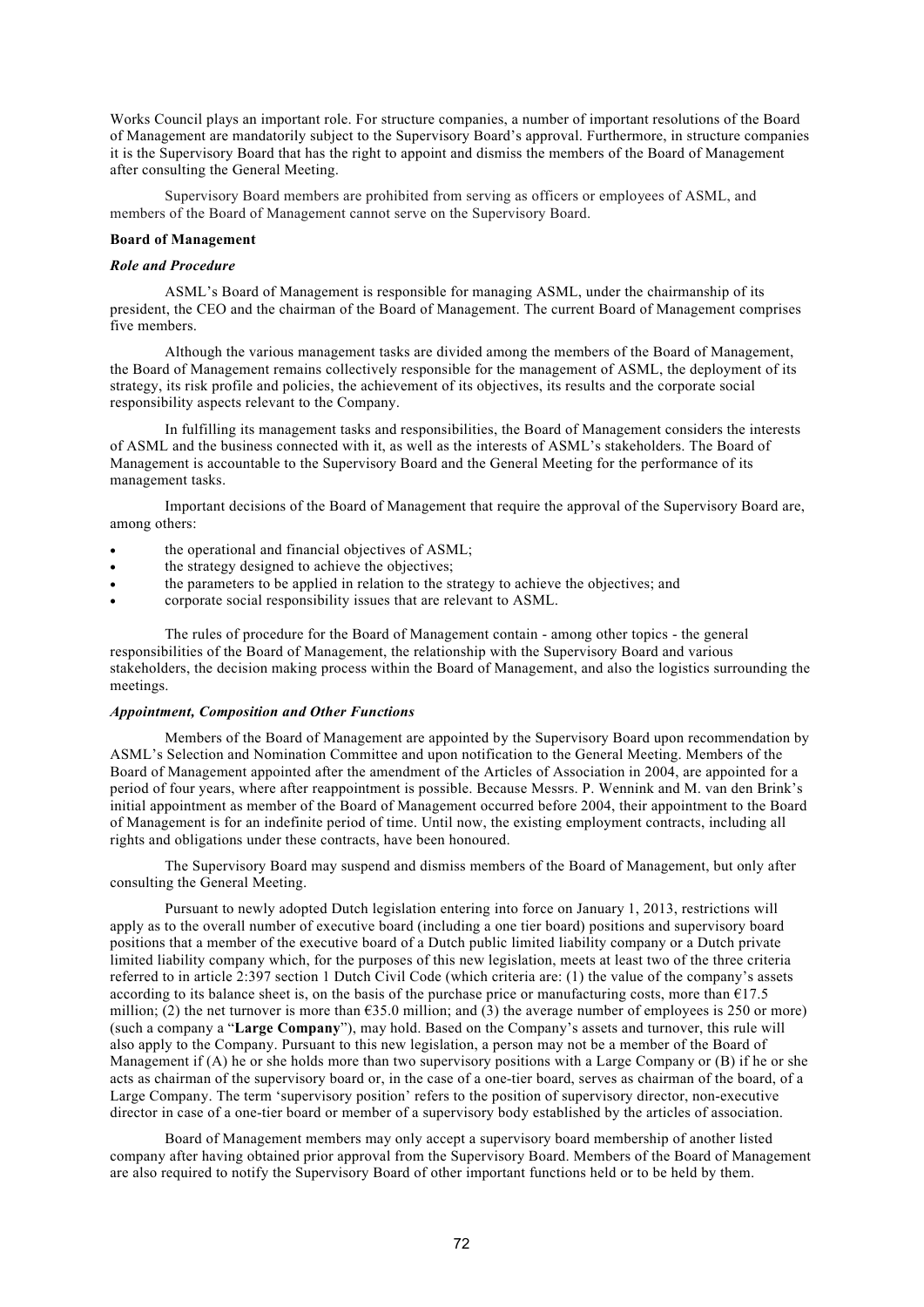Currently, no Board of Management member has more than two Supervisory Board memberships in other listed companies. No current member of the Board of Management is chairman of a supervisory board of a listed company.

Newly adopted Dutch legislation taking effect on January 1, 2013 will require a Dutch public limited liability company which qualifies as a Large Company, to pursue a policy of having at least 30% of the seats on the executive board be held by men and at least 30% of the seats on the executive board be held by women to the extent these seats are held by natural persons. Based on the Company's assets and turnover, this rule will also apply to the Company. Pursuant to this new legislation, the Company will be required to take this allocation of seats into account in connection with the (nomination for the) appointment of members of the Board of Management. In addition, if the Company does not comply with the gender diversity rules, it must explain in its annual report (1) why the seats are not allocated in accordance with this ratio, (2) how the Company has attempted to achieve a well-balanced allocation, and (3) how the Company aims to achieve a well-balanced allocation in the future. These rules are subject to a sunset provision of four years after its entry into force.

### *Approval of Board of Management Decisions by the General Meeting*

The Board of Management requires prior approval of the General Meeting for resolutions concerning an important change in the identity or character of ASML or its business, including:

- a transfer of all or substantially all of the business of ASML to a third party;
- entering into or the termination of a long-term material joint venture between ASML and a third party; and
- an acquisition or divestment by ASML of an interest in the capital of a company with a value of at least one-third of ASML's assets (determined by reference to ASML's most recently adopted annual accounts).

## *Decision Process and Conflicts of Interest*

Resolutions of the Board of Management shall be adopted by an absolute majority of votes cast, which always needs to include the CEO's consent. In case of a tie vote, the chairman of the Board of Management shall have a casting vote. Resolutions of the Board of Management may also be adopted in writing, provided that the proposal concerned is submitted to all members of the Board of Management and none of them object to this form of adoption.

If a member of the Board of Management, acting in his personal capacity, enters into an agreement with the Company, or if he, acting in his personal capacity, conducts any litigation against the Company, the Company may be represented in that matter by one of the other members of the Board of Management, or by a member of the Supervisory Board designated by the Supervisory Board, unless the General Meeting designates a person for that purpose or unless the law provides otherwise for such designation. Such a person may also be the member of the Board of Management in respect with whom the conflict of interest exists. If a member of the Board of Management has a conflict of interest with the Company other than as referred to in the first sentence of this paragraph, he shall as each of the other members of the Board of Management have the power to represent the Company, in accordance with the provisions of the first paragraph.

Newly adopted Dutch legislation taking effect on January 1, 2013 does not contain restrictions on the powers of members of the executive board (including a one tier board) of a Dutch public limited liability company or a Dutch private limited liability company to represent such company in case of a conflict of interest, but provides that a member of the executive board may not participate in the adoption of resolutions (including deliberations in respect of these) if he or she has a direct or indirect personal conflict of interest with the company. This rule will also apply to the Company. Pursuant to this new legislation, if no resolution can be adopted by the Board of Management as a consequence hereof, the resolution concerned will be adopted by the Supervisory Board, unless the Articles of Association provide otherwise. In addition, if a member of the Board of Management does not comply with the provisions on conflicts of interest, the resolution concerned is subject to nullification (*vernietigbaar*) and this member may be held liable towards the Company.

In case one or more members of the Board of Management are prevented from acting or are absent, the remaining members of the Board of Management are, or the only remaining member of the Board of Management is, temporarily in charge of the entire management. In case all members of the Board of Management are, or the only member of the Board of Management is, prevented from acting or are/is absent, the Supervisory Board will temporarily assume management. In such an event, the Supervisory Board is authorised to designate one or more temporary members of the Board of Management.

Other than Mr Wennink's membership of the supervisory board of PSV N.V. until June 30, 2012, ASML is not aware of any potential conflicts of interest between any duties of members of ASML's Board of Management to ASML and their private interests and/or other duties. See "Major Shareholders and Related Party Transactions".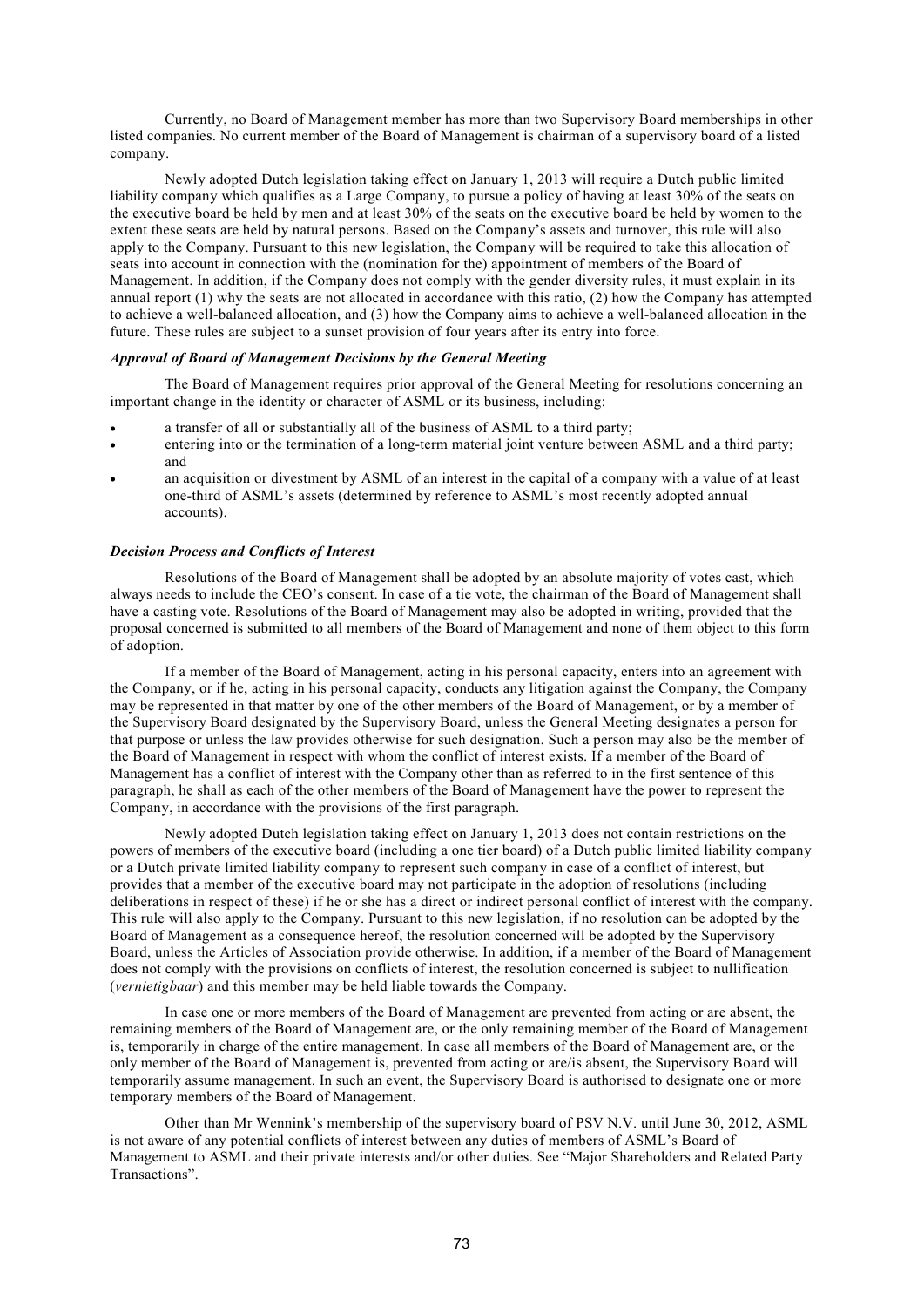## **Supervisory Board**

## *Role and Procedure*

ASML's Supervisory Board supervises the policies of the Board of Management and the general course of affairs of ASML and its subsidiaries. ASML's Supervisory Board also supports the Board of Management with its advice. As ASML has a two-tier structure, the Supervisory Board is a separate and independent body from the Board of Management and from the Company. Under Dutch law and per the Dutch Corporate Governance Code (the "**Code**"), Supervisory Board members cannot be members of the Board of Management and cannot be (former) officers or employees of ASML.

In fulfilling its role and responsibilities, the Supervisory Board takes into consideration the interests of ASML and its subsidiaries, as well as the relevant interests of ASML's stakeholders. The Supervisory Board supervises and advises the Board of Management in performing its tasks, with a particular focus on:

- the achievement of ASML's objectives;
- ASML's corporate strategy and the management of risks inherent to ASML's business activities;
- the structure and operation of internal risk management and control systems;
- the financial reporting process;
- compliance with applicable legislation and regulations;
- relationship with shareholders; and
- the corporate social responsibility issues important for ASML.

Major management decisions, such as ASML's strategy, major investments and budget, require the approval of the Supervisory Board. The Supervisory Board selects and appoints new Board of Management members, prepares the remuneration policy for the Board of Management, and decides on the remuneration for the individual members of the Board of Management. Also, the Supervisory Board is the body that nominates new Supervisory Board candidates for appointment and submits remuneration proposals for the Supervisory Board members to the General Meeting.

The Supervisory Board, through its Selection and Nomination Committee, closely follows the developments in the area of corporate governance and the applicability of the relevant corporate governance rules for ASML.

#### *The Rules of Procedure*

The rules of procedure of the Supervisory Board (the "**Rules of Procedure**") contain requirements based on the Code, on the Sarbanes-Oxley Act and on any other applicable laws, as well as corporate governance practices developed by the Supervisory Board over the past years. The Rules of Procedure are subject to regular review in view of the continuous corporate governance developments. Items include among others responsibilities of the Supervisory Board and its committees, composition of the Supervisory Board and its committees, logistics surrounding the meetings, meeting attendance of Supervisory Board members, rotation schedule for the Supervisory Board members.

The Rules of Procedure also contain the charters of the four committees. The Supervisory Board has assigned certain of its tasks and responsibilities to the four committees; however, the plenary Supervisory Board remains responsible for the fulfilment of these tasks and responsibilities. The Supervisory Board - and its committees - may obtain information from officers and external advisors of ASML, if necessary for the execution of its tasks. Especially the committees frequently call upon external advisors, who assist the committees in preparing the recommendations to be decided upon by the full Supervisory Board.

The Rules of Procedure, as well as the charters of the four committees are regularly reviewed and, if needed, amended. Changes in the Supervisory Board's Rules of Procedure need to be approved by the full Supervisory Board. Changes in the charters of the committees are approved by the committee concerned. The Audit Committee charter is reviewed annually, to check whether the charter still complies with the applicable rules and regulations, especially those relating to the Sarbanes-Oxley Act.

### *Expertise, Composition, Appointment*

The Supervisory Board currently consists of eight members, the minimum being three members. The Supervisory Board determines the number of Supervisory Board members required for the performance of its functions.

At the General Meeting held on April 20, 2011, Messrs. W.T. (Bill) Siegle and J.W.B. (Jos) Westerburgen retired by rotation and were both reappointed for a period of two years. Conform the Supervisory Board's rotation schedule, Mr. Westerburgen has started his last term on ASML's Supervisory Board.

Per the General Meeting held on April 25, 2012, Messrs. O. (OB) Bilous, F.W. (Fritz) Fröhlich retired by rotation and were reappointed for a maximum period of two years in line with the Supervisory Board's profile.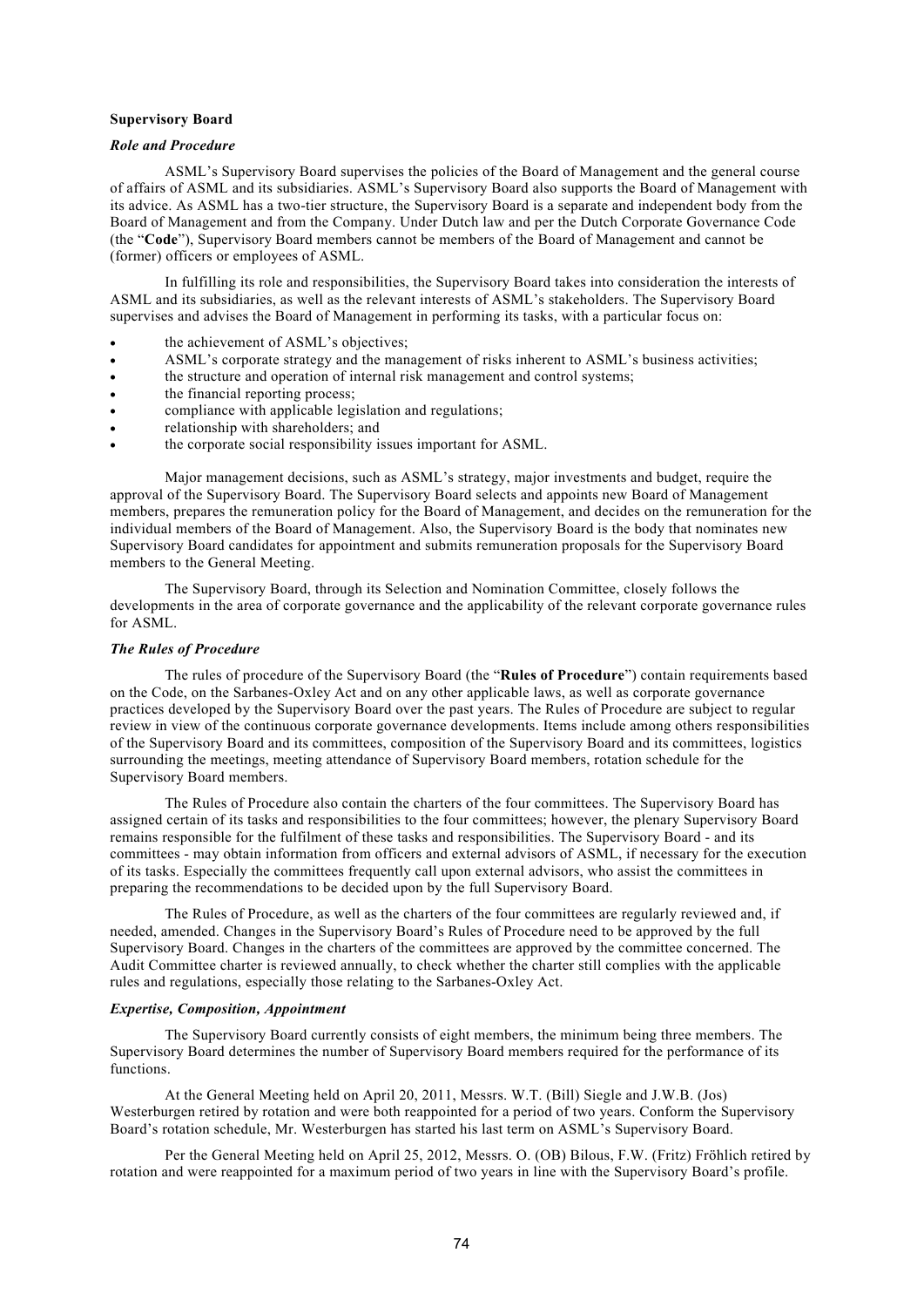Mr. A.P.M. (Arthur) van der Poel also retired by rotation and was reappointed for a maximum period of four years.

The current members of ASML's Supervisory Board show a diverse mix with respect to background, nationality, age, gender and expertise, in line with the current profile drawn up by the Supervisory Board. The profile of the Supervisory Board aims for an international and adequate composition reflecting the global business activities of ASML, as well as for an adequate level of experience in financial, economic, technological, social, and legal aspects of international business. In case of (re)appointments, the Selection and Nomination Committee checks whether the candidates fit in the Supervisory Board's profile.

Similar to the rules for the composition of the Board of Management described above, newly adopted Dutch legislation taking effect on January 1, 2013 will require Large Companies to pursue a policy of having at least 30% of the seats on the supervisory board be held by men and at least 30% of the seats on the supervisory board be held by women. This rule also applies to the Company because it qualifies as a Large Company and is implemented in the Supervisory Board's profile, as amended in 2009. Pursuant to this new legislation, the Company will be required to take this allocation of seats into account in connection with the following actions: (1) the (nomination for the) appointment of members of the Supervisory Board, (2) drafting the criteria for the size and composition of the Supervisory Board, as well as the designation, the appointment, the recommendation and the nomination for appointment of members of the Supervisory Board and (3) drafting a profile for the members of the Supervisory Board. In addition, if the Company does not comply with the gender diversity rules, it is required to explain in the annual report (1) why the seats are not allocated in accordance with this ratio, (2) how the Company has attempted to achieve a well-balanced allocation and (3) how the Company aims to achieve a well-balanced allocation in the future. This rule will cease to have effect four years after the relevant legislation has entered into force.

Because the Company is still subject to the structure regime, members of the Supervisory Board are appointed by the General Meeting based on nominations proposed by the Supervisory Board. The Supervisory Board informs the General Meeting and the Works Council about upcoming resignations by rotation at the General Meeting in the year preceding the actual resignation(s) by rotation to ensure that the General Meeting and the Works Council have sufficient opportunity to recommend candidates for the upcoming vacancies. The Supervisory Board has the right to reject the proposed recommendations. Furthermore, the Works Council has an enhanced right to make recommendations for one-third of the members of the Supervisory Board. The enhanced recommendation right implies that the Supervisory Board may only reject the Works Council's recommendations for the following reasons: (i) if the relevant person is unsuitable or (ii) if the Supervisory Board would not be duly composed if the recommended person were appointed as Supervisory Board member. If no agreement on the recommended person(s) can be reached between the Supervisory Board and the Works Council, the Supervisory Board may request the Enterprise Chamber to declare that the Supervisory Board's objection is legitimate. Any decision of the Enterprise Chamber this matter is non-appealable.

Mmes. H.C.J. (leke) van den Burg and P.F.M. (Pauline) van der Meer Mohr are nominated and appointed per the Works Council's enhanced recommendation right. Potential future reappointments of both members will also be subject to this enhanced recommendation right.

Nominations by the Supervisory Board may be overruled by a resolution at the General Meeting with an absolute majority of the votes, representing at least one-third of ASML's outstanding share capital. If the votes cast in favor of such a resolution do not represent at least one-third of the total outstanding capital, a new shareholders' meeting can be convened at which the nomination can be overruled by an absolute majority. If the General Meeting does not appoint the person nominated and does not reject the nomination, the Supervisory Board will appoint the nominated person.

Supervisory Board members serve for a maximum term of four years from the date of their appointment, or a shorter period as per the Supervisory Board's rotation schedule. Members can be reappointed, provided that their entire term of office does not exceed 12 years. The rotation schedule is available in the corporate governance section on ASML's website [\(https://www.asml.com](https://www.asml.com/)).

The General Meeting may, by an absolute majority of the votes representing at least one-third of the total outstanding capital, dismiss the Supervisory Board in its entirety for lack of confidence. In such case, the Enterprise Chamber shall appoint one or more Supervisory Board members at the request of the Board of Management.

Similar to the rules for the Board of Management described above, pursuant to newly adopted Dutch legislation entering into force on January 1, 2013, restrictions will apply as to the overall number of executive board (including a one tier board) positions and supervisory board positions that a member of the supervisory board (or a non-executive director in case of a one-tier board) of a Dutch public limited liability company may hold. This rule will also apply to the Company. Pursuant to this new legislation, a person may not be a member of the Supervisory Board if he or she holds more than five supervisory positions with Large Companies. Acting as a chairman of the supervisory board or a supervisory body established by the articles of association or, in case of a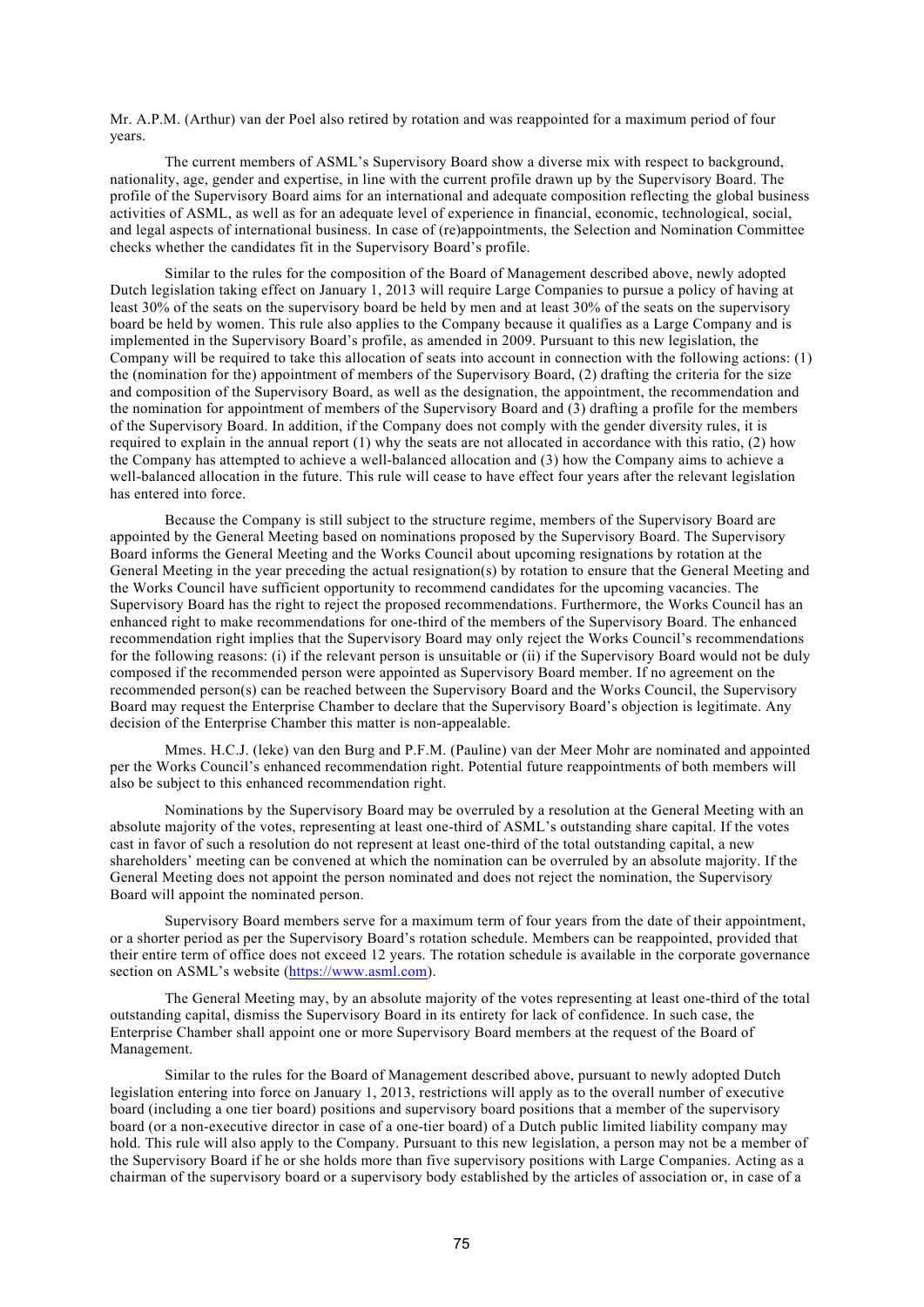one-tier board, chairman of the executive board, of a Large Company will count twice. The term 'supervisory position' refers to the position of supervisory director, non-executive director in case of a one-tier board or member of a supervisory body established by the articles of association.

Currently, none of the Supervisory Board members exceeds the maximum number of five memberships of supervisory boards of Large Companies (a chairmanship counting double).

#### *Decision Making and Conflicts of Interest*

The Supervisory Board may adopt its resolutions by an absolute majority of the votes cast at a meeting at which at least one half of its members is present. Resolutions of the Supervisory Board may also be adopted in writing provided that the proposal has been sent to all members and no member has opposed to this method of adopting a resolution and provided that more than half of the members cast its votes in favour of such proposal.

Conflict of interest procedures are incorporated in the Rules of Procedure and address the principle and the best practice provisions of the Code with respect to conflicts of interest.

Similar to the rules for the Board of Management described above, newly adopted Dutch legislation taking effect on January 1, 2013 provides that a member of the supervisory board (including a one tier board) of a Dutch public limited liability company or a Dutch private limited liability company may not participate in the adoption of resolutions (including deliberations in respect of these) if he or she has a direct or indirect personal conflict of interest with the company. This rule will also apply to the Company. Pursuant to this new legislation, if no resolution can be taken as a consequence hereof, the resolution concerned will be adopted by the General Meeting, unless the Articles of Association provide otherwise. If a member of the Supervisory Board does not comply with the provisions on conflicts of interest, the resolution concerned is subject to nullification (*vernietigbaar*) and this member may be held liable towards the Company.

Other than Mr Van der Poel's membership of the supervisory board of PSV N.V. until June 30, 2012, ASML is not aware of any potential conflicts of interest between any duties of members of ASML's Supervisory Board to ASML and their private interests and/or other duties. See "Major Shareholders and Related Party Transactions".

#### **Role of the four Committees of the Supervisory Board**

Although the Supervisory Board retains ultimate responsibility, the Supervisory Board has delegated certain of its tasks to the four committees of the Supervisory Board. Their roles and functions are described in separate chapters in the Supervisory Board's rules of procedure.

In the plenary Supervisory Board meetings, the chairman of each committee reports verbally and/or in writing on the issues and items discussed in the committee meetings, and also the minutes of the committee meetings are available for all Supervisory Board members, enabling the full Supervisory Board to make the appropriate decisions.

## *Audit Committee*

The current members of ASML's Audit Committee are Fritz Fröhlich (chairman), Arthur van der Poel and Wolfgang Ziebart, The members of the Audit Committee are all independent, members of the Supervisory Board.

In general, the Audit Committee meets at least four times per year and always before the publication of the quarterly and annual financial results.

ASML provides the Audit Committee with all relevant information to be able to adequately and efficiently supervise the preparation and disclosure of financial information by ASML. This includes, among other things, information on the status and development of the (semiconductor) market to be able to judge the outlook and budget for the next six to twelve months, the application of accounting standards in the Netherlands, IFRS, the choice of accounting policies and the work of internal and external auditors. Annually, the Audit Committee discusses and reviews among others ASML's financing policy and strategy, tax planning policy, investor relations activities and strategy, fraud policy, and information and communication technology policy.

The Audit Committee, on behalf of the Supervisory Board, reviews and approves the fees of the external auditor. The Audit Committee is the first contact for the external auditor if the external auditor discovers irregularities in the content of the financial reports. The external auditor provides the Audit Committee regularly with an update on the actual costs for the audit services and the non-audit services, enabling the Audit Committee to monitor the independence of the external auditor. The external auditor only provides the audit and non-audit services in accordance with ASML's pre-approval policy, as approved by the Audit Committee. As a general rule, the external auditor is present at meetings of the Audit Committee. In general, after each Audit Committee meeting, the Audit Committee (without management present) meets with the external auditor to discuss the relationship between the Audit Committee and the external auditor, the relationship between Board of Management and the external auditor, and any other issues deemed necessary to be discussed.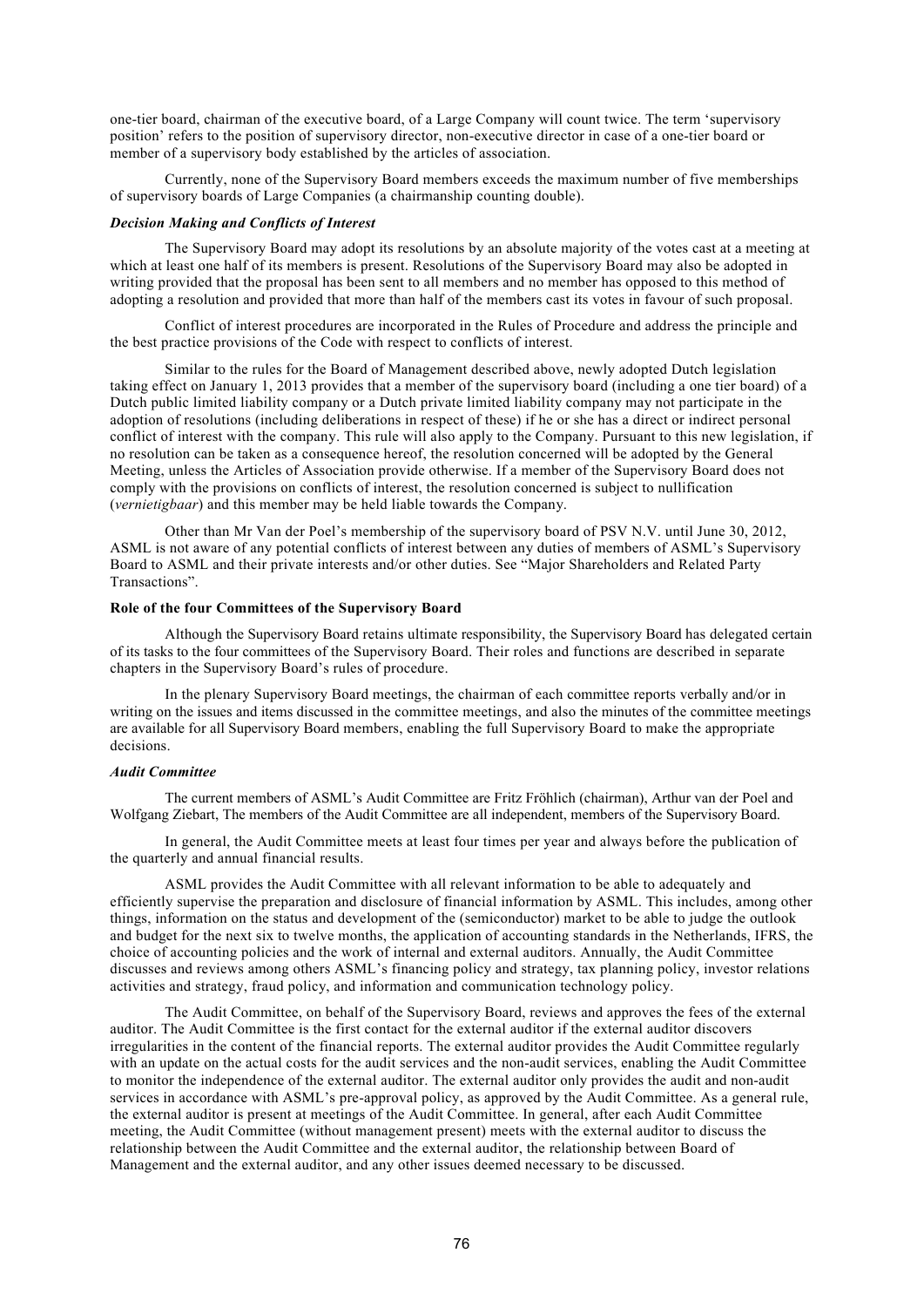The Audit Committee generally invites ASML's CEO, CFO, corporate controller and corporate chief accountant to its meetings. The internal auditor also attends these meetings. From time to time, other ASML employees may be invited to Audit Committee meetings to address subjects that are of importance to the Audit Committee.

Mr. Fröhlich, chairman of the Audit Committee, is the Supervisory Board's financial expert, taking into consideration his extensive financial background and experience.

#### *Remuneration Committee*

The current members of ASML's Remuneration Committee are Mr. Westerburgen (chairman), Ms. Van den Burg, Ms. Van der Meer Mohr and Mr Ziebart.

The Remuneration Committee meets at least twice a year and more frequently when deemed necessary.

The Remuneration Committee prepares ASML's remuneration policy for members of the Board of Management, and oversees the development and implementation of the remuneration policy. In cooperation with the Audit Committee and the Technology and Strategy Committee, the Remuneration Committee reviews and proposes to the Supervisory Board corporate goals and objectives relevant to the variable part of the Board of Management's remuneration. Also in cooperation with the Audit Committee and the Technology and Strategy Committee, the Remuneration Committee evaluates the performance of the members of the Board of Management in view of those goals and objectives, and - based on this evaluation - recommends to the Supervisory Board appropriate compensation levels for the Board of Management members.

Topics to be discussed in the Remuneration Committee are among others the targets and remuneration package for the Board of Management, the ASML stock option and share plans, and the remuneration reports reflecting the execution of the remuneration policy over the financial year concerned. External experts assist the Remuneration Committee in its activities. Those experts do not provide advice to the Board of Management with respect to matters in this area.

In 2012 the revision of the 2010 Remuneration Policy ("**2010 Remuneration Policy**") was an important topic. The revised 2010 Remuneration Policy will be submitted for adoption to the 2013 General Meeting.

Mr. Westerburgen, the Chairman of the Remuneration Committee is neither a former member of ASML's Board of Management, nor a member of the board of management of another company. No member of the Remuneration Committee is a current member of the board of management of another Dutch listed company.

#### *Selection and Nomination Committee*

The current members of ASML's Selection and Nomination Committee are Mr. Westerburgen (chairman), Mr. Bilous and Mr. Van der Poel.

The Selection and Nomination Committee meets at least twice a year and more frequently when deemed necessary.

The Selection and Nomination Committee assists the Supervisory Board in:

- preparing the selection criteria and appointment procedures for members of the Company's Supervisory Board and Board of Management;
- periodically evaluating the scope and composition of the Board of Management and the Supervisory Board, and proposing the profile of the Supervisory Board in relation thereto;
- periodically evaluating the functioning of the Board of Management and the Supervisory Board and the individual members of those boards and reporting the results thereof to the Supervisory Board; and
- proposing (re-)appointments of members of the Board of Management and the Supervisory Board, and supervising the policy of the Board of Management in relation to the selection and appointment criteria for senior management.

The Selection and Nomination Committee furthermore discusses imminent corporate governance developments, for example those based on law proposals, but also the outcome of the Report of the Monitoring Committee with respect to compliance with the Code.

### *Technology and Strategy Committee*

The current members of the Technology and Strategy Committee are Mr. Siegle (chairman), Mr. Bilous, Mr. Van der Poel and Mr. Ziebart.

The Technology and Strategy Committee meets at least twice a year and more frequently when deemed necessary.

The Technology and Strategy Committee provides advice to the Supervisory Board with respect to ASML's technology strategies and ASML's technology and product roadmaps. External experts as well as experts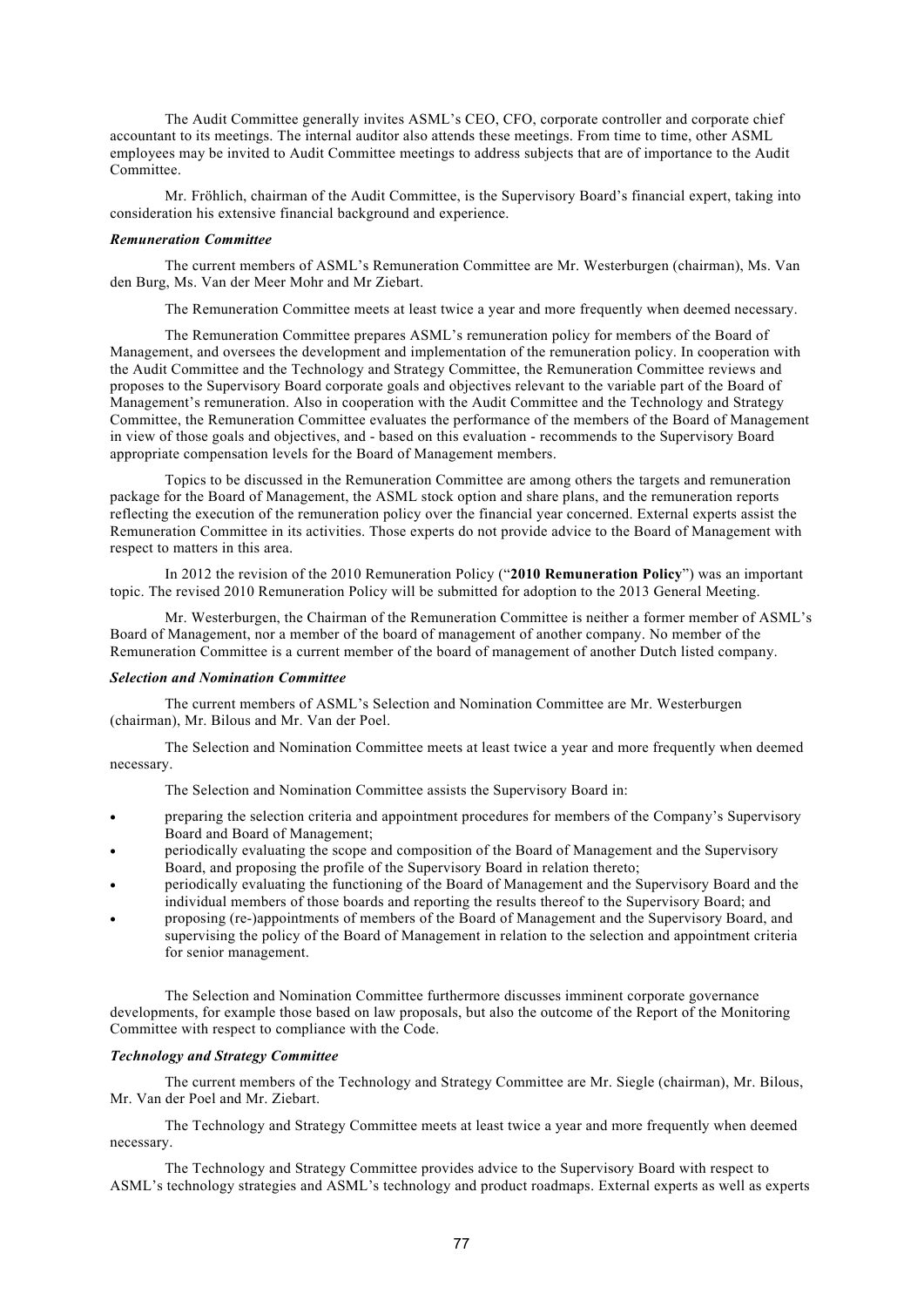from within ASML may act as advisors to the Technology and Strategy Committee with respect to the subjects reviewed and discussed in this committee. The advisors do not have voting rights. The Technology and Strategy Committee frequently uses the possibility to invite external and/or internal experts to attend committee meetings. External experts may include representatives of suppliers and research & development partners to increase the committee's understanding of the technology and research necessary for the development of ASML's leadingedge systems.

The in-depth technology discussions in the Technology and Strategy Committee and the subsequent reporting on headlines in the full Supervisory Board increases the Supervisory Board's understanding of ASML technology matters and enables the Supervisory Board to adequately supervise the strategic choices facing ASML, including the Company's investment in research and development.

The Committee also reviews the proposed technology targets, as well as the achievements related thereto and provides the Remuneration Committee with its advice on this topic.

## **Directors and Officers Insurance and Indemnification**

Members of the Board of Management and Supervisory Board, as well as certain senior management members, are insured under ASML's Directors and Officers Insurance Policy. Although the insurance policy provides for a wide coverage, the directors and officers may incur uninsured liabilities. ASML has agreed to indemnify its Board of Management and Supervisory Board against any claims arising in connection with their position as director and officer of the Company, provided that such claim is not attributable to wilful misconduct or intentional recklessness of such officer or director.

#### **Remuneration of Members of the Board of Management**

The remuneration of the members of the Board of Management is determined by the Supervisory Board on the advice of the Company's Remuneration Committee. The 2010 Remuneration Policy, as adopted by the General Meeting on March 24, 2010, was not changed in 2012.

The 2010 Remuneration Policy enables ASML to continue to attract, reward and retain qualified and experienced industry professionals in an international labor market. The remuneration structure and levels are assessed against a reference market by benchmarking. The total remuneration in 2011 consisted of base salary, short-term performance incentive ("**STI**") (in cash), long-term performance incentive ("**LTI**") (in shares) and other benefits.

#### *Total Direct Compensation, Pension and Other Benefits*

The remuneration of the members of the Board of Management in 2011 was as follows:

|                                  |                   | Fixed                                      | Short-<br>term                     | (variable)                       | Long-term<br>(variable)             | Total<br>Remuneration  |                       | Other                                   |                                                                  |
|----------------------------------|-------------------|--------------------------------------------|------------------------------------|----------------------------------|-------------------------------------|------------------------|-----------------------|-----------------------------------------|------------------------------------------------------------------|
|                                  | Financial<br>Year | <b>Base</b><br><b>Salary</b><br><b>EUR</b> | <b>STI</b><br>(Cash)<br><b>EUR</b> | Option<br>Awards<br><b>EUR</b>   | LTI (share<br>awards)<br><b>EUR</b> | Total(1)<br><b>EUR</b> | Pension<br><b>EUR</b> | <b>Pension</b><br>Premium<br><b>EUR</b> | Other benefits and<br>expense<br>reimbursement (2)<br><b>EUR</b> |
| E. Meurice                       | 2011              | 787,000                                    | 586,708                            |                                  | 1,413,218                           | 2,786,926              | 140,113               | 88,050                                  | 136,765                                                          |
| P.T.F.M.<br>Wennink              | 2011              | 488,000                                    | 291,043                            |                                  | 875,493                             | 1,654,536              | 85,994                | 94,455                                  | 44,669                                                           |
| M.A. van<br>den Brink            | 2011              | 517,000                                    | 308,339                            |                                  | 927,912                             | 1,753,251              | 91,243                | 181,826                                 | 45,502                                                           |
| F.J. van<br>Hout                 | 2011              | 428,000                                    | 255,259                            |                                  | 832,201                             | 1,515,460              | 75,134                | 9,735                                   | 35,190                                                           |
| F.J.M.<br>Schneider-<br>Maunoury | 2011              | 416,000                                    | 248,102                            | $\overbrace{\phantom{aaaaa}}^{}$ | 676,945                             | 1,341,047              | 56,475                | 4,290                                   | 28,313                                                           |

1 This total reflects base salary, STI (cash), option awards and LTI (share awards).

2 Other benefits and expense reimbursement are gross amounts and may include housing costs, company car costs, travel expenses, social security costs, health and disability insurance costs and representation allowances.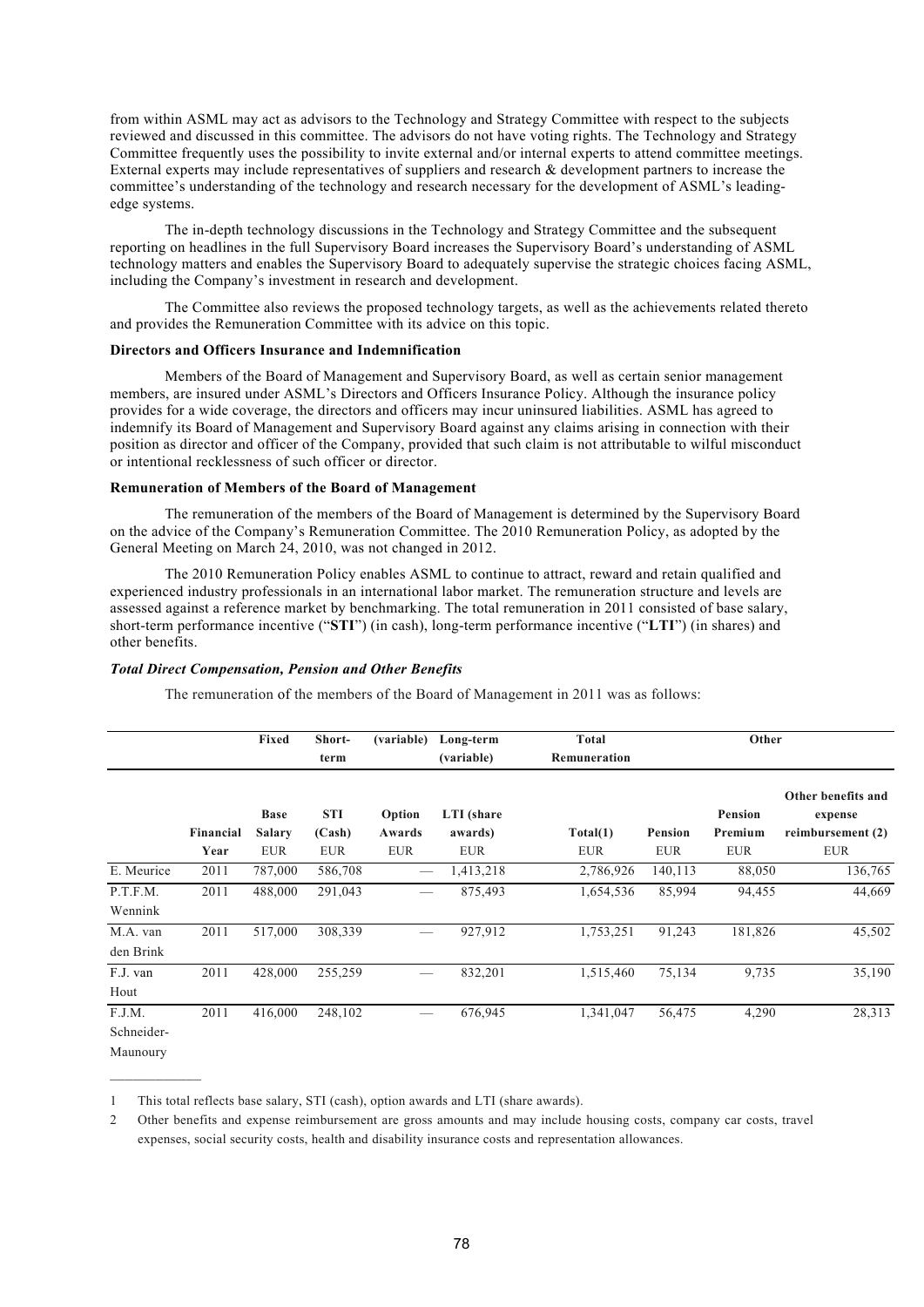#### *Short-term Incentive*

The annual performance-related cash incentive will have an on-target level of 75.0 percent of base salary for the CEO and 60.0 percent for the other members of the Board of Management. The pay-outs are prorated, on a linear basis to the level of achievement of six performance criteria. Of the five quantitative performance criteria, three are based on the achievement of measurable financial targets, one on technology leadership index (which also included qualitative elements) and one on achievements in the market position. Additionally, the qualitative target is based on the achievement of agreed key objectives.

In principle, the weighting of each of the five quantitative criteria is equal (weighted 80.0 percent in total). The sixth target is based on qualitative objectives (weighted 20.0 percent). The setting and measuring period of the financial and technology based targets is semi-annual, and for the market related and qualitative targets it is annual. The overall pay-out is annual and the cash incentive is accrued during the performance period.

On January 17, 2012, the Remuneration Committee evaluated the Board of Managements' performance on these six criteria and based on this evaluation, the pay-out level was determined to be 99.4 percent of the target level.

#### *Performance Stock Options*

Since the implementation of the 2010 Remuneration Policy, the performance stock options are no longer part of the remuneration package for the Board of Management, in order to shift the focus from the short-term to the long-term. The value of this part of the remuneration has been moved into the long-term incentive plan which is paid in shares. 2009 was the last year in which performance stock options were granted to the members of the Board of Management, which means the actual number of performance stock options for 2009 achievement were awarded for the last time in 2010. Once the options are unconditionally awarded after fulfillment of the performance conditions, the options will be retained (lock-up period) by the Board of Management member for at least two years after the date of unconditional award or until the termination of employment, whichever period is shorter. The fair value of the options granted is determined based on the Black-Scholes option valuation model.

Details of vested options held by members of the Board of Management to purchase Ordinary Shares are set out below:

|                                       | Jan. 1,<br>2012 | <b>Exercised</b><br>during<br>2012 | <b>Share price</b><br>on exercise<br>date<br>(EUR) | <b>Vested</b><br>during 2012 | <b>Expired</b><br>during<br>2012 | <b>Total</b><br>(Nov. 4,<br>2012) | <b>Exercise</b><br>price<br>(EUR) | <b>Expiration</b><br>date |
|---------------------------------------|-----------------|------------------------------------|----------------------------------------------------|------------------------------|----------------------------------|-----------------------------------|-----------------------------------|---------------------------|
| E. Meurice                            | 23,270          | 23,270                             | 35.12                                              | $\overline{a}$               | $\overline{\phantom{a}}$         | $\overline{\phantom{a}}$          | 11.53                             | 1/19/2015                 |
|                                       | 88,371          | 88,371                             | 36.70                                              | $\overline{\phantom{a}}$     | $\overline{\phantom{0}}$         | $\overline{\phantom{a}}$          | 17.90                             | 1/18/2016                 |
|                                       | 95,146          | 95,146                             | 43.89                                              | $\overline{\phantom{a}}$     | $\overline{\phantom{0}}$         | $\overline{\phantom{a}}$          | 20.39                             | 1/17/2017                 |
|                                       | 42,448          | 42,448                             | 36.67                                              |                              |                                  | $\overline{a}$                    | 17.20                             | 2/4/2018                  |
| P.T.F.M.<br>Wennink                   | 84,895          | 84,895                             | 34.93                                              |                              | $\overline{a}$                   | $\overline{\phantom{a}}$          | 12.39                             | 2/2/2019                  |
|                                       | 31,500          |                                    |                                                    | $\qquad \qquad \blacksquare$ | 31,500                           | $\overline{\phantom{a}}$          | 58.00                             | 1/20/2012                 |
|                                       | 52,554          | 52,554                             | 33.60                                              |                              |                                  | $\blacksquare$                    | 12.39                             | 2/2/2019                  |
| A. van den Brink                      | 31,500          | $\blacksquare$                     | $\overline{\phantom{a}}$                           | $\overline{\phantom{a}}$     | 31,500                           | $\overline{\phantom{a}}$          | 58.00                             | 1/20/2012                 |
|                                       | 27,894          | 27,894                             | 32.67                                              |                              | $\overline{a}$                   | $\overline{\phantom{a}}$          | 17.20                             | 2/4/2018                  |
|                                       | 55,788          | 55,788                             | 33.60                                              | $\overline{\phantom{a}}$     | $\overline{\phantom{a}}$         | $\overline{\phantom{a}}$          | 12.39                             | 2/2/2019                  |
| F.J. van Hout<br>F.J.M.<br>Schneider- | 46,201          | 46,201                             | 33.60                                              |                              |                                  |                                   | 12.39                             | 2/2/2019                  |
| Maunoury                              |                 |                                    |                                                    |                              | -                                |                                   |                                   |                           |

#### *Long-term Incentive*

The members of the Board of Management are eligible to receive performance shares, which will be awarded annually under the condition of fulfillment of predetermined performance targets. These targets are measured over a period of three calendar years. The performance measures for obtaining performance targets will be ASML's relative return on average invested capital position compared with the peer group (weighted 80.0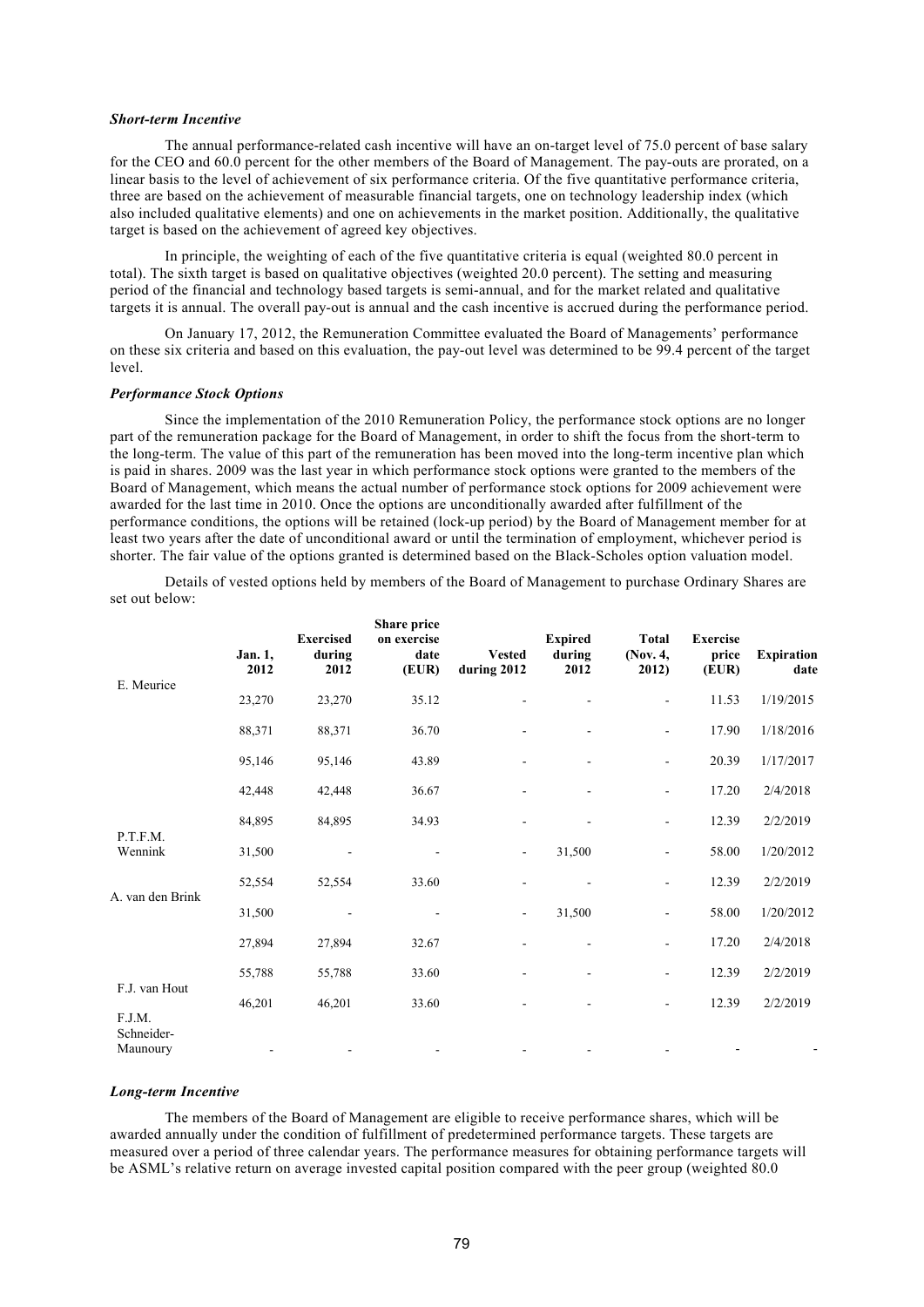percent) and a qualitative target related to ASML's long-term ability to keep performing at high standards (weighted 20.0 percent).

The maximum number of performance shares to be conditionally awarded will equal 146.25 percent of base salary divided by the value of one performance share (i.e. reflecting maximum achievement). ASML defines stretching targets, whereas for on target achievement, the value of performance shares will be 80.0 percent of base salary.

For the determination of the number of performance shares that will be conditionally awarded, ASML applies a fixed number approach. Under this approach, the number of shares is fixed for two consecutive years. Every two years, the fixed number is calculated using the maximum achievable value of 146.25 percent of base salary divided by the value of the performance share at the moment of grant in the respective year. As it was decided to not revise the 2010 Remuneration Policy in 2012 but instead to have an integral revision of the 2010 Remuneration Policy to be submitted for adoption to the 2013 General Meeting, the fixed number calculation has been conducted for the performance share grant in 2012 only.

Once the shares are unconditionally awarded after fulfilment of the performance conditions, the shares will be retained by the Board of Management member for at least two years after the date of unconditional award or until the termination of employment, whichever period is shorter ("**LTI Lock-Up Period**"), subject to certain exceptions. ASML accounts for this share award performance plan as a variable plan.

Details of performance shares granted to members of the Board of Management up to the date of this Prospectus are as follows:

|                    |                     |                        |         | Number of |                            |           | Number of                |           |
|--------------------|---------------------|------------------------|---------|-----------|----------------------------|-----------|--------------------------|-----------|
|                    |                     |                        |         | shares at | <b>Fair value</b>          |           | shares at                | End of    |
| <b>Board</b> of    | Grant               |                        | Full    | grant     | at grant date <sup>1</sup> | Vesting   | vesting                  | lock-up   |
| Management         | date                | <b>Status</b>          | Control | date      | EUR                        | date      | date                     | date      |
| E. Meurice         | 4/18/2012           | Conditional            | No      | 73,570    | 37.33                      | 4/18/2015 | $\overline{\phantom{a}}$ | 4/18/2017 |
|                    | 4/13/2011           | Conditional            | No      | 88,732    | 28.29                      | 4/13/2014 | $\sim$                   | 4/13/2016 |
|                    | 2/1/2010            | Conditional            | No      | 88,732    | 22.93                      | 2/1/2013  | $\overline{\phantom{a}}$ | 2/1/2015  |
|                    | 2/2/2009            | Unconditional          | No      | 57,002    | 13.05                      | 2/2/2012  | 48,859                   | 2/2/2014  |
|                    | 2/4/2008            | Unconditional          | No      | 57,002    | 18.18                      | 2/4/2011  | 48,859                   | 2/4/2013  |
|                    | 1/17/2007           | Unconditional          | Yes     | 66,338    | 20.39                      | 1/17/2010 | 51,807                   | 1/17/2012 |
| P.T.F.M. Wennink   | 4/18/2012           | Conditional            | No      | 45,689    | 37.33                      | 4/18/2015 | $\overline{\phantom{a}}$ | 4/18/2017 |
|                    | 4/13/2011           | Conditional            | No      | 54,974    | 28.29                      | 4/13/2014 | $\overline{\phantom{a}}$ | 4/13/2016 |
|                    | 2/1/2010            | Conditional            | No      | 54,974    | 22.93                      | 2/1/2013  | $\overline{\phantom{a}}$ | 2/1/2015  |
|                    | 2/2/2009            | Unconditional          | No      | 35,287    | 13.05                      | 2/2/2012  | 30,246                   | 2/2/2014  |
|                    | 2/4/2008            | Unconditional          | No      | 35,287    | 18.18                      | 2/4/2011  | 30,246                   | 2/4/2013  |
|                    | 1/17/2007           | Unconditional          | Yes     | 41,111    | 20.39                      | 1/17/2010 | 32,106                   | 1/17/2012 |
| M.A. van den Brink | 4/18/2012           | Conditional            | No      | 48,387    | 37.33                      | 4/18/2015 | $\sim$                   | 4/18/2017 |
|                    | 4/13/2011           | Conditional            | No      | 58,256    | 28.29                      | 4/13/2014 | $\overline{\phantom{a}}$ | 4/13/2016 |
|                    | 2/1/2010            | Conditional            | No      | 58,256    | 22.93                      | 2/1/2013  | $\overline{\phantom{a}}$ | 2/1/2015  |
|                    | 2/2/2009            | Unconditional          | No      | 37,458    | 13.05                      | 2/2/2012  | 32,107                   | 2/2/2014  |
|                    | 2/4/2008            | Unconditional          | No      | 37,458    | 18.18                      | 2/4/2011  | 32,107                   | 2/4/2013  |
|                    | 1/17/2007           | Unconditional          | Yes     | 42,980    | 20.39                      | 1/17/2010 | 33,565                   | 1/17/2012 |
| F.J. van Hout      | 4/18/2012           | Conditional            | No      | 40,023    | 37.33                      | 4/18/2015 |                          | 4/18/2017 |
|                    | 4/13/2011           | Conditional            | No      | 48,293    | 28.29                      | 4/13/2014 | $\overline{\phantom{a}}$ | 4/13/2016 |
|                    | 2/1/2010            | Conditional            | No      | 48,293    | 22.93                      | 2/1/2013  | $\sim$                   | 2/1/2015  |
|                    | 2/2/2009            | Unconditional          | No      | 31,021    | 13.05                      | 2/2/2012  | 26,589                   | 2/2/2014  |
| F.J.M. Schneider-  | 4/18/2012           | Conditional            | No      | 38,944    | 37.33                      | 4/18/2015 |                          | 4/18/2017 |
| Maunoury           | 4/13/2011           | Conditional            | No      | 46,886    | 28.29                      | 4/13/2014 | ÷                        | 4/13/2016 |
|                    | 2/1/2010            | Conditional            | No      | 46,886    | 22.93                      | 2/1/2013  |                          | 2/1/2015  |
| 1.71.01            | 0.1<br>$\mathbf{1}$ | $C_{11}$<br>$\sqrt{1}$ |         |           |                            |           |                          |           |

1. The fair value of the shares as of the grant date.

### *Pension Benefits*

Members of the Board of Management are offered a pension plan based on defined contribution. The total defined contribution is a percentage of the pensionable salary and is dependent on the participant's age at the beginning of the year. In 2011, compensation was paid to the Board of Management regarding the spouse/orphan risk premium to align the Board of Management pension arrangement with senior management. This concerned a reimbursement for risk premiums that were erroneously paid by the participants in the past.

#### *Benefits upon Termination of Employment*

## *Term of Appointment/Employment*

Members of the Board of Management appointed after the 2004 amendment of the Articles of Association, are appointed for a period of four years, after which reappointment is possible for consecutive fouryear terms. Messrs. P. Wennink and M. van den Brink's appointment to the Board of Management is for an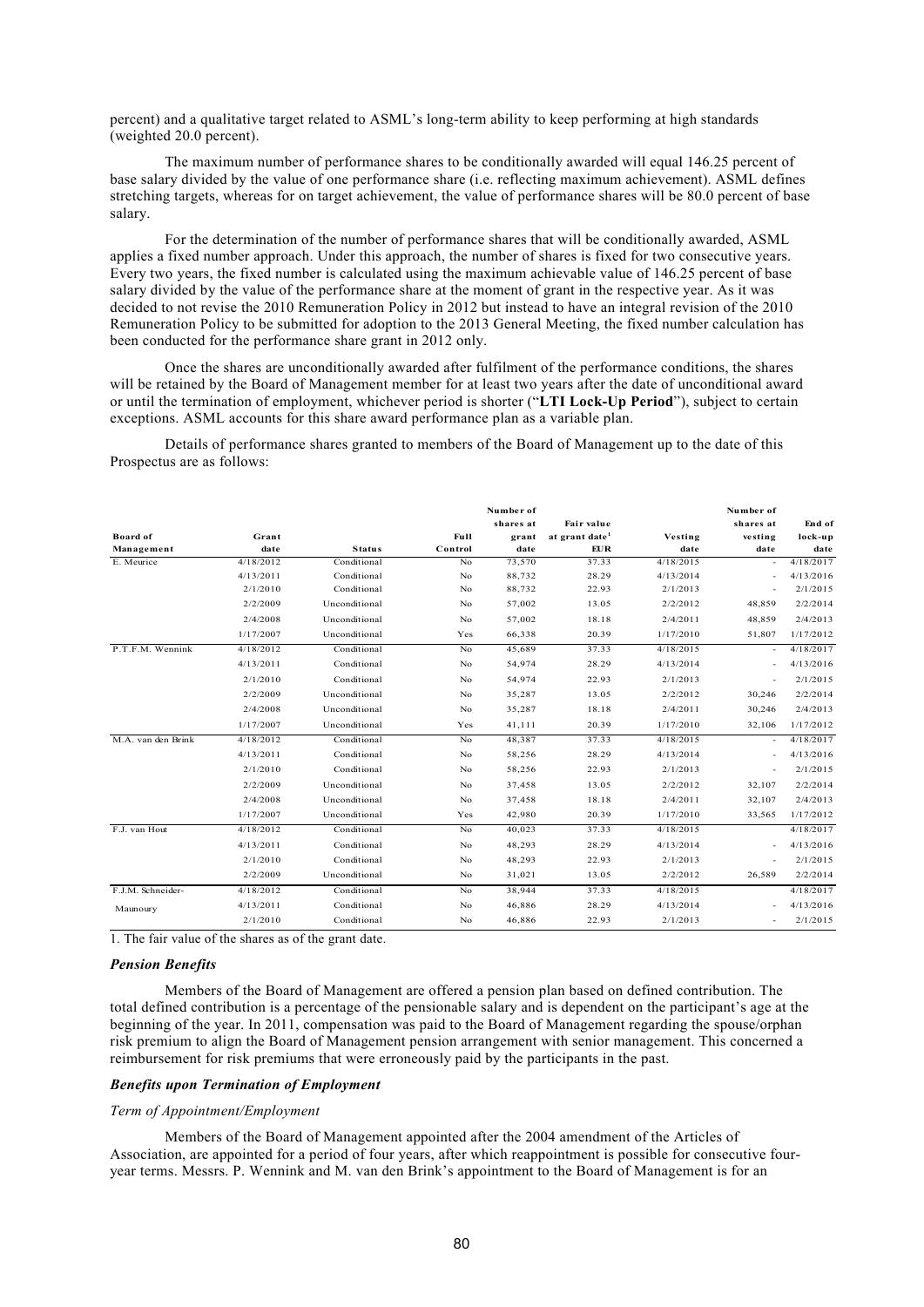indefinite period of time, as their initial appointment was before 2004. The existing employment contracts, including all rights and obligations under these contracts, will be honoured.

#### *Severance Agreement*

Employment agreements with the Board of Management members concluded prior to March 31, 2004 (i.e. Messrs. Wennink and Van den Brink) do not contain specific provisions regarding benefits upon termination of those agreements. Potential severance payments in such case will be according to applicable law (e.g. cantonal formula in the Netherlands).

Employment agreements for members of the Board of Management appointed after March 31, 2004 (i.e. Messrs. Meurice, Van Hout and Schneider-Maunoury) do contain specific provisions regarding benefits upon termination of those agreements.

If the Company gives notice of termination of the employment agreement for reasons which are exclusively or mainly found in acts or omissions on the side of the Board of Management member, no severance amount will be granted. If this is not the case, a severance amount equal to one year base salary or a severance consistent with the Dutch labor laws will be made available upon the effective date of termination.

This severance payment will also be made available in case the Board of Management member gives notice of termination of the employment agreement due to a significant difference of opinion between the respective executives and the Supervisory Board regarding his employment agreement, his function or the Company's strategy.

#### *Change of Control*

Board of Management members with an employment agreement dated after March 31, 2004 (i.e. Messrs. Meurice, Van Hout and Schneider-Maunoury) shall also be entitled to the aforementioned severance amount in the event ASML or its legal successor gives notice of termination due to a change of control (as defined in the employment agreement) or if the Board of Management member gives notice of termination, which is directly related to such change of control and such notice is given within twelve months from the date on which that change of control occurs.

In order to comply with the highest standards of corporate governance, the Supervisory Board decided to mitigate the potential benefit of a change of control under the long-term incentive arrangements. This arrangement entails that the share price will be fixed on the average of i) the average closing share price over a period of 15 trading days prior to first public announcement of change of control negotiations, and ii) the average closing share price over a period of 30 trading days prior to closing of the transaction.

### **Remuneration of the Members of the Supervisory Board**

The annual remuneration for Supervisory Board members covers the period from one annual General Meeting to the next one. The annual remuneration is paid in quarterly instalments starting after the annual General Meeting. Per April 1, 2012, the remuneration of all members of the Supervisory Board was increased with EUR 5,000, in line with the proposal as approved by the 2011 General Meeting.

The following table sets forth an overview of the remuneration awarded to Supervisory Board Members in 2011:

|                         |        |                    |                        |              | <b>Selection</b> |              |               |
|-------------------------|--------|--------------------|------------------------|--------------|------------------|--------------|---------------|
|                         |        |                    |                        |              | and              | Technology   |               |
| <b>Year ended</b>       |        | <b>Supervisory</b> | Audit                  | Remuneration | Nomination       | and Strategy |               |
| December 31             | 2011   |                    | <b>Board Committee</b> | Committee    | Committee        | Committee    | Other $(1,2)$ |
| Arthur P.M.             | 88,250 | 62,500             | 10,000                 |              | 7,875            | 7,875        |               |
| van der Poel            |        |                    |                        |              |                  |              |               |
| Jos W.B.                | 66,750 | 43,750             |                        | 11,500       | 11,500           |              |               |
| Westerburgen            |        |                    |                        |              |                  |              |               |
| <b>OB</b> Bilous        | 99,500 | 73,750             |                        |              | 7,875            | 7,875        | 10,000        |
| Frits W.                | 62,500 | 43,750             | 15,000                 |              |                  |              | 3,750         |
| Fröhlich                |        |                    |                        |              |                  |              |               |
| Hendrika (Ieke)         | 51,625 | 43,750             |                        | 7,875        |                  |              |               |
| C.J. van den            |        |                    |                        |              |                  |              |               |
| Burg                    |        |                    |                        |              |                  |              |               |
| William T.              | 85,250 | 73,750             |                        |              |                  | 11,500       |               |
| Siegle                  |        |                    |                        |              |                  |              |               |
| Pauline F.M. van 51,625 |        | 43,750             |                        | 7,875        |                  |              |               |
| der Meer Mohr           |        |                    |                        |              |                  |              |               |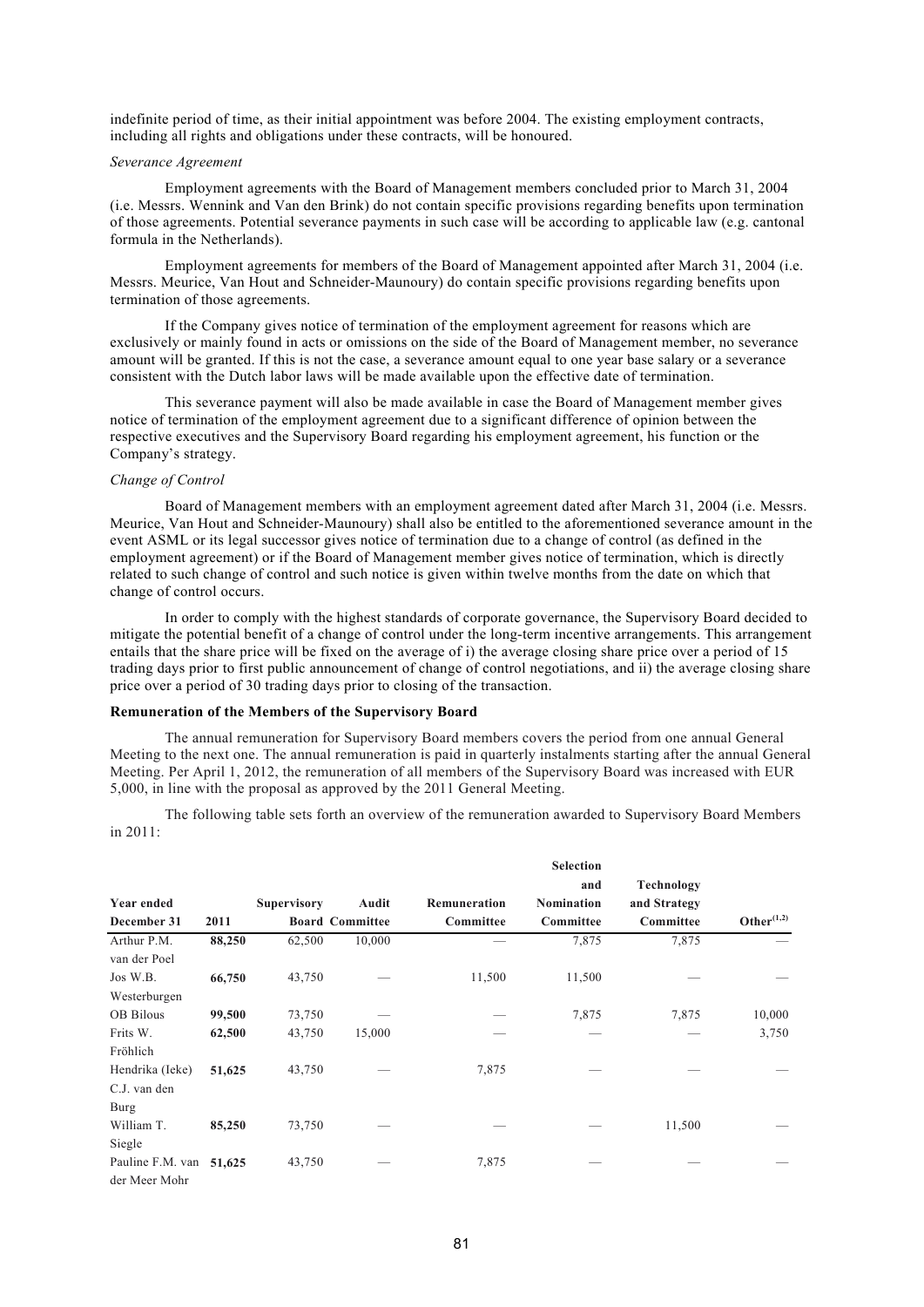| Wolfgang H. 61,625 43,750 |  | 10.000 | $\overline{\phantom{a}}$ | $\overline{\phantom{a}}$ | 7.875 | $\hspace{0.1mm}-\hspace{0.1mm}$ |
|---------------------------|--|--------|--------------------------|--------------------------|-------|---------------------------------|
| Ziebart                   |  |        |                          |                          |       |                                 |

- 1 To compensate for certain obligations ASML has towards the U.S. government as a result of the acquisition of Silicon Valley Group in 2001, one U.S. member receives an additional EUR 10,000 to fulfill these obligations.
- 2 In addition to the annual fixed fee, the vice-chairman of the Supervisory Board receives EUR 5,000 to fulfil this role. As the adjustment of the Supervisory Board's remuneration became effective as per April 1, 2011, the vice chairman fee paid over the financial year 2011 amounted to EUR 3,750.

In addition, a net cost allowance was paid to each Supervisory Board member in 2011, amounting to EUR 1,800 per year, and EUR 2,400 per year for the chairman of the Supervisory Board.

## **Equity Holdings**

As of the date of this Prospectus, the number of Ordinary Shares and options for Ordinary Shares owned by members of the Board of Management is, according to the latest notifications with the AFM, as follows:

| <b>Name</b>                      | <b>Ordinary Shares</b> | <b>Restricted Ordinary</b><br>Shares <sup>1</sup> | <b>Ordinary Shares</b><br>conditionally granted <sup>2</sup> |
|----------------------------------|------------------------|---------------------------------------------------|--------------------------------------------------------------|
| Eric Meurice                     | 0                      | 47,196                                            | 251,034                                                      |
| Peter T.F.M. Wennink             | 0                      | 21,775                                            | 155,637                                                      |
| Martin A. van den Brink          | 0                      | 23,115                                            | 164,899                                                      |
| Frits J. van Hout                | 0                      | 9.571                                             | 136,609                                                      |
| Frédéric J.M. Schneider-Maunoury | 0                      | $\theta$                                          | 132,716                                                      |

(1) The number of restricted Ordinary Shares corresponds to the number of Ordinary Shares vested under the LTI plan that are still subject to the LTI Lock-Up period minus any Ordinary Shares sold under certain exceptions.

(2) The number of Ordinary Shares conditionally granted corresponds to the number of performance shares conditionally granted under the LTI plan.

None of the members of the Supervisory Board currently owns Shares or options on Shares.

#### **Other Information relating to the Board of Management and the Supervisory Board**

During the last five years, none of the members of the Board of Management or the Supervisory Board (i) has been convicted in relation to fraudulent offences, (ii) has served as a director or officer of any entity subject to bankruptcy proceedings, receivership or liquidation, (iii) has been subject to any official public incrimination and/or sanctions by statutory or regulatory authorities (including designated professional bodies), or disqualification by a court from acting as a member of the administrative, management or supervisory body of an issuer or from acting in the management or conduct of affairs of any issuer.

### **Employees**

The average number of payroll employees in full time equivalents ("**FTE**") employed during 2011, 2010 and 2009 was 7,627, 6,785 and 6,624 respectively. The following table presents the total number of payroll and temporary personnel employed in FTEs per sector:

| As of December 31                   | 2011  | 2010  | 2009  |
|-------------------------------------|-------|-------|-------|
| Customer Support                    | 2,478 | 2,236 | 1,910 |
| SG&A                                | 723   | 727   | 679   |
| Industrial Engineering              | 420   | 398   | 277   |
| Manufacturing & Logistics           | 2,852 | 2,659 | 2,006 |
| R&D                                 | 3,417 | 3,225 | 2,813 |
| Total employees (in FTEs)           | 9.890 | 9,245 | 7,685 |
| Less: Temporary employees (in FTEs) | 1,935 | 2,061 | 1,137 |
| Payroll employees (in FTEs)         | 7.955 | 7,184 | 6,548 |

In 2011, 2010 and 2009, a total of 4,313, 3,805 and 3,601 (on average) payroll employees in FTEs in the Company's operations (excluding temporary employees), respectively, were employed in the Netherlands.

ASML's future success will depend on its ability to attract, train, retain and motivate highly qualified, skilled and educated employees, who are in great demand. ASML is particularly reliant for its continued success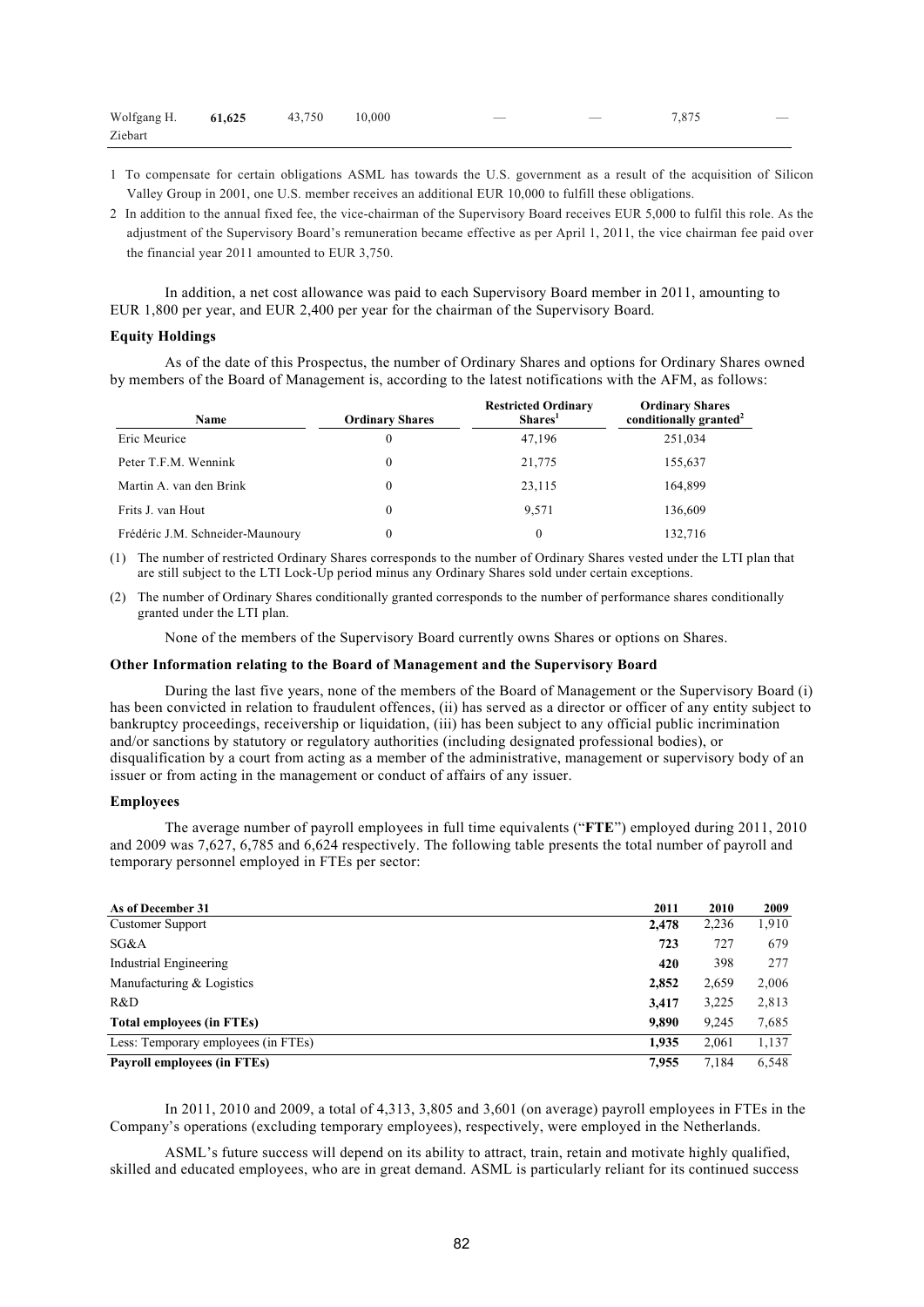on the services of several key employees, including a number of systems development specialists with advanced university qualifications in engineering, optics and computing.

ASML Netherlands B.V., the Company's operating subsidiary in the Netherlands, has a Works Council, as required by Dutch law.

### **Bonus Plans**

### *Option Plans*

Options granted under ASML's stock option plans have fixed exercise prices equal to the closing price of the Company's ordinary shares on NYSE Euronext Amsterdam or NASDAQ on the applicable grant-dates. Granted stock options generally vest over a three-year period with any unexercised stock options expiring ten years after the grant-date.

ASML currently has five different stock option plans:

- Employee plan
- Option purchase plan
- Brion stock option plan
- Senior management plan
- Stock option extension plan

Until 2009 there was also a Board of Management performance option plan in place, but since all options have been exercised, this plan no longer exists (see "Management and Employees – Remuneration of the members of the Board of Management").

The option purchase plan and stock option extension plan have no service and vesting conditions. The other plans have service conditions which are similar. Furthermore the senior management plans have vesting conditions which are based on performance.

### *Share Plans*

Shares granted under ASML's share plans include a three-to-four year service period and for some plans performance conditions.

ASML currently has six different share plans:

- Employee plan
- Share purchase plan
- New hire performance share plan
- Brion performance share plan
- Senior management plan
- Board of management performance share plan

The share purchase plan has no service and vesting conditions. The employee plan has only service conditions. The other plans have service conditions which are similar and have vesting conditions which are based on performance.

### *Other Plans*

### *Employee Purchase Plan*

Every quarter, ASML offers its worldwide payroll employees the opportunity to buy ASML Ordinary Shares or ASML stock options against fair value out of their net salary. The fair value for Ordinary Shares is determined based on the closing price of the Ordinary Shares on NYSE Euronext Amsterdam on the grant-date. The maximum net amount for which employees can participate in the plan amounts to 10.0 per cent of gross base salary. When employees retain the shares and/or stock options for a minimum of 12 months, ASML will pay out a 20.0 per cent cash bonus on the net invested amount.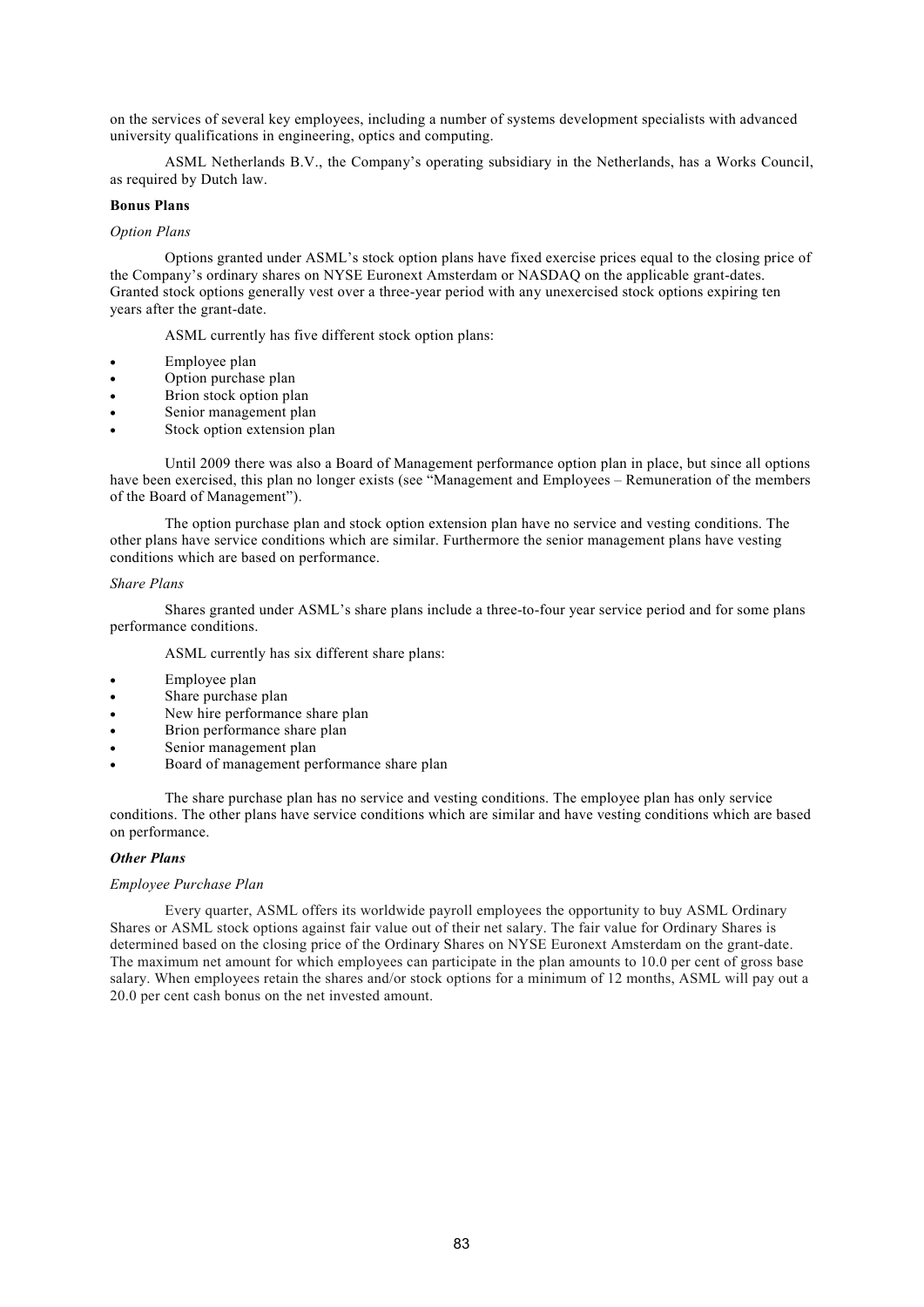## **MAJOR SHAREHOLDERS AND RELATED PARTY TRANSACTIONS**

#### **Major Shareholders**

 $\frac{1}{2}$  ,  $\frac{1}{2}$  ,  $\frac{1}{2}$  ,  $\frac{1}{2}$  ,  $\frac{1}{2}$  ,  $\frac{1}{2}$  ,  $\frac{1}{2}$ 

The following table sets forth which Shareholders have a holding of at least 5% of the share capital or voting rights in the Company. The information set out below is solely based on public filings with the AFM and SEC as at the date of this Prospectus.

| <b>Identity of Person or Group</b>                           | Percent of<br>Voting<br><b>Rights</b><br>(5) | Percent<br>-of<br>Ordinary<br><b>Shares</b><br>(6) |
|--------------------------------------------------------------|----------------------------------------------|----------------------------------------------------|
| Blackrock, Inc.                                              | $5.24\%$                                     | $5.24\%$                                           |
| Capital Research & Management Company <sup>(1)</sup>         | $10.03\%$                                    | $0\%$                                              |
| Capital Group International, Inc. <sup>(2)</sup>             | 12.26%                                       | $0\%$                                              |
| Stichting Administratiekantoor MAKTSJAB/Intel <sup>(3)</sup> | 15%                                          | 15%                                                |
| Stichting Administratiekantoor TSMC/TSMC <sup>(4)</sup>      | $5\%$                                        | 5%                                                 |

<sup>1</sup> On August 2, 2011, Capital Research & Management Company reported to the AFM that it holds direct real voting rights related to 44,579,832 Ordinary Shares, but does not have ownership rights related to those shares.

#### **Voting Rights**

The Customer Stichtingen, including Stichting Administratiekantoor MAKTSJAB and Stichting Administratiekantoor TSMC, do not vote on the Ordinary Shares held by them unless instructed to do so by the Participating Customers in accordance with the Shareholder Agreements. The Participating Customers, including Intel and TSMC, are not entitled to vote on the Listing Shares held by the Customer Stichtingen, except in certain exceptional circumstances (see "Material Contracts – Customer Co-Investment Program").

#### **Related Party Transactions**

Consistent with the Company's corporate responsibilities to its surrounding community and together with several other companies in the region, in prior year ASML entered into a loan agreement with a local sports club PSV N.V., pursuant to which ASML provided PSV N.V., as of August 1, 2011, a 14 year, interest free, subordinated loan of EUR 5 million. The chairman of the Supervisory Board, Mr Arthur van der Poel, and the CFO of ASML, Mr Peter Wennink, resigned as of June 30, 2012 as members of the supervisory board of PSV N.V. Therefore the loan agreement with PSV N.V. no longer classifies as a related party transaction as of the date of the resignation of Mr Van der Poel and Mr Wennink.

Pursuant to the Co-Investment Program ASML has entered into transactions with Intel, a related party. See "Material Contracts – Customer Co-Investment Program".

Except for the above, there have been no transactions during the period covered by the historical financial information up to the date of this Prospectus, between ASML or any of its subsidiaries, and any significant shareholder and any director or officer or any relative or spouse thereof other than ordinary course compensation arrangements. During the period covered by the historical financial information up to the date of this Prospectus, there has been no, and at present there is no, outstanding indebtedness to ASML owed or owing by any director or officer of ASML or any associate thereof, other than the virtual financing arrangement with respect to Ordinary Shares and stock options. Stock option plans that were issued before 2001 were constructed with a virtual financing arrangement in compliance with the applicable laws and after obtaining the necessary corporate approvals, whereby ASML loaned the tax value of the options granted to employees subject to the Dutch tax-regime. The interest-free loans issued under this arrangement are repayable to ASML on the exercise

<sup>2</sup> On September 3, 2012, Capital Group International Inc. reported to the AFM that it holds indirectly real voting rights related to 51,453,097 Ordinary Shares, but does not have ownership rights related to those shares.

<sup>3</sup> On November 28, 2012 Stichting Administratiekantoor MAKTSJAB reported to the AFM that it holds direct real capital interest as well as direct real voting rights related to 62,977,877 Ordinary Shares. On the same date, Intel reported to the AFM that it holds Depositary Receipts corresponding to 62,977,877 Ordinary Shares which represent an indirect real capital interest as well as indirect potential voting rights related to those Ordinary Shares.

<sup>4</sup> On November 24, 2012 Stichting Administratiekantoor TMSC reported to the AFM that it holds a direct real capital interest as well as direct real voting rights related to 20,992,625 Ordinary Shares. On the same date, TSMC reported to the AFM that it holds Depositary Receipts corresponding to 20,992,625 Ordinary Shares which represent an indirect real capital interest as well as indirect potential voting rights related to those Ordinary Shares.

<sup>5</sup> As a percentage of the total number of voting rights attached to issued and outstanding Ordinary Shares as of the date of this **Prospectus** 

<sup>6</sup> As a percentage of the total number of issued and outstanding Ordinary Shares as of the date of this Prospectus.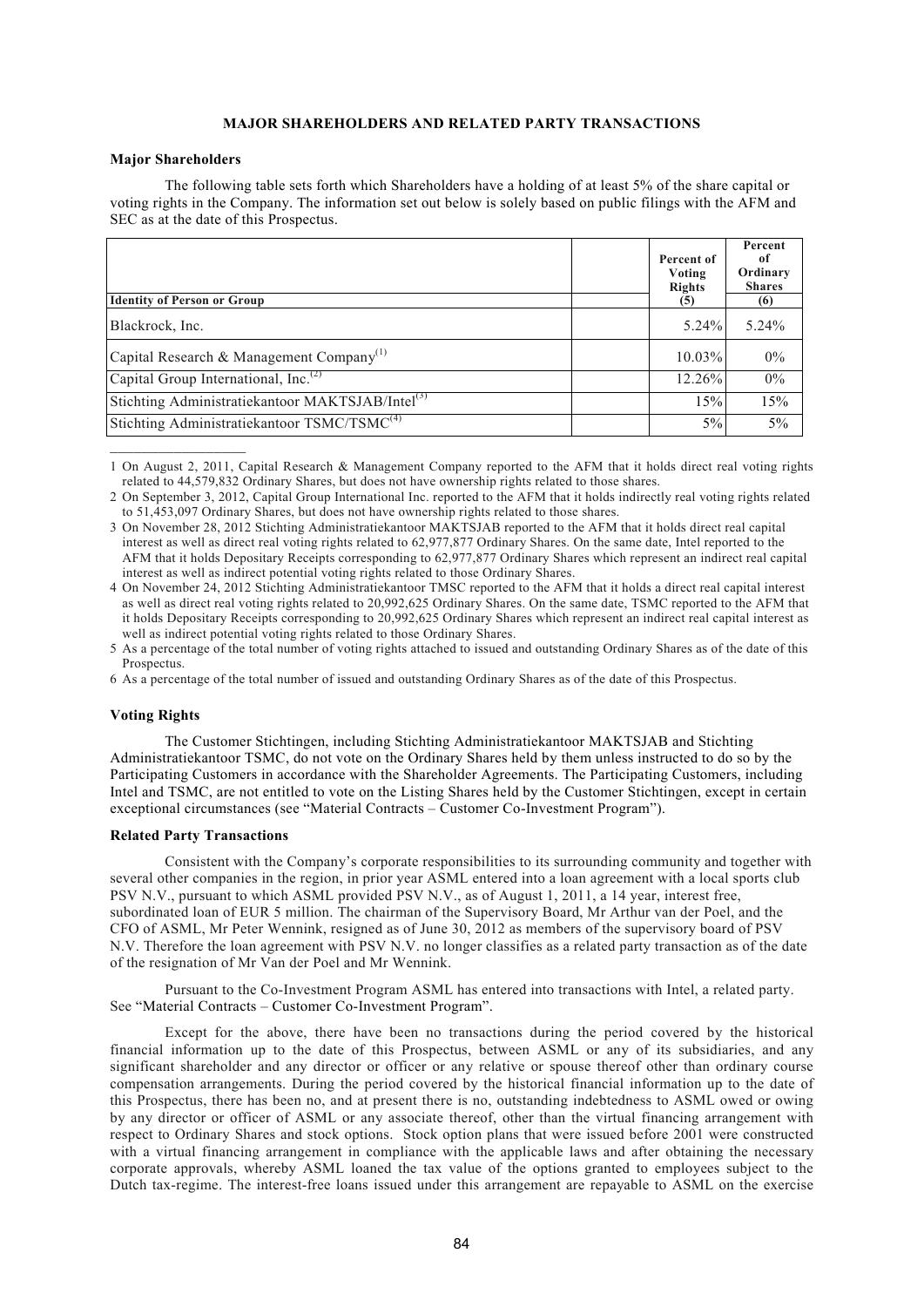date of the respective option, provided that the option is actually exercised. If the options expire unexercised, the loans are forgiven. At the date of this Prospectus all options issued before 2001 with a virtual financing arrangement have been exercised.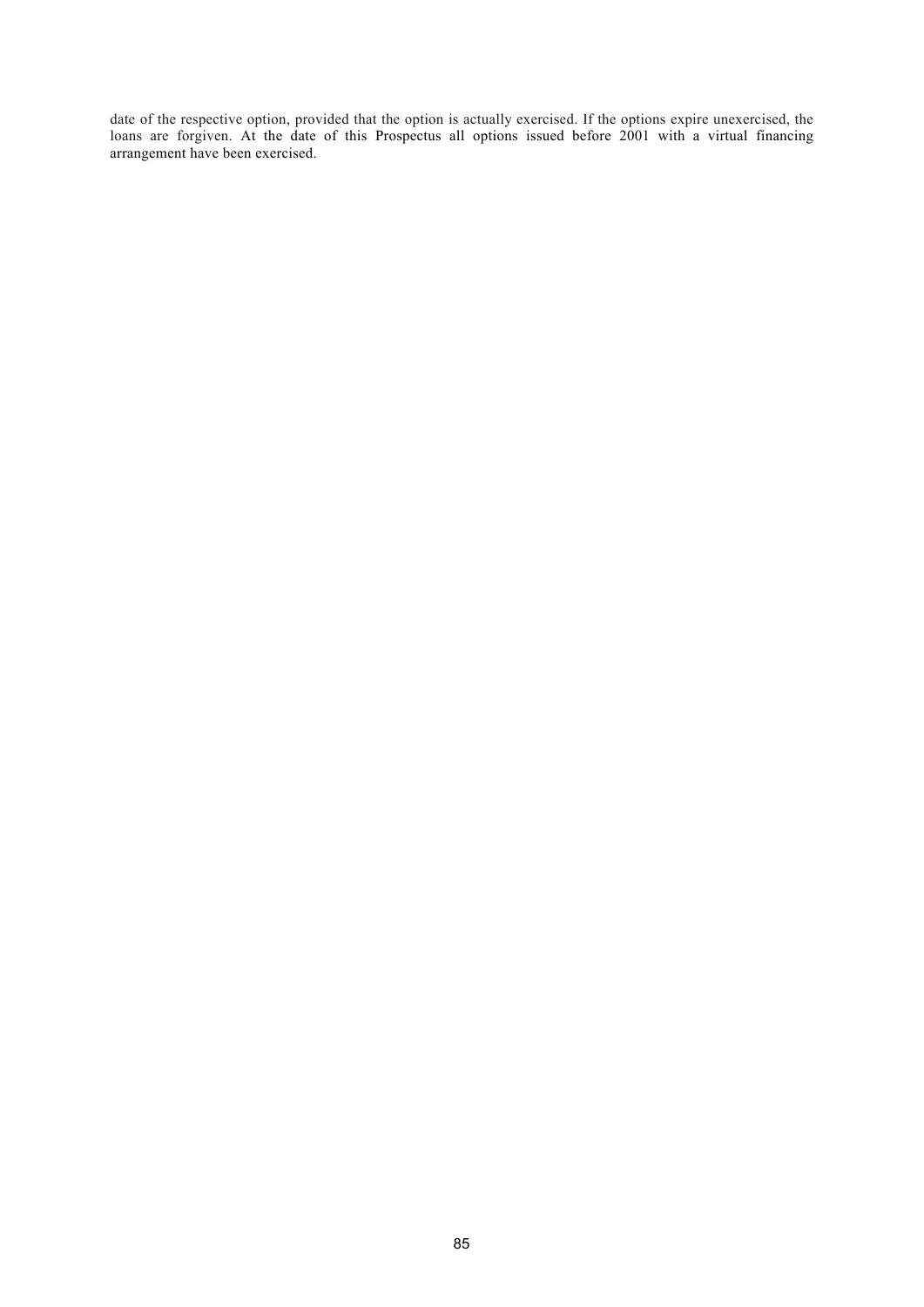## **DESCRIPTION OF SHARE CAPITAL AND CORPORATE GOVERNANCE**

#### **General**

The Company is a public limited liability company (*naamloze vennootschap*) incorporated under the laws of the Netherlands on October 3, 1994. The corporate seat of the Company is in Veldhoven, the Netherlands, and its registered office is at 5504 DR Veldhoven, de Run 6501, the Netherlands, with the following telephone number +31 40 268 3000. The Company is registered in the Trade Register of the Chamber of Commerce under number 17085815. The Articles of Association of the Company were lastly amended by notarial deed, executed on November 24, 2012 before Professor M. van Olffen, civil law notary in Amsterdam.

## **Share Capital**

## *Authorized and Issued Share Capital of the Company*

At the date of this prospectus, ASML's authorized share capital amounts to 126,000,000 euro and consists of 699,999,000 Ordinary Shares, 9,000 Ordinary Shares B and 700,000,000 Cumulative Preference Shares (the Ordinary Shares, the Ordinary Shares B and the Cumulative Preference Shares together the "**Shares**"). The Ordinary Shares and the Cumulative Preference Shares both have a par value of EUR 0.09. The Ordinary Shares B have a par value of EUR 0.01.

On November 4, 2012, 516,418,591 Ordinary Shares were issued, of which 11,410,624 Ordinary Shares were held by the Company in treasury. All issued Shares are created under the laws of the Netherlands and are fully paid up. No Cumulative Preference Shares are issued. 96,566,077 depositary receipts for Ordinary Shares have been issued with the cooperation of ASML (See "Material Contracts – Customer Co-Investment Program").

Immediately following the Synthetic Share Buyback 419,852,467 Ordinary Shares were issued, of which 11,191,384 Ordinary Shares were held by the Company in treasury.

The following table sets forth the Company's issued share capital as at December 31, 2009, December 31, 2010 and December 31, 2011.

|                 | <b>Number of Ordinary</b><br><b>Shares issued at</b><br><b>December 31, 2011</b> | <b>Number of Ordinary</b><br><b>Shares issued at</b><br><b>December 31, 2010</b> | <b>Number of Ordinary</b><br><b>Shares issued at</b><br><b>December 31, 2009</b> | Nominal value per<br>Ordinary Share $(\epsilon)$ |
|-----------------|----------------------------------------------------------------------------------|----------------------------------------------------------------------------------|----------------------------------------------------------------------------------|--------------------------------------------------|
| Ordinary Shares | 431.294.790                                                                      | 444.480.095                                                                      | 444.480.095                                                                      | 0.09                                             |

## *History of Share Capital*

#### *Shares Issued in Customer Co-Investment Program*

On September 12, 2012, ASML issued 62,977,877 Ordinary Shares to Stichting Administratiekantoor MAKTSJAB and 12,595,575 Ordinary Shares to Stichting Administratiekantoor Samsung and on October 31, 2012, ASML issued 20,992,625 Ordinary Shares to Stichting Administratiekantoor TSMC in the Customer Co-Investment Program. See "Material Contracts – Customer Co-Investment Program".

#### *Synthetic Share Buyback*

At the extraordinary General Meeting held on September 7, 2012, a resolution was passed to amend the Articles of Association in connection with the Synthetic Share Buyback to be effectuated in connection with the Customer Co-Investment Program. On November 24, 2012, ASML effectuated the Synthetic Share Buyback. See "Material Contracts – Customer Co-Investment Program – Synthetic Share Buyback".

#### *Issue of Ordinary Shares to Cymer Shareholders*

As announced by the Company on October 17, 2012, and subject to completion, ASML will issue a total of up to 41,985,250 Ordinary Shares to Cymer shareholders in connection with the acquisition by ASML of all outstanding shares in Cymer. Completion of the Acquisition is expected to occur in the first half of 2013. See "Material Contracts - Cymer Acquisition".

## *Ordinary Shares*

Each Ordinary Share consists of 900 fractional shares. Fractional shares entitle the holder thereof to a fractional dividend but do not entitle the holder thereof to voting rights. Only those persons who hold shares directly in the Company's share register in the Netherlands or in the Company's New York share register (collectively the "**Share Register**") can hold fractional shares. The share register in the Netherlands is held by the Company, with address at 5504 DR Veldhoven, de Run 6501, the Netherlands, and the New York share register is held by JP Morgan Chase Bank, N.A., P.O. Box 64506, St. Paul, MN 55164-0506, United States (the "**New York Transfer Agent**"). Persons who hold Ordinary Shares through the deposit system under the Dutch Securities Bank Giro Transactions Act (*Wet giraal effectenverkeer*; the "**Giro Act**") maintained by the Dutch central securities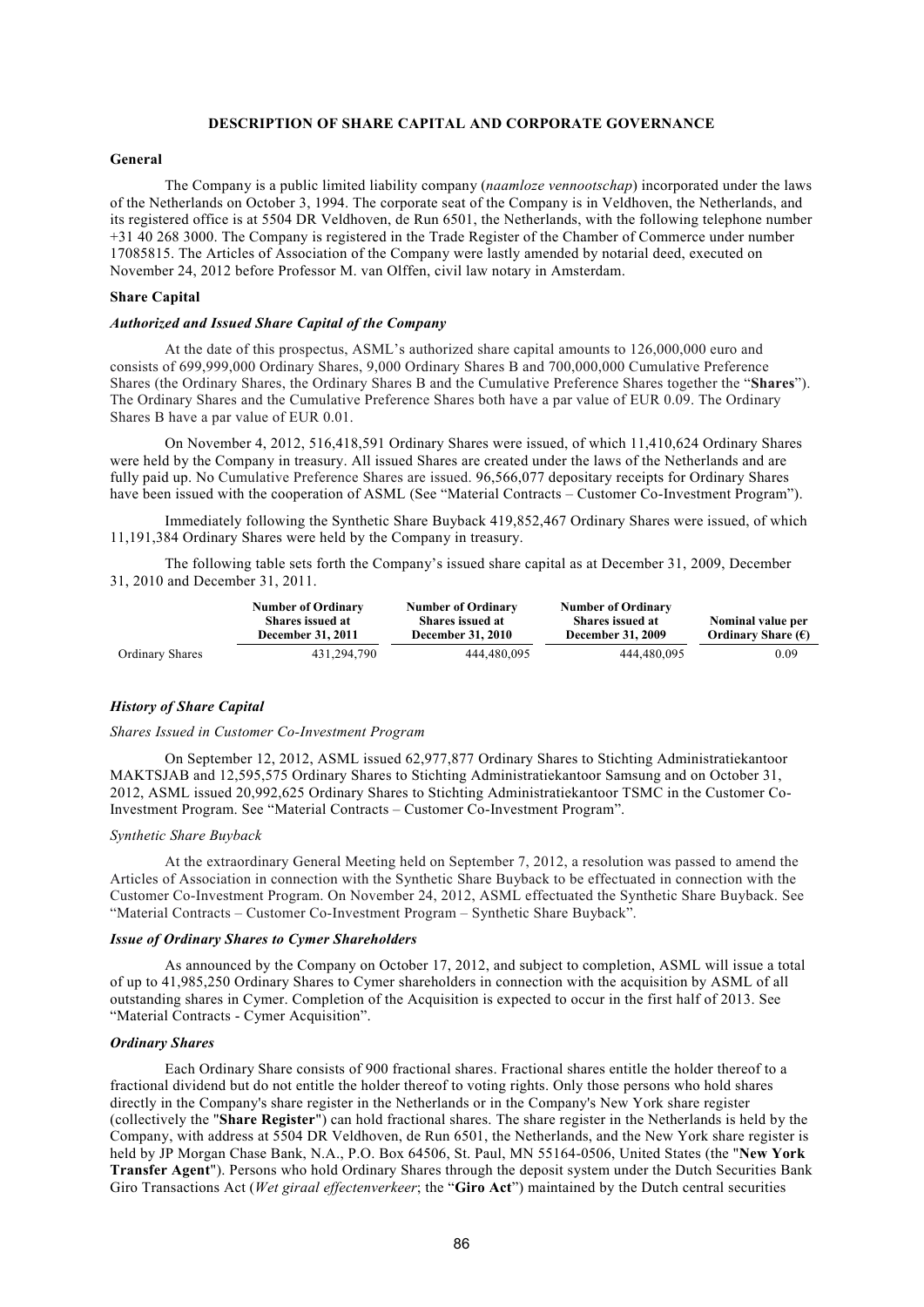depository (*Nederlands Centraal Insituut voor Giraal Effectenverkeer B.V.*, "**Euroclear Nederland**") or through the Depositary Trust Company ("**DTC**") cannot hold fractional shares. An Ordinary Share entitles the holder thereof to cast nine votes in the General Meeting.

### *Ordinary Shares B*

As a consequence of the most recent changes in the Articles of Association of the Company, adopted at the extraordinary General Meeting held on September 7, 2012, the 9,000 Ordinary Shares B with a nominal value of EUR 0.01 were reintroduced. A person who holds (a multiple of) 100 fractional shares, may exchange those fractional shares for an Ordinary Share B. Every holder of an Ordinary Share B is entitled to one ninth (1/9) of a dividend. Each Ordinary Share B entitles the holder thereof to cast one vote at the General Meeting.

## *Cumulative Preference Shares*

In 1998, the Company granted the Preference Share Option to the Foundation. The Preference Share Option was amended and extended in 2003, 2007 and 2009. The latest amendment in 2009 became effective on January 1, 2009, and clarified the procedure for the repurchase and cancellation of the Cumulative Preference Shares when issued.

The Foundation may exercise the Preference Share Option in situations where, in the opinion of the board of directors of the Foundation (the "**Foundation Board**"), the interests of the Company, its business or the interests of its stakeholders are at stake. This may be the case if a public bid for the Ordinary Shares has been made, or the justified expectation exists that such a bid will be made without any agreement having been reached in relation to such a bid with the Company. The same may apply if one Shareholder, or more Shareholders acting in concert, hold a substantial percentage of the issued Ordinary Shares of the Company without making an offer or if, in the opinion of the Foundation Board, the (attempted) exercise of the voting rights by one Shareholder or more Shareholders, acting in concert, is materially in conflict with the interests of the Company, its business or its stakeholders.

The objects of the Foundation are to look after the interests of ASML and of the enterprises maintained by ASML and of the companies which are affiliated in a group with ASML, in such way that the interests of ASML, of those enterprises and of all parties concerned are safeguarded in the best possible way, and influences in conflict with these interests which might affect the independence or the identity of ASML and those enterprises are deterred to the best of the Foundation's ability, and everything related to the above or possibly conducive thereto. The Foundation seeks to realize its objects by the acquiring and holding of Cumulative Preference Shares and by exercising the rights attached to these Cumulative Preference Shares, particularly the voting rights attached to these Cumulative Preference Shares.

The Preference Share Option gives the Foundation the right to acquire such a number of Cumulative Preference Shares as the Foundation will require, provided that the aggregate nominal value of such number of Cumulative Preference Shares shall not exceed the aggregate nominal value of the Ordinary Shares that have been issued at the time of exercise of the Preference Share Option for a subscription price equal to the nominal value of the Cumulative Preference Shares. Only one-fourth of the subscription price is payable at the time of initial issuance of the Cumulative Preference Shares, with the other three fourths of the nominal value only being payable when the Company calls up this amount. Exercise of the Preference Share Option could effectively dilute the voting power of the outstanding Ordinary Shares by one-half.

Cancellation and repayment of issued Cumulative Preference Shares by the Company requires authorization by the General Meeting at a proposal to do so by the Board of Management, which proposal is subject to prior approval by the Supervisory Board. If the Preference Share Option is exercised and as a result Cumulative Preference Shares are issued, the Board of Management will at the request of the Foundation initiate the repurchase or cancellation of all Cumulative Preference Shares held by the Foundation. In that case the Company is obliged to effect the repurchase and cancellation respectively as soon as possible. A cancellation will have as a result a repayment of the amount paid and exemption from the obligation to pay up on the Cumulative Preference Shares. A repurchase of the Cumulative Preference Shares can only take place when such shares are fully paid up.

If the Foundation will not request the Company to repurchase or cancel all Cumulative Preference Shares issued to the Foundation within 20 months after issuance of these Cumulative Preference Shares, the Company will be obliged to convene a General Meeting in order to decide on a repurchase or cancellation of these Cumulative Preference Shares.

The Foundation is independent of the Company. The Foundation Board comprises four independent voting members from the Dutch business and academic communities. As of January 1, 2012, the members of the Foundation Board are: Mr. A. Baan, Mr. M.W. den Boogert, Mr. J.M. de Jong and Mr. A.H. Lundqvist.

As a consequence of the changes in the Articles of Association adopted at the General Meeting held on April 20, 2011, the nominal value of the Cumulative Preference Shares was increased from EUR 0.02 to EUR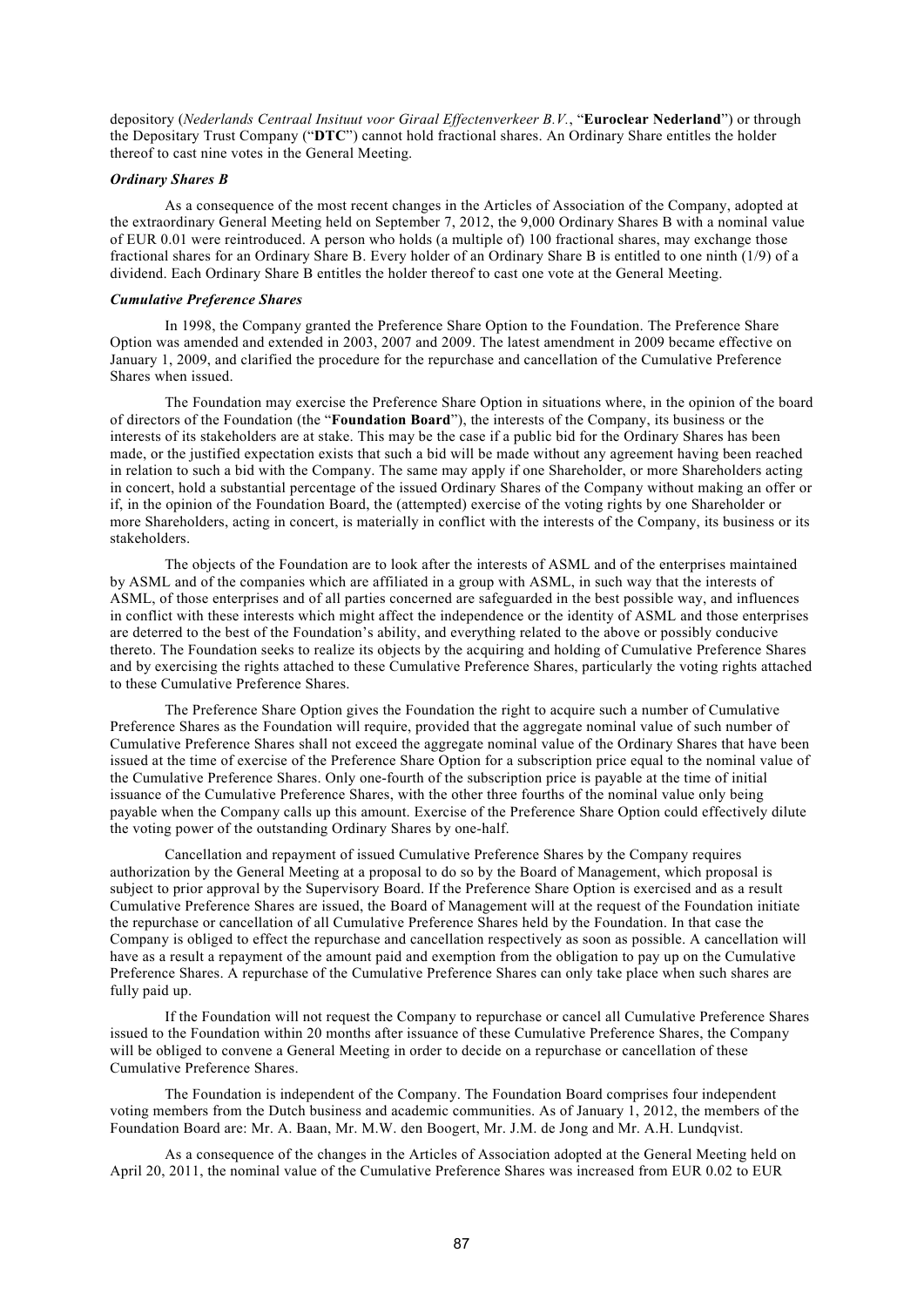0.09. Each Cumulative Preference Share confers the right to cast nine votes at the General Meeting. Furthermore the number of Cumulative Preference Shares was decreased from 3,150,005,000 to 700,000,000.

## *Form and Transfer of Ordinary Shares*

All Shares are registered shares. Ordinary Shares are available in the form of an entry in the Share Register, either without issuance of a share certificate ("**Type 1 Shares**") or with the issuance of a share certificate ("**Type 2 Shares**"). No certificates shall be issued for Cumulative Preference Shares.

For Type 1 Shares that are not included in the deposit system under the Giro Act, the names and addresses of the holders of Shares and of usufructuaries (*vruchtgebruikers)* and pledgees (*pandhouders*) in respect of such Shares are recorded in the Share Register, together with any other information prescribed by Dutch law. The Share Register also states the number of Shares held by each Shareholder, the amount paid up on each Share and the class of each Share.

In the event that Ordinary Shares have been transferred to an associated institution (*aangesloten instelling*) or other intermediary *(intermediair)* permitted under the Giro Act for inclusion into a collective deposit (*verzameldepot*) or to Euroclear Nederland for inclusion into a giro deposit (*girodepot*) on the basis of the Giro Act, the name and address of the intermediary (as defined in the Giro Act) or Euroclear Nederland, respectively, shall be entered in the Share Register. The names of persons holding book-entry rights with respect to Ordinary Shares included in the deposit system pursuant to the Giro Act through a deposit account with an intermediary ("**ECN Shareholders**"), and the names of any usufructuaries (*vruchtgebruikers)* and pledgees (*pandhouders*) in respect of such book-entry rights, are not entered in the Share Register. The intermediaries are responsible for the management of the collective deposit and Euroclear Nederland (Herengracht 459-469, 1017 BS Amsterdam, the Netherlands), being the central institute (*centraal instituut*) for the purpose of the Giro Act, is responsible for the management of the giro deposit.

The transfer by an ECN Shareholder of its book-entry rights representing Ordinary Shares must be effected in accordance with the provisions of the Giro Act. The same applies to the establishment of a right of pledge or usufruct. Ordinary Shares that have been included in a collective deposit or giro deposit can only be extracted from such deposits under the limited circumstances provided for in, and with due observance of the relevant provisions of the Giro Act.

The transfer of Type 1 Shares requires the submission to the Company of an instrument of transfer, signed by both parties to the transfer, on a form supplied by the Company free of charge, and the written acknowledgement of the transfer by, or service of the relevant documents upon, the Company. The transfer of Type 2 Shares requires the submission to the Company (or the New York Transfer Agent) of the relevant share certificate with the instrument of transfer, duly completed and signed by or on behalf of the transferor, and the written acknowledgement of the transfer by, or service of the relevant documents upon, the Company (or by the New York Transfer Agent acting in the Company's name). Upon such acknowledgement or service the Company (or the New York Transfer Agent acting in the Company's name) shall endorse the transfer on the share certificate or issue one or more new share certificates to the transferee.

#### **Articles of Association and Dutch law**

Set forth below is a summary of certain material provisions of the Company's Articles of Association and of Dutch law. This summary does not constitute legal advice on those matters and should not be regarded as such. This summary does not purport to be complete, and should be read in conjunction with, and is qualified in its entirety by reference to, the full text of the Articles of Association (which are incorporated by reference herein) or with relevant provisions of Dutch law as in force at the date of this Prospectus and the Code. The full text of the Articles of Association is available on ASML's website: [www.asml.com](http://www.asml.com/).

### *Corporate Purpose*

Pursuant to article 3 of the Articles of Association, the objects of the Company are to establish, participate in, administer and finance companies and enterprises engaged in the development, manufacture and trading of products which are used for the production of semi-conductors especially lithographic products and systems, and the development and exploitation of technical and other expertise in the field of or in connection with the products and systems referred to above, and to do everything pertaining thereto or connected therewith, including to perform or have performed industrial, commercial and financial activities, to perform or have performed services in general, all this in the widest sense.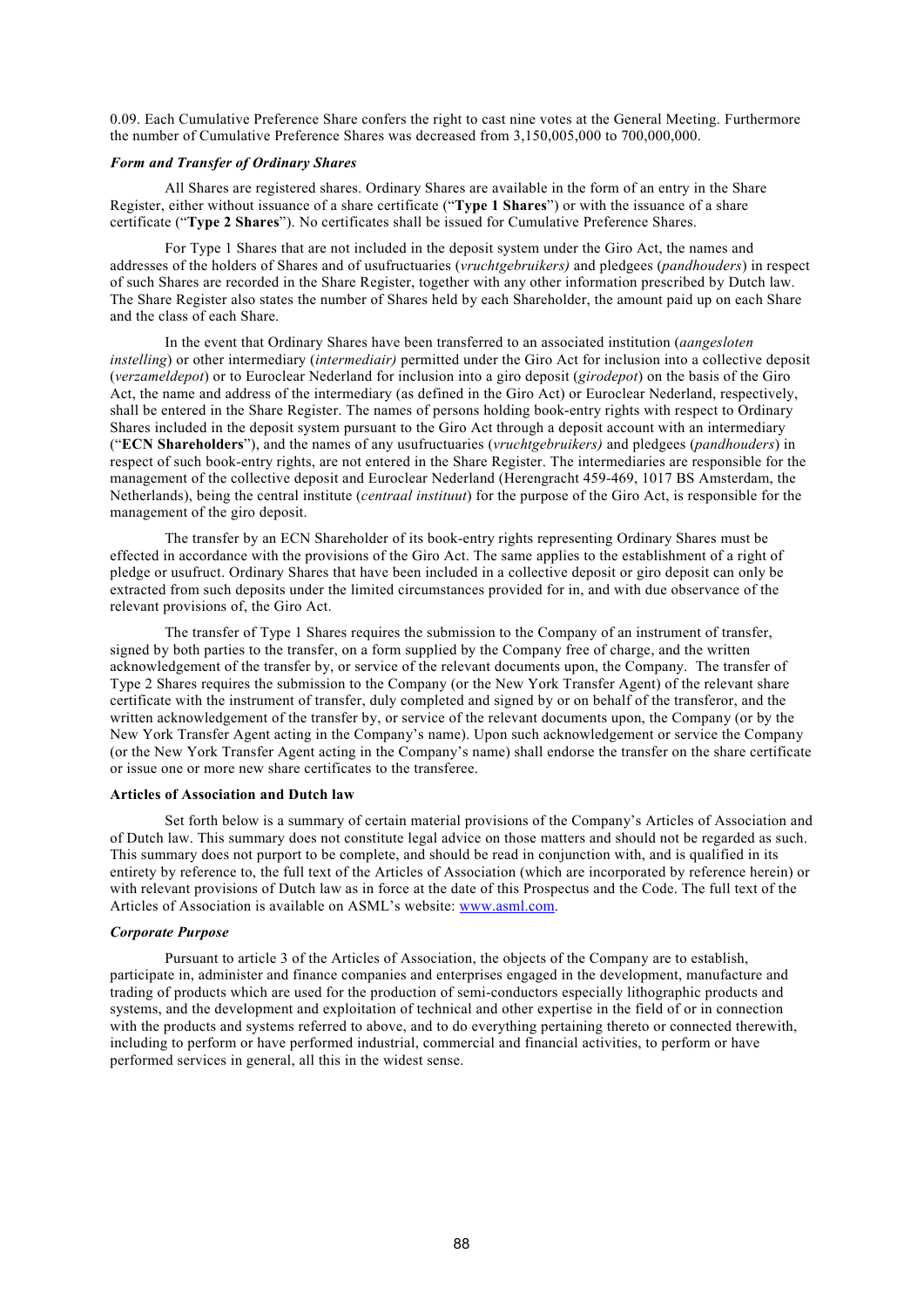#### *Large Company Regime*

ASML is subject to certain provisions of Dutch law, normally referred to as the 'structure regime' (*structuurregime*). See "Management and Employees – Two-tier board structure and structure regime".

### *Issue of Shares*

The Board of Management has the power to issue Shares insofar as the Board of Management has been authorized to do so by the General Meeting. The Board of Management requires approval of the Supervisory Board for such an issue. The authorization by the General Meeting can only be granted for a certain period not exceeding five years and may be extended for no longer than five years on each occasion. If the Board of Management has not been authorized by the General Meeting to issue Shares, the General Meeting shall have the power to issue Shares upon the proposal of the Board of Management, which proposal requires approval of the Supervisory Board.

At ASML's extraordinary General Meeting held on September 7, 2012, the Board of Management was authorized from September 7, 2012 through October 25, 2013, subject to the approval of the Supervisory Board, to issue Shares and/or rights thereto representing up to a maximum of 5.0 percent of the issued share capital on April 25, 2012, plus an additional 5.0 percent of the issued share capital on April 25, 2012 that may be issued in connection with mergers, acquisitions and/or (strategic) alliances.

The Board of Management has issued the Listing Shares in the Customer Co-Investment Program as per the Customer Co-Investment Program Authorization. At the date of this Prospectus Customer Co-Investment Program is closed for further participants and no further Shares will be issued as per the Customer Co-Investment Program Authorization.

#### *Statutory Pre-Emptive Rights*

Holders of Ordinary Shares have a pre-emptive right of subscription, in proportion to the aggregate nominal amount of the Ordinary Shares held by them, to any issuance of Ordinary Shares for cash, which right may be restricted or excluded. Holders of Ordinary Shares have no pro rata pre-emptive right of subscription to any Ordinary Shares issued for consideration other than cash or Ordinary Shares issued to employees of ASML. If authorized by the General Meeting (either by means of a resolution or by an amendment to the Articles of Association), the Board of Management has the power, subject to approval of the Supervisory Board, to restrict or exclude the pre-emptive rights of holders of Ordinary Shares. At ASML's extraordinary General Meeting held on September 7, 2012, the Board of Management was authorized from September 7, 2012 through October 25, 2013, subject to the approval of the Supervisory Board, to restrict or exclude pre-emptive rights of holders of Ordinary Shares up to a maximum of 10 percent of the Company's issued share capital of the issued share capital on April 25, 2012.

#### *Share Repurchase*

The Board of Management may, subject to approval by the Supervisory Board and subject to compliance with the requirements of Dutch law, resolve to acquire for consideration fully paid up shares in the Company's own share capital insofar as the Board of Management has been authorized to do so by the General Meeting which authorization may not be for more than 18 months. At the General Meeting held on April 25, 2012, the Board of Management was authorized to repurchase up to a maximum of two times 10.0 percent of the Company's issued share capital as of the date of authorization at a price between the nominal value of the Ordinary Shares purchased and 110.0 percent of the market price of the Ordinary Shares on Euronext Amsterdam or NASDAQ.

Pursuant to Dutch law, no votes may be cast at a General Meeting in respect of shares held by the Company or a subsidiary or on a share for which either the Company or a subsidiary holds depositary receipts. Nonetheless, the holders of a right of usufruct and the holders of a right of pledge in respect of Shares held by the Company or s subsidiary are not excluded from any right they may have to vote on such Shares, if the right of usufruct or the right of pledge was granted prior to the time such Share became held by the Company.

### *General Meeting*

## *Annual and Extraordinary General Meetings*

A General Meeting is held at least once a year, and shall be held within six months after the end of the financial year. The General Meeting takes place in Veldhoven, Eindhoven, Amsterdam or The Hague, the Netherlands, at the option of the Board of Management. The Board of Management or Supervisory Board may convene extraordinary General Meetings as often as they deem necessary. Such extraordinary General Meetings must be held if one or more Shareholders and others entitled to attend the meetings jointly representing at least one-tenth of the issued share capital make a written request to that effect to the Board of Management and the Supervisory Board, specifying in detail the items to be discussed. If the Board of Management fails to comply with such request in such a manner that an extraordinary General Meeting is held within six weeks after the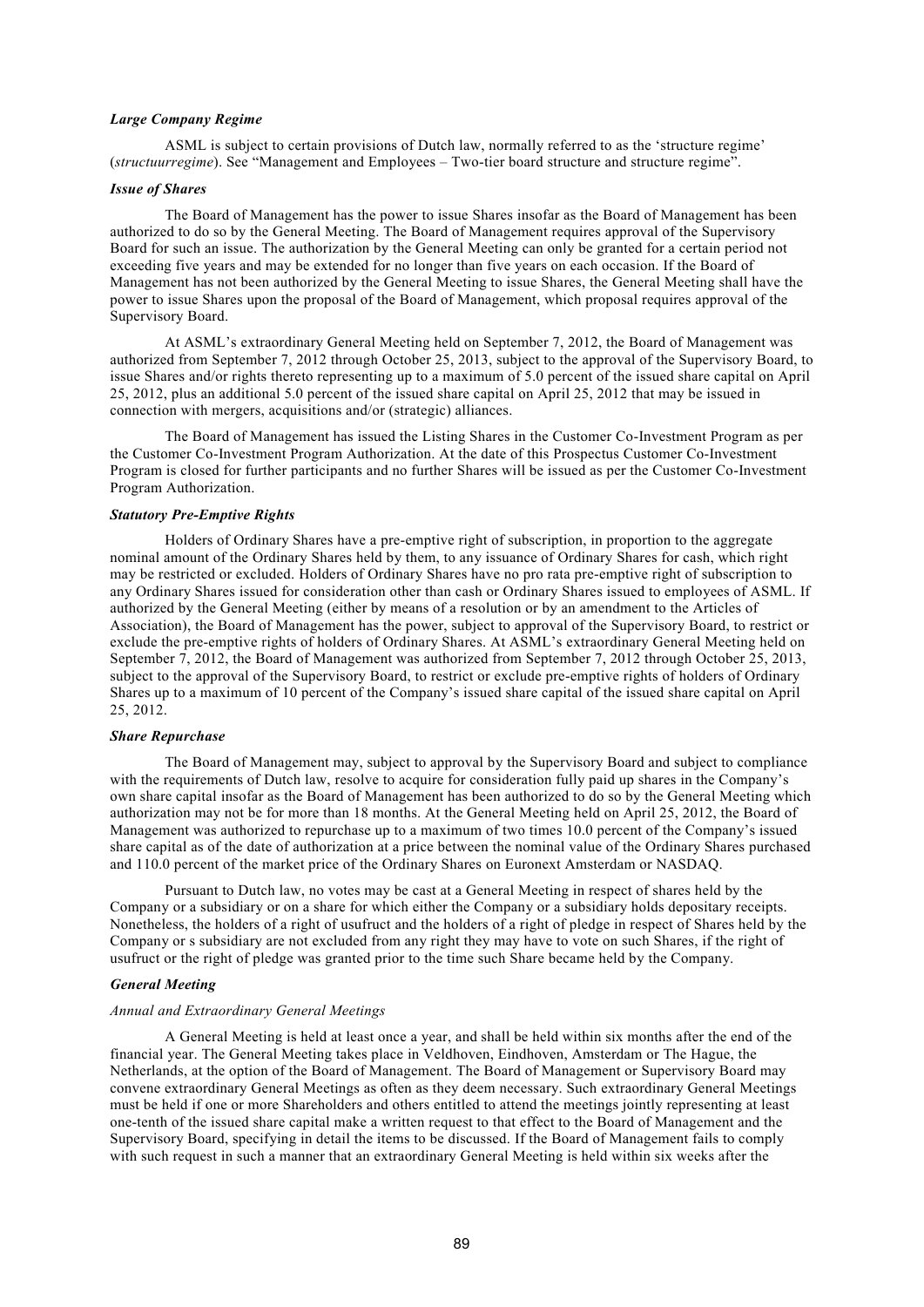request, the persons making the request may be authorized by the judge in interlocutory proceedings (*voorzieningenrechter*) to convene such an extraordinary General Meeting.

### *Agenda and Convocation*

The agenda for the General Meeting must contain certain subjects as specified in the Articles of Association and the Dutch Civil Code, including, among other things, the adoption of the annual accounts and the discharge of the members of the Board of Management and the Supervisory Board for the relevant financial year. In addition, the agenda shall include such items as have been included therein by the Board of Management. Shareholders representing at least 1 percent of ASML's outstanding share capital or representing a share value of at least EUR 50,000,000 are entitled to place agenda items on the agenda of the General Meeting at the latest sixty days before the date of the General Meeting, taking into consideration the statutory provisions in relation thereto. No resolutions shall be adopted on items other than those which have been included in the agenda.

The convocation of the General Meeting shall be given in such manner as shall be authorized by law. The statutory notice period for a General Meeting is currently set at forty-two days before the day of the General Meeting. Those who at the record date prescribed by law, currently set at twenty-eight days before the date of the General Meeting, have these rights and have been registered as such in a register designated by the Board of Management for that purpose are entitled to attend the General Meeting.

#### *Admission and Registration*

The convocation notice for the General Meeting shall state the record date, the manner in which the persons entitled to attend the General Meeting may register, the time at which, at the latest, the intention to attend the General Meeting must be notified and the manner in which they exercise their rights and the date on which written proxies must be sent to the Company. Holders of Shares who wish to attend a meeting either in person or by proxy must notify the Company thereof. Specific information with regard to this notification is published simultaneously with the convocation of a General Meeting. Shareholders may appoint a proxy who can vote on their behalf in the General Meeting. ASML also uses an internet proxy voting system, thus facilitating Shareholder participation without having to attend in person. Shareholders who voted through internet proxy voting are required, however, to appoint a proxy to officially represent them at the General Meeting in person. ASML also provides the possibility for Shareholders to issue voting proxies or voting instructions to an independent third party (civil law notary) prior to the General Meeting.

#### *Amendment of the Articles of Association*

The General Meeting can resolve to amend the Articles of Association. The (proposed) amendment requires the approval of the Supervisory Board.

A resolution to amend the Articles of Association is adopted at a General Meeting at which more than one half of the issued share capital is represented and with at least three-fourths of the votes cast. If the required share capital is not represented at a General Meeting convened for that purpose, a subsequent General Meeting shall be convened, to be held within four weeks of the first General Meeting, at which, irrespective of the share capital represented, the resolution can be adopted with at least three-fourths of the votes cast. If a resolution to amend the Articles of Association is proposed by the Board of Management, the resolution will be adopted with an absolute majority of votes cast irrespective of the represented share capital at the General Meeting.

The complete proposals should be made available for inspection by the Shareholders and the others entitled to attend meetings at the office of the Company and at a banking institution designated in the convocation to the General Meeting, as from the date of said convocation until the close of that General Meeting. Furthermore, the Company must consult NYSE Euronext Amsterdam and communicate the draft amendment to the AFM, before the amendment is proposed to its Shareholders.

The above requirements applicable to the amendment of the Articles of Association, as set forth in the Articles of Association, are more stringent than the minimum approval requirements under Dutch law (which only requires approval by the General Meeting and, when the Board of Management proposes to amend the Articles of Association, the approval of the Supervisory Board.

#### *Dividends and Distributions*

Annually, the Board of Management will, upon prior approval from the Supervisory Board, submit a proposal to the annual General Meeting with respect to the amount of dividend to be declared with respect to the prior year. The dividend proposal in any given year will be subject to the availability of distributable profits or retained earnings and may be affected by, among other factors, the Board of Management's views on the Company's potential future liquidity requirements, including for investments in production capacity, the funding of R&D programs and for acquisition opportunities that may arise from time to time, and by future changes in applicable income tax and corporate laws. Accordingly, it may be decided to propose not to pay a dividend or to pay a lower dividend with respect any particular year in the future.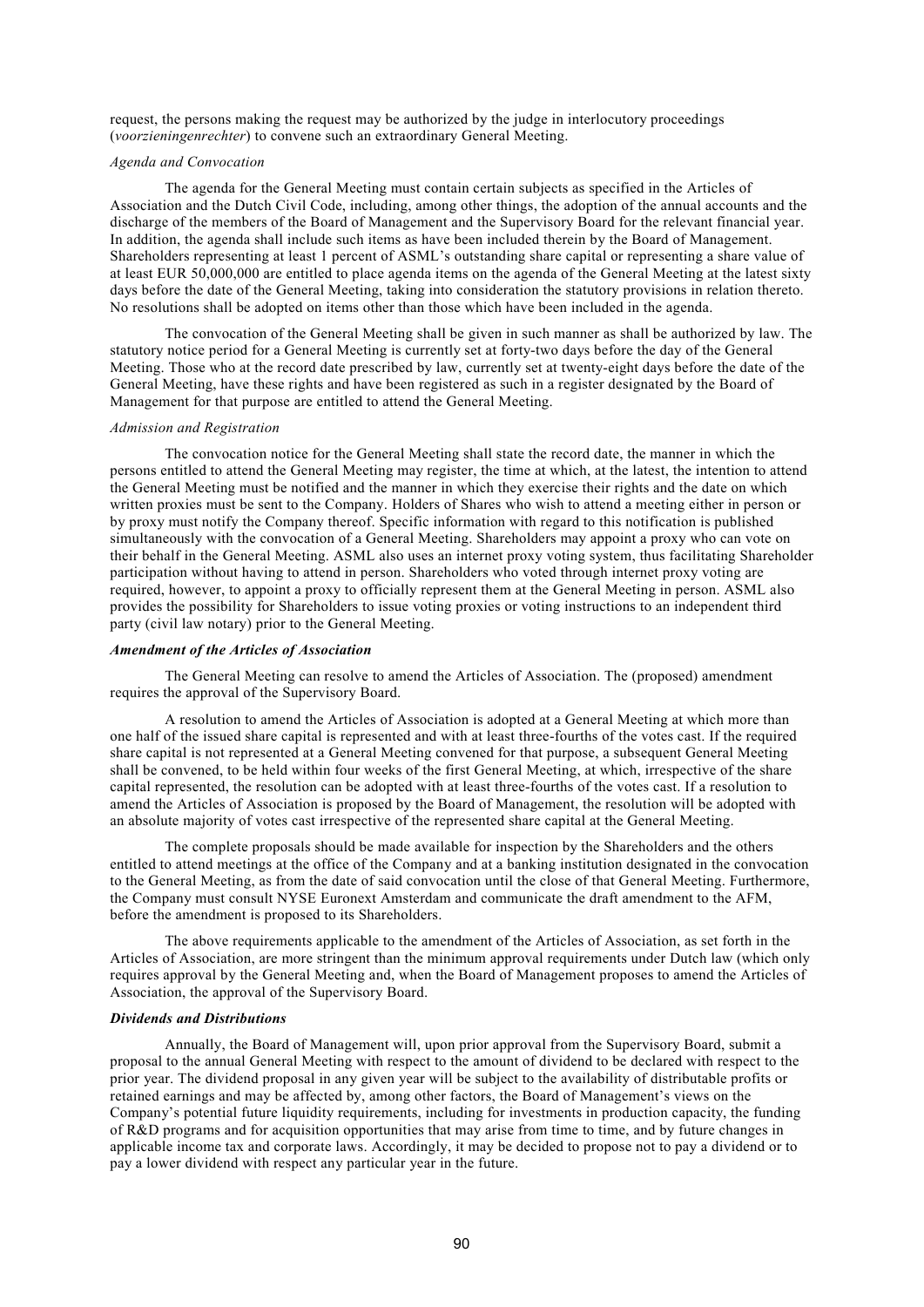At its discretion and with due observance of the provisions of the law in respect thereof, the Board of Management, with the prior approval of the Supervisory Board, may distribute one or more interim dividends on the Shares before the annual accounts for any financial year have been adopted. These interim dividends may also be distributed on a class of Shares.

Cash distributions, if any, will be declared in euro. Amounts payable to holders of Ordinary Shares held through NASDAQ will be payable by a dividend disbursing agent in  $\overline{U}$ .S. dollars, converted by ASML at the rate of exchange on NYSE Euronext Amsterdam at the close of business on the date fixed for that purpose by the Board of Management, and in accordance with the Articles of Association. Amounts payable to holders of Ordinary Shares, other than Ordinary Shares held through NASDAQ, will be payable by ASML in euro. The right to receive cash dividends and distributions will lapse if such dividends or distributions are not claimed within five years following the day after the date on which they were made available.

If a dividend is declared, the Company will set a record date on which the Shareholder must be registered as Shareholder to receive the dividend. Once such record date is set, the ex-dividend date can be determined. The dividend will appear in the Company's books as of the ex-dividend date. The dividend will be paid out on the payment date.

A claim for payment of a dividend (including an interim dividend) lapses five years from the date on which the claim became payable.

#### *Dissolution and Liquidation*

The General Meeting may resolve to dissolve the Company subject to certain conditions further specified in the Articles of Association. In the event of dissolution of the Company, it will be liquidated by the Board of Management under the supervision of the Supervisory Board, unless the General Meeting appoints alternative liquidators. During liquidation, the Articles of Association will remain in force to the extent possible. If the Board of Management proposes to the General Meeting to dissolve the Company, such proposal of the Board of Management is subject to the approval of the Supervisory Board.

Any balance remaining after payment of all debts and liquidation expenses will be distributed to the Shareholders and others entitled thereto in proportion to their entitlement.

## **Rules Governing Obligations of Shareholders to Make a Public Offer**

Directive 2004/25/EC of the European Parliament and of the Council of the European Union of April 21, 2004 relating to takeover bids has been implemented in the FMSA.

A shareholder who – alone or acting in concert – directly or indirectly obtains control of a Dutch listed company such as ASML is required to make a public offer for all shares of that company. Such control is deemed present if a (legal) person is able to exercise, alone or acting in concert, 30% or more of the voting rights in the general meeting of shareholders of a listed company.

Furthermore, in general, it is prohibited to launch a public offer for shares of a listed company unless an offer memorandum has been approved by, in the Company's case, the AFM. A public offer is launched by way of a publication of the approved offer memorandum. The public offer rules are intended to ensure that in the event of a public offer, among other things, sufficient information will be made available to the holders of the shares, that the holders of the shares will be treated equally, that there will be no abuse of inside information and that there will be a proper and timely offer period.

#### **Squeeze Out Procedures**

Pursuant to section 2:92a of the Dutch Civil Code, a shareholder who for his own account contributes at least 95% of the issued share capital of a Dutch public limited liability company may institute proceedings against the company's minority shareholders jointly for the transfer of their shares to the claimant. The proceedings are held before the Enterprise Chamber. The Enterprise Chamber may grant the claim for squeeze out in relation to all minority shareholders and will determine the price to be paid for the shares, if necessary after appointment of one or three experts who will offer an opinion to the Enterprise Chamber on the value to be paid for the shares of the minority shareholders. Once the order to transfer becomes final before the Enterprise Chamber, the person acquiring the shares shall give written notice of the date and place of payment and the price to the holders of the shares to be acquired whose addresses are known to him. Unless the addresses of all of them are known to him, he shall also publish this information in a daily newspaper with national circulation.

Section 2:359d of the Dutch Civil Code provides that the offeror under a public offer is also entitled to start a squeeze out procedure if, following the public offer, the offeror contributes at least 95% of the issued share capital and represents at least 95% of the total voting rights of the target company. The claim of a takeover squeeze out needs to be filed with the Enterprise Chamber within three months following the expiry of the acceptance period of the public offer. The Enterprise Chamber may grant the claim for squeeze out in relation to all minority shareholders and will determine the price to be paid for the shares, if necessary after appointment of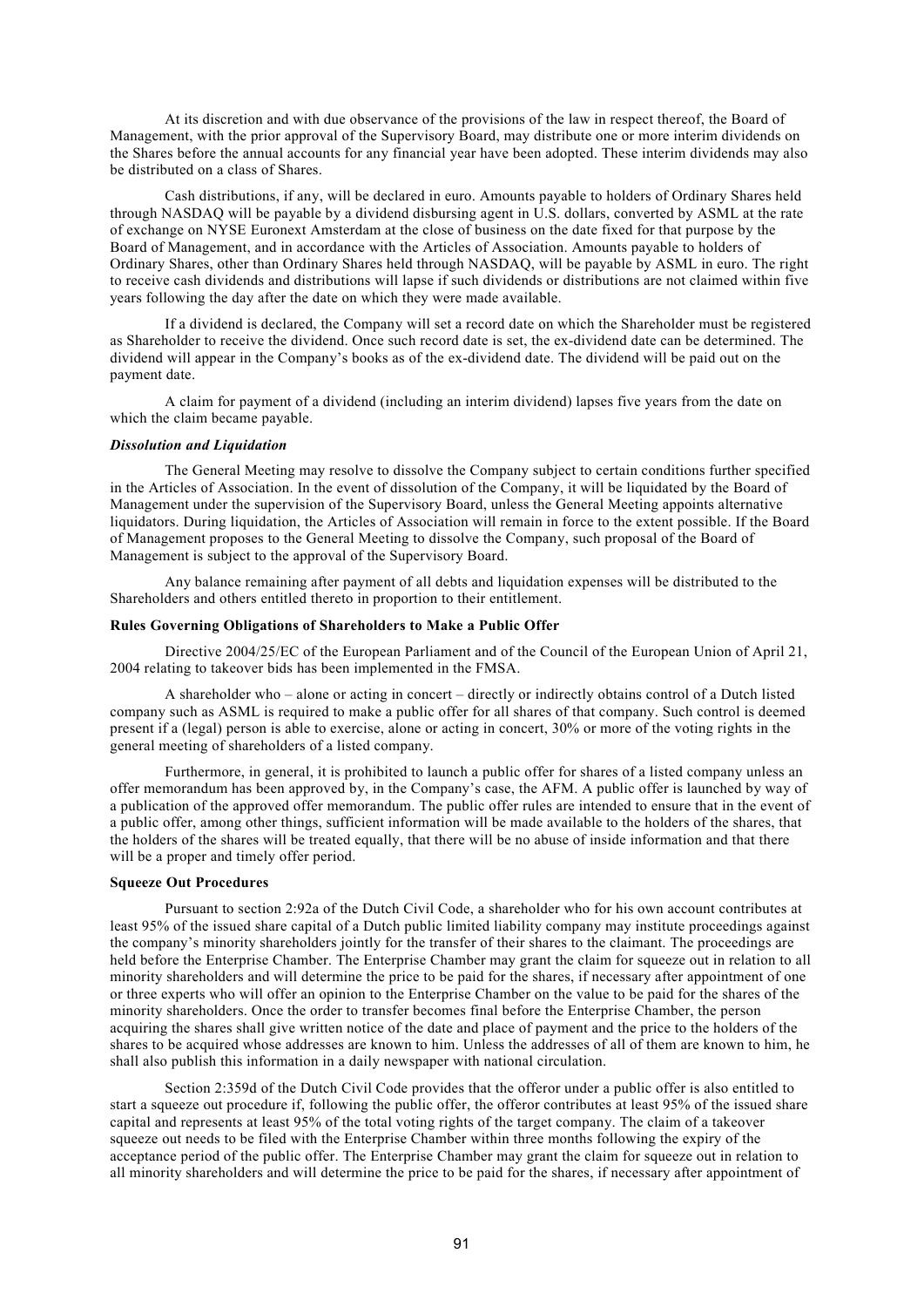one or three experts who will offer an opinion to the Enterprise Chamber on the value to be paid for the shares of the minority shareholders. In principle, the offer price is considered reasonable as long as 90% or more of the shares have been acquired.

Section 2:359c of the Dutch Civil Code also entitles those minority shareholders that have not previously tendered their shares under an offer, to transfer their shares to the offeror, provided that the offeror has acquired at least 95% of the share capital and represents at least 95% of the total voting rights. If there are different classes of shares, which is the case for the Company, the claim may only be instituted with regard to the class of shares of which the offeror alone or jointly with group companies holds at least 95% of the issued share capital and represents 95% of the voting rights. With regard to price, the same procedure as for takeover squeeze out proceedings initiated by an offeror applies. The claim also needs to be filed with the Enterprise Chamber within three months following the expiry of the acceptance period of the offer.

#### **Obligations of Shareholders to Disclose Holdings under Dutch Law**

Holders of ASML shares may be subject to reporting obligations under the FMSA.

The disclosure obligations under the FMSA apply to any person or entity that, directly or indirectly, acquires, holds or disposes of an interest in the voting rights and/or the capital of a public limited company incorporated under the laws of the Netherlands whose shares are admitted to trading on a regulated market within the European Union, such as ASML. Disclosure is required when the percentage of voting rights or capital interest of a person or an entity reaches, exceeds or falls below 5%, 10%, 15%, 20%, 25%, 30%, 40%, 50%, 60%, 75% or 95% (as a result of an acquisition or disposal by such person or entity, or as a result of a change in the Company's total number of voting rights or share capital issued).

A legislative proposal pursuant to which an initial threshold 3% will be introduced has been adopted and is expected to enter into force on January 1, 2013. The proposal would also introduce a mechanism pursuant to which ASML would be able to identify, and communicate with, beneficial holders of its shares through the respective custodians. ASML is required to notify the AFM immediately if the Company's voting rights and/or capital have changed by 1% or more since its previous notification on outstanding voting rights and capital. In addition, ASML must notify the AFM of changes of less than 1% in ASML's outstanding voting rights and capital at least once per calendar quarter, within eight days after the end of the quarter. Any person whose direct or indirect voting rights and/or capital interest meets or passes the thresholds referred to in the previous paragraph as a result of a change in the outstanding voting rights or capital must notify the AFM no later than the fourth trading day after the AFM has published such a change.

Once every calendar year, within four weeks after the end of the calendar year, holders of an interest of 5% or more in ASML's voting rights or capital must notify the AFM of any changes in the composition of their interest resulting from certain acts (including, but not limited to, the exchange of shares for depositary receipts and vice versa, and the exercise of rights to acquire shares).

Subsidiaries, as defined in the FMSA, do not have independent reporting obligations under the FMSA, as interests held by them are attributed to their (ultimate) parents. Any person may qualify as a parent for purposes of the FMSA, including an individual. A person who ceases to be a subsidiary and who disposes of an interest of 5% or more in ASML's voting rights or capital must immediately notify the AFM. As of that moment, all notification obligations under the FMSA become applicable to the former subsidiary.

For the purpose of calculating the percentage of capital interest or voting rights, the following interests must, among other arrangements, be taken into account: shares and votes (i) directly held by any person, (ii) held by such person's subsidiaries, (iii) held by a third party for such person's account, (iv) held by a third party with whom such person has concluded an oral or written voting agreement (including on the basis of an unrestricted power of attorney) and (v) held by a third party with whom such person has agreed to temporarily transfer voting rights against payment. Interests held jointly by multiple persons are attributed to those persons in accordance with their entitlement. A holder of a pledge or right of usufruct in respect of shares can also be subject to these reporting obligations if such person has, or can acquire, the right to vote on the shares or, in case of depositary receipts, the underlying shares. The managers of certain investment funds are deemed to hold the capital interests and voting rights in the funds managed by them.

For the same purpose, the following instruments qualify as 'shares': (i) shares, (ii) depositary receipts for shares (or negotiable instruments similar to such receipts), (iii) negotiable instruments for acquiring the instruments under (i) or (ii) (such as convertible bonds), and (iv) options for acquiring the instruments under (i) or (ii).

The AFM keeps a public registry of and publishes all notifications made pursuant to the FMSA at its website [www.afm.nl](http://www.afm.nl/).

Non-compliance with the reporting obligations under the FMSA could lead to criminal fines, administrative fines, imprisonment or other sanctions. In addition, non-compliance with the reporting obligations under the FMSA may lead to civil sanctions, including (i) suspension of the voting rights relating to the shares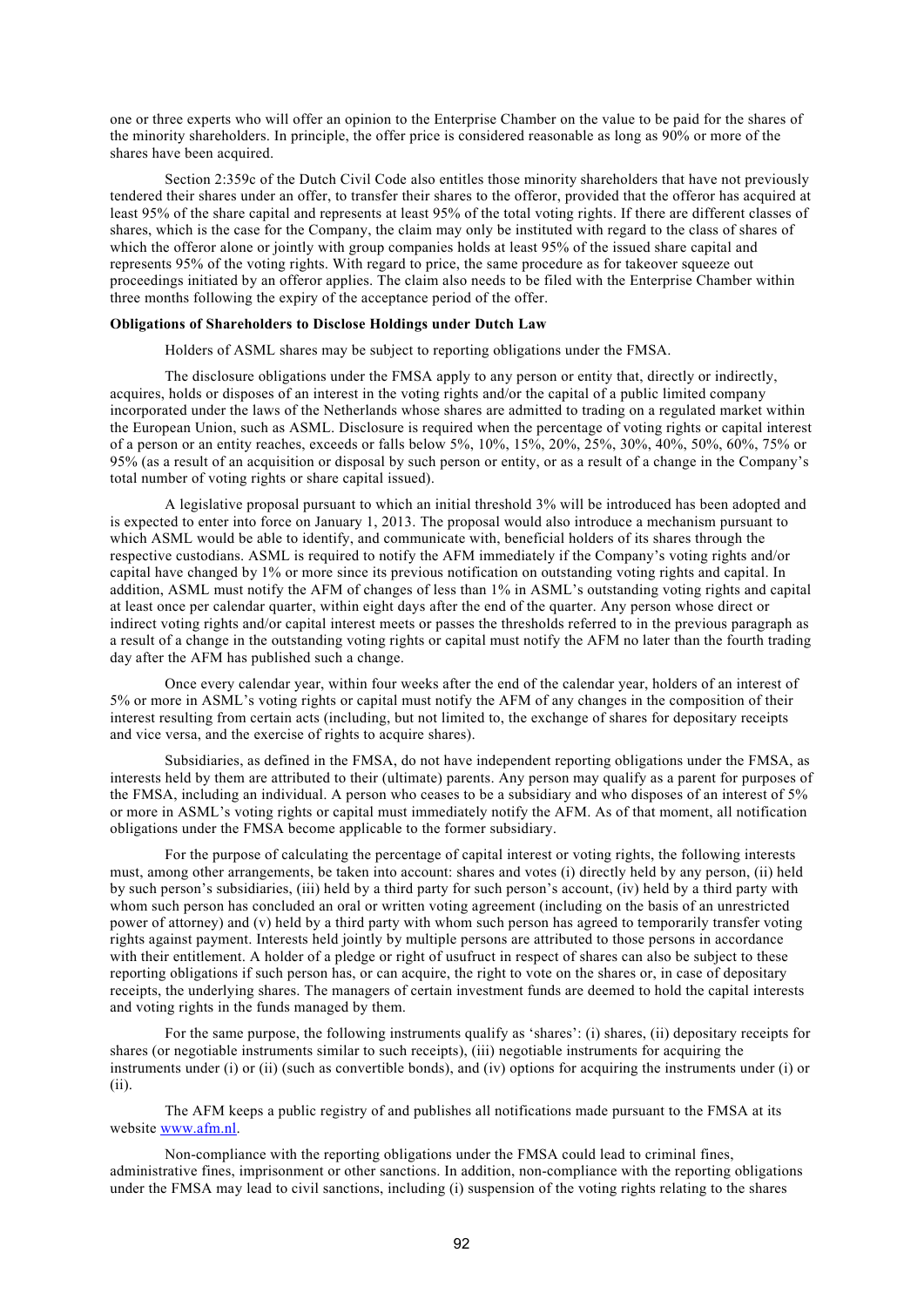held by the offender, for a period of not more than three years, (ii) nullification of any resolution of the general meeting of shareholders of the company to the extent that such resolution would not have been approved if the votes at the disposal of the person or entity in violation of a duty under the FMSA had not been exercised and (iii) a prohibition on the acquisition by the offender of ASML's shares or the voting on ASML's ordinary shares for a period of not more than five years.

## **Corporate Governance**

ASML endorses the importance of good corporate governance, of which independence, accountability and transparency are the most significant elements. These are also the elements on which a relationship of trust between ASML and all its stakeholders (employees, customers, suppliers, shareholders and the public) can be built.

In 2003, the Dutch Corporate Governance Committee, also known as the Tabaksblat Committee, released the Code. In December 2008, the Netherlands Corporate Governance Code Monitoring Committee (*Frijns Committee*) proposed an amended and updated the Code. The Code contains a number of principles and best practice provisions for listed companies in respect of their managing boards, supervisory boards, shareholders and general meetings of shareholders, financial reporting, auditors, disclosure, compliance and enforcement standards and uses a 'comply or explain' approach.

ASML is therefore required under Dutch law to disclose in its statutory annual report whether or not it applies the provisions of the Code and, if it does not apply those provisions, to explain why it does not. ASML has disclosed in its statutory annual report relating to the financial year ended 31 December 2011 and on the Company's website ([www.asml.nl](http://www.asml.nl/)) its deviations from the Code and reasons for doing so. The deviations follow the order of the recommendations in the Code.

## **II.2.5**

Although ASML does not consider ASML's execution of this best practice a deviation from the Code, it could be interpreted as such.

The members of the Board of Management are eligible to receive performance shares which will be awarded annually under the condition of fulfillment of predetermined performance targets, which are measured over a period of three calendar years. Once the shares are unconditionally awarded after fulfillment of the performance conditions, the shares will be retained (for a lock-up period) by the Board of Management member for at least two years after the date of unconditional award or until the termination of employment, whichever period is shorter. The date of release lies three years after the original date of target setting, and the members of the Board of Management have to retain the performance shares for at least two subsequent years. Accordingly, the total period before one obtains full rights to the performance shares will be five years. The Remuneration Committee believes that the total resulting period is in compliance with the Code. The General Meeting approved the performance share arrangement for the Board of Management on March 24, 2010.

### **II.2.8**

The employment contracts of the members of the Board of Management appointed before March 31, 2004, being Messrs. Wennink and Van den Brink, are being honored, including all rights and obligations under these contracts. This implies that the appointment of Messrs. Wennink and Van den Brink as members of the Board of Management will be for an indefinite period of time, and that their potential severance payments will be according to applicable law. Although ASML does not consider this to be contrary to the recommendations in the Code, it may be considered a deviation from the Code.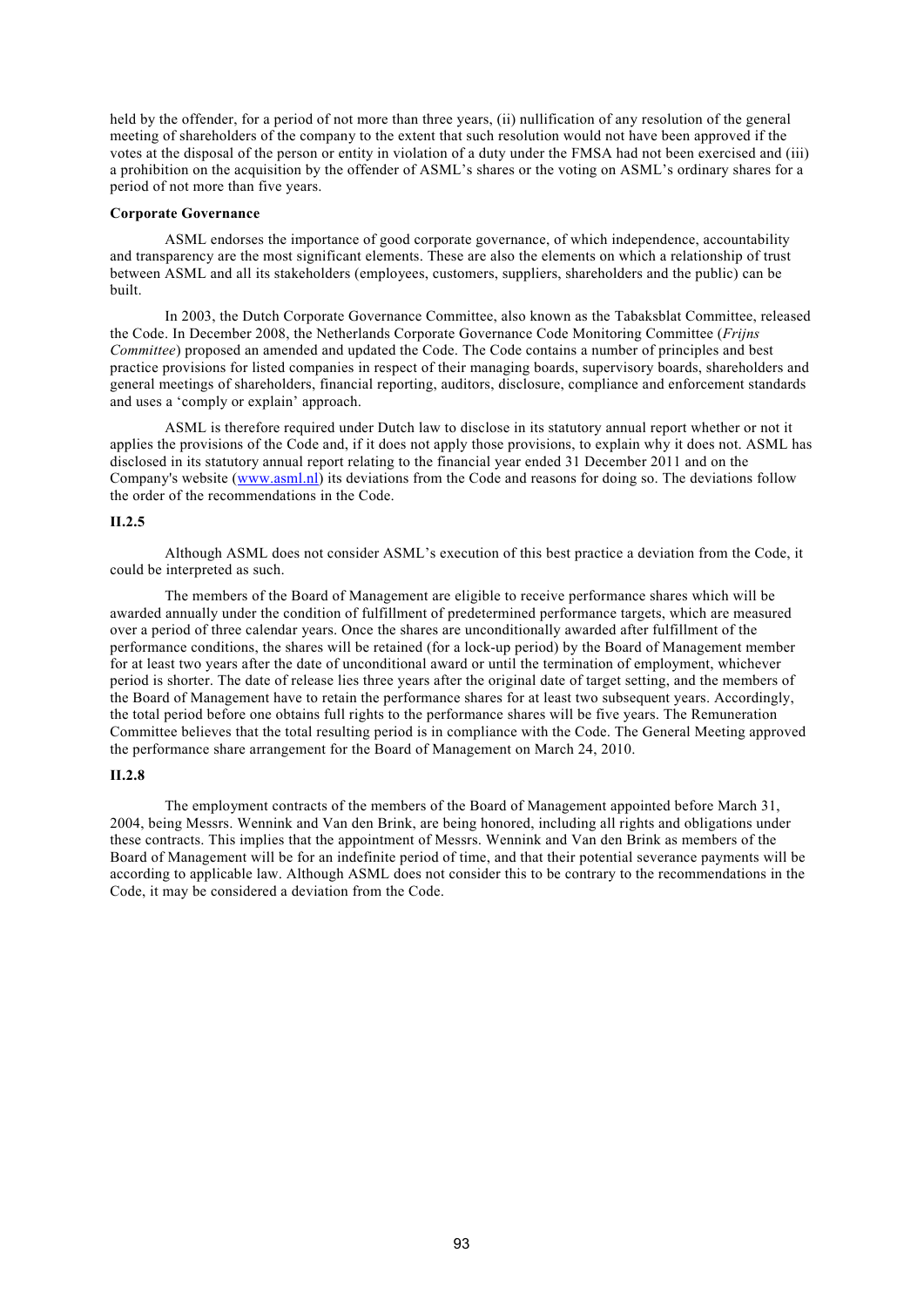## **SHAREHOLDER TAXATION**

## **Dutch Taxation**

The statements below represent a summary of current Dutch tax laws, regulations and judicial interpretations thereof. The description is limited to the material tax implications for a holder of Ordinary Shares who is not, or is not deemed to be and/or has not elected to be taxed as, a resident of the Netherlands for Dutch tax purposes (a "**Non-resident Holder**"). This summary does not address special rules that may apply to special classes of holders of Ordinary Shares and should not be read as extending by implication to matters not specifically referred to herein. As to individual tax consequences, each investor in Ordinary Shares should consult his or her tax counsel.

### *General*

The acquisition of Ordinary Shares by a non-resident of the Netherlands should not be treated as a taxable event for Dutch tax purposes. The income consequences in connection with owning and disposing of the Ordinary Shares are discussed below.

### *Substantial Interest*

A person who, alone or together with his partner (as defined in the Dutch Personal Income Tax Act 2001), (inter alia) directly or indirectly (i) owns, or holds certain rights on, 5.0 percent or more of ASML's share capital, (ii) owns, or holds certain rights on, profit participating rights that correspond to at least 5.0 percent of ASML's annual profits or to at least 5.0 percent of the liquidation proceeds or who (iii) holds options to, directly or indirectly, purchase 5.0 percent or more of ASML's share capital, is deemed to have a substantial interest in the Shares, or the options, as applicable. Specific rules apply in case certain family members of the Non-resident Holder hold a substantial interest. A deemed substantial interest also exists if, among other situations, (part of) a substantial interest has been disposed of, or is deemed to be disposed of, in a transaction where no taxable gain has been recognized. Special attribution rules exist in determining the presence of a substantial interest.

## *Income Tax Consequences for Individual Non-resident Holders on Owning and Disposing of the Ordinary Shares*

An individual who is a Non-resident Holder will not be subject to Dutch income tax on received income in respect of the Ordinary Shares or capital gains derived from the sale, exchange or other disposition of the Ordinary Shares, provided that such holder:

- Does not derive and has not derived profits from an enterprise, whether as an entrepreneur or pursuant to a co-entitlement to the net worth of such enterprise other than as an entrepreneur or a shareholder, which is, in whole or in part, carried on through a permanent establishment or a permanent representative in the Netherlands to which the Ordinary Shares are attributable;
- Does not hold and has not held a (deemed) substantial interest in ASML's share capital or, in the event the Non-resident Holder holds or has held a (deemed) substantial interest in ASML's share capital, such interest is, or was, a business asset in the hands of the holder;
- Does not share and has not shared directly in the profits of an enterprise, other than by way of securities, which is managed and controlled in the Netherlands and which enterprise (is deemed to) own(s), or (is deemed to have) has owned, Ordinary Shares;
- Does not derive benefits from miscellaneous activities (*resultaat uit overige werkzaamheden*) carried on in the Netherlands in respect of the Ordinary Shares, including, without limitation, activities which are beyond the scope of active portfolio investment activities; and such holder
- Does not carry out and has not carried out employment activities, the income from which is taxable in the Netherlands, with which the holding of Ordinary Shares is or was connected.

### *Corporate Income Tax Consequences for Corporate Non-resident Holders*

Income derived from Ordinary Shares or capital gains derived from the sale, exchange or disposition of Ordinary Shares by a corporate Non-resident Holder is taxable if:

- The holder derives profits from an enterprise, which enterprise is, in whole or in part, carried on through a permanent establishment or a permanent representative in the Netherlands (Dutch enterprise) and the Ordinary Shares are attributable to this permanent establishment or permanent representative, unless the participation exemption (discussed below) applies; or
- The holder has a (deemed) substantial interest in ASML's share capital, which is not attributable to its enterprise and (one of) the main purposes of the chosen ownership structure is the evasion of Dutch income tax or dividend withholding tax;
- The holder is a resident of Aruba, Curacao or the Dutch part of St. Martin (*Sint Maarten*) and derives profits from an enterprise which enterprise is, in whole or in part, carried on through a permanent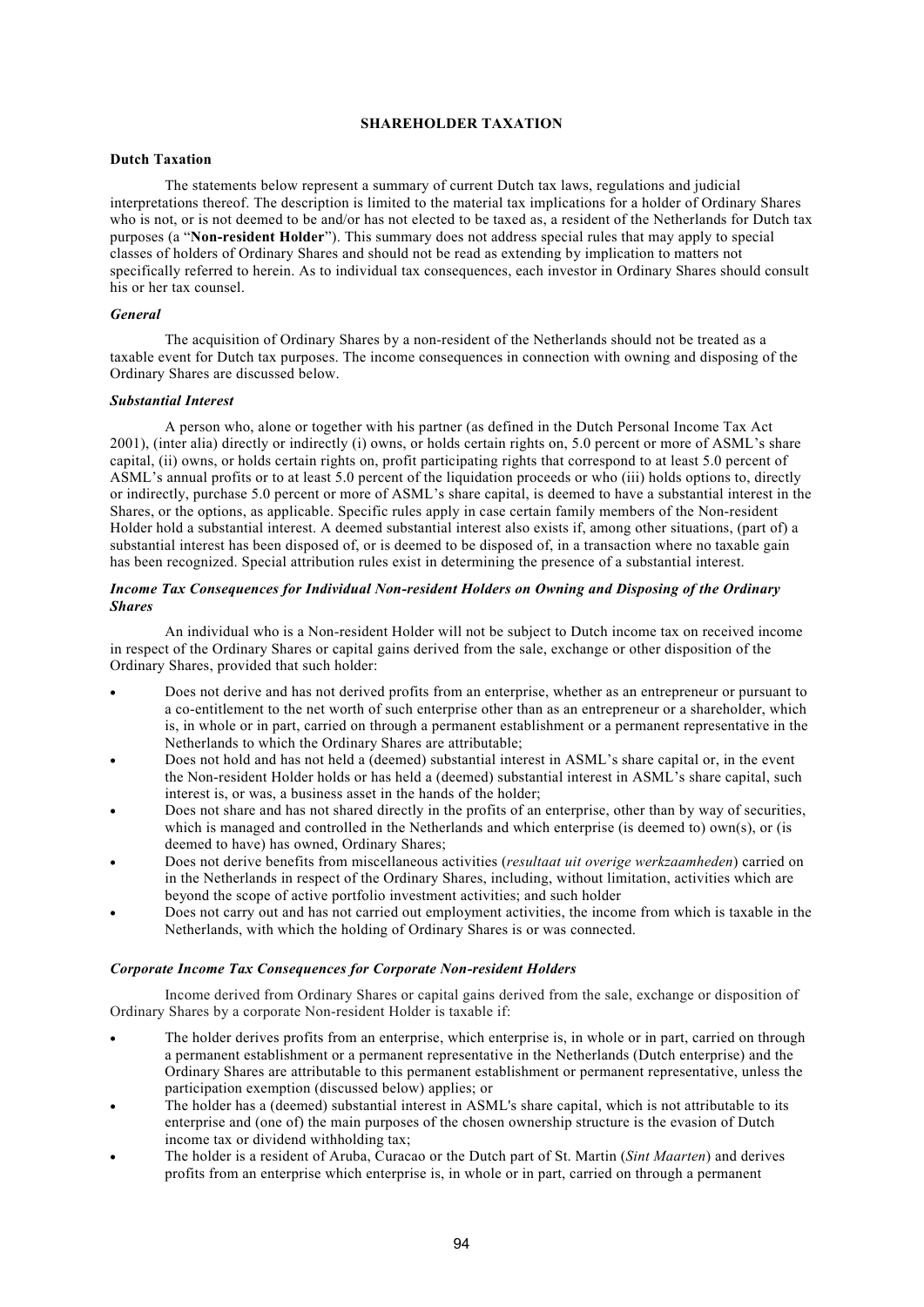establishment or a permanent representative in Bonaire, St. Eustatius or Saba to which the Ordinary Shares are attributable, which permanent establishment or permanent representative would be considered to be established in the Netherlands pursuant to article 5.2 of the BES Tax Act (*Belastingwet BES*) if that permanent establishment was an entity (*lichaam*) or if the activities of the permanent representative would be transferred to an entity; or

 Certain assets of the holder are deemed to be treated as a Dutch enterprise under Dutch tax law and the Ordinary Shares are attributable to this Dutch enterprise.

To qualify for the Dutch participation exemption, the holder must generally hold at least 5.0 percent of ASML's nominal paid-in capital and meet certain other requirements.

### *Dividend Withholding Tax*

In general, a dividend distributed by ASML in respect of Ordinary Shares will be subject to a withholding tax imposed by the Netherlands at the statutory rate of 15.0 percent. Generally, ASML is responsible for the withholding of such dividend withholding tax at source; the dividend withholding tax is for the account of the Non-resident Holder.

Dividends include:

- Dividends in cash and in kind;
- Deemed and constructive dividends;
- Consideration for the repurchase or redemption of Ordinary Shares (including a purchase by a direct or indirect ASML subsidiary) in excess of the qualifying average paid-in capital for Dutch withholding tax purposes, unless such repurchase is made for temporary investment purposes or is otherwise exempt by law;
- Stock dividends up to their nominal value, including an increase in the nominal value of Ordinary Shares, unless distributed out of qualifying paid-in capital;
- Liquidation proceeds in excess of the qualifying average paid-in capital for Dutch dividend withholding tax purposes; and
- Any (partial) repayment of paid-in capital that is
	- o not recognized as capital for Dutch dividend withholding tax purposes, or
		- o recognized for Dutch dividend withholding tax purposes, to the extent that ASML has net profits, unless
			- a. the general meeting of shareholders has resolved in advance to make such repayment; and
			- b. the nominal value of the shares concerned had been reduced with an equal amount by way of an amendment to the Articles of Association

An exemption from or reduction of Dutch dividend withholding tax can be obtained if:

- The participation exemption applies and the Ordinary Shares are attributable to a business carried out in the Netherlands;
- The dividends are distributed to a qualifying EU corporate holder satisfying the conditions of the EU Parent-Subsidiary Directive as implemented in article 4 (2) and article 4 (3) of the Dutch Dividend Withholding Tax Act 1965; or
- The rate is reduced by a tax treaty.

A Non-resident Holder of Ordinary Shares can be eligible for a partial or complete exemption or refund of all or a portion of the above withholding tax under a tax treaty that is in effect between the Netherlands and the Non-resident Holder's country of residence. The Netherlands has concluded such treaties with the United States, Canada, Switzerland, Japan, most European Union member states, as well as many other countries. Under the treaty between the United States and the Netherlands for the Avoidance of Double Taxation and the Prevention of Fiscal Evasion with Respect to Taxes on Income (the "**Tax Treaty**"), dividends paid by ASML to a Non-resident Holder that is a resident of the United States as defined in the Tax Treaty (other than an exempt organization or exempt pension trust, as discussed below) are generally liable to 15.0 percent Dutch dividend withholding tax or, in the case of certain United States corporate shareholders owning at least 10.0 percent of ASML's voting rights, a reduction to 5.0 percent, provided that the Non-resident Holder does not have an enterprise or an interest in an enterprise that is, in whole or in part, carried on through a permanent establishment or permanent representative in the Netherlands to which the dividends are attributable. The Tax Treaty also provides for a dividend withholding tax exemption on dividends, but only for a shareholder that holds shares which represent at least 80.0 percent of the voting rights in ASML and meets all other requirements. The Tax Treaty provides for a complete exemption from tax on dividends received by exempt pension trusts and exempt organizations, as defined therein. Except in the case of exempt organizations, the reduced dividend withholding tax rate (or exemption from withholding) can be applied at the source upon payment of the dividends, provided that the proper forms have been filed in advance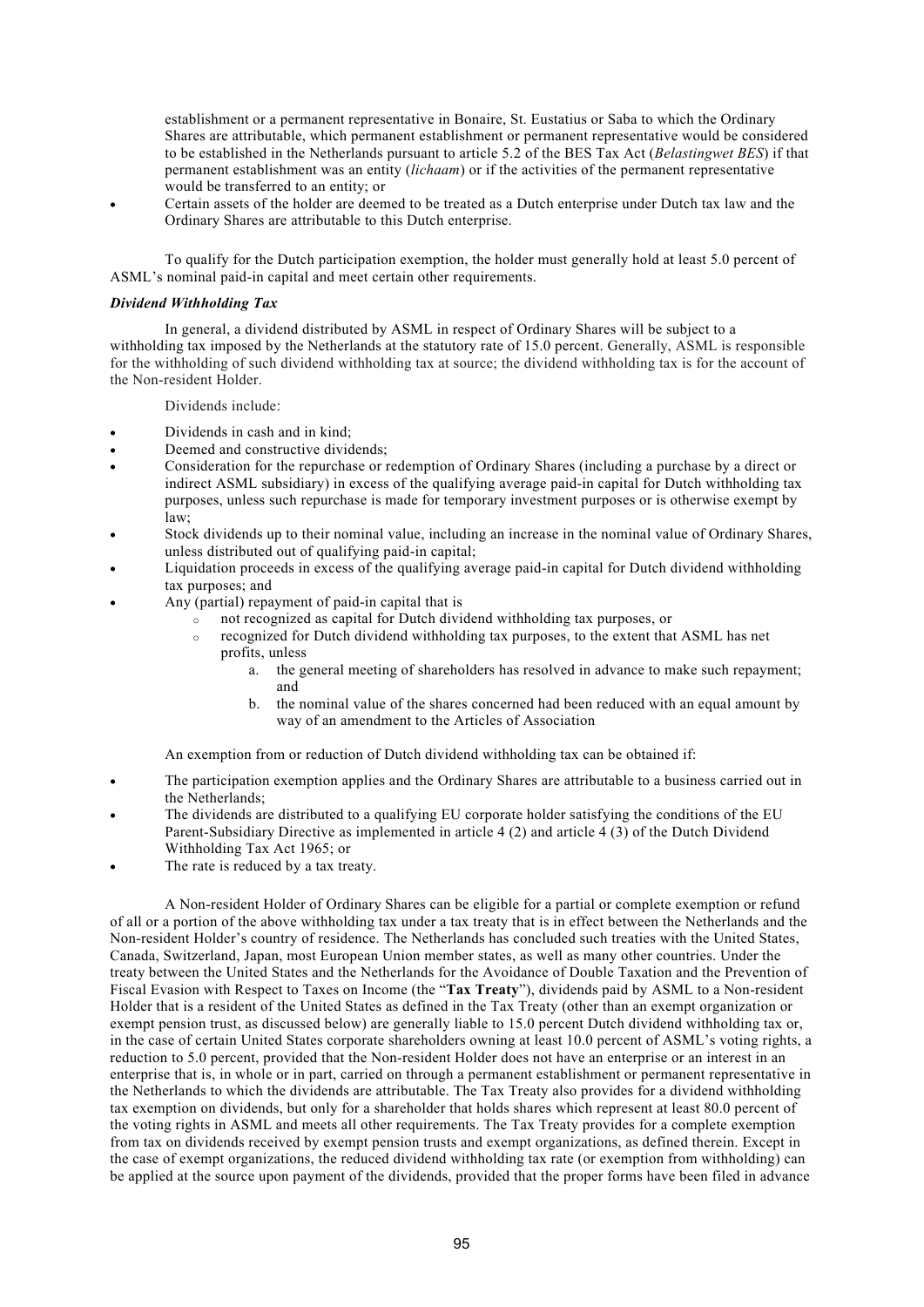of the payment. Exempt organizations remain subject to the statutory withholding rate of 15.0 percent and are required to file for a refund of such withholding.

A Non-resident Holder may not claim the benefits of the Tax Treaty unless (i) he/she is a resident of the United States as defined therein, or (ii) he/she is deemed to be a resident on the basis of the provisions of article 24(4) of the Tax Treaty, and (iii) his or her entitlement to those benefits is not limited by the provisions of article 26 (limitation on benefits) of the Tax Treaty.

### *Dividend Stripping Rules*

Under Dutch tax legislation regarding anti-dividend stripping, no exemption from, reduction in or refund of, Dutch dividend withholding tax is granted if the recipient of dividends paid by ASML is not considered the beneficial owner of such dividends.

#### *Gift or Inheritance Taxes*

Dutch gift or inheritance taxes will not be levied on the transfer of Ordinary Shares by way of gift, or upon the death of a Non-resident Holder, unless the transfer is construed as an inheritance or as a gift made by or on behalf of a person who, at the time of the gift or death, is deemed to be resident of the Netherlands.

Gift tax and inheritance tax are levied on the beneficiary. For purposes of Dutch gift and inheritance tax, an individual of Dutch nationality is deemed to be a resident of the Netherlands if he has been a resident thereof at any time during the ten years preceding the time of the gift or death. For purposes of Dutch gift tax, a person not possessing Dutch nationality is deemed to be a resident of the Netherlands if he/she has resided therein at any time in the twelve months preceding the gift.

### *Value Added Tax*

No Dutch value added tax is imposed on dividends in respect of the Ordinary Shares or on the transfer of the Shares.

### *Residence*

A Non-resident Holder will not become resident, or be deemed to be resident, in the Netherlands solely as a result of holding Ordinary Shares or of the execution, performance, delivery and/or enforcement of rights in respect of the Ordinary Shares.

### **United States Taxation**

The following is a discussion of the material United States federal income tax consequences relating to the acquisition, ownership and disposition of Ordinary Shares by a United States Holder (as defined below) acting in the capacity of a beneficial owner who is not a tax resident of the Netherlands. This discussion deals only with Ordinary Shares held as capital assets and does not deal with the tax consequences applicable to all categories of investors, some of which (such as tax-exempt entities, financial institutions, regulated investment companies, dealers in securities/traders in securities that elect a mark-to-market method of accounting for securities holdings, insurance companies, investors owning directly, indirectly or constructively 10.0 percent or more of ASML's outstanding voting shares, investors who hold Ordinary Shares as part of hedging or conversion transactions and investors whose functional currency is not the U.S. dollar) may be subject to special rules. In addition, the discussion does not address any alternative minimum tax or any state, local, FIRPTA related United States federal income tax consequences, or non-United States tax consequences.

This discussion is based on the U.S.-Dutch Income Tax Treaty ("**Treaty**") and the Internal Revenue Code of 1986, as amended to the date hereof, final, temporary and proposed Treasury Department regulations promulgated, and administrative and judicial interpretations thereof, changes to any of which subsequent to the date hereof, possibly with retroactive effect, may affect the tax consequences described herein. In addition, there can be no assurance that the Internal Revenue Service ("**IRS**") will not challenge one or more of the tax consequences described herein, and ASML has not obtained, nor does ASML intend to obtain, a ruling from the IRS or an opinion of counsel with respect to the United States federal income tax consequences of acquiring or holding shares. Prospective purchasers of Ordinary Shares are advised to consult their tax advisers with respect to their particular circumstances and with respect to the effects of United States federal, state, local or non-United States tax laws to which they may be subject.

As used herein, the term 'United States Holder' means a beneficial owner of such Ordinary Shares for United States federal income tax purposes whose holding of Ordinary Shares does not form part of the business property or assets of a permanent establishment or fixed base in the Netherlands; who is fully entitled to the benefits of the Treaty in respect of such Ordinary Shares; and is:

- an individual citizen or tax resident of the United States;
- a corporation or other entity treated as a corporation for United States federal income tax purposes created or organized in or under the laws of the United States or of any political subdivision thereof;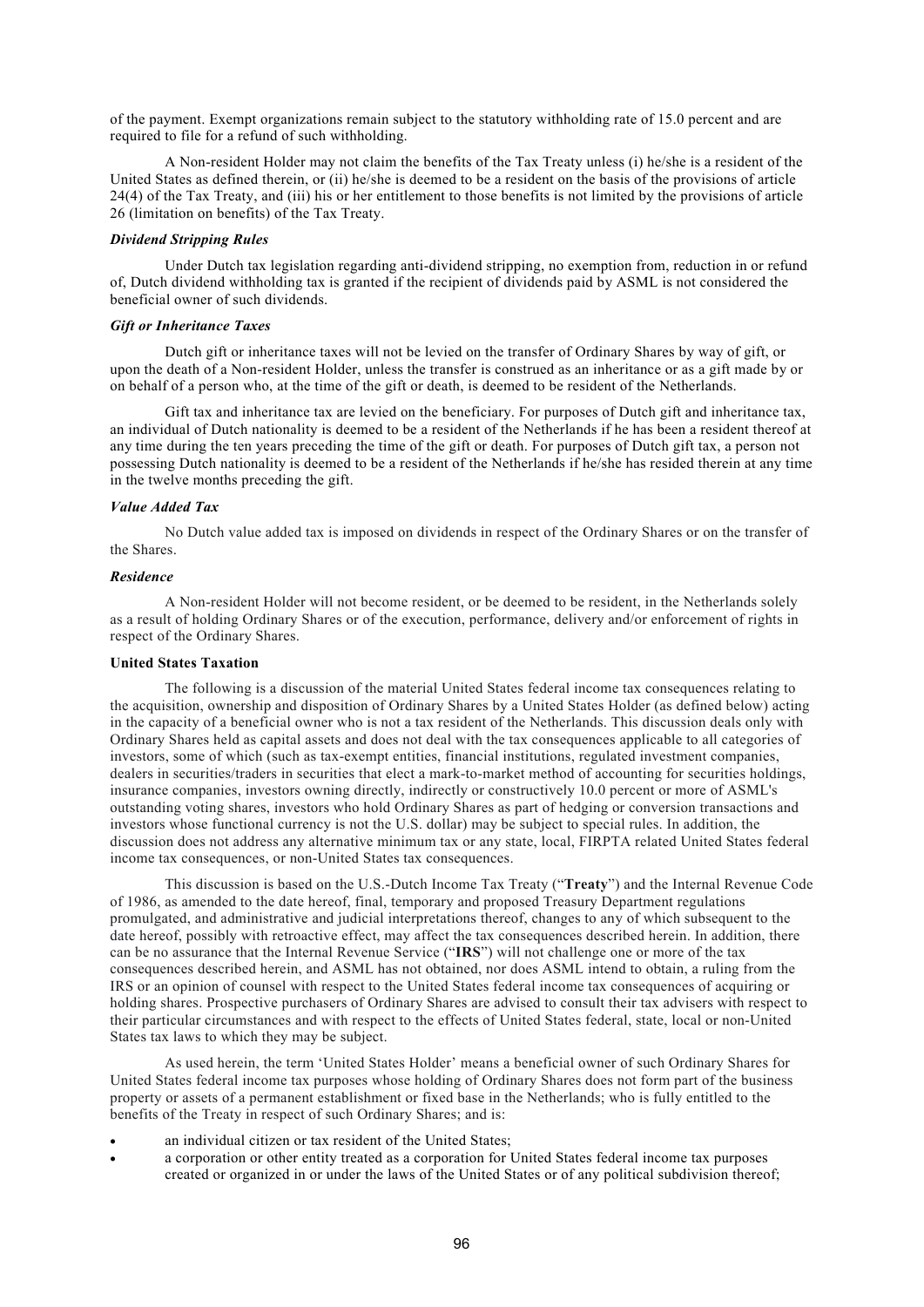- an estate of which the income is subject to United States federal income taxation regardless of its source; or
- a trust whose administration is subject to the primary supervision of a court within the United States and which has one or more United States persons who have the authority to control all of its substantial decisions.

If an entity treated as a partnership for United States federal income tax purposes owns Ordinary Shares, the United States federal income tax treatment of a partner in such partnership will generally depend upon the status and tax residency of the partner and the activities of the partnership. A partnership that owns Ordinary Shares and the partners in such partnership should consult their tax advisors about the United States federal income tax consequences of holding and disposing of the Ordinary Shares.

### *Passive Foreign Investment Company Considerations*

ASML believes it was not a Passive Foreign Investment Company ("**PFIC**") for U.S. federal income tax purposes in 2012 and that it will not be a PFIC in 2013. However, as PFIC status is a factual matter that must be determined annually at the close of each taxable year, there can be no certainty as to ASML's actual PFIC status in any particular year until the close of the taxable year in question. ASML has not conducted a detailed study at this time to confirm its non-PFIC status. If ASML were treated as a PFIC in any year during which a United States Holder owned common shares, certain adverse tax consequences could apply. Investors should consult their tax advisors with respect to any PFIC considerations.

### *Taxation of Dividends*

United States Holders should generally include in gross income as foreign-source dividend income the gross amount of any non-liquidating distribution (before reduction for Dutch withholding taxes) ASML makes out of its current or accumulated earnings and profits (as determined for United States federal income tax purposes) when the distribution is actually or constructively received by the United States Holder. Distributions will not be eligible for the dividends-received deduction generally allowed to United States corporations in respect of dividends received from other United States corporations. The amount of the dividend distribution includible in income of a United States Holder should be the U.S. dollar value of the foreign currency (e.g. euros) paid, determined by the spot rate of exchange on the date of the distribution, regardless of whether the payment is in fact converted into U.S. dollars. Distributions in excess of current and accumulated earnings and profits, as determined for United States federal income tax purposes, will be treated as a non-taxable return of capital to the extent of the United States Holder's U.S. tax basis in the Ordinary Shares and thereafter as taxable capital gain. ASML presently does not maintain calculations of its earnings and profits under United States federal income tax principles. If ASML does not report to a United States Holder the portion of a distribution that exceeds earnings and profits, the distribution will generally be taxable as a dividend even if that distribution would otherwise be treated as a non-taxable return of capital or as capital gain under the rules described above.

Subject to limitations provided in the United States Internal Revenue Code, a United States Holder may generally deduct from its United States federal taxable income, or credit against its United States federal income tax liability, the amount of qualified Dutch withholding taxes. However, Dutch withholding tax may be credited only if the United States Holder does not claim a deduction for any Dutch or other non-United States taxes paid or accrued in that year. In addition, Dutch dividend withholding taxes will likely not be creditable against the United States Holder's United States tax liability to the extent ASML is not required to pay over the amount withheld to the Dutch Tax Administration. Currently, a Dutch corporation that receives dividends from qualifying non-Dutch subsidiaries may credit source country tax withheld from those dividends against Dutch withholding tax imposed on a dividend paid by a Dutch corporation, up to a maximum of 3.0 percent of the dividend paid by the Dutch corporation. The credit reduces the amount of dividend withholding that ASML is required to pay to the Dutch Tax Administration but does not reduce the amount of tax ASML is required to withhold from dividends.

For U.S. foreign tax credit purposes, dividends paid by ASML generally will be treated as foreign-source income and as 'passive category income' (or in the case of certain holders, as 'general category income'). Gains or losses realized by a United States Holder on the sale or exchange of Ordinary Shares generally will be treated as U.S.-source gain or loss. The rules governing the foreign tax credit are complex and ASML suggests that each United States Holder consult his or her own tax advisor to determine whether, and to what extent, a foreign tax credit will be available.

Dividends received by a United States Holder will generally be taxed at ordinary income tax rates. However, the Jobs and Growth Tax Reconciliation Act of 2003, as amended by the Tax Increase and Prevention Act of 2005 and the Tax Relief, Unemployment Insurance Reauthorization, and Job Creation Act of 2010 reduce to 15.0 percent the maximum tax rate for certain dividends received by individuals through taxable years beginning on or before December 31, 2012, so long as certain exclusions do not apply and the stock has been held for at least 60 days during the 121 day period beginning 60 days before the ex-dividend date. Dividends received from 'qualified foreign corporations' generally qualify for the reduced rate. A non-United States corporation (other than a passive foreign investment company) generally will be considered to be a qualified foreign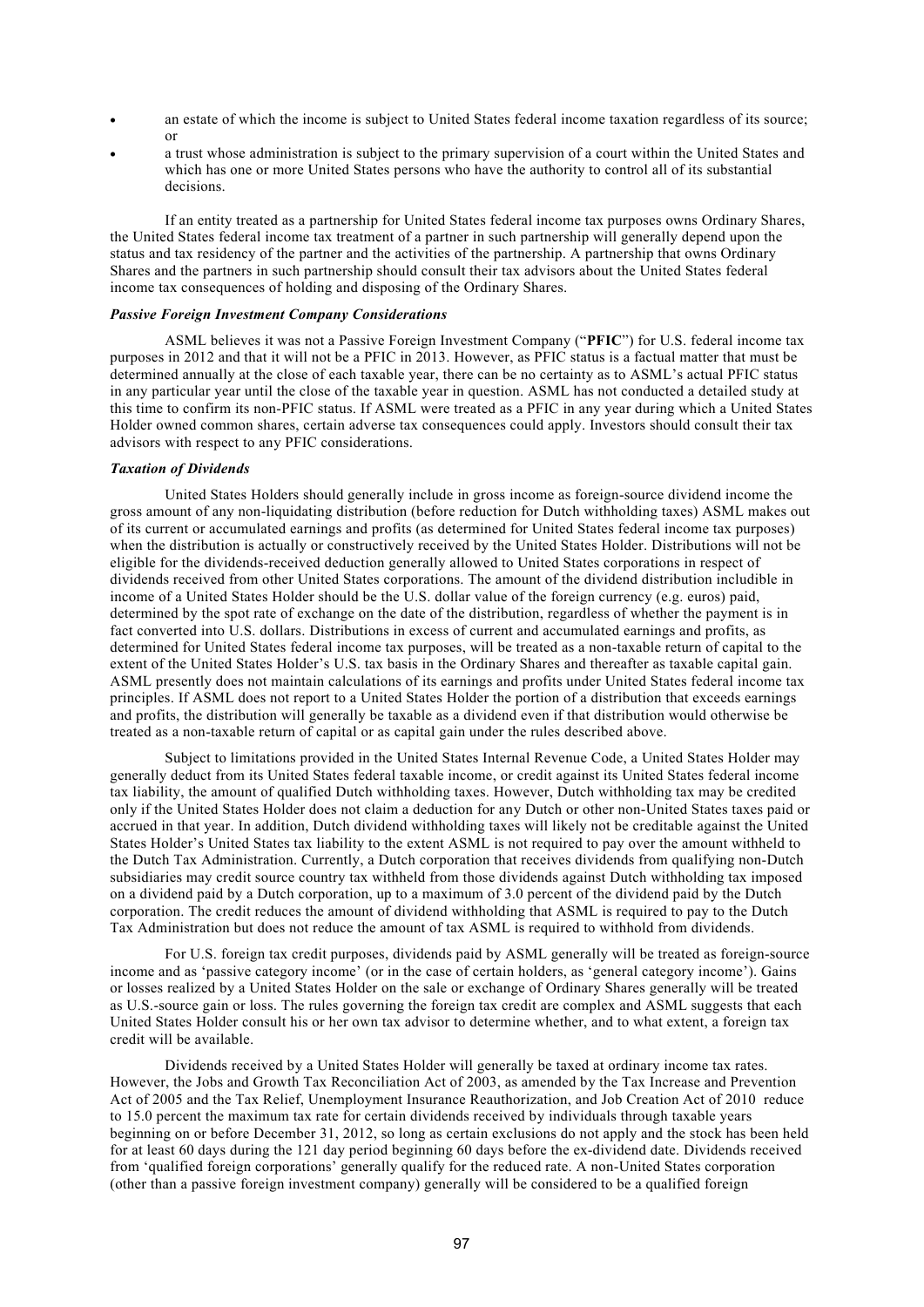corporation if: (i) the shares of the non-United States corporation are readily tradable on an established securities market in the United States or (ii) the non-United States corporation is eligible for the benefits of a comprehensive income tax treaty with the United States that has been identified as a qualifying treaty and contains an exchange of information program. Individual United States Holders should consult their tax advisors regarding the impact of this provision on their particular situations.

Dividends paid by ASML generally will constitute 'portfolio income' for purposes of the limitations on the use of passive activity losses (and, therefore, generally may not be offset by passive activity losses) and as 'investment income' for purposes of the limitation on the deduction of investment interest expense.

### *Taxation on Sale or Other Disposition of Ordinary Shares*

Upon a sale or other disposition of Ordinary Shares, a United States Holder will generally recognize capital gain or loss for United States federal income tax purposes in an amount equal to the difference between the amount realized, if paid in U.S. dollars, or the U.S. dollar value of the amount realized (determined at the spot rate on the settlement date of the sale) if proceeds are paid in currency other than the U.S. dollar, as the case may be, and the United States Holder's U.S. tax basis (determined in U.S. dollars) in such Ordinary Shares. Generally, the capital gain or loss will be long-term capital gain or loss if the holding period of the United States Holder in the Ordinary Shares exceeds one year at the time of the sale or other disposition. The deductibility of capital losses is subject to limitations for United States federal income tax purposes. Gain or loss from the sale or other disposition of Ordinary Shares generally will be treated as United States source income or loss for United States foreign tax credit purposes. Generally, any gain or loss resulting from currency fluctuations during the period between the date of the sale of the Ordinary Shares and the date the sale proceeds are converted into U.S. dollars will be treated as ordinary income or loss from sources within the United States. Each United States Holder should consult his or her tax advisor with regard to the translation rules applicable when computing its adjusted U.S. tax basis and the amount realized upon a sale or other disposition of its Ordinary Shares if purchased in, or sold or disposed of for, a currency other than U.S. dollar.

## *Information Reporting and Backup Withholding*

Information returns may be filed with the IRS in connection with payments on the Ordinary Shares or proceeds from a sale, redemption or other disposition of the Ordinary Shares. A 'backup withholding' tax may be applied to, and withheld from, these payments if the beneficial owner fails to provide a correct taxpayer identification number to the paying agent and to comply with certain certification procedures or otherwise establish an exemption from backup withholding. Any amounts withheld under the backup withholding rules might be refunded (or credited against the beneficial owner's United States federal income tax liability, if any) depending on the facts and provided that the required information is furnished to the IRS.

The discussion set out above is included for general information only and may not be applicable depending upon a holder's particular situation. Holders should consult their tax advisors with respect to the tax consequences to them of the purchase, ownership and disposition of shares including the tax consequences under state, local and other tax laws and the possible effects of changes in United States federal and other tax laws.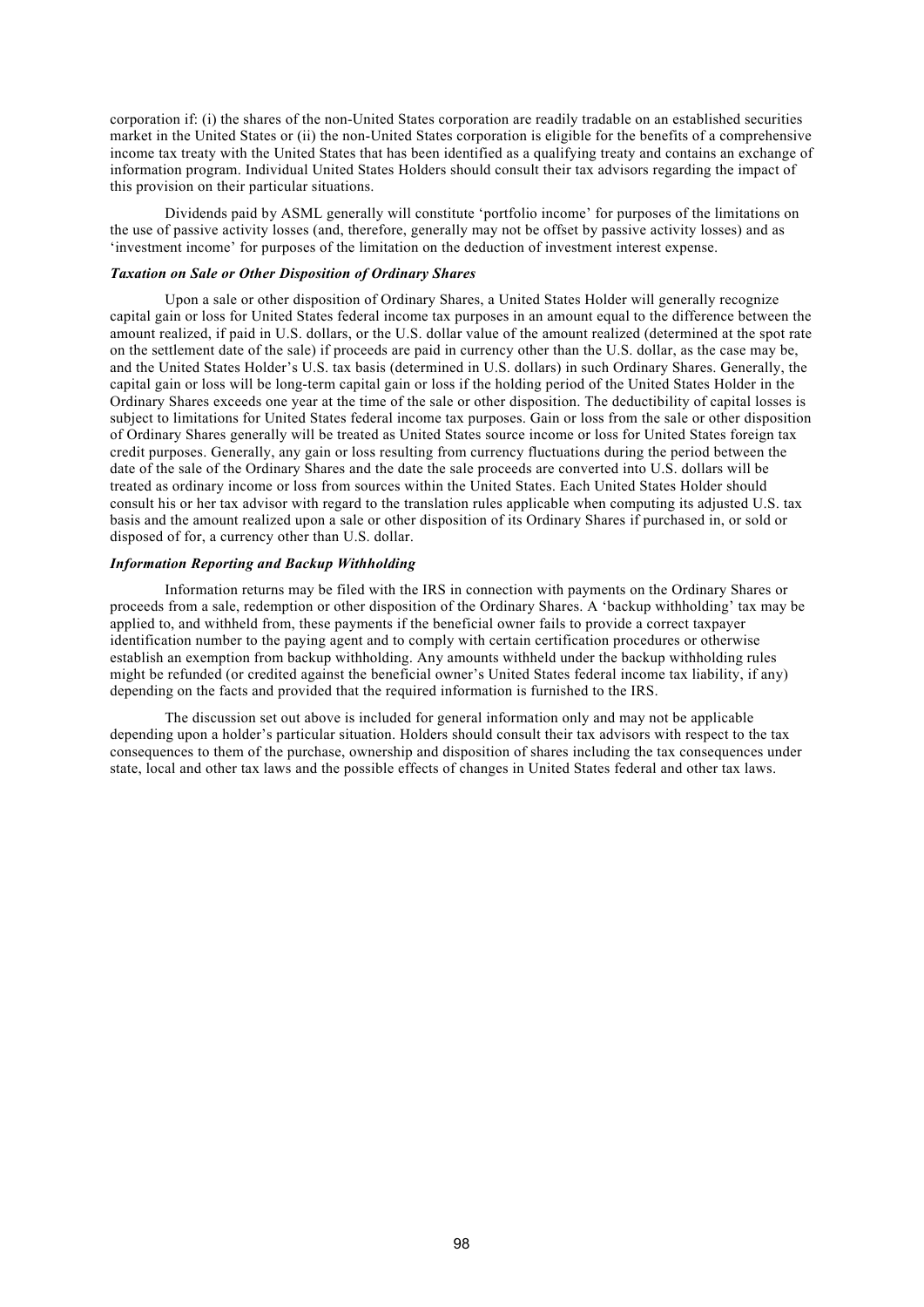### **INDEPENDENT AUDITORS**

The Company's consolidated financial statements as at and for the years ended 31 December 2011, 31 December 2010 and 31 December 2009 incorporated by reference in this Prospectus have been audited by Deloitte Accountants B.V. ("**Deloitte**"), independent auditors with their address at Flight Forum 1, 5657 DA Eindhoven, The Netherlands, as stated in their auditor's reports thereon appearing in such financial statements. Deloitte has given, and has not withdrawn, its consent to the inclusion of their auditor's reports in this Prospectus in the form and context in which it is included. The auditor signing the auditor's reports on behalf of Deloitte is a member of the Royal Dutch Institute of Chartered Accountants (*Koninklijk Nederlands Instituut voor Registeraccountants*).

The Company confirms that the information in the auditor's reports which are incorporated by reference in this Prospectus has been accurately reproduced and that as far as the Company is aware and able to ascertain from information published by the auditors, no facts have been omitted which would render the auditor's reports inaccurate or misleading.

The information included in this Prospectus which is based on the consolidated condensed interim financial statements for the six-month periods ended July 1, 2012 and June 26, 2011 contained in the statutory interim report for those periods and the unaudited summary IFRS consolidated financial statements for the ninemonth periods ended September 30, 2012 and September 25, 2011 as attached to the press releases dated October 17, 2012 and October 12, 2011, has not been audited or reviewed by an external auditor.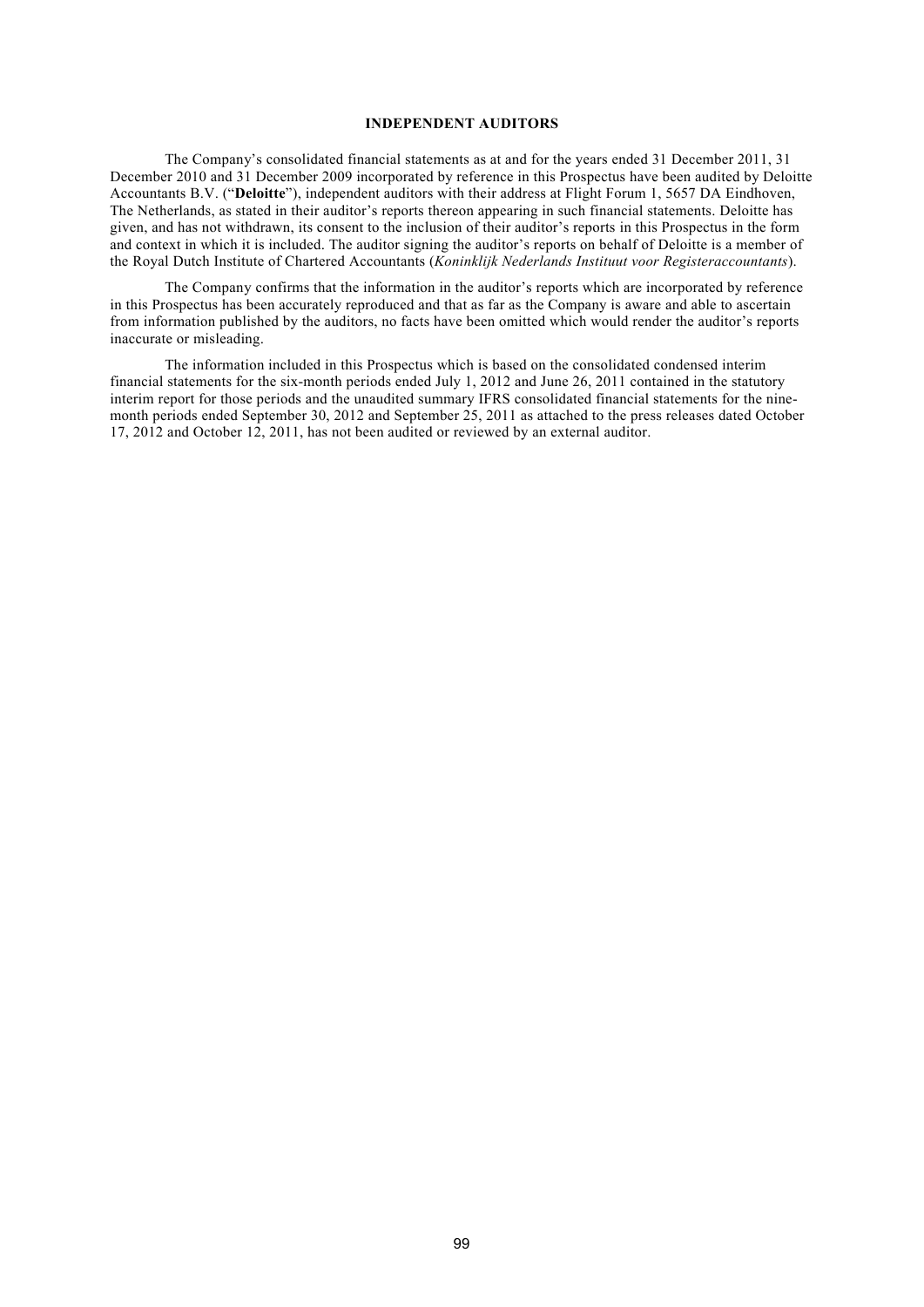## **GENERAL INFORMATION**

### **Authorization**

On September 7, 2012, the Board of Management has resolved to issue the Listing Shares, with the approval of the Supervisory Board and per the authorization granted at the extraordinary General Meeting held on September 7, 2012.

### **Legal and Arbitration Proceedings**

ASML nor any of its group companies, are, and during the 12 months preceding the date of this Prospectus have been, aware of any governmental, legal or arbitration proceedings (including any such proceedings which are pending or threatened), which may have, or have had in the recent past a material adverse effect on ASML's financial position or profitability.

#### **Working Capital**

ASML believes that its working capital is sufficient for its present requirements; that is, for at least 12 months following the date of this Prospectus.

## **Significant Change in Financial or Trading Position**

Since September 30, 2012, three important events have occurred. Firstly, following the issuance of Ordinary Shares to Stichting Administratiekantoor MAKTSJAB and Stichting Administratiekantoor Samsung in connection with the Customer Co-Investment Program on September 12, 2012, ASML issued Ordinary Shares to Stichting Administratiekantoor TSMC in connection with the Customer Co-Investment Program on October 31, 2012 (see "Material Contracts – Customer Co-Investment Program"). Secondly, on November 24, 2012 ASML executed the Synthetic Share Buyback (see "Material Contracts – Customer Co-Investment Program – Synthetic Share Buyback"). Lastly, on October 17, 2012 ASML announced that it acquires Cymer (see "Material Contracts – Cymer Acquisition"). Except for these three important events, no significant change in ASML's financial or trading position has occurred since September 30, 2012.

#### **Expenses of the Listing**

The expenses related to the Listing are estimated at up to EUR 700,000 and include, *inter alia*, the fees due to the AFM, NYSE Euronext Amsterdam, the compensation of the listing, paying and exchange agent, and legal and administrative expenses, as well as publication costs and applicable taxes, if any.

### **Availability of Documents**

Subject to applicable laws, the following documents (or copies thereof), where applicable, may be obtained free of charge from ASML's website (http://www.asml.com/):

- this Prospectus and any supplement to this Prospectus (if any);
- the audited consolidated financial statements for the years 2011, 2010 and 2009 contained in the statutory annual reports 2011,2010,2009;
- the unaudited consolidated condensed interim financial statements for the six-month periods ended July 1, 2012 and June 26, 2011 contained in the statutory interim reports for those periods;
- the unaudited summary IFRS consolidated financial statements for the nine-month periods ended September 30, 2012 and September 25, 2011 as attached to the press releases dated October 17, 2012 and October 12, 2011; and
- the Articles of Association.

Up-to-date investment information and press releases are freely available for download from the Company's website (http://www.asml.com/).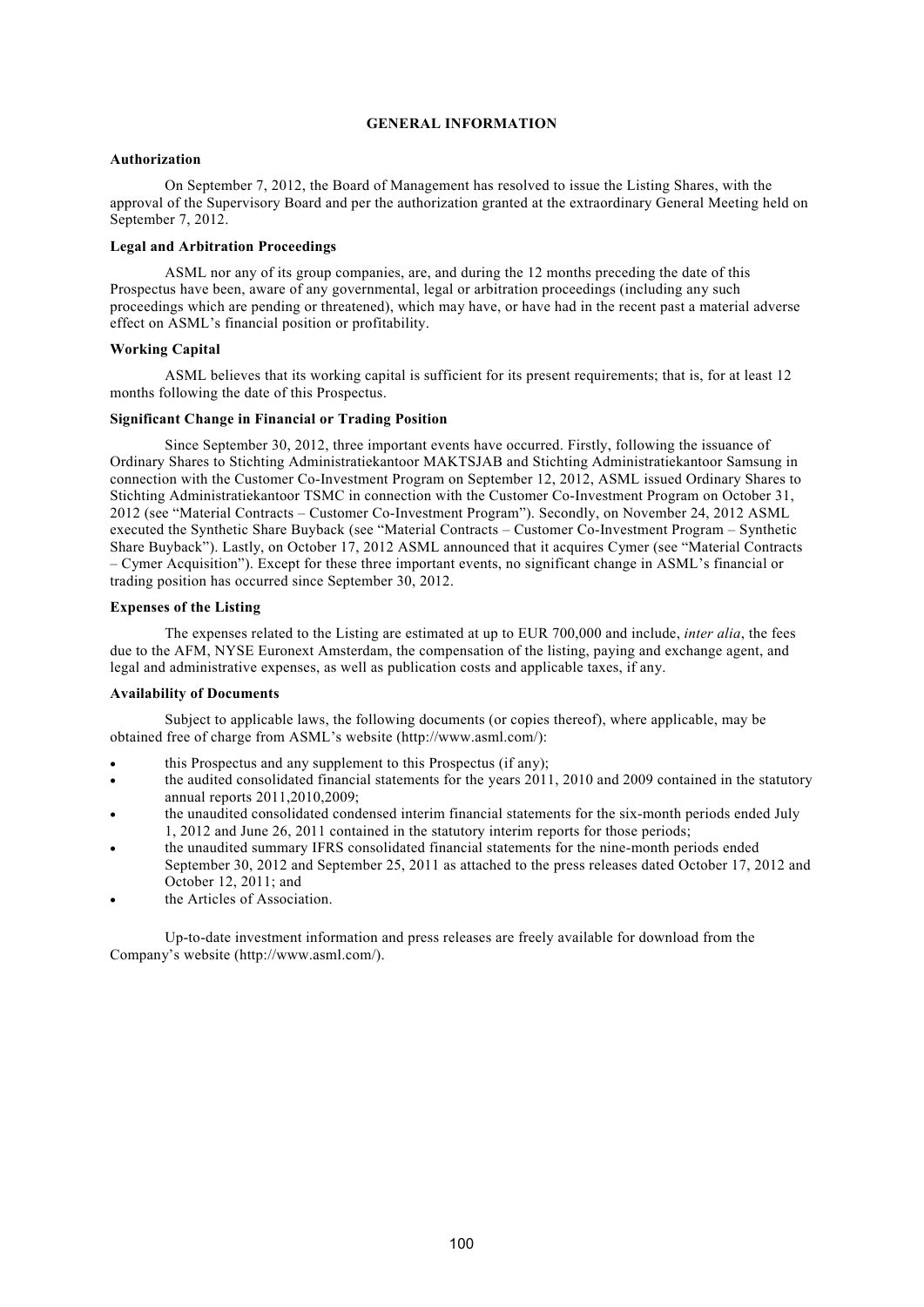## **DEFINITIONS**

The following definitions are used in this Prospectus.

| <b>AFM</b>                                                    | The Netherlands Authority for the Financial Markets (Stichting<br>Autoriteit Financiële Markten)                                                                                                                                                                                                                                                                                                                                                                                                                                     |
|---------------------------------------------------------------|--------------------------------------------------------------------------------------------------------------------------------------------------------------------------------------------------------------------------------------------------------------------------------------------------------------------------------------------------------------------------------------------------------------------------------------------------------------------------------------------------------------------------------------|
| <b>Articles of Association</b>                                | Articles of association of the Company as they read from time to<br>time                                                                                                                                                                                                                                                                                                                                                                                                                                                             |
| <b>ASML</b> or Company                                        | ASML Holding N.V., and all of its subsidiaries where the context so<br>requires                                                                                                                                                                                                                                                                                                                                                                                                                                                      |
| <b>Audit Committee</b>                                        | The audit committee of ASML                                                                                                                                                                                                                                                                                                                                                                                                                                                                                                          |
| <b>Board of Management</b>                                    | The board of management of the Company                                                                                                                                                                                                                                                                                                                                                                                                                                                                                               |
| <b>Brion</b>                                                  | Brion Technologies Inc.                                                                                                                                                                                                                                                                                                                                                                                                                                                                                                              |
| Canon                                                         | Canon Kabushiki Kaisha                                                                                                                                                                                                                                                                                                                                                                                                                                                                                                               |
| <b>Capital Reduction</b>                                      | The reduction of the issued share capital of ASML as effected by<br>ASML on November 24, 2012                                                                                                                                                                                                                                                                                                                                                                                                                                        |
| <b>CEO</b>                                                    | The chief executive officer of ASML                                                                                                                                                                                                                                                                                                                                                                                                                                                                                                  |
| CFO                                                           | The chief financial officer of ASML                                                                                                                                                                                                                                                                                                                                                                                                                                                                                                  |
| <b>CITA</b>                                                   | The Dutch Corporate Income Tax Act 1969                                                                                                                                                                                                                                                                                                                                                                                                                                                                                              |
| Code                                                          | The Dutch Corporate Governance Code, as amended                                                                                                                                                                                                                                                                                                                                                                                                                                                                                      |
| <b>Cross-License Transition Period</b>                        | The cross-license transition period under the Nikon Cross-License<br>Agreement                                                                                                                                                                                                                                                                                                                                                                                                                                                       |
| <b>Cumulative Preference Shares</b>                           | Cumulative preference shares in the capital of ASML                                                                                                                                                                                                                                                                                                                                                                                                                                                                                  |
| <b>Customer Co-Investment Program</b>                         | The customer co-investment program entered into between the<br>Company and the Participating Customers                                                                                                                                                                                                                                                                                                                                                                                                                               |
| <b>Customer Co-Investment Program</b><br><b>Authorization</b> | The authorization granted on September 7, 2012 by the<br>extraordinary General Meeting to the Board of Management from<br>September 7, 2012 through July 31, 2013 to issue shares or rights to<br>subscribe for shares (and exclude pre-emption rights relating to<br>those shares) in the capital of the Company up to 25% of the issued<br>share capital of the Company as at the annual General Meeting held<br>on April 25, 2012 in connection with the Customer Co-Investment<br>Program, subject to Supervisory Board approval |
| <b>Customer Stichting(en)</b>                                 | Foundations (stichtingen) holding the Listing Shares that have been<br>issued to the Participating Customers in the Issue                                                                                                                                                                                                                                                                                                                                                                                                            |
| Cymer                                                         | Cymer Inc.                                                                                                                                                                                                                                                                                                                                                                                                                                                                                                                           |
| <b>Deloitte</b>                                               | Deloitte Accountants B.V.                                                                                                                                                                                                                                                                                                                                                                                                                                                                                                            |
| <b>Depositary Receipts</b>                                    | Depositary receipts corresponding to the Listing Shares issued by<br>the Company to the Customer Stichtingen in the Customer Co-<br><b>Investment Program</b>                                                                                                                                                                                                                                                                                                                                                                        |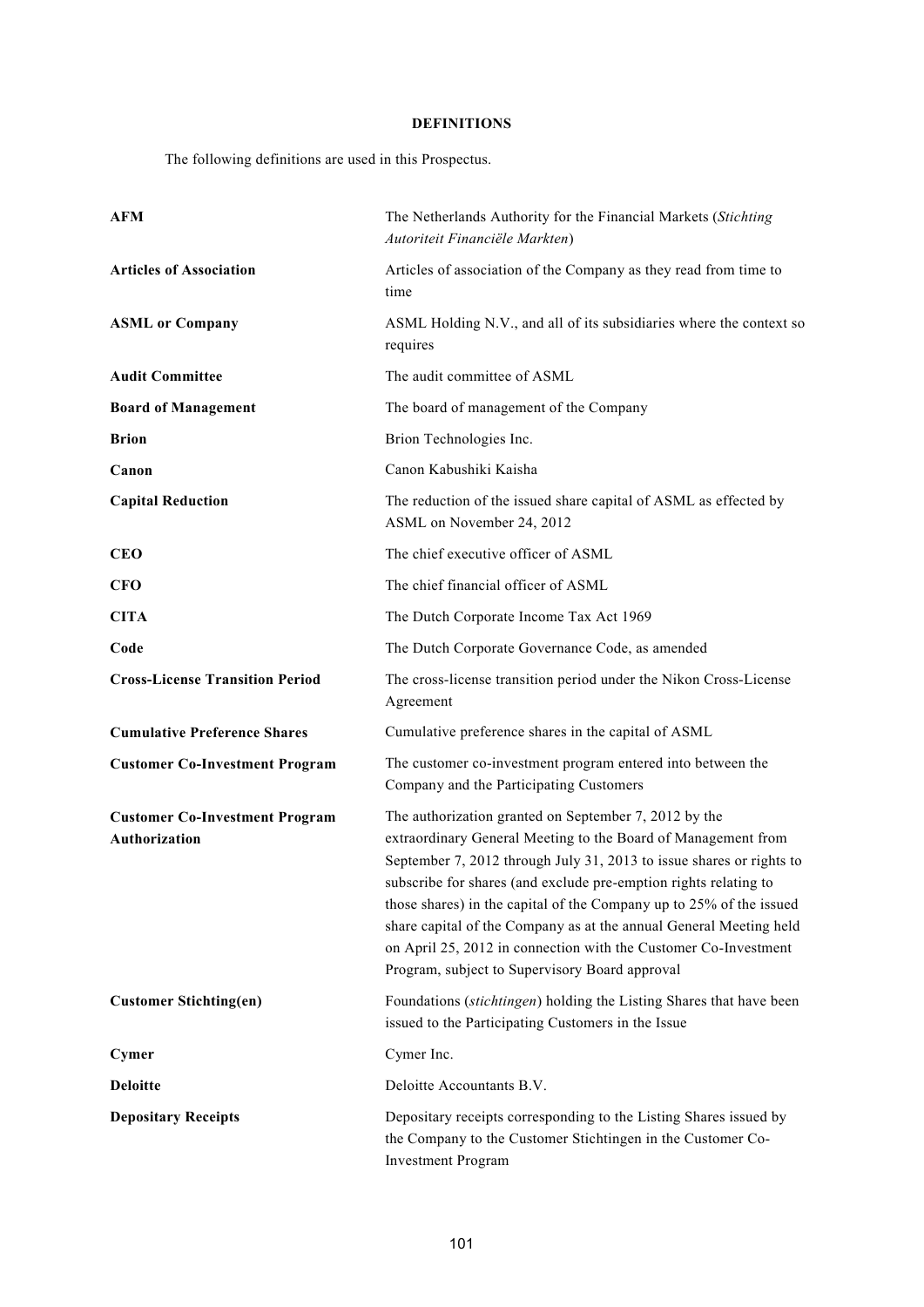| <b>Dutch Civil Code</b>            | Dutch Civil Code (Burgerlijk Wetboek)                                                                                                                                                                                               |
|------------------------------------|-------------------------------------------------------------------------------------------------------------------------------------------------------------------------------------------------------------------------------------|
| <b>Dutch Individuals</b>           | Individuals who are resident or deemed to be resident in the<br>Netherlands for purposes of Dutch income tax and individuals who<br>opt to be treated as if resident in the Netherlands for purposes of<br>Dutch income tax jointly |
| <b>Dutch Corporate Entities</b>    | Entities that are resident or deemed to be resident in the Netherlands<br>for purposes of the CITA                                                                                                                                  |
| <b>Dutch Taxes</b>                 | Taxes of whatever nature levied by or on behalf of the Netherlands                                                                                                                                                                  |
| <b>Dutch Treasury Certificates</b> | Zero coupon instruments, auctioned once a month with maturities of<br>3, 6, or 12 months and issued at a discount from par and yield is<br>calculated on an actual/360 basis                                                        |
| <b>DTC</b>                         | Depositary Trust Company                                                                                                                                                                                                            |
| <b>ECN Shareholders</b>            | Persons holding book-entry rights with respect to Ordinary Shares<br>included in the deposit system pursuant to the Giro Act through a<br>deposit account with an intermediary                                                      |
| <b>Enterprise Chamber</b>          | Enterprise chamber of the court of appeal in Amsterdam<br>(Ondernemingskamer van het Gerechtshof te Amsterdam)                                                                                                                      |
| <b>Excluded Shares</b>             | Shares of Cymer common stock owned by ASML, Holdco, Merger<br>Sub, Merger Sub 2, any other wholly owned subsidiary of ASML,<br>or held in the treasury of Cymer or owned by any wholly owned<br>subsidiary of Cymer                 |
| EU                                 | European Union                                                                                                                                                                                                                      |
| EUR, Euro or $\epsilon$            | The lawful currency of the European Monetary Union                                                                                                                                                                                  |
| <b>Euroclear Nederland</b>         | Nederlands Centraal Insituut voor Giraal Effectenverkeer B.V., the<br>Dutch depository and settlement institute                                                                                                                     |
| <b>Eurozone</b>                    | Economic and Monetary Union, pursuant to the Treaty establishing<br>the European Economic Community, as amended by the Treaty on<br>the European Union                                                                              |
| <b>FMSA</b>                        | Dutch Financial Markets Supervision Act (Wet op het financieel<br>toezicht)                                                                                                                                                         |
| Foundation                         | The ASML preference shares foundation (Stichting Preferente<br>Aandelen ASML)                                                                                                                                                       |
| <b>Foundation Board</b>            | The board of directors of the Foundation                                                                                                                                                                                            |
| <b>General Meeting</b>             | General meeting of the shareholders of ASML                                                                                                                                                                                         |
| <b>Giro Act</b>                    | Dutch Securities (Bank Giro Transactions) Act (Wet giraal<br>effectenverkeer)                                                                                                                                                       |
| Holdco                             | ASML US, Inc.                                                                                                                                                                                                                       |
| <b>IFRS</b>                        | <b>International Financial Reporting Standards</b>                                                                                                                                                                                  |
| Intel                              | Intel Corporation and where the context so requires, Intel<br>Corporation and its affiliates                                                                                                                                        |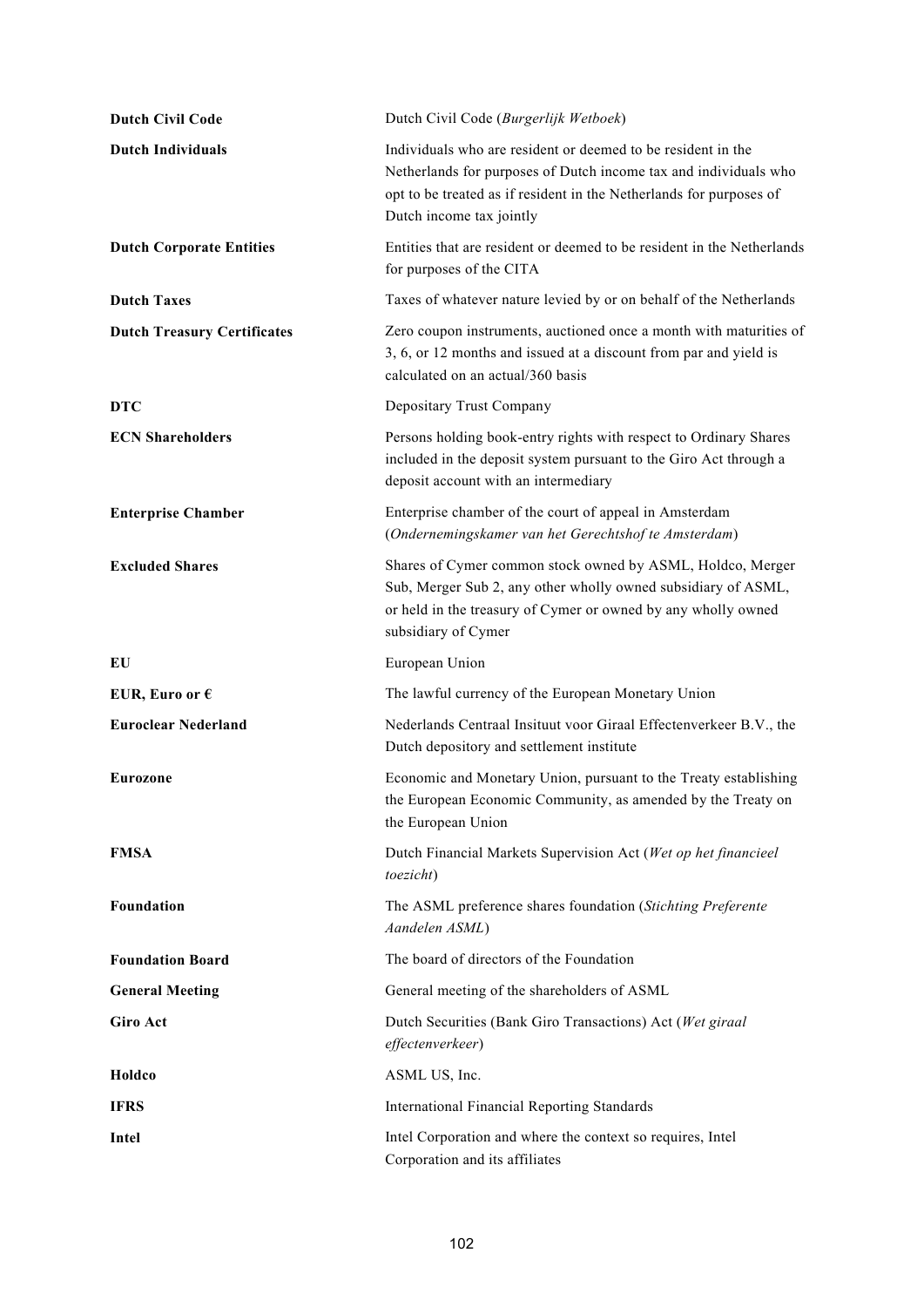| <b>Intel Commercial Agreement</b>        | The commercial agreement, setting forth the terms of sales of EUV<br>and 450mm systems by ASML to Intel between ASML and Intel<br>dated July 9, 2012                  |
|------------------------------------------|-----------------------------------------------------------------------------------------------------------------------------------------------------------------------|
| <b>Intel EUV NRE Funding Agreement</b>   | The Intel EUV NRE funding agreement dated July 9, 2012                                                                                                                |
| <b>Intel Holdings</b>                    | Intel Holdings B.V.                                                                                                                                                   |
| <b>Intel Investment Agreement</b>        | The investment agreement between ASML and Intel dated July 9,<br>2012                                                                                                 |
| <b>Intel NRE Funding Agreements</b>      | The two non-recurring research and development engineering<br>(NRE) funding agreements between Intel and ASML dated July 9,<br>2012                                   |
| <b>Intel Shareholder Agreement</b>       | The shareholder agreement between ASML, Intel Corporation, Intel<br>Holdings and Stichting MAKTSJAB dated September 12, 2012                                          |
| <b>Intel 450mm NRE Funding Agreement</b> | The Intel 450mm NRE funding agreement dated July 9, 2012                                                                                                              |
| <b>IRS</b>                               | Internal Revenue Service                                                                                                                                              |
| <b>Issue</b>                             | The issuance of 96,566,077 Listing Shares to the Customer<br>Stichtingen                                                                                              |
| <b>Issued Ordinary Shares</b>            | All of the Ordinary Shares in issue (inclusive of the Ordinary Shares<br>held in treasury by the Company itself) on the Synthetic Share<br><b>Buyback Record Date</b> |
| <b>Large Company</b>                     | A large company within the meaning of section $2:397(1)$ of the<br>Dutch Civil Code                                                                                   |
| <b>Listing Date</b>                      | December 10, 2012                                                                                                                                                     |
| <b>Listing Shares</b>                    | 96,566,077 new Ordinary Shares in the capital of ASML that have<br>been issued in the Issue                                                                           |
| Listing                                  | The first admission to listing and trading of Listing Shares                                                                                                          |
| <b>Lock-Up Period</b>                    | The lock-up period pursuant to the Shareholder Agreement                                                                                                              |
| <b>Lock-Up Restriction</b>               | The lock-up restriction pursuant to the Shareholder Agreement                                                                                                         |
| <b>LTI</b>                               | Long-term incentive                                                                                                                                                   |
| <b>LTI Lock-Up Period</b>                | The lock-up period under ASML's LTI plan                                                                                                                              |
| Merger                                   | The merger between ASML and Cymer pursuant to the Merger<br>Agreement                                                                                                 |
| <b>Merger Agreement</b>                  | The merger agreement between ASML and Cymer dated October<br>16, 2012                                                                                                 |
| <b>Merger Sub</b>                        | Kona Acquisition Company, Inc.                                                                                                                                        |
| <b>Merger Sub 2</b>                      | Kona Technologies LLC                                                                                                                                                 |
| <b>NASDAQ</b>                            | NASDAQ Stock Market LLC                                                                                                                                               |
| <b>Netherlands</b>                       | The part of the Kingdom of the Netherlands located in Europe                                                                                                          |
| <b>New York Transfer Agent</b>           | JP Morgan Chase Bank, N.A.                                                                                                                                            |
| Nikon                                    | Nikon Corporation                                                                                                                                                     |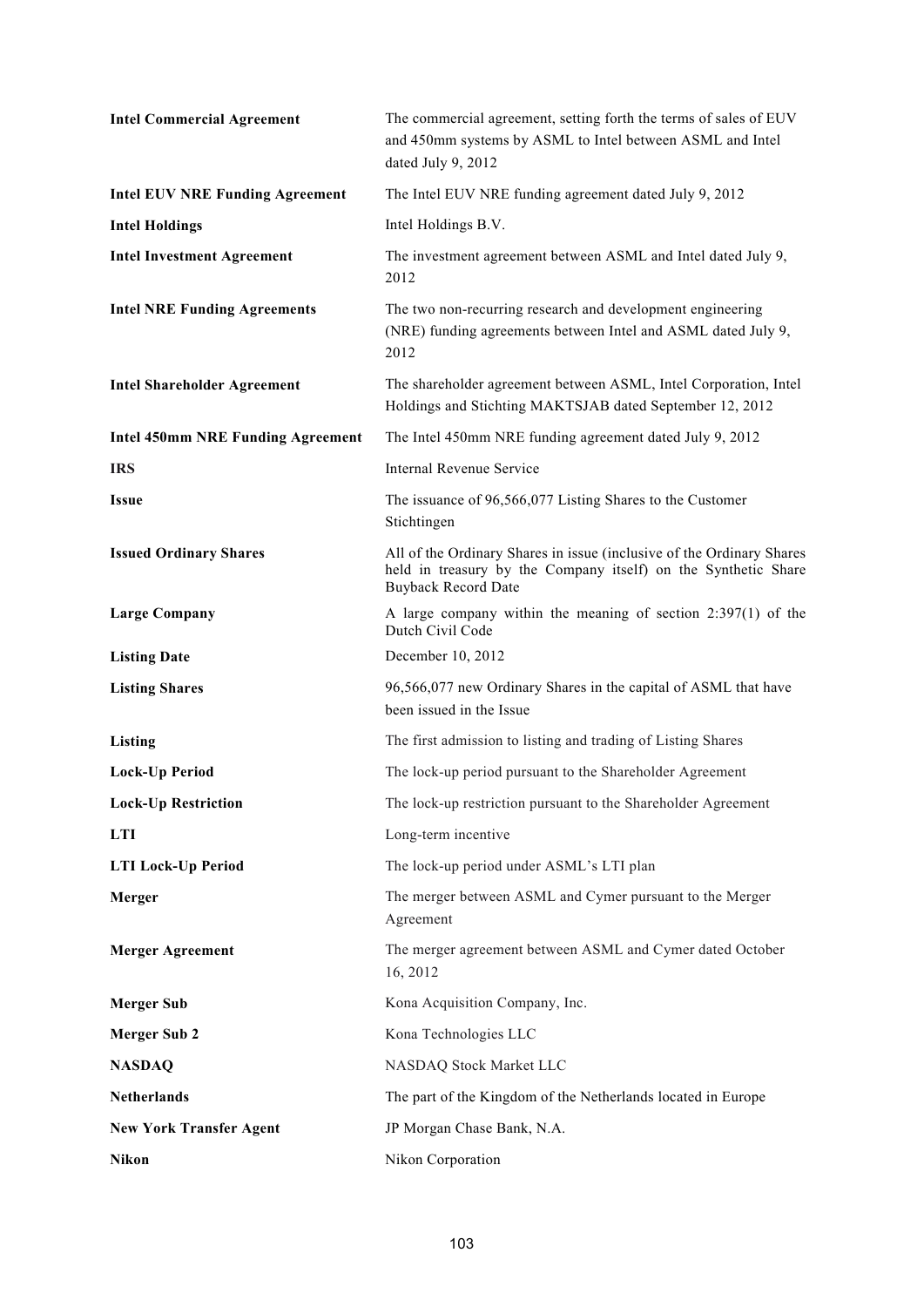| <b>Nikon Cross-License Agreement</b>      | The patent cross-license agreement between ASML, Zeiss and<br>Nikon dated December 10, 2004 relating to lithography equipment<br>used to manufacture semiconductor devices |
|-------------------------------------------|----------------------------------------------------------------------------------------------------------------------------------------------------------------------------|
| <b>Non-resident Holder</b>                | A holder of ordinary shares who is not, or is not deemed to be, a<br>resident of the Netherlands for Dutch tax purposes                                                    |
| <b>NRE</b>                                | Non-recurring research and development                                                                                                                                     |
| <b>NRE Funding Agreement</b>              | Non-recurring research and development engineering funding<br>agreement                                                                                                    |
| <b>NYSE Euronext Amsterdam</b>            | NYSE Euronext in Amsterdam                                                                                                                                                 |
| <b>Ordinary Shares</b>                    | Ordinary shares in the capital of ASML                                                                                                                                     |
| <b>Ordinary Shares B</b>                  | Ordinary shares B in the capital of ASML                                                                                                                                   |
| <b>Participating Customers</b>            | Intel, TSMC and Samsung                                                                                                                                                    |
| <b>PFIC</b>                               | Passive Foreign Investment Company                                                                                                                                         |
| <b>Preference Share Option</b>            | The option granted by ASML to the Foundation to acquire<br>Cumulative Preference Shares, as amended                                                                        |
| Prospectus                                | This prospectus dated December 7, 2012                                                                                                                                     |
| <b>Prospectus Directive</b>               | Directive 2003/71/EC and amendments thereto, including the<br>2010 PD Amending Directive to the extent implemented in the<br><b>Relevant Member State</b>                  |
| R&D                                       | Research and development                                                                                                                                                   |
| <b>Relevant Member State</b>              | An EEA State which has implemented the Prospectus Directive                                                                                                                |
| <b>Remuneration Committee</b>             | The remuneration committee of ASML                                                                                                                                         |
| <b>Rules of Procedure</b>                 | The rules of procedure of the Supervisory Board                                                                                                                            |
| Samsung                                   | Samsung Electronics Corporation and where the context so requires,<br>Samsung Electronics Corporation and its affiliates                                                   |
| <b>Samsung Investment Agreement</b>       | The investment agreement between ASML and Samsung dated<br>August 27, 2012                                                                                                 |
| <b>Samsung NRE Funding Agreement</b>      | The NRE funding agreement between ASML and Samsung dated<br>August 27, 2012                                                                                                |
| <b>Samsung Shareholder Agreement</b>      | The shareholder agreement between ASML, Stichting<br>Administratiekantoor Samsung, SEECH and Samsung dated<br>September 12, 2012                                           |
| <b>SEC</b>                                | Securities and Exchange Commission                                                                                                                                         |
| <b>SEEHC</b>                              | Samsung Electronics Europe Holding Coöperatief U.A.                                                                                                                        |
| <b>Selection and Nomination Committee</b> | The Selection and nomination committee of ASML                                                                                                                             |
| <b>Shares</b>                             | Ordinary Shares, Ordinary Shares B and Cumulative Preference<br>Shares                                                                                                     |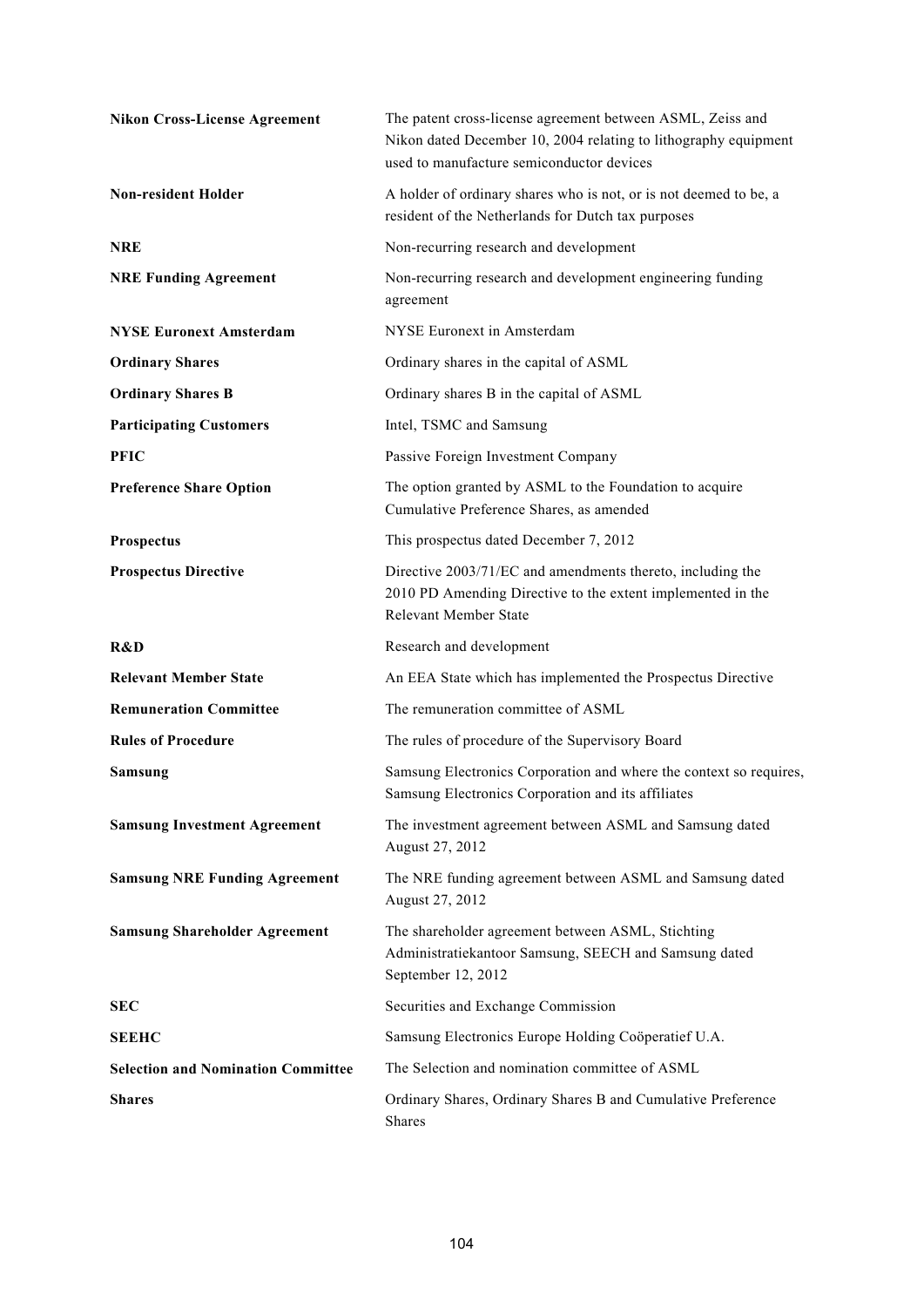| Shareholder                                       | A holder of Ordinary Shares, and where the context requires, the<br>holder of Ordinary Shares B and/or Cumulative Preference Shares                                                             |
|---------------------------------------------------|-------------------------------------------------------------------------------------------------------------------------------------------------------------------------------------------------|
| <b>Shareholder Agreement</b>                      | The shareholder agreements entered into in connection with the<br>issuance of the Listing Shares to the Customer Stichtingen,                                                                   |
| <b>Shareholder Agreement Termination</b><br>Event | A termination event in relation to the Shareholder Agreements                                                                                                                                   |
| <b>Standstill Period</b>                          | The standstill period relating to the Shareholder Agreements                                                                                                                                    |
| <b>Standstill Restrictions</b>                    | The standstill restrictions relating to the Shareholder Agreements                                                                                                                              |
| <b>Supervisory Board</b>                          | Supervisory board of the Company                                                                                                                                                                |
| <b>Surviving Entity</b>                           | Merger Sub 2                                                                                                                                                                                    |
| <b>Sustainability Board</b>                       | Sustainability board of the Company                                                                                                                                                             |
| <b>Synthetic Share Buyback</b>                    | The synthetic share buyback effected on November 24, 2012 as per<br>the resolution adopted at the extraordinary General Meeting held on<br>September 7, 2012                                    |
| <b>Synthetic Share Buyback Record Date</b>        | November 28, 2012                                                                                                                                                                               |
| <b>STI</b>                                        | Actual short-term incentives                                                                                                                                                                    |
| <b>SVG</b>                                        | Silicon Valley Group                                                                                                                                                                            |
| <b>Tax Treaty</b>                                 | The treaty between the United States and the Netherlands for the<br>Avoidance of Double Taxation and the Prevention of Fiscal Evasion<br>with Respect to Taxes on Income                        |
| <b>Technology and Strategy Committee</b>          | The technology and strategy committee of ASML                                                                                                                                                   |
| the Netherlands                                   | The part of the Kingdom if the Netherlands located in Europe                                                                                                                                    |
| <b>Treaty</b>                                     | U.S.-Dutch Income Tax Treaty                                                                                                                                                                    |
| <b>TSMC</b>                                       | Taiwan Semiconductor Manufacturing Company Ltd. and where the<br>context so requires, Taiwan Semiconductor Manufacturing<br>Company Ltd. and its affiliates                                     |
| <b>TSMC Global</b>                                | TSMC Global, Ltd                                                                                                                                                                                |
| <b>TSMC Investment Agreement</b>                  | The investment agreement between ASML and TSMC dated August<br>5, 2012                                                                                                                          |
| <b>TSMC NRE Funding Agreement</b>                 | The NRE funding agreement between ASML and TSMC dated<br>August 5, 2012                                                                                                                         |
| <b>TSMC Shareholder Agreement</b>                 | The shareholder agreement between ASML, Stichting<br>Administratiekantoor TSMC, TSMC Global and TSMC dated<br>October 31, 2012                                                                  |
| <b>Type 1 Shares</b>                              | Ordinary Shares in the form of an entry in the Company's share<br>register without issuance of a share certificate                                                                              |
| <b>Type 2 Shares</b>                              | Ordinary Shares in the form of an entry in the Company's share<br>register with the issuance of a share certificate, which share<br>certificate shall consist of a scrip without dividend sheet |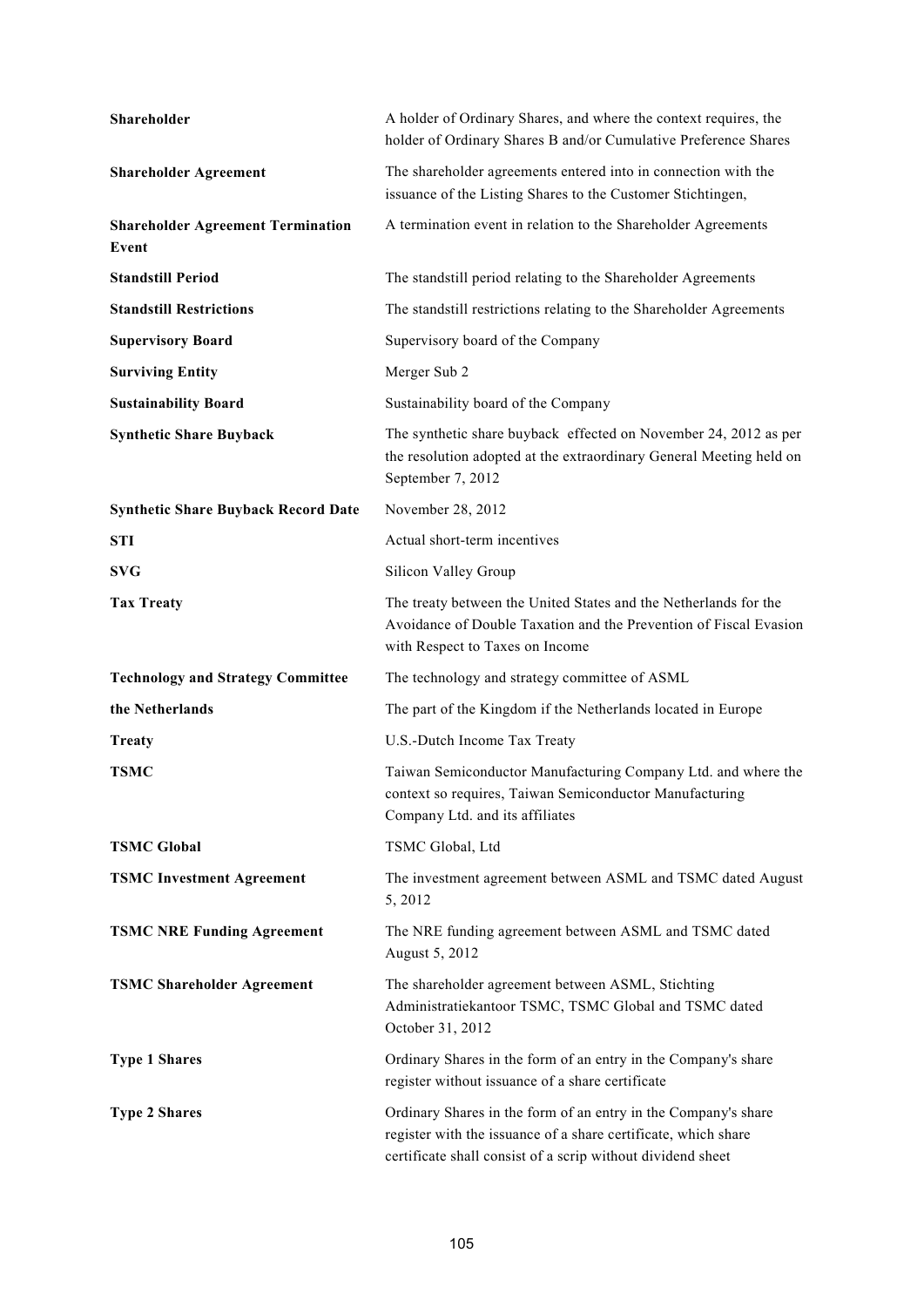| U.S. dollar, US \$ or \$          | The lawful currency of the United States of America                    |
|-----------------------------------|------------------------------------------------------------------------|
| <b>Voting Restrictions</b>        | The voting restrictions laid down in the Shareholder Agreements        |
| <b>Works Council</b>              | The works council ( <i>ondernemingsraad</i> ) of ASML Netherlands B.V. |
| <b>2010 PD Amending Directive</b> | Directive $2010/73/EU$                                                 |
| <b>2010 Remuneration Policy</b>   | The 2010 remuneration policy of ASML                                   |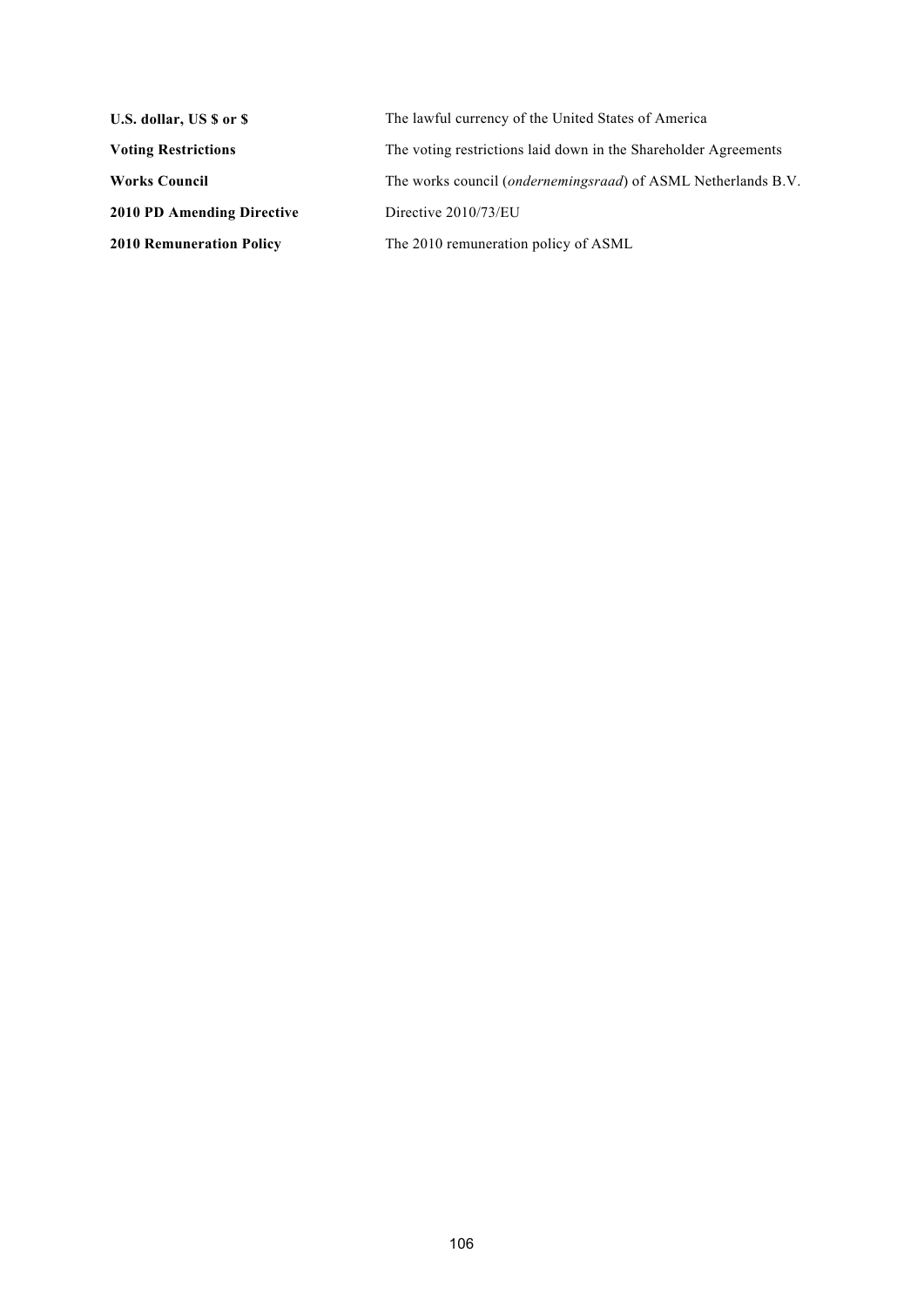# **GLOSSARY OF SELECTED TERMS**

The following terms are used in this Prospectus.

| <b>ACE</b>                   | ASML center of excellence                                                                                                                                                                                                                                                                      |
|------------------------------|------------------------------------------------------------------------------------------------------------------------------------------------------------------------------------------------------------------------------------------------------------------------------------------------|
| ArF                          | Argon fluoride                                                                                                                                                                                                                                                                                 |
| <b>ASP</b>                   | Average selling price                                                                                                                                                                                                                                                                          |
| <b>Baseliner</b>             | BaseLiner scanner matching technology                                                                                                                                                                                                                                                          |
| CD                           | Critical dimension                                                                                                                                                                                                                                                                             |
| <b>DRAM</b>                  | Dynamic random access memory                                                                                                                                                                                                                                                                   |
| <b>EUV</b>                   | Extreme ultraviolet                                                                                                                                                                                                                                                                            |
| FlexRay                      | Flexray programmable illumination                                                                                                                                                                                                                                                              |
| <b>FTEs</b>                  | Full-time equivalent                                                                                                                                                                                                                                                                           |
| IC                           | Integrated circuit                                                                                                                                                                                                                                                                             |
| KrF                          | Krypton fluoride laser                                                                                                                                                                                                                                                                         |
| Logic                        | Segment of manufacturers for which the chip performs logic<br>functions such as microprocessors or controllers                                                                                                                                                                                 |
| <b>Moore's Law</b>           | The principle first observed by the co-founder of Intel, Gordon<br>Moore, in 1965 that the number of transistors that could be placed<br>on a microchip doubles every year (which pace in subsequent years<br>slowed so that data density currently doubles approximately every<br>24 months). |
| <b>NA</b>                    | Numerical aperture                                                                                                                                                                                                                                                                             |
| Nand-Flash                   | Nand-Flash memory                                                                                                                                                                                                                                                                              |
| $n_{m}$                      | Nanometer                                                                                                                                                                                                                                                                                      |
| NXE                          | Lithography machine using EUV light to print very small features                                                                                                                                                                                                                               |
| <b>NXT or TWINSCANNXT</b>    | Improved version of ASML's TWINSCAN system which can print<br>chips with smaller feature, more accurate and faster                                                                                                                                                                             |
| <b>PAS</b>                   | Philips automatic stepper                                                                                                                                                                                                                                                                      |
| SG&A                         | Selling, general and administrative                                                                                                                                                                                                                                                            |
| <b>Tachyon SMO</b>           | Tachyon source-mask optimization                                                                                                                                                                                                                                                               |
| TWINSCAN or TWINSCANXT or XT | ASML's dual stage lithography system                                                                                                                                                                                                                                                           |
| Yieldstar                    | ASML's advanced wafer metrology system                                                                                                                                                                                                                                                         |
| <b>Zeiss</b>                 | Carl Zeiss SMT AG                                                                                                                                                                                                                                                                              |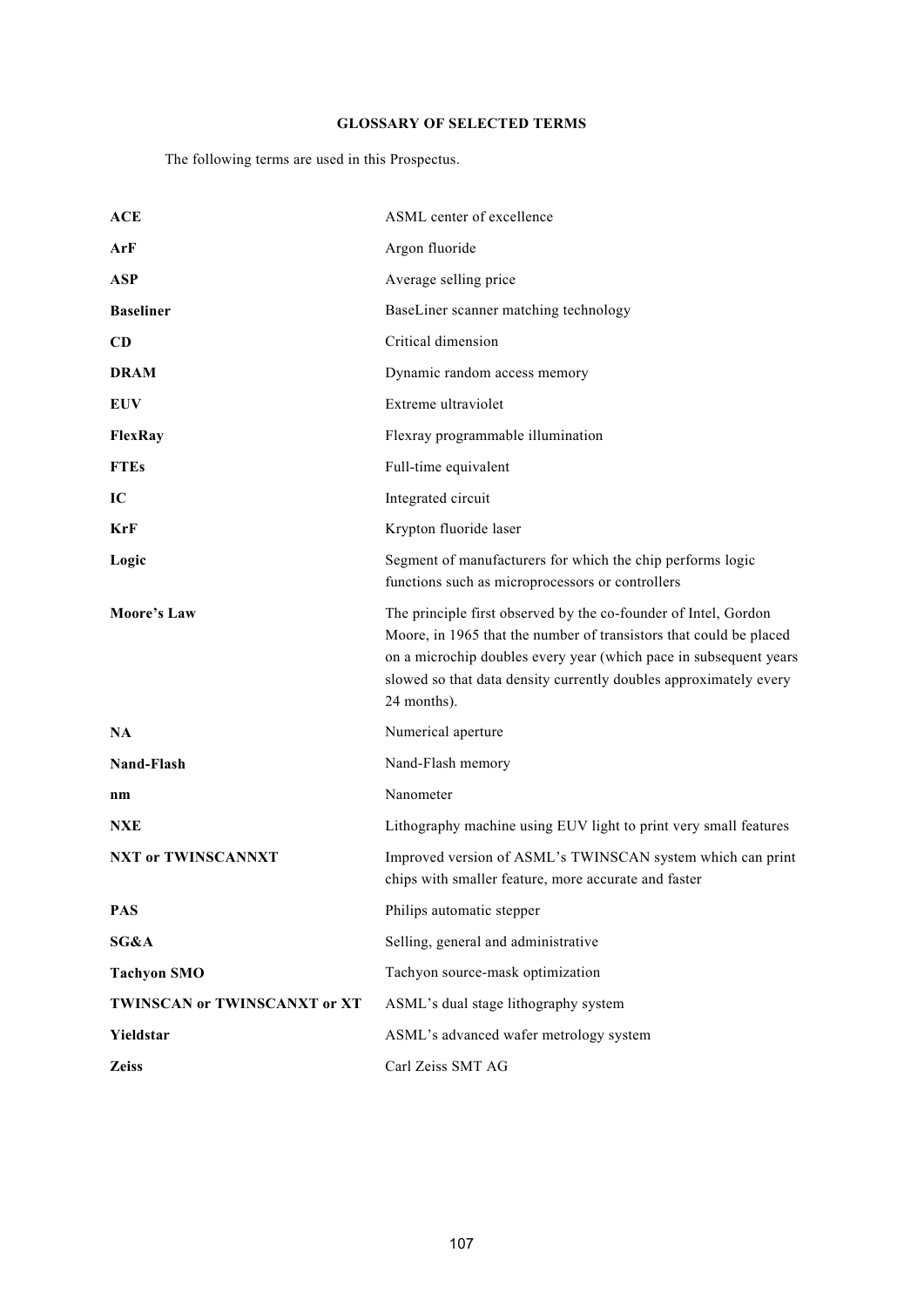## **DOCUMENTS INCORPORATED BY REFERENCE**

The information on the pages mentioned below of the following documents which have previously been published is incorporated in this Prospectus by reference and, as such, forms part of this Prospectus. The incorporation by reference extends only to the pages indicated below. Non-incorporated parts of the documents listed below are either not relevant for the investor or covered elsewhere in this Prospectus. For the availability of these documents, see "General Information – Availability of documents".

- The Company's audited consolidated financial statements prepared in accordance with IFRS as adopted by the EU as of and for the fiscal year ended December 31, 2009, and the auditor's report dated February 16, 2010 relating thereto, attached as page 133 to the Company's 2009 statutory annual report as filed with the AFM; and
- The Company's audited consolidated financial statements prepared in accordance with IFRS as adopted by the EU as of and for the fiscal year ended December 31, 2010, and the auditor's report dated February 14, 2011 relating thereto, attached as page 129 to the Company's 2010 statutory annual report as filed with the AFM; and
- The Company's audited consolidated financial statements prepared in accordance with IFRS as adopted by the EU as of and for the fiscal year ended December 31, 2011, and the auditor's report dated February 13, 2012 relating thereto, attached as pages 132-133 to the Company's 2011 statutory annual report as filed with the AFM; and
- The Company's unaudited consolidated condensed interim financial statements prepared in accordance with IFRS as adopted by the EU as of and for the six-month period ending June 26, 211 contained in the statutory interim report 2011; and
- The Company's unaudited consolidated condensed interim financial statements prepared in accordance with IFRS as adopted by the EU as of and for the six-month period ending July 1, 2012 contained in the statutory interim report 2012; and
- The Company's unaudited summary IFRS consolidated financial statements prepared in accordance with IFRS as adopted by the EU as of and for the nine-month period ending September 25, 2011 as attached to the press releases dated October 12, 2011; and
- The Company's unaudited summary IFRS consolidated financial statements prepared in accordance with IFRS as adopted by the EU as of and for the nine-month period ending September 30, 2012 as attached to the press releases dated October 17, 2012; and
- The Articles of Association.